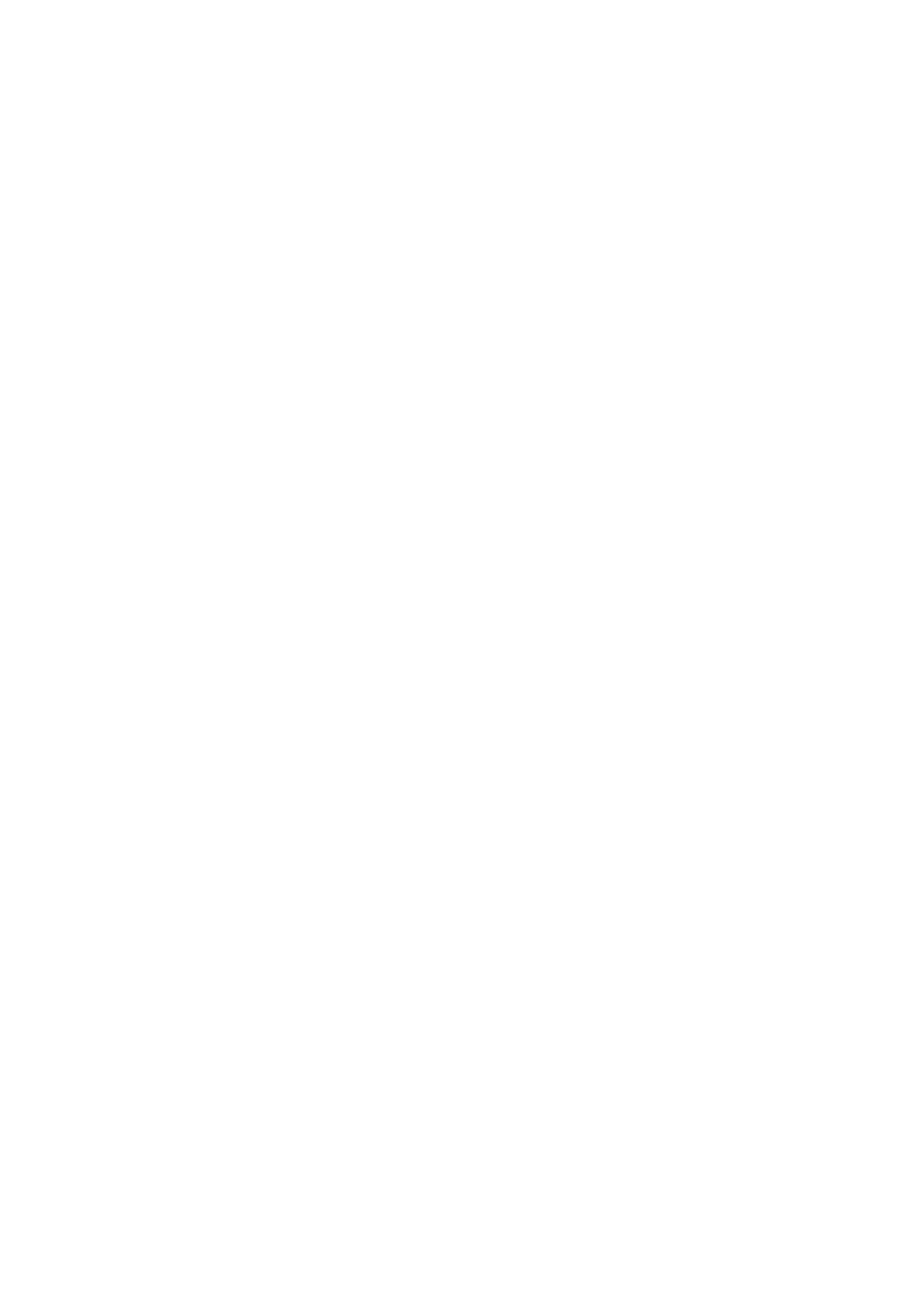# **ADAMIS PHARMACEUTICALS CORPORATION AND SUBSIDIARIES CONTENTS OF QUARTERLY REPORT ON FORM 10-Q**

# **Page PART I FINANCIAL INFORMATION** Item 1. Financial Statements: Condensed Consolidated Balance Sheets at March 31, 2022(Unaudited) and December 31, 2021 3 Condensed Consolidated Statements of Operations (Unaudited) for the Three Months Ended March 31, 2022 and 2021 4 Condensed Consolidated Statements of Stockholders' Equity (Unaudited) for the Three Months Ended March 31, 2022 and 2021 5 Condensed Consolidated Statements of Cash Flows (Unaudited) for the Three Months Ended March 31, 2022 and 2021 6-7 Notes to Condensed Consolidated Financial Statements (Unaudited) 8 Item 2. Management's Discussion and Analysis of Financial Condition and Results of Operations 28 Item 3. Quantitative and Qualitative Disclosure of Market Risk 38 Item 4. Controls and Procedures 39 **PART II OTHER INFORMATION Item 1. Legal Proceedings** 40 Item 1A. Risk Factors 42 Item 2. Unregistered Sales of Equity Securities and Use of Proceeds 64 Item 3. Defaults Upon Senior Securities 64 Item 4. Mine Safety Disclosures 64 **Item 5. Other Information** 64 **Item 6. Exhibits** 65 **Signatures**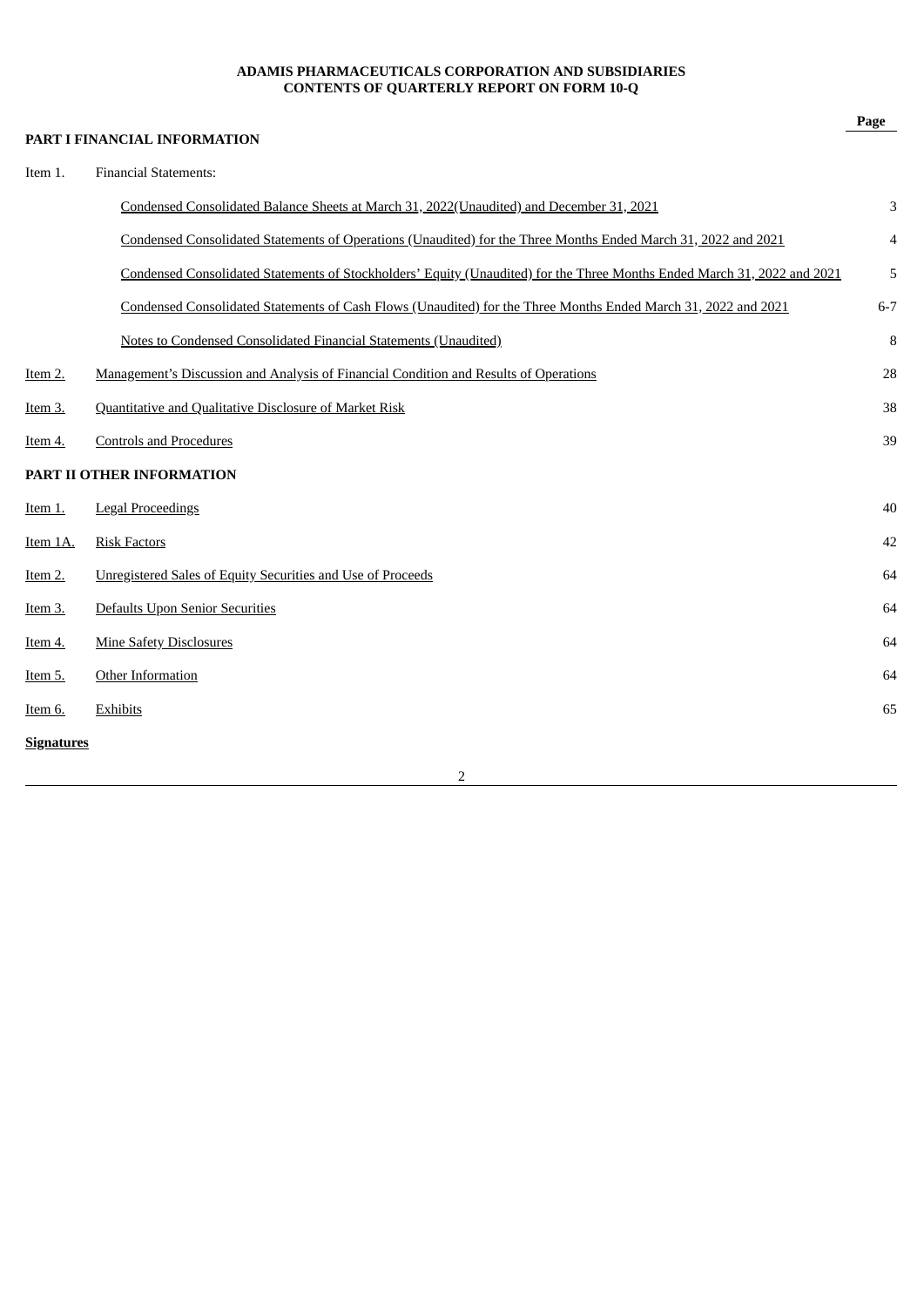# **PART I FINANCIAL INFORMATION**

# **Item 1. Financial Statements**

# **ADAMIS PHARMACEUTICALS CORPORATION AND SUBSIDIARIES UNAUDITED CONDENSED CONSOLIDATED BALANCE SHEETS**

|                                                                                                      | <b>March 31, 2022</b> |                 |                | <b>December 31, 2021</b> |  |  |
|------------------------------------------------------------------------------------------------------|-----------------------|-----------------|----------------|--------------------------|--|--|
| <b>ASSETS</b>                                                                                        |                       |                 |                |                          |  |  |
| <b>CURRENT ASSETS</b>                                                                                |                       |                 |                |                          |  |  |
| <b>Cash and Cash Equivalents</b>                                                                     | \$                    | 17,767,735      | $\mathfrak{S}$ | 23,220,770               |  |  |
| <b>Restricted Cash</b>                                                                               |                       | 30,034          |                | 30,023                   |  |  |
| Accounts Receivable, net                                                                             |                       | 1,516,149       |                | 815,565                  |  |  |
| Receivable from Fagron                                                                               |                       | 3,084,812       |                | 5,084,452                |  |  |
| Inventories                                                                                          |                       | 31,998          |                | 418,607                  |  |  |
| Prepaid Expenses and Other Current Assets                                                            |                       | 1,082,545       |                | 1,313,546                |  |  |
| Current Assets of Discontinued Operations, Note 2                                                    |                       | 4,277,153       |                | 4,320,659                |  |  |
| <b>Total Current Assets</b>                                                                          |                       | 27,790,426      |                | 35,203,622               |  |  |
| <b>LONG TERM ASSETS</b>                                                                              |                       |                 |                |                          |  |  |
| Fixed Assets, net                                                                                    |                       | 2,137,895       |                | 2,334,768                |  |  |
| Right-of-Use Assets                                                                                  |                       | 568,537         |                | 650,460                  |  |  |
| <b>Other Non-Current Assets</b>                                                                      |                       | 52,174          |                | 109,137                  |  |  |
| <b>Total Assets</b>                                                                                  | \$                    | 30,549,032      | \$             | 38,297,987               |  |  |
| <b>LIABILITIES AND STOCKHOLDERS' EQUITY</b>                                                          |                       |                 |                |                          |  |  |
| <b>CURRENT LIABILITIES</b>                                                                           |                       |                 |                |                          |  |  |
| <b>Accounts Payable</b>                                                                              | \$                    | 4,891,462       | \$             | 3,754,010                |  |  |
| Deferred Revenue, current portion                                                                    |                       | 100,000         |                | 100,000                  |  |  |
| <b>Accrued Other Expenses</b>                                                                        |                       | 2,498,731       |                | 2,800,241                |  |  |
| <b>Accrued Bonuses</b>                                                                               |                       | 353,026         |                | 535,624                  |  |  |
| PPP2 Loan Contingent Loss Liability                                                                  |                       | 1,850,000       |                |                          |  |  |
| <b>Product Recall Liability</b>                                                                      |                       | 2,000,000       |                | 2,000,000                |  |  |
| Lease Liabilities, Current Portion                                                                   |                       | 356,122         |                | 349,871                  |  |  |
| Current Liabilities of Discontinued Operations, Note 2                                               |                       | 1,533,781       |                | 1,683,246                |  |  |
| <b>Total Current Liabilities</b>                                                                     |                       | 13,583,122      |                | 11,222,992               |  |  |
| <b>LONG TERM LIABILITIES</b>                                                                         |                       |                 |                |                          |  |  |
| Deferred Revenue, net of current portion                                                             |                       | 725,000         |                | 750,000                  |  |  |
| Lease Liabilities, net of current portion                                                            |                       | 250,361         |                | 342,562                  |  |  |
| Warrant Liabilities, at fair value                                                                   |                       | 90,268          |                | 99,655                   |  |  |
| <b>Total Liabilities</b>                                                                             |                       | 14,648,751      |                | 12,415,209               |  |  |
| <b>COMMITMENTS AND CONTINGENCIES, see Note 12</b>                                                    |                       |                 |                |                          |  |  |
| STOCKHOLDERS' EQUITY                                                                                 |                       |                 |                |                          |  |  |
| Preferred Stock - Par Value \$0.0001; 10,000,000 Shares Authorized; no shares Issued and Outstanding |                       |                 |                |                          |  |  |
| at March 31, 2022 (Unaudited) and December 31, 2021, respectively.                                   |                       |                 |                |                          |  |  |
| Common Stock - Par Value \$.0001; 200,000,000 Shares Authorized; 150,256,222 and                     |                       |                 |                |                          |  |  |
| 150,117,219 Issued, 149,733,265 and 149,594,262 Outstanding at March 31, 2022 (Unaudited) and        |                       |                 |                |                          |  |  |
| December 31, 2021, respectively                                                                      |                       | 15,026          |                | 15,012                   |  |  |
| Additional Paid-in Capital                                                                           |                       | 304,330,933     |                | 303,958,829              |  |  |
| <b>Accumulated Deficit</b>                                                                           |                       | (288, 440, 428) |                | (278,085,813)            |  |  |
| Treasury Stock - 522,957 Shares, at cost                                                             |                       | (5,250)         |                | (5,250)                  |  |  |
| <b>Total Stockholders' Equity</b>                                                                    |                       | 15,900,281      |                | 25,882,778               |  |  |
| Total Liabilities and Stockholders' Equity                                                           | \$                    | 30,549,032      | \$             | 38,297,987               |  |  |

The accompanying notes are an integral part of these Condensed Consolidated Financial Statements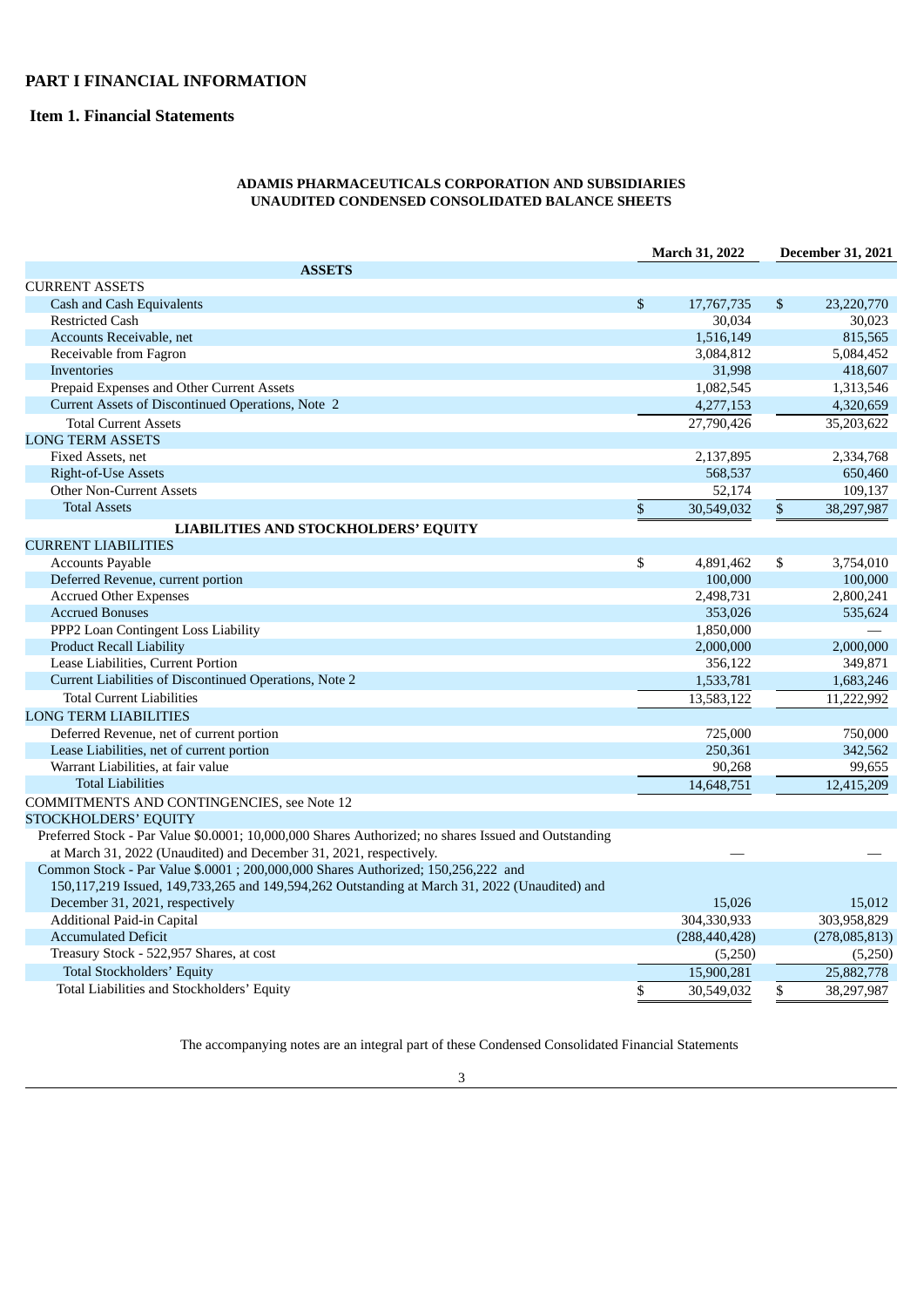# **ADAMIS PHARMACEUTICALS CORPORATION AND SUBSIDIARIES UNAUDITED CONDENSED CONSOLIDATED STATEMENTS OF OPERATIONS**

|                                                           |                | <b>Three Months Ended March 31,</b> |                |                |  |
|-----------------------------------------------------------|----------------|-------------------------------------|----------------|----------------|--|
|                                                           |                | 2022                                |                | 2021           |  |
| <b>REVENUE</b> , net                                      | $\mathfrak{L}$ | 1,154,514                           | $\mathbb{S}$   | 1,393,097      |  |
| COST OF GOODS SOLD                                        |                | 1,463,582                           |                | 1,845,237      |  |
| <b>Gross Loss</b>                                         |                | (309,068)                           |                | (452, 140)     |  |
| SELLING, GENERAL AND ADMINISTRATIVE EXPENSES              |                | 3,382,696                           |                | 3,518,052      |  |
| RESEARCH AND DEVELOPMENT                                  |                | 4,221,525                           |                | 2,249,744      |  |
| <b>Loss from Operations</b>                               |                | (7,913,289)                         |                | (6,219,936)    |  |
| <b>OTHER INCOME (EXPENSE)</b>                             |                |                                     |                |                |  |
| <b>Interest Income</b>                                    |                | 4,148                               |                | 1,452          |  |
| <b>Interest Expense</b>                                   |                |                                     |                | (1,884)        |  |
| Other Expense                                             |                | (440,000)                           |                |                |  |
| Loss on PPP2 loan                                         |                | (1,850,000)                         |                |                |  |
| Change in Fair Value of Warrants                          |                | 9,387                               |                | (7,641,900)    |  |
| Total Other Income (Expense), net                         |                | (2,276,465)                         |                | (7,642,332)    |  |
| Net Loss from Continuing Operations                       | \$             | (10, 189, 754)                      | \$             | (13,862,268)   |  |
| DISCONTINUED OPERATIONS                                   |                |                                     |                |                |  |
| Net Loss from Discontinued Operations before Income Taxes |                | (164, 861)                          |                | (1,516,966)    |  |
| <b>Income Taxes - Discontinued Operations</b>             |                |                                     |                |                |  |
| Net Loss from Discontinued Operations                     |                | (164, 861)                          |                | (1,516,966)    |  |
| Net Loss Applicable to Common Stock                       | \$             | (10, 354, 615)                      | $\mathfrak{S}$ | (15, 379, 234) |  |
| Basic and Diluted (Loss) Per Share:                       |                |                                     |                |                |  |
| <b>Continuing Operations</b>                              | \$             | (0.07)                              |                | (0.11)         |  |
| <b>Discontinued Operations</b>                            | \$             |                                     |                | (0.01)         |  |
| Basic and Diluted Loss Per share                          |                | (0.07)                              |                | (0.12)         |  |
| Basic and Diluted Weighted Average Shares Outstanding     |                | 149,617,429                         |                | 129,463,867    |  |

The accompanying notes are an integral part of these Condensed Consolidated Financial Statements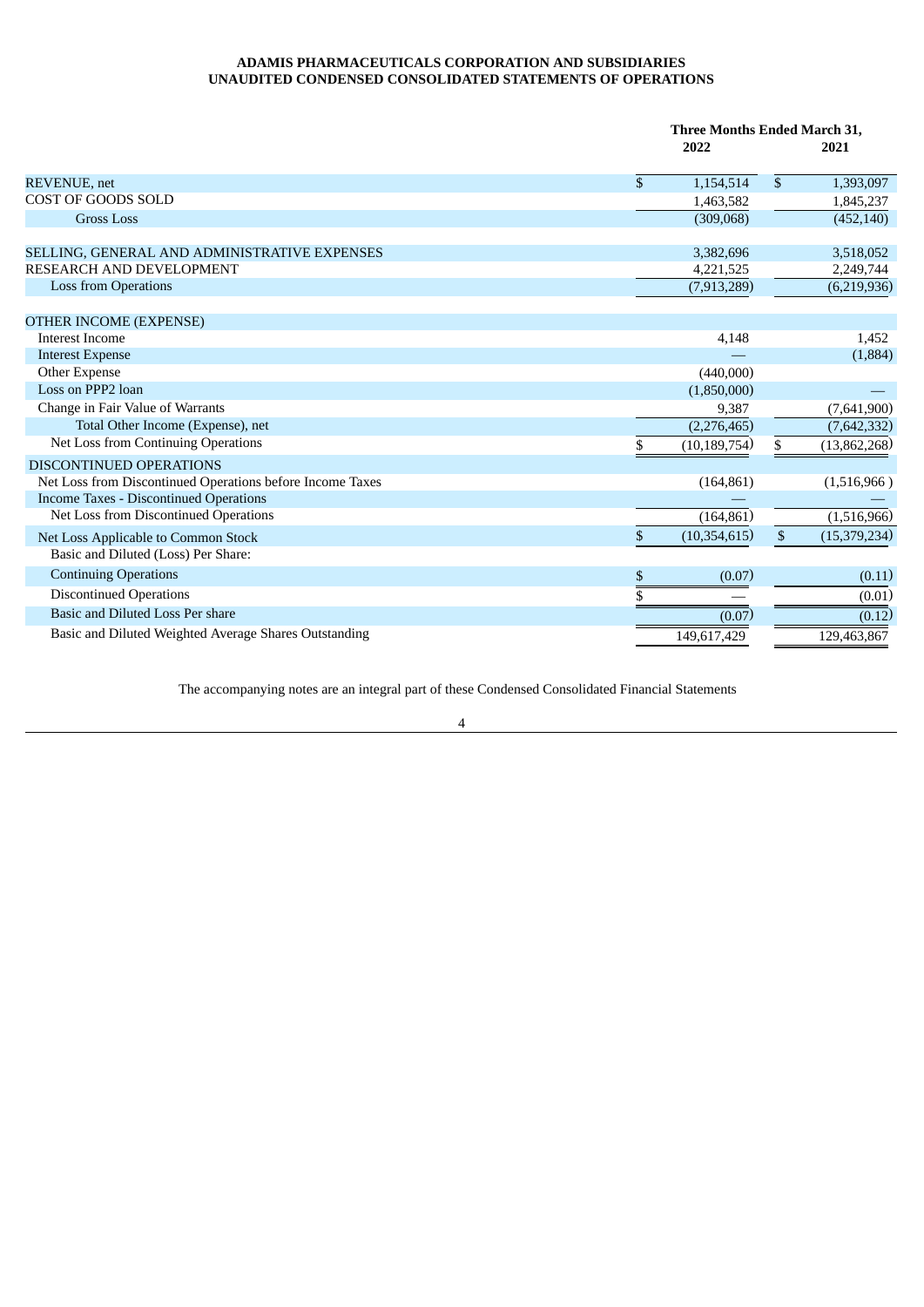# **ADAMIS PHARMACEUTICALS CORPORATION AND SUBSIDIARIES UNAUDITED CONDENSED CONSOLIDATED STATEMENTS OF STOCKHOLDERS' EQUITY**

| <b>Three Months Ended</b><br><b>March 31, 2022</b> | <b>Series A-2</b><br>Convertible<br><b>Preferred Stock</b> |                          | <b>Common Stock</b> |               | <b>Additional</b><br>Paid-In<br><b>Treasury Stock</b> |               |            | Accumulated       |                |
|----------------------------------------------------|------------------------------------------------------------|--------------------------|---------------------|---------------|-------------------------------------------------------|---------------|------------|-------------------|----------------|
|                                                    | <b>Shares</b>                                              | Amount                   | <b>Shares</b>       | <b>Amount</b> | <b>Capital</b>                                        | <b>Shares</b> | Amount     | <b>Deficit</b>    | <b>Total</b>   |
| Balance December 31, 2021                          |                                                            |                          | 150, 117, 219       | \$15,012      | \$303,958,829                                         | 522,957       | \$ (5,250) | \$(278,085,813)   | \$25,882,778   |
| Issuance of Restricted Stock                       |                                                            |                          |                     |               |                                                       |               |            |                   |                |
| Units (RSUs)                                       |                                                            |                          | 139.003             | 14            | (14)                                                  |               |            |                   |                |
| <b>Share Based Compensation</b>                    |                                                            |                          |                     |               | 372,118                                               |               |            |                   | 372,118        |
| Net Loss                                           |                                                            |                          |                     |               |                                                       |               |            | (10, 354, 615)    | (10, 354, 615) |
| Balance March 31, 2022                             |                                                            | $\overline{\phantom{a}}$ | 150.256.222         | \$15,026      | \$304,330,933                                         | 522.957       | \$(5,250)  | \$(288, 440, 428) | \$15,900,281   |
|                                                    |                                                            |                          |                     |               |                                                       |               |            |                   |                |

|                                     |        | <b>Series A-2</b>      |                     |               |                   |               |                       |                    |              |
|-------------------------------------|--------|------------------------|---------------------|---------------|-------------------|---------------|-----------------------|--------------------|--------------|
| <b>Three Months Ended</b>           |        | <b>Convertible</b>     |                     |               | <b>Additional</b> |               |                       |                    |              |
| <b>March 31, 2021</b>               |        | <b>Preferred Stock</b> | <b>Common Stock</b> |               | Paid-In           |               | <b>Treasury Stock</b> | <b>Accumulated</b> |              |
|                                     | Shares | <b>Amount</b>          | <b>Shares</b>       | <b>Amount</b> | <b>Capital</b>    | <b>Shares</b> | <b>Amount</b>         | <b>Deficit</b>     | <b>Total</b> |
| Balance December 31, 2020           |        |                        | 94,365,015          | \$9,437       | \$238,234,968     | 522,957       | \$ (5,250)            | \$(232, 257, 615)  | 5,981,540    |
| Common Stock Issued, Net            |        |                        |                     |               |                   |               |                       |                    |              |
| of Issuance Costs of                |        |                        |                     |               |                   |               |                       |                    |              |
| \$3,330,752                         |        | __                     | 46,621,621          | 4.661         | 48.414.585        |               |                       |                    | 48,419,246   |
| <b>Exercise of Warrants</b>         |        |                        | 8.356.000           | 836           | 15,292,714        |               |                       |                    | 15,293,550   |
| <b>Issuance of Restricted Stock</b> |        |                        |                     |               |                   |               |                       |                    |              |
| Units (RSUs)                        |        |                        | 66.462              |               | (7)               |               |                       |                    |              |
| <b>Share Based Compensation</b>     |        |                        |                     |               | 879,774           |               |                       |                    | 879,774      |
| Net Loss                            |        |                        |                     |               |                   |               |                       | (15, 379, 234)     | (15,379,234) |
| Balance March 31, 2021              |        |                        | 149,409,098         | \$14,941      | \$302,822,034     | 522,957       | \$(5,250)             | \$(247,636,849)    | \$55,194,876 |

The accompanying notes are an integral part of these Condensed Consolidated Financial Statements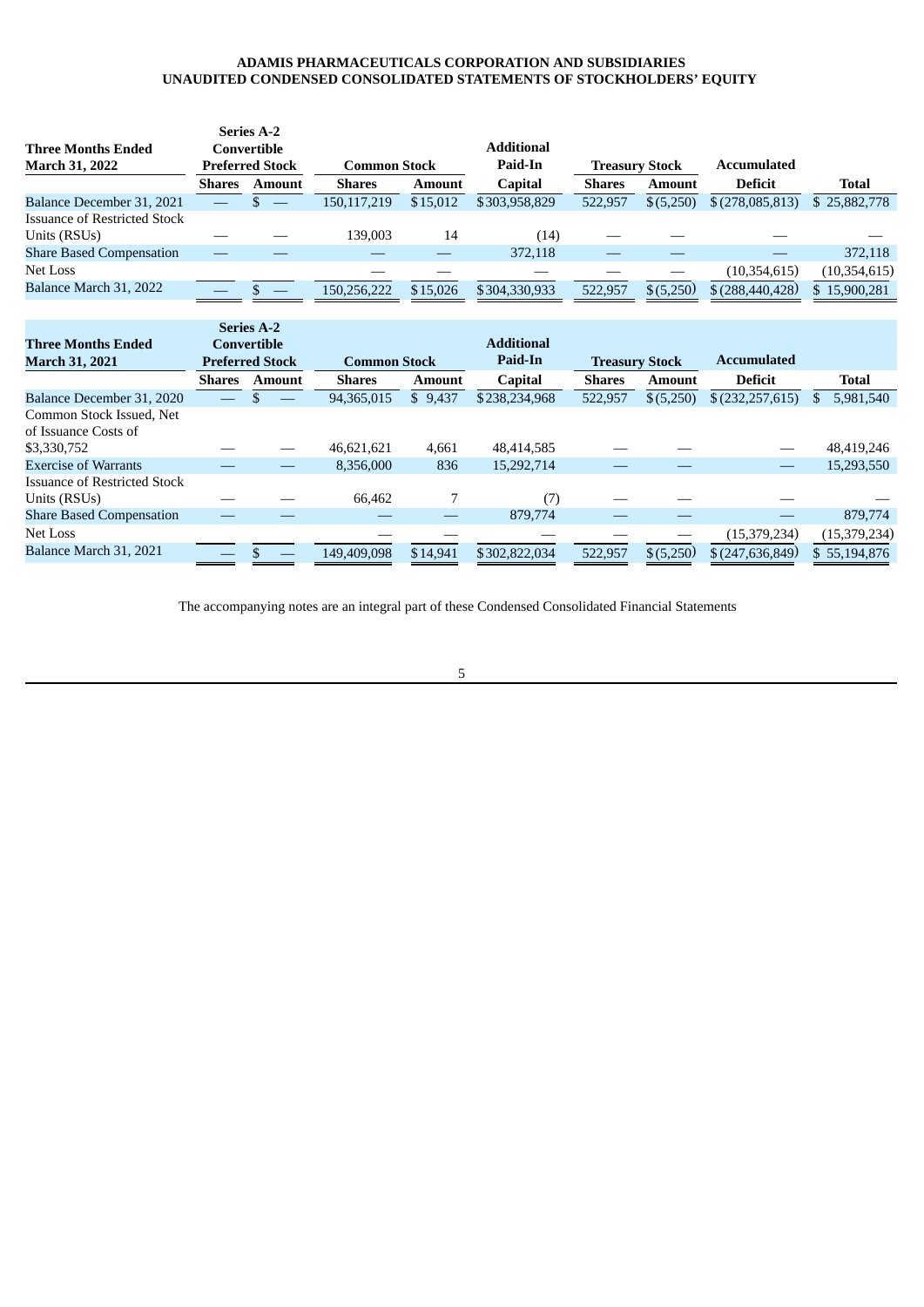# **ADAMIS PHARMACEUTICALS CORPORATION AND SUBSIDIARIES UNAUDITED CONDENSED CONSOLIDATED STATEMENTS OF CASH FLOWS**

|                                                                                | March 31, 2022          | March 31, 2021 |              |
|--------------------------------------------------------------------------------|-------------------------|----------------|--------------|
| <b>CASH FLOWS FROM OPERATING ACTIVITIES</b>                                    |                         |                |              |
| Net Loss                                                                       | \$<br>$(10,354,615)$ \$ |                | (15,379,234) |
| Less: Loss from Discontinued Operations                                        | 164,861                 |                | 1,516,966    |
| Adjustments to Reconcile Net Loss to Net                                       |                         |                |              |
| <b>Cash Used in Operating Activities:</b>                                      |                         |                |              |
| <b>Stock Based Compensation</b>                                                | 372,118                 |                | 879,774      |
| Provision for Excess and Obsolete Inventory                                    | (7, 421)                |                | 194,092      |
| Change in Fair Value of Warrant Liability                                      | (9, 387)                |                | 7,641,900    |
| (Cash Payments in Excess of Lease Expense) Lease Expense in Excess of Cash     | (4,027)                 |                |              |
| Depreciation and Amortization Expense                                          | 344,155                 |                | 327,907      |
| Change in Operating Assets and Liabilities:                                    |                         |                |              |
| <b>Accounts Receivable</b>                                                     | (784, 524)              |                | 42,574       |
| Variable Consideration of Receivable from Fagron                               | 440,000                 |                |              |
| Inventories                                                                    | 394,030                 |                | 192.256      |
| Prepaid Expenses and Other Current & Non-current Assets                        | 371,905                 |                | 466,917      |
| <b>Accounts Payable</b>                                                        | 1,171,894               |                | 1,007,334    |
| <b>Operating Leases</b>                                                        |                         |                | (1, 331)     |
| PPP2 Loan Contingent Loss Liability                                            | 1,850,000               |                |              |
| Deferred Revenue                                                               | (25,000)                |                | (25,000)     |
| Accrued Other Expenses and Bonuses                                             | (638, 905)              |                | (85, 343)    |
| Net Cash Used in Operating Activities of Continuing Operations                 | (6,714,916)             |                | (3,221,188)  |
| Net Cash Used in Operating Activities in Discontinued Operations               | (270, 820)              |                | (1,315,565)  |
| Net Cash Used in Operating Activities                                          | (6,985,736)             |                | (4,536,753)  |
| CASH FLOWS FROM INVESTING ACTIVITIES                                           |                         |                |              |
| Purchase of Equipment                                                          | (26, 928)               |                | (405, 496)   |
| Proceeds from Receivable from Fagron                                           | 1,559,640               |                |              |
| Net Cash Provided by (Used in) Investing Activities of Continuing Operations   | 1,532,712               |                | (405, 496)   |
| Net Cash Provided by (Used in) Investing Activities of Discontinued Operations |                         |                | (689)        |
| Net Cash Provided by (Used in) Investing Activities                            | 1,532,712               |                | (406, 185)   |
| <b>CASH FLOWS FROM FINANCING ACTIVITIES</b>                                    |                         |                |              |
| Proceeds from Issuance of Common Stock                                         |                         |                | 51,749,998   |
| Costs of Issuance of Common Stock                                              |                         |                | (3,330,752)  |
| Proceeds from Exercise of Warrants                                             |                         |                | 5,851,900    |
| Proceeds of PPP Loan                                                           |                         |                | 1,765,495    |
| Net Cash Provided by Financing Activities of Continuing Operations             |                         |                | 56,036,641   |
| Net Cash Used in Financing Activities of Discontinued Operations               |                         |                | (25, 857)    |
| Net Cash Provided by Financing Activities                                      |                         |                | 56,010,784   |
| (Decrease) Increase in Cash and Cash Equivalents and Restricted Cash           | (5,453,024)             |                | 51,067,846   |
| Cash and Cash Equivalents and Restricted Cash:                                 |                         |                |              |
| <b>Beginning Balance</b>                                                       | 23,250,793              |                | 6,855,355    |
| (Decrease) Increase in Cash and Restricted Cash from Discontinued Operations   |                         |                | (292, 572)   |
| <b>Ending Balance</b>                                                          | \$<br>17,797,769        | \$             | 57,630,629   |
|                                                                                |                         |                |              |

The accompanying notes are an integral part of these Consolidated Financial Statements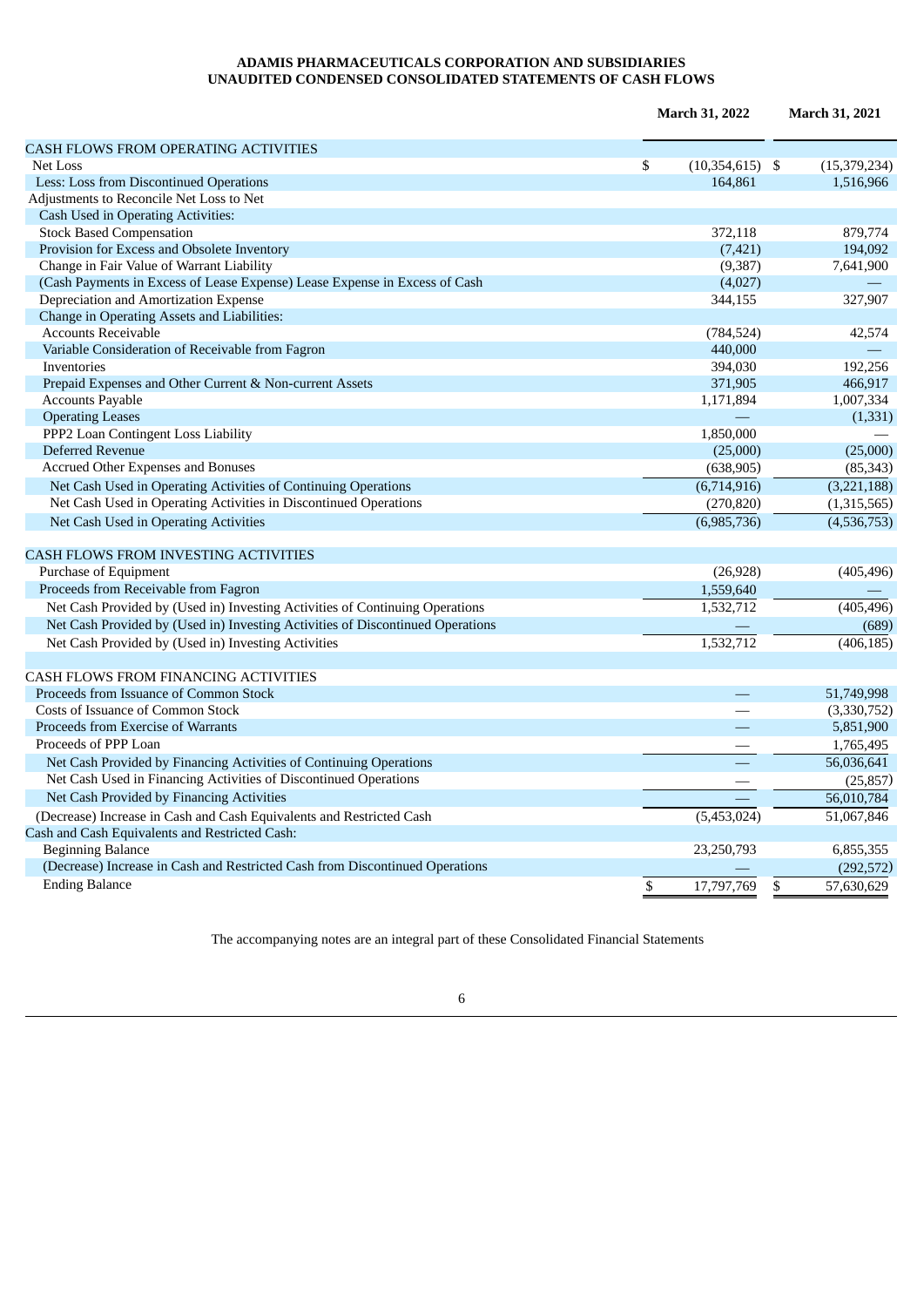# **ADAMIS PHARMACEUTICALS CORPORATION AND SUBSIDIARIES UNAUDITED CONDENSED CONSOLIDATED STATEMENTS OF CASH FLOWS**

|                                                                                  | Three Months Ended March 31, |   |            |  |
|----------------------------------------------------------------------------------|------------------------------|---|------------|--|
|                                                                                  | 2022                         |   | 2021       |  |
| RECONCILIATION OF CASH & CASH EQUIVALENTS AND RESTRICTED CASH                    |                              |   |            |  |
| Cash & Cash Equivalents                                                          | \$<br>17,767,735             | S | 57,630,629 |  |
| Restricted Cash                                                                  | 30,034                       |   |            |  |
| Total Cash & Cash Equivalents and Restricted Cash                                | 17,797,769                   |   | 57,630,629 |  |
| SUPPLEMENTAL DISCLOSURE OF NON-CASH FINANCING AND INVESTING<br><b>ACTIVITIES</b> |                              |   |            |  |
| Increase (Decrease) in Accrued Capital Expenditures                              | 120,355                      |   | 28,259     |  |

The accompanying notes are an integral part of these Consolidated Financial Statements

7

<u> 1989 - Johann Barn, mars eta bainar eta idazlea (</u>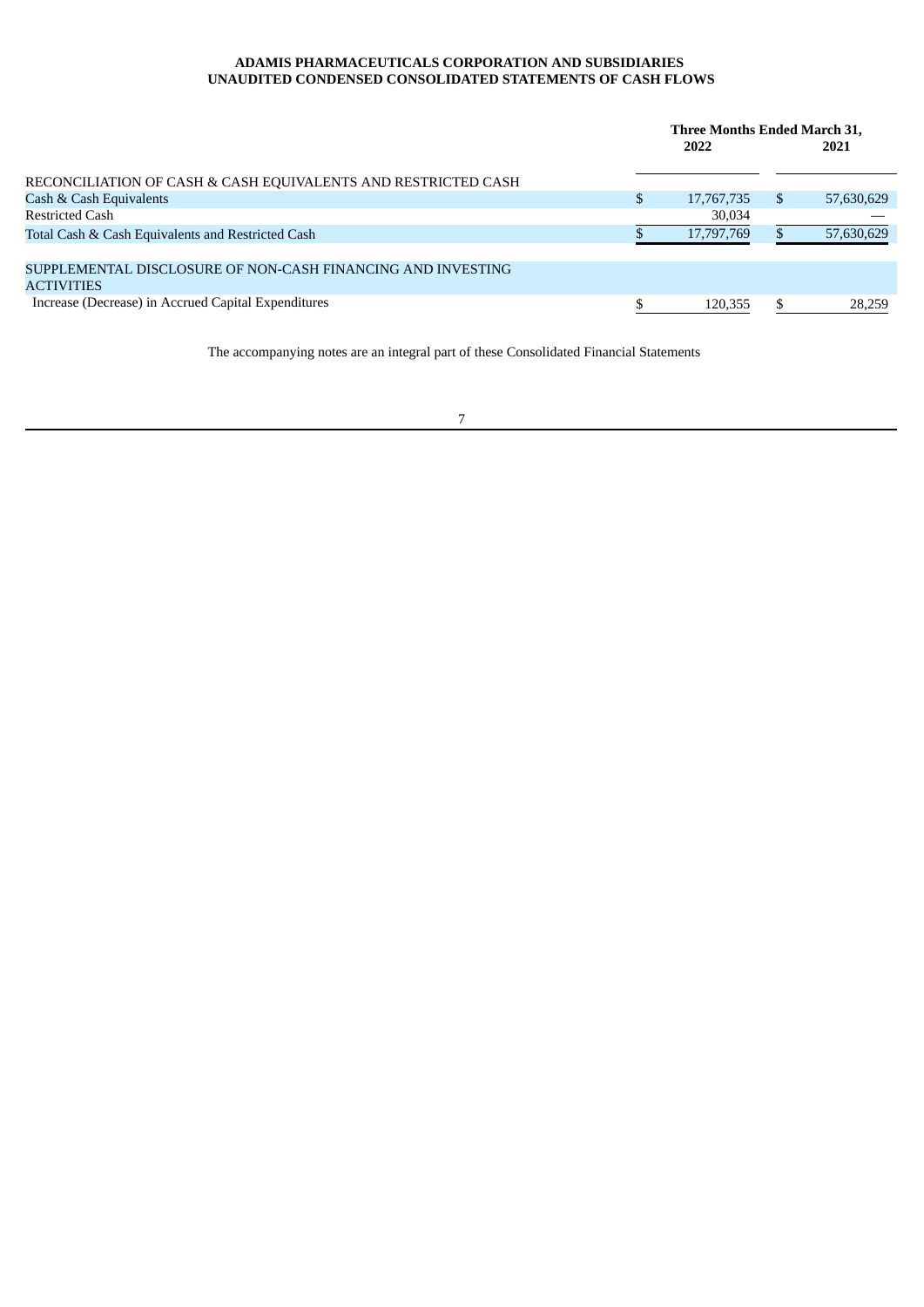# **NOTES TO CONDENSED CONSOLIDATED FINANCIAL STATEMENTS (UNAUDITED)**

#### **Note 1: Basis of Presentation**

The accompanying unaudited interim condensed consolidated financial statements have been prepared in accordance with U.S. generally accepted accounting principles for interim financial information and with the instructions to Form 10-Q and Article 8 of Regulation S-X promulgated by the Securities and Exchange Commission ("SEC"). Accordingly, certain information and footnote disclosures normally included in annual financial statements have been condensed or omitted. In the opinion of management, the accompanying unaudited interim condensed consolidated financial statements reflect all adjustments (including normal recurring adjustments and the elimination of intercompany accounts) considered necessary for a fair statement of all periods presented. The results of operations of Adamis Pharmaceuticals Corporation ("the Company") for any interim periods are not necessarily indicative of the results of operations for any other interim periods or for a full fiscal year. These unaudited interim condensed consolidated financial statements should be read in conjunction with the audited consolidated financial statements and footnotes thereto included in the Company's Annual Report on Form 10-K for the year ended December 31, 2021 (the "2021 Form 10-K").

For the quarters ended March 31, 2022 and March 31, 2021, and year ended December 31, 2021, the assets, liabilities, income, and cash flows of the Company's subsidiary, US Compounding, Inc. ("USC"), have been separated from the comparative period amounts to conform to the current period presentation as discontinued operations as the result of the Company's decision to wind down and cease operations of USC and liquidate its remaining assets. Moreover, for the quarters ended March 31, 2022 and 2021, all gains and losses on disposition, impairment charges and disposal costs, along with the sales, costs and expenses and income taxes attributable to discontinued locations, have been aggregated in a single caption entitled "net loss from discontinued operations" in our consolidated statements of operations for all periods presented. See Note 2.

#### *Liquidity and Capital Resources*

The Company's cash and cash equivalents were \$17,797,769 and \$23,250,793 at March 31, 2022 and December 31, 2021, respectively.

The Condensed consolidated financial statements were prepared under the assumption that the Company will continue our operations as a going concern, which contemplates the realization of assets and the satisfaction of liabilities during the normal course of business. In preparing these condensed consolidated financial statements, consideration was given to the Company's future business as described below, which may preclude the Company from realizing the value of certain assets.

The Company has significant operating cash flow deficiencies. Additionally, the Company will need additional funding in the future to help support commercialization of its products and conduct the clinical and regulatory activities relating to the Company's product candidates, satisfy existing and future obligations and liabilities, and otherwise support the Company's intended business activities and working capital needs. The preceding conditions raise substantial doubt about the Company's ability to continue as a going concern. The condensed consolidated financial statements for the three months ended March 31, 2022, were prepared under the assumption that we would continue our operations as a going concern, which contemplates the realization of assets and the satisfaction of liabilities during the normal course of business. Our unaudited condensed consolidated financial statements do not include any adjustments that may result from the outcome of this uncertainty. Management's plans include attempting to secure additional required funding through equity or debt financings, sales or out-licensing of intellectual property or other assets, products, product candidates or technologies, seeking partnerships with other pharmaceutical companies or third parties to co-develop and fund research and development efforts, or similar transactions, and through revenues from existing agreements and sales of prescription compounded formulations. There is no assurance that the Company will be successful in obtaining the necessary funding to meet its business objectives. In addition, a severe or prolonged economic downturn, political disruption or pandemic, such as the COVID-19 pandemic, could result in a variety of risks to our business, including our ability to raise capital when needed on acceptable terms, if at all.

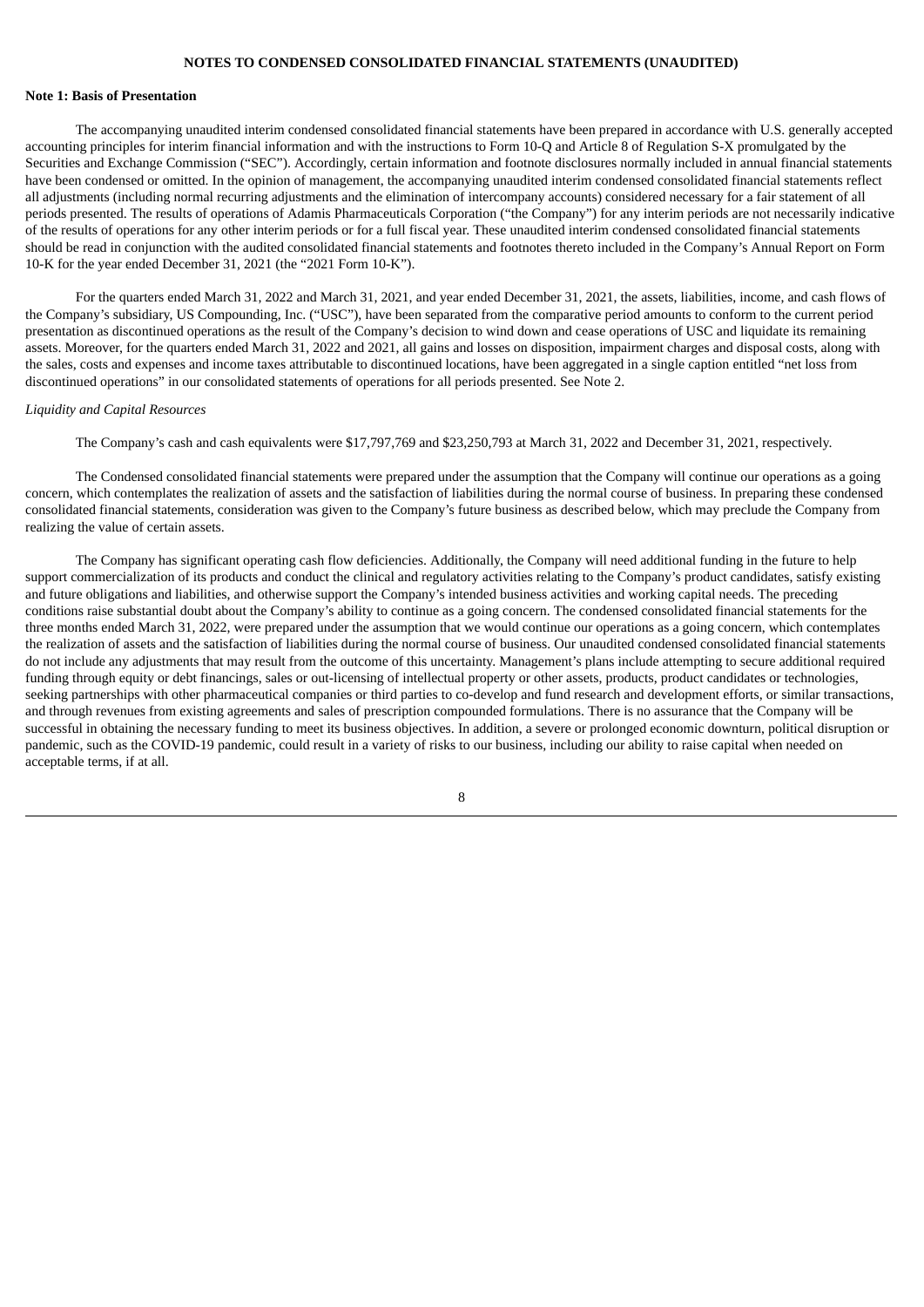#### *Basic and Diluted per Share*

The Company computes basic loss per share by dividing the loss attributable to holders of common stock for the period by the weighted average number of shares of common stock outstanding during the period. The diluted loss per share calculation is based on the treasury stock method and gives effect to dilutive options, warrants and other potential dilutive common stock. The effect of common stock equivalents was anti-dilutive and was excluded from the calculation of weighted average shares outstanding. Potential dilutive securities, which are not included in diluted weighted average shares outstanding for the three months ended March 31, 2022 and March 31, 2021, consist of outstanding equity classified warrants covering 14,202,824 shares and 15,095,238 shares, respectively, outstanding options covering 4,916,142 shares and 6,431,796 shares, respectively, and outstanding restricted stock units covering 900,000 shares and 2,034,260 shares, respectively.

#### *Discontinued Operations*

In accordance with ASC 205-20 *Presentation of Financial Statements: Discontinued Operations*, a disposal of a component of an entity or a group of components of an entity is required to be reported as discontinued operations if the disposal represents a strategic shift that has (or will have) a major effect on an entity's operations and financial results when the component/s of an entity meets the criteria in paragraph 205-20-45-10. In the period in which the component meets held-for-sale or discontinued operations criteria the major current assets, other assets, current liabilities, and noncurrent liabilities shall be reported as components of total assets and liabilities separate from those balances of the continuing operations. At the same time, the results of all discontinued operations, less applicable income taxes, shall be reported as components of net loss separate from the net loss of continuing operations.

The Company disposed of a component of its business in August 2021 and met the definition of a discontinued operation as of March 31, 2022. Accordingly, the operating results of the business disposed are reported as loss from discontinued operations in the accompanying unaudited condensed statements of operations for the three month and year ended March 31, 2022 and March 31, 2021. For additional information, see Note 2 - Discontinued Operations and Assets Held for Sale.

#### **Recent Accounting Pronouncements**

In May 2021, the FASB issued ASU No. 2021-04, *Earnings Per Share (Topic 260), Debt—Modifications and Extinguishments (Subtopic 470-50),* Compensation—Stock Compensation (Topic 718), and Derivatives and Hedging—Contracts in Entity's Own Equity (Subtopic 815-40): Issuer's Accounting for Certain Modifications or Exchanges of Freestanding Equity-Classified Written Call Options which provides guidance to clarify and reduce diversity in an issuer's accounting for modifications or exchanges of freestanding equity-classified written call options (for example, warrants) that remain equity classified after modification or exchange. The amendments in this ASU No. 2021-04 are effective for all entities for fiscal years beginning after December 15, 2021, and interim periods within those fiscal years, with early adoption permitted, including interim periods within those fiscal years. The amendment currently has no impact to the Company as the effect will largely depend on the terms of written call options or financings issued or modified in the future.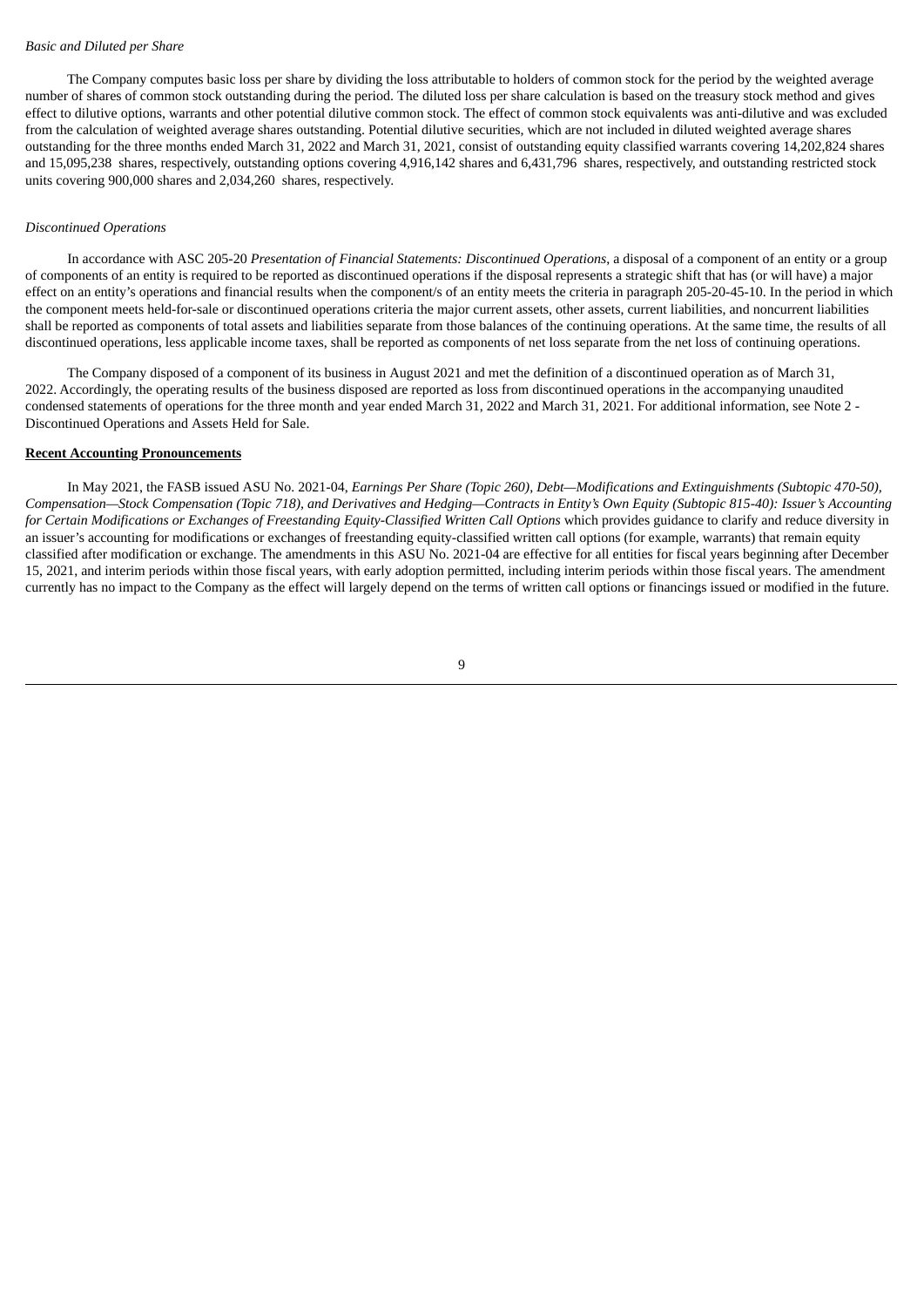#### **Note 2: Discontinued Operations and Assets Held for Sale**

In August 2021, the Company announced an agreement with Fagron Compounding Services, LLC ("Fagron") to sell to Fagron certain assets of the Company's subsidiary, US Compounding, Inc. ("USC"), related to the Company's human compounding pharmaceutical business including certain customer information and information on products sold to such customers by USC, including related formulations, know-how, and expertise regarding the compounding of pharmaceutical preparations, clinical support knowledge and other data and certain other information relating to the customers and products. The agreement includes fixed consideration of approximately \$107,000 and variable consideration estimated at approximately \$6,385,000, and the Company has recorded a gain of approximately \$4,637,000 for the year ended December 31, 2021 within discontinued operations related to this asset sale to Fagron, which was the total estimated consideration net of approximately \$1,856,000 of allocated costs related to USC's customer relationships intangible that was sold to Fagron. The variable consideration is tied to Fagron's sales to former USC customers over the twelve-month-period commencing on the agreement date. The Company used the expected value method to estimate Fagron's sales over the twelve-month period following the agreement date. Additionally, the Company relied on historical data and its judgement to make estimates, and as such, the total variable consideration is subject to change as more information becomes available, which would result in adjustments to the receivable from Fagron recorded at December 31, 2021. At March 31, 2022, based on the Company's evaluation, the estimated variable consideration related to the sale of certain assets to Fagron was reduced by approximately \$440,000. The timing of the holidays and the impact of seasonality primarily contributed to the reduction of variable consideration. The Company recognized a loss for the same amount which was included in net loss from continued operations on the Company's condensed consolidated statement of operations, as the change occurred subsequent to the disposal of US Compounding business. In connection with the transaction, the Company accrued as of December 31, 2021 and paid in January 2022 a \$700,000 liability for a transaction fee payable to a financial advisor which was recorded in selling, general and administrative expenses of continuing operations.

In July 2021, the Company approved a restructuring process to wind down and cease the remaining operations at USC, with the remaining USC assets to be sold, liquidated or otherwise disposed of. As of December 31, 2021, the Company had shut down the operations of USC, terminated all of USC's employees and is engaged in the process of selling or attempting to sell or otherwise dispose of USC's remaining assets. The Company's current goal is to attempt to substantially complete the disposal of USC's assets by the end of December 2022.

In August 2021, the Company and its wholly-owned USC subsidiary entered into an Asset Purchase Agreement effective as of August 31, 2021 with a third party buyer, providing for the sale and transfer by USC of certain assets related to USC's veterinary compounded pharmaceuticals business. The sale covers the transfer of all the veterinary business customers' information belonging to USC or in USC's control and possession and USC's know how, information and expertise regarding the veterinary business. Pursuant to the agreement, the buyer agreed to pay the Company, for any sales of products in USC's veterinary products list or equivalent products made to the customers included in the agreement during the five-year period after the date of the agreement, an amount equal to twenty percent (20%) of the amount actually collected by the buyer on such sales during the period ending three months after the end of such five year period. The Company did not record a receivable related to the variable consideration as it was deemed immaterial.

Discontinued operations comprise those activities that were disposed of during the period, abandoned or which were classified as held for sale at the end of the period and represent a separate major line of business or geographical area that was previously distinguished as Compounded Pharmaceuticals segment for operational and financial reporting purposes in prior reported financial statements.

#### *Assets Held for Sale*

The Company considers assets to be held for sale when management approves and commits to a plan to actively market the assets for sale at a reasonable price in relation to its fair value, the assets are available for immediate sale in their present condition, an active program to locate a buyer and other actions required to complete the sale have been initiated, the sale of the assets is expected to be completed within one year and it is unlikely that significant changes will be made to the plan. Upon designation as held for sale, the Company ceases to record depreciation and amortization expenses and measures the assets at the lower of their carrying value or estimated fair value less costs to sell. Assets held for sale are included as other current assets in the Company's consolidated balance sheets and the gain or loss from sale of assets held for sale is included in the Company's general and administrative expenses.

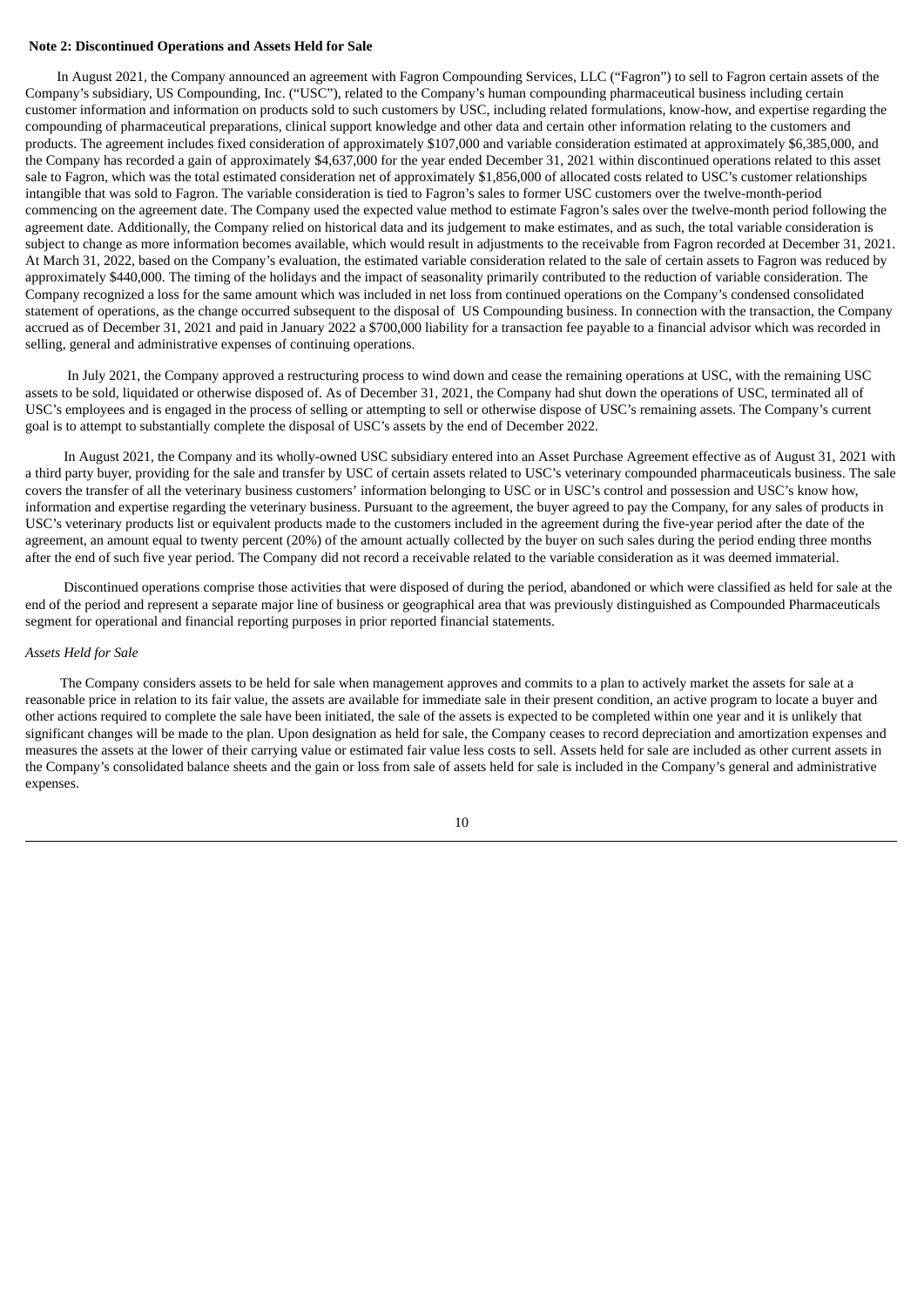The major assets and liabilities associated with discontinued operations included in our consolidated balance sheets are as follows (unaudited):

Carrying amounts of major classes of assets included as part of discontinued operations (unaudited):

|                                                                                                       | <b>March 31, 2022</b> |     | <b>December 31, 2021</b> |
|-------------------------------------------------------------------------------------------------------|-----------------------|-----|--------------------------|
| <b>Cash and Cash Equivalents</b>                                                                      | 23,629                | \$. | 37,849                   |
| Accounts Receivable, net                                                                              |                       |     | 693                      |
| Inventories                                                                                           | 12,000                |     | 12,000                   |
| Fixed Assets, net                                                                                     | 4,189,648             |     | 6,799,090                |
| Other assets                                                                                          | 51,875                |     | 72,469                   |
| Loss recognized on classification as held for sale                                                    |                       |     | (2,601,442)              |
| Total assets of the disposal group classified as held for sale in the statement of financial position | 4,277,152             |     | 4,320,659                |
| Carrying amounts of major classes of liabilities included as part of discontinued operations          |                       |     |                          |
| <b>Accounts Payable</b>                                                                               | 623,670               |     | 681,646                  |
| <b>Accrued Other Expenses</b>                                                                         | 84,161                |     | 133,313                  |
| <b>Lease Liabilities</b>                                                                              | 370,020               |     | 412,357                  |
| <b>Contingent Loss Liability</b>                                                                      | 410,000               |     | 410,000                  |
| Deferred Tax Liability                                                                                | 45,930                |     | 45,930                   |
| Total liabilities of the disposal group classified as held for sale in the statement of financial     |                       |     |                          |
| position                                                                                              | 1,533,781             |     | 1,683,246                |
|                                                                                                       |                       |     |                          |

The revenues and expenses associated with discontinued operations included in our consolidated statements of operations were as follows (unaudited):

|                                                                               | <b>Three-Months Ended March 31,</b> |            |  |             |
|-------------------------------------------------------------------------------|-------------------------------------|------------|--|-------------|
|                                                                               |                                     | 2022       |  | 2021        |
| Major line items constituting pretax profit (loss) of discontinued operations |                                     |            |  |             |
| REVENUE, net                                                                  | <sup>\$</sup>                       |            |  | 2,775,853   |
| COST OF GOODS SOLD                                                            |                                     |            |  | (1,857,129) |
| <b>Gross Profit</b>                                                           |                                     |            |  | 918,724     |
|                                                                               |                                     |            |  |             |
| SELLING, GENERAL AND ADMINISTRATIVE EXPENSES                                  |                                     | (172, 472) |  | (2,401,422) |
| RESEARCH AND DEVELOPMENT                                                      |                                     |            |  | (11,578)    |
| <b>OTHER INCOME (EXPENSE)</b>                                                 |                                     |            |  |             |
| <b>Interest Expense</b>                                                       |                                     |            |  | (37, 441)   |
| <b>Interest Income</b>                                                        |                                     | 11         |  | 14,751      |
| Gain from asset disposal                                                      |                                     | 7,600      |  |             |
| Loss from discontinued operations before income taxes                         |                                     | (164, 861) |  | (1,516,966) |
| Income tax benefit                                                            |                                     |            |  |             |
| Loss from discontinued operations after income taxes                          |                                     | (164, 861) |  | (1,516,966) |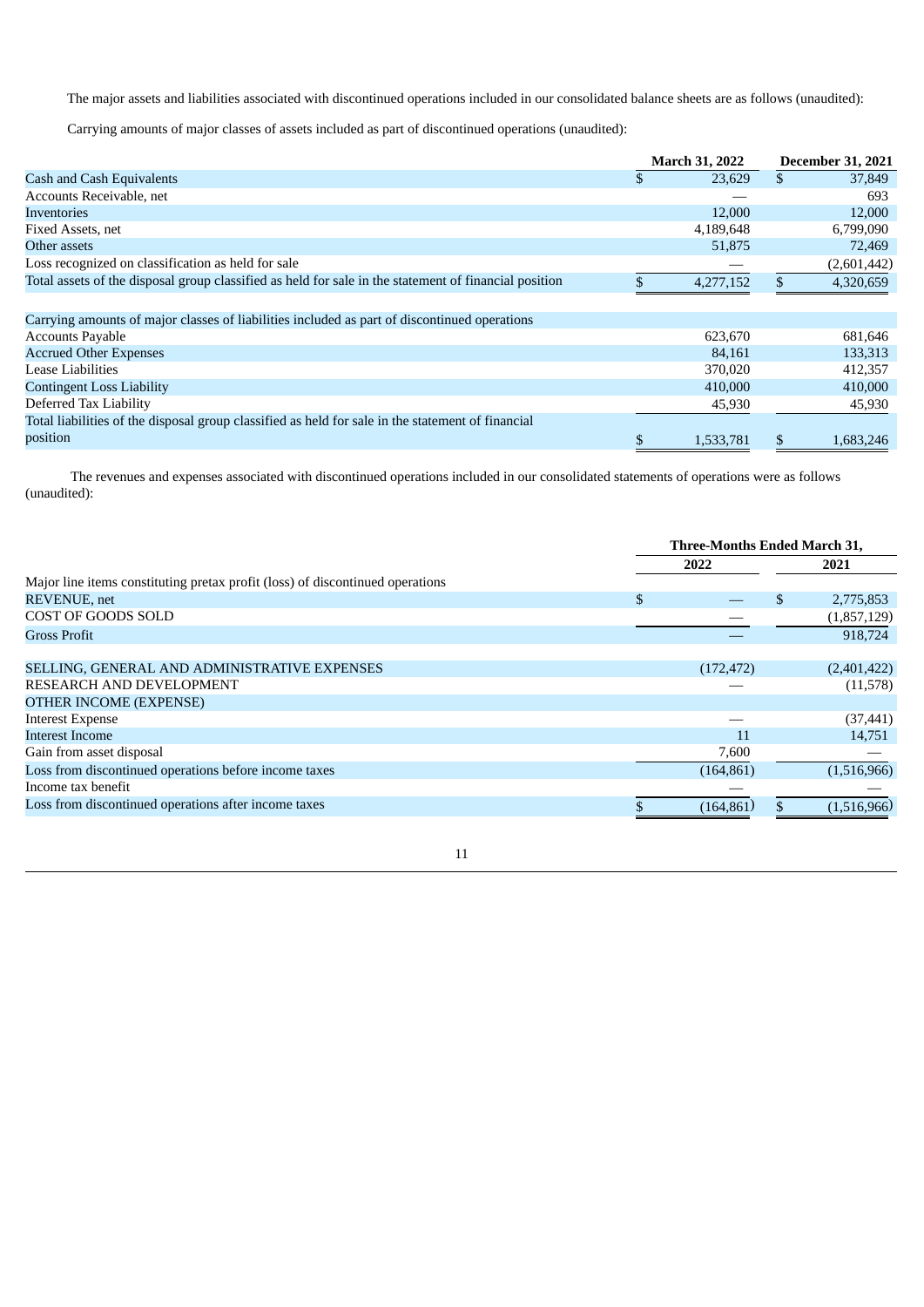#### *Discontinued Operations - Revenue*

*Compounded Pharmaceuticals Facility Revenue Recognition.* With respect to sales of prescription compounded medications by the Company's USC subsidiary, revenue arrangements consist of a single performance obligation which is satisfied at the point in time when goods are delivered to the customer. The transaction price is determined based on the consideration to which the Company will be entitled in exchange for transferring goods and services to the customer which is the price reflected in the individual customer's order. Additionally, the transaction price for medication sales is adjusted for estimated product returns that the Company expects to occur under its return policy. The estimate is based upon historical return rates, which has been immaterial. The standard payment terms are 2%/10 and Net 30. The Company does not have a history of offering a broad range of price concessions or payment term changes, however, when the transaction price includes variable consideration, the Company estimates the amount of variable consideration that should be included in the transaction price utilizing the expected value method. Any estimates, including the effect of the constraint on variable consideration, are evaluated at each reporting period for any changes. Variable consideration is not a significant component of the transaction price for sales of medications by USC.

#### *Discontinued Operations - Lease*

USC has two operating leases, one for an office space and one for office equipment. As of March 31,2022 the leases have remaining terms between more than one year and less than four years. The operating leases do not include an option to extend beyond the life of the current term. There are no short-term leases, and the lease agreements do not require material variable lease payments, residual value guarantees or restrictive covenants. The Company leases a building which requires monthly base rent of \$10,824 through December 31, 2023.

As part of the restructuring process to wind down and cease the operations at USC, the Company is working to cancel or transfer the leases of the discontinued operations. During the year ended December 31, 2021, the Right-of-Use assets related to the leases of approximately \$448,000 were fully impaired because there is no benefit expected from the subject leases. As of December 31, 2021, and March 31, 2022 the liabilities of the discontinued operations included approximately \$412,000 and \$370,000 in lease liabilities, respectively.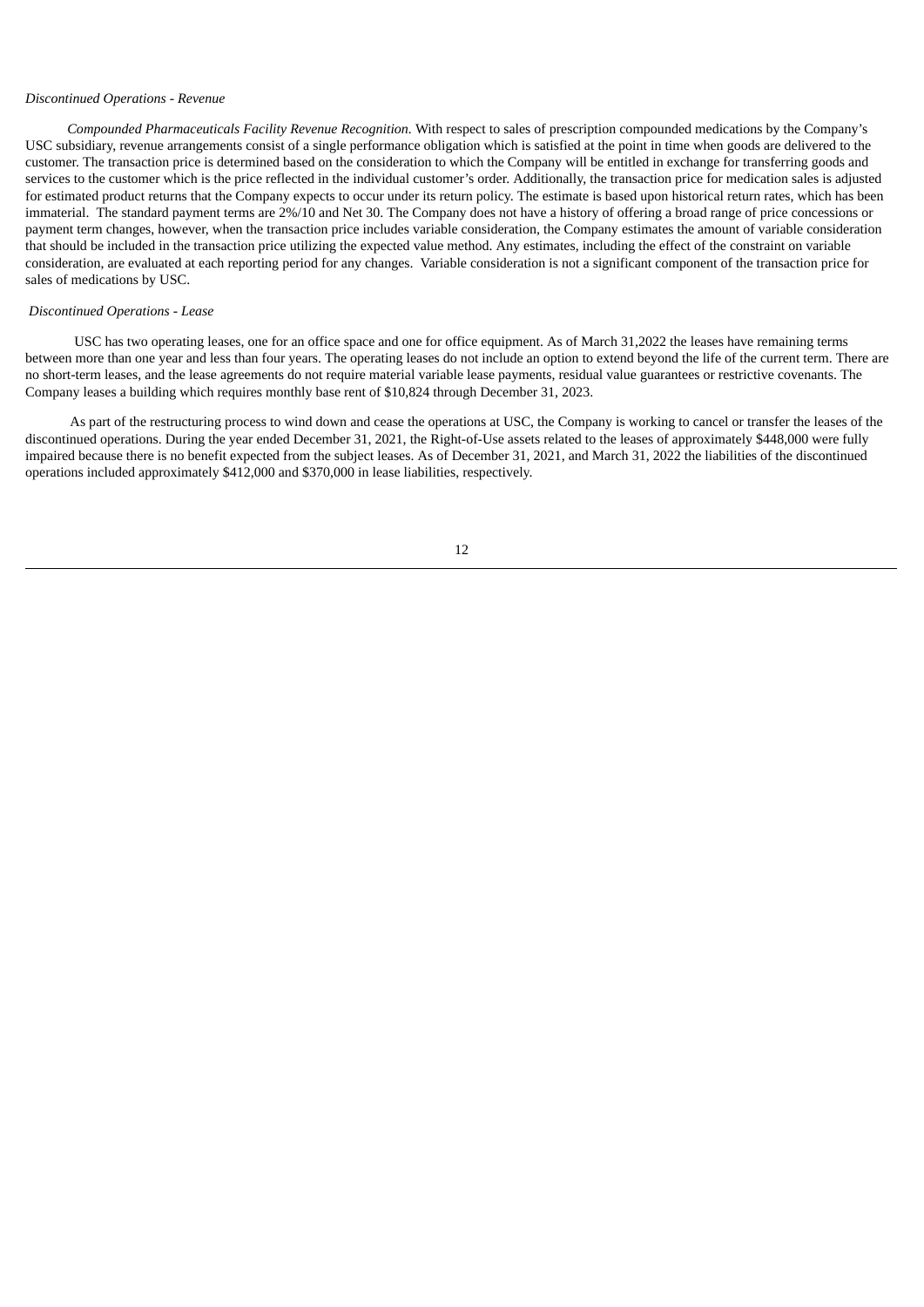#### *Discontinued Operations - Restructuring Costs*

Due to the facts and circumstances detailed above, the Company has identified three major types of restructuring activities related to the disposal of USC. These three types of activities are employee terminations, contract termination costs, and chemical destruction costs. For those restructuring activities, the Company recorded approximately \$920,000 for employee termination costs, approximately \$410,000 for contract termination costs, and approximately \$422,000 for chemical destruction costs for the year ended December 31, 2021 within selling, general and administrative expenses of discontinued operations. The estimated amount of approximately \$410,000 of contract termination cost was related to the termination of a contract between USC and a vendor. The amount for contract termination cost was recorded as a loss contingency as the Company believes a loss is probable and can be reasonably estimated.

As of March 31, 2022 and December 31, 2021, the outstanding liabilities related to the contract termination costs recorded in contingent loss liability of discontinued operations was approximately \$410,000, respectively. As of March 31, 2022 and December 31, 2021, the outstanding liabilities related to chemical destruction costs recorded in accounts payable of discontinued operations was approximately \$3,000.

#### *Discontinued Operations - Building Loan*

On November 10, 2016, a Loan Amendment and Assumption Agreement was entered with into the lender. Pursuant to the agreement, as subsequently amended, the Company agreed to pay the lender monthly payments of principal and interest which were approximately \$19,000 per month, with a final payment due and payable in August 2021.

In July 2021, the Company, in connection with the sale of certain USC assets to Fagron, paid to the lender the outstanding principal balance, accrued unpaid interest and other obligations under the Company's loan agreement, promissory note and related loan documents relating to the outstanding building loan relating to the building and property on which USC's offices are located. The land and building were included in the assets of discontinued operations.

As of March 31, 2022 and December 31, 2021, the outstanding principal balance owed on the applicable note was \$0 and \$0 , respectively. The loan currently bore an interest of 6.00% per year and interest expense for the quarter ended March 31, 2022 and March 31, 2021 was approximately \$0 and \$37,000, respectively. The amount of interest allocated to the discontinued operations was based on the legal obligations of USC.

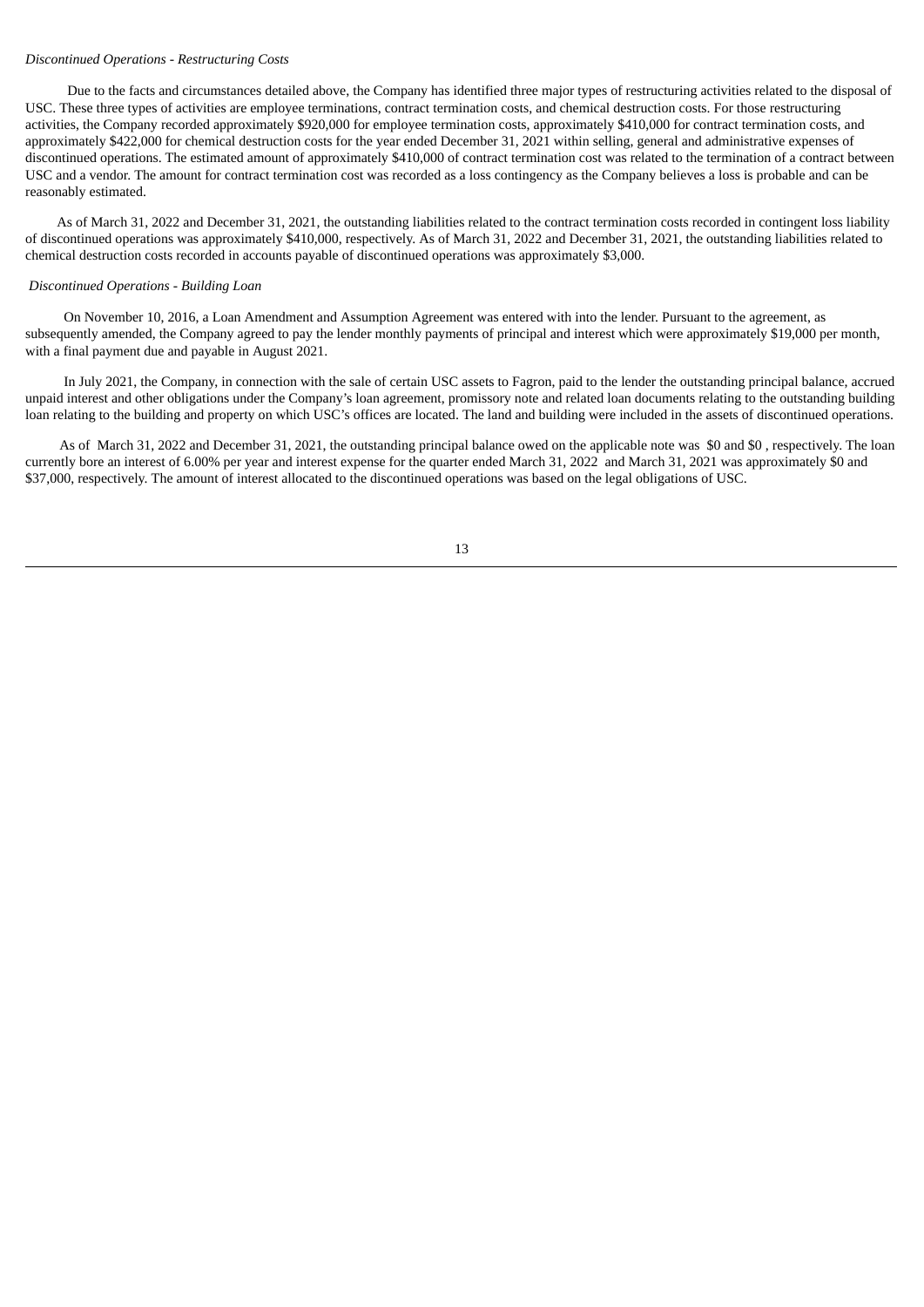#### **Note 3: Revenues**

#### *Revenue Recognition*

Revenue is recognized pursuant to ASC Topic 606, "Revenue from Contracts with Customers" (ASC 606). Accordingly, revenue is recognized at an amount that reflects the consideration to which the Company expects to be entitled in exchange for transferring goods or services to a customer. This principle is applied using the following 5-step process:

- 1. Identify the contract with the customer
- 2. Identify the performance obligations in the contract
- 3. Determine the transaction price
- 4. Allocate the transaction price to the performance obligations in the contract
- 5. Recognize revenue when (or as) each performance obligation is satisfied

Adamis is a specialty biopharmaceutical company focused on developing and commercializing products in various therapeutic areas, including allergy, opioid overdose, respiratory and inflammatory disease. The Company's subsidiary US Compounding, Inc. or USC, provided compounded sterile prescription medications and certain nonsterile preparations and compounds, for human and veterinary use by patients, physician clinics, hospitals, surgery centers, vet clinics and other clients throughout most of the United States. USC's product offerings broadly include, among others, corticosteroids, hormone replacement therapies, hospital outsourcing products, and injectables. In July 2021, the Company sold certain assets relating to USC's human compounding pharmaceutical business and approved a restructuring process to wind down the remaining USC business and sell, liquidate or otherwise dispose of the remaining USC assets. Effective October 31, 2021, USC surrendered its Arkansas retail pharmacy permit and wholesaler/outsourcer permit and is no longer selling compounded pharmaceutical or veterinary products.

Adamis and USC have contracts with customers when (i) the Company enters into an enforceable contract with a customer that defines each party's rights regarding the goods or services to be transferred and identifies the related payment terms, (ii) the contract has commercial substance, and (iii) the Company determines that collection of substantially all consideration for goods and services that are transferred is probable based on the customer's intent and ability to pay the promised consideration.

# *Exclusive Distribution and Commercialization Agreement for SYMJEPI and ZIMHI with US WorldMeds*

On May 11, 2020, the Company also entered into an exclusive distribution and commercialization agreement (the "USWM Agreement") with USWM for the United States commercial rights for the SYMJEPI products, as well as for the Company's ZIMHI™ (naloxone HCI Injection, USP) 5mg/0.5mL product intended for the emergency treatment of opioid overdose.

Under the terms of the USWM Agreement, the Company appointed USWM as the exclusive (including as to the Company) distributor of SYMJEPI in the United States and related territories ("Territory") effective upon the termination of the Sandoz Agreement, and of the ZIMHI product if approved by the U.S. Food and Drug Administration ("FDA") for marketing, and granted USWM an exclusive license under the Company's patent and other intellectual property rights and know-how to market, sell, and otherwise commercialize and distribute the products in the Territory, subject to the provisions of the USWM Agreement, in partial consideration of an initial payment by USWM and potential regulatory and commercial based milestone payments totaling up to \$26 million, if the milestones are achieved. There can be no assurances that any of these milestones will be met or that any milestone payments will be paid to the Company. The Company retains rights to the intellectual property subject to the USWM Agreement and to commercialize both products outside of the Territory. In addition, the Company may continue to use the licensed intellectual property (excluding certain of the licensed trademarks) to develop and commercialize other products (with certain exceptions), including products that utilize the Company's Symject™ syringe product platform.

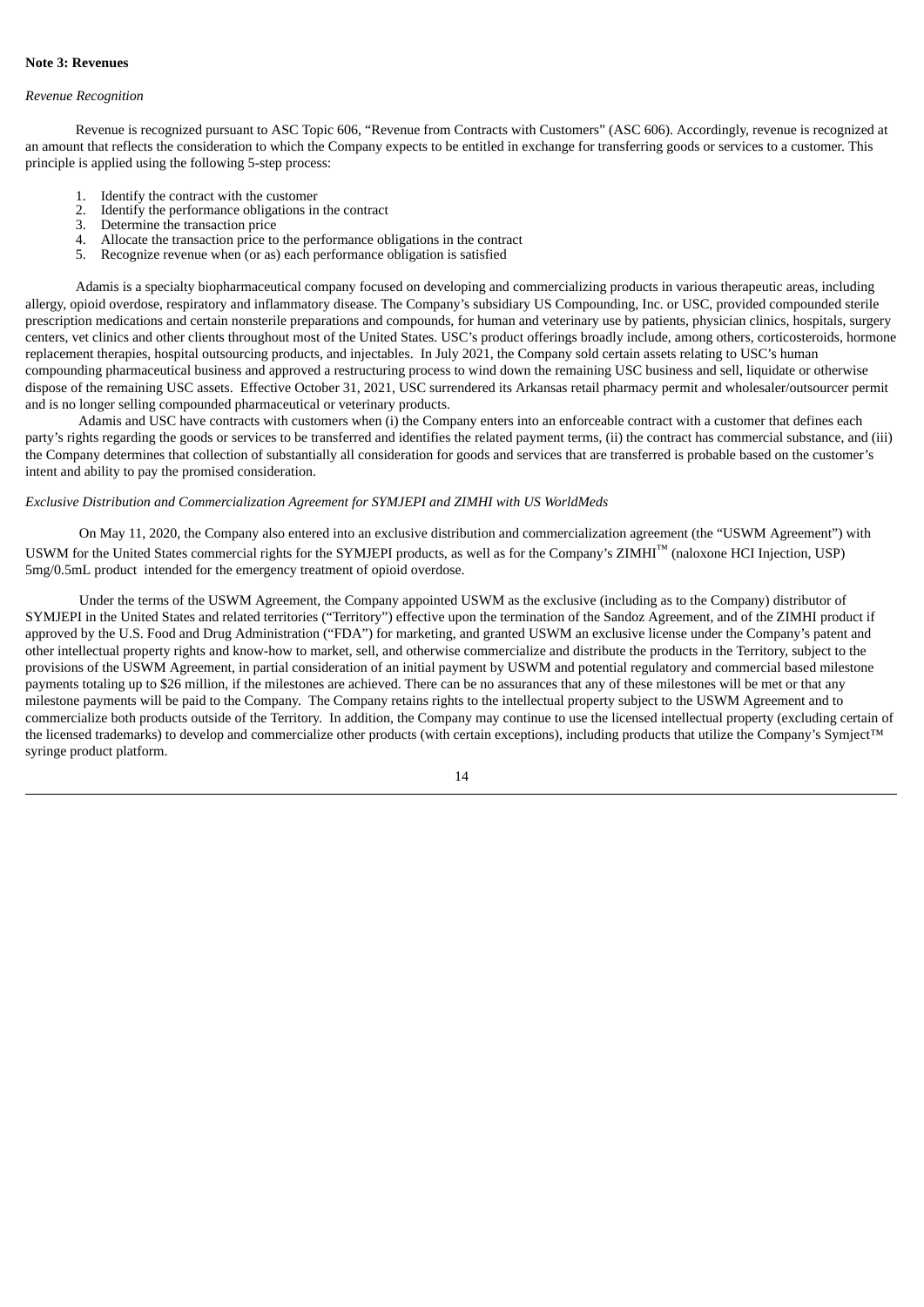# *USWM*

Effective May 11, 2020 (the "Effective Date"), Adamis and USWM entered into the USWM Agreement. The initial term for the USWM Agreement began on the Effective Date and continues for a period of 10 years from the launch by USWM of the first product in the United States pursuant to the agreement, unless terminated earlier in accordance with its terms. We have determined that the individual purchase orders, whose terms and conditions taken with the distribution and commercialization agreement, creates a contract according to ASC 606. The term will automatically renew for five year terms after the initial 10-year term, unless terminated by either party.

The Company has determined that there are two performance obligations in the contract: (i) the manufacture and supply of SYMJEPI™ and ZIMHI™ products to USWM; and (ii) the exclusive distribution and commercialization in the United States.

Revenues from the manufacture and supply of SYMJEPI™ and ZIMHI™ are recognized at a point in time upon delivery to USWM. The right of exclusive distribution and commercialization is considered a symbolic license and will be recognized over time over the life of the contract. The Company believes that due to ongoing efforts to comply with regulations that a performance obligation continues to exist over the life of the contract. Under the USWM Agreement, the Company is entitled to receive various amounts and milestone payments, including: (1) certain non-refundable up-front fees for executing the agreement and regulatory milestone payments, both of which will be recognized over the expected customer life, estimated to be equal to the initial 10-year term of the agreement; (2) net-profit sharing payments based on certain percentages of net profit generated from the sale of products over a given quarter; (3) commercial milestone payments. Items (2) and (3) are royalties generated from the exclusive right to distribute and commercialize SYMJEPI and ZIMHI in the United States; these are considered sales-based royalties of intellectual property and recognized as they occur. Receivable from USWM has a payment term of Net 30.

Revenues do not include any state or local taxes collected from customers on behalf of governmental authorities. The Company made the accounting policy election to continue to exclude these amounts from revenues.

#### *Revenue*

The Company outsources the manufacturing of the SYMJEPI and ZIMHI products to third party manufacturers who bear the responsibility of maintaining a suitable environment as governed by specific regulatory and quality requirements. The Company's revenues relating to its FDA approved products SYMJEPI and ZIMHI are dependent on an exclusive distribution agreement with USWM.

#### *Product Recall*

As disclosed elsewhere in this Report, on March 21, 2022, we announced a voluntary recall of four lots of SYMJEPI (epinephrine) Injection 0.15 mg (0.15 mg/0.3 mL) and 0.3 mg (0.3 mg/0.3 mL) Pre-Filled Single-Dose Syringes to the consumer level, due to the potential clogging of the needle preventing the dispensing of epinephrine. USWM will handle the entire recall process for the Company, with Company oversight. SYMJEPI is manufactured and tested for us by Catalent Belgium S.A. The costs of the recall and the allocation of costs of the recall, including the costs to us resulting from the recall, were estimated at approximately \$2.0 million; moreover, the recall could cause the Company to suffer reputational harm, depending on the resolution of matters relating to the recall could result in the Company incurring financial costs and expenses which could be material, could adversely affect the supply of SYMJEPI products until manufacturing is resumed, and depending on the resolution of matters relating to the recall could have a material adverse effect on our business, financial condition, and results of operations.

Our consolidated financial statements for the year ended December 31, 2021, included and reflect a reserve of approximately \$2.0 million associated with the recall. The reserve was recorded as a reduction of net sales because we expect to offer the customers a cash refund or credit. The Company may be able to be reimbursed by certain third parties for some of the costs of the recall under the terms of its manufacturing agreements, but there are no assurances regarding the amount or timing of any such recovery.

#### *Deferred Revenue*

Deferred Revenue are contract liabilities that the Company records when cash payments are received or due in advance of the Company's satisfaction of performance obligations. The Company's performance obligation is met when control of the promised goods is transferred to the Company's customers. For the three months ended March 31, 2022 and 2021, \$25,000 and \$25,000, respectively, of the revenues recognized were reported as deferred revenue as of December 31, 2021 and 2020, respectively. Included in the deferred revenue at March 31, 2022 and December 31, 2021 was \$825,000 and \$850,000 respectively, relating to the non-refundable upfront payment received from USWM pursuant to the USWM Agreement.

#### *Cost to Obtain a Contract*

The Company capitalizes incremental costs of obtaining a contract with a customer if the Company expects to recover those costs and that it would not have been incurred if the contract had not been obtained. The deferred costs, reported in the prepaid expenses and other current assets and other noncurrent assets on the Company's Consolidated Balance Sheets, will be amortized over the economic benefit period of the contract.

#### *Practical Expedients*

As part of the adoption of the ASC Topic 606, the Company elected to use the following practical expedients: (i) incremental costs of obtaining a contract in the form of sales commissions are expensed when incurred because the amortization period would have been one year or less. These costs are recorded within Selling, General and Administrative expenses; (ii) taxes collected from customers and remitted to government authorities and that are related to the sales of the Company's products, are excluded from revenues; and (iii) shipping and handling activities are accounted for as fulfillment costs and recorded in cost of sales.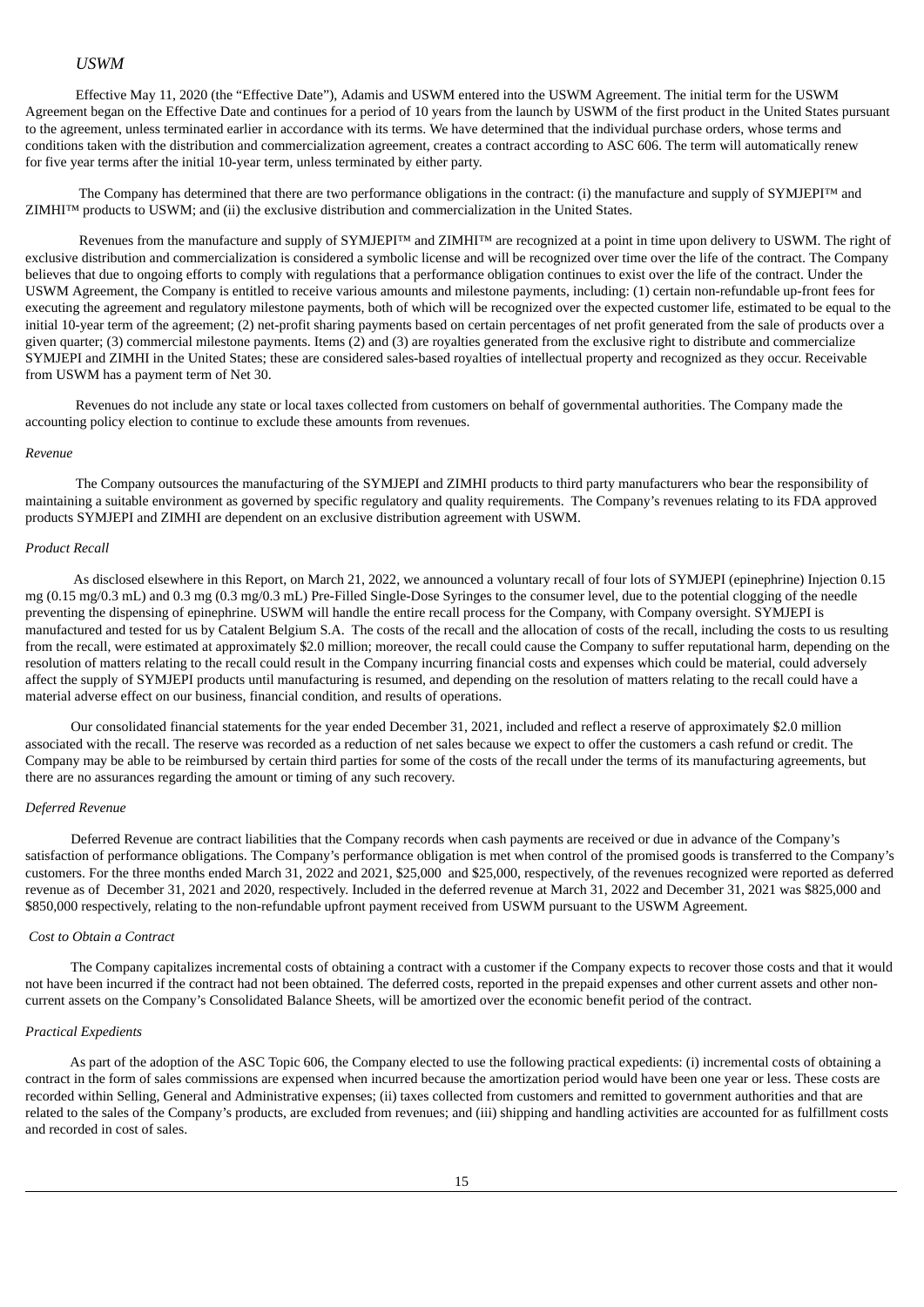# **Note 4: Inventories**

Inventories at March 31, 2022 and December 31, 2021 consisted of the following:

|                          | <b>March 31, 2022</b> | <b>December 31, 2021</b> |  |
|--------------------------|-----------------------|--------------------------|--|
| Work-in-Process          |                       | 386,610                  |  |
| Raw Materials            | 31,998                | 31,997                   |  |
| <b>Total Inventories</b> | 31,998                | 418.607                  |  |

There was no reserve for obsolescence as of March 31, 2022 and December 31, 2021.

# **Note 5: Fixed Assets**

Fixed assets at March 31, 2022 and December 31, 2021 are summarized in the table below:

|                                             | Useful  |             |               |
|---------------------------------------------|---------|-------------|---------------|
|                                             | Life    | March 31,   | December 31,  |
| Description                                 | (Years) | 2022        | 2021          |
| Machinery and Equipment                     | $3-5$   | 4,519,382   | 4,522,583     |
| Less: Accumulated Depreciation              |         | (3,525,722) | (3, 181, 567) |
| <b>Construction In Progress - Equipment</b> |         | 1,144,235   | 993,752       |
| Fixed Assets, net                           |         | 2,137,895   | 2,334,768     |

For the three months ended March 31, 2022 and 2021, depreciation expense was approximately \$344,000 and \$328,000, respectively.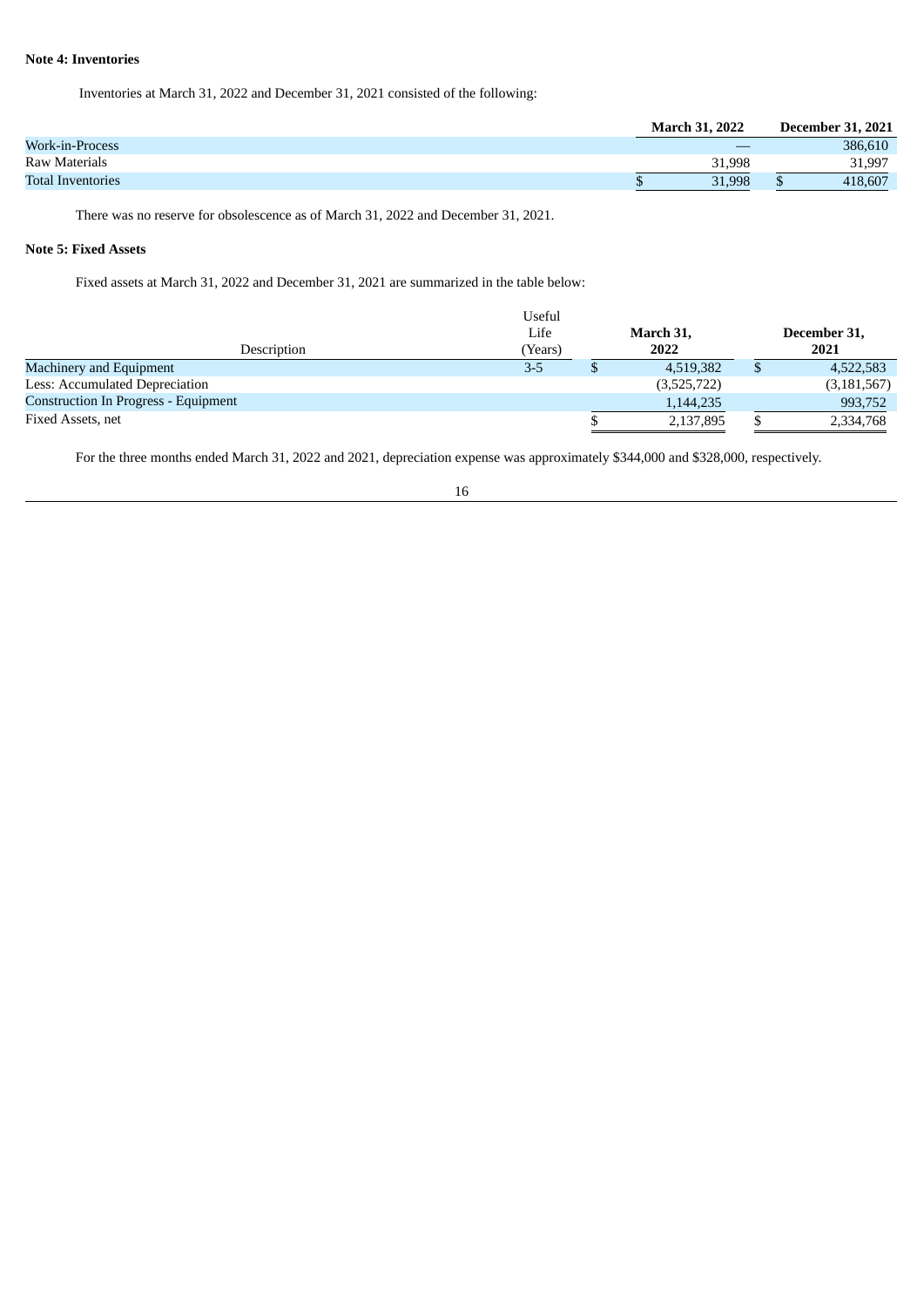#### **Note 6: Leases**

The Company has one operating lease for an office space. As March 31, 2022, the lease has a remaining term of approximately 20 months. The operating lease does not include an option to extend beyond the life of the current term. There are no short-term leases, and the lease agreement does not require material variable lease payments, residual value guarantees or restrictive covenants.

The tables below present the operating lease assets and liabilities recognized on the condensed consolidated balance sheets as of March 31,2022 and December 31, 2021:

| <b>Right-of Use Assets</b>     |    | <b>March 31, 2022</b> | <b>December 31, 2021</b> |
|--------------------------------|----|-----------------------|--------------------------|
| <b>Operating Leases</b>        | \$ | 568,537               | 650,460                  |
|                                |    |                       |                          |
| Lease Liabilities, Current     |    | <b>March 31, 2022</b> | <b>December 31, 2021</b> |
| <b>Operating Leases</b>        | S  | 356,122               | 349,871                  |
| Lease Liabilities, Non-Current |    |                       |                          |
| <b>Operating Leases</b>        |    | 250,361               | 342,562                  |
| <b>Total Lease Liabilities</b> |    | 606,483               | 692,433                  |

The amortizable lives of operating and financing leased assets are limited by the expected lease term.

The Company's lease generally does not provide an implicit rate, and therefore the Company uses its incremental borrowing rate as the discount rate when measuring operating lease liabilities. The incremental borrowing rate represents an estimate of the interest rate the Company would incur at lease commencement to borrow an amount equal to the lease payments on a collateralized basis over the term of a lease within a particular currency environment. The Company used incremental borrowing rates as of January 1, 2019 for leases that commenced prior to that date and the prevailing incremental borrowing rate thereafter.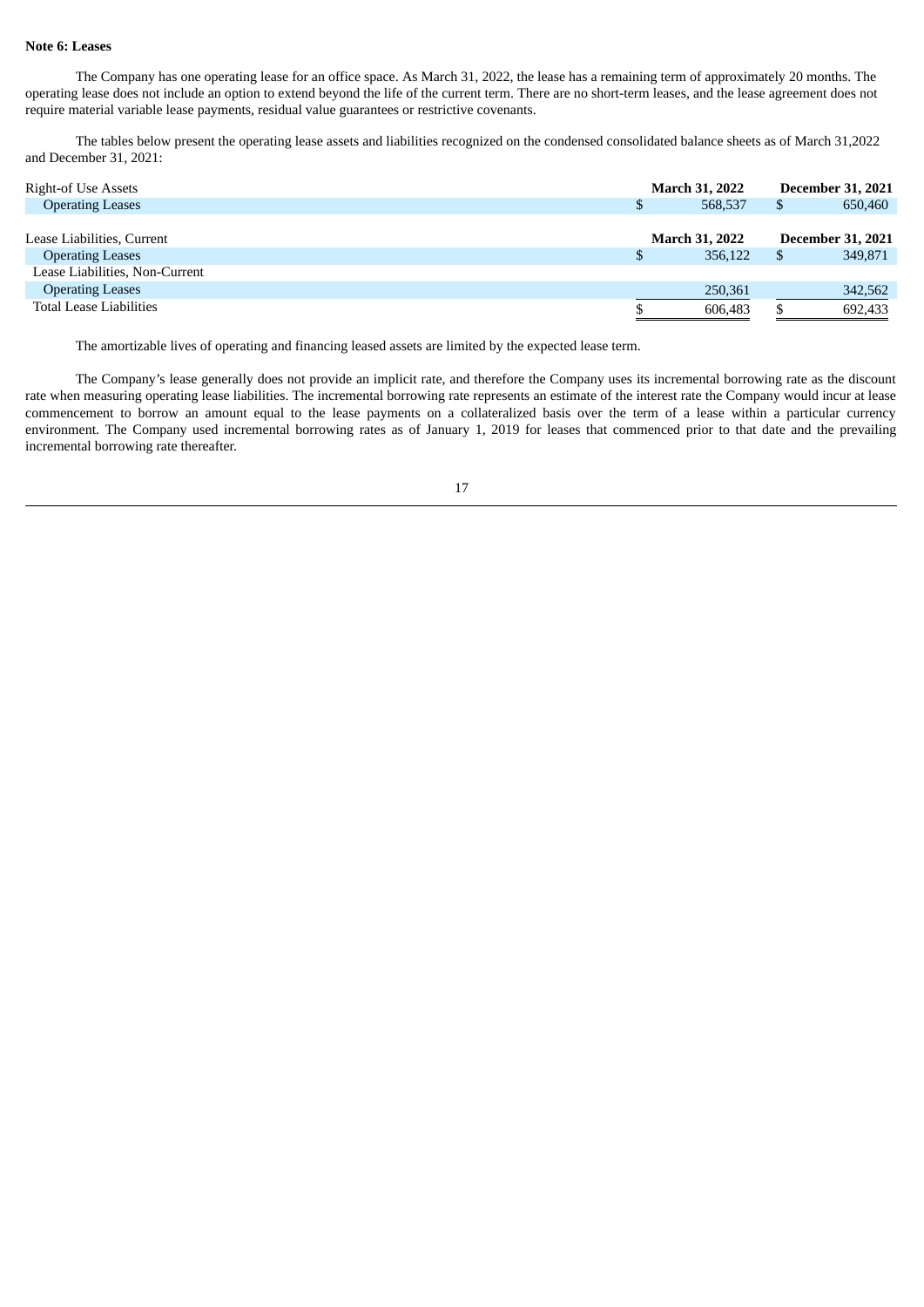The Company's weighted average remaining lease term and weighted average discount rate for operating and financing leases as of March 31, 2022, and December 31, 2021, are:

| <b>March 31, 2022</b>                 | <b>Operating</b> |
|---------------------------------------|------------------|
| Weighted Average Remaining Lease Term | 1.67 Years       |
| Weighted Average Discount Rate        | 3.95%            |
| <b>December 31, 2021</b>              | <b>Operating</b> |
| Weighted Average Remaining Lease Term | 1.92 Years       |

The table below reconciles the undiscounted future minimum lease payments (displayed by year and in the aggregate) under non-cancelable leases with terms of more than one year to the total lease liabilities recognized on the condensed consolidated balance sheets as of March 31, 2022:

Weighted Average Discount Rate 3.95%

| <b>Year Ending December 31,</b>                                                       | <b>Operating</b> |
|---------------------------------------------------------------------------------------|------------------|
| Remainder of 2022                                                                     | 278,444          |
| 2023                                                                                  | 349,365          |
| Undiscounted Future Minimum Lease Payments                                            | 627,809          |
| Less: Difference between undiscounted lease payments and discounted lease liabilities | 21,326           |
| Total Lease Liabilities                                                               | 606,483          |
| <b>Short-Term Lease Liabilities</b>                                                   | 356,122          |
| Long-Term Lease Liabilities                                                           | 250,361          |

Operating lease expense was approximately \$88,000 and \$136,000 for the three months ended March 31, 2022 and 2021, respectively. Operating lease costs are included within selling, general and administrative expenses on the condensed consolidated statements of operations.

Cash paid for amounts included in the measurement of operating lease liabilities were approximately \$93,000 and \$137,000 for the years ended March 31, 2022 and 2021, respectively.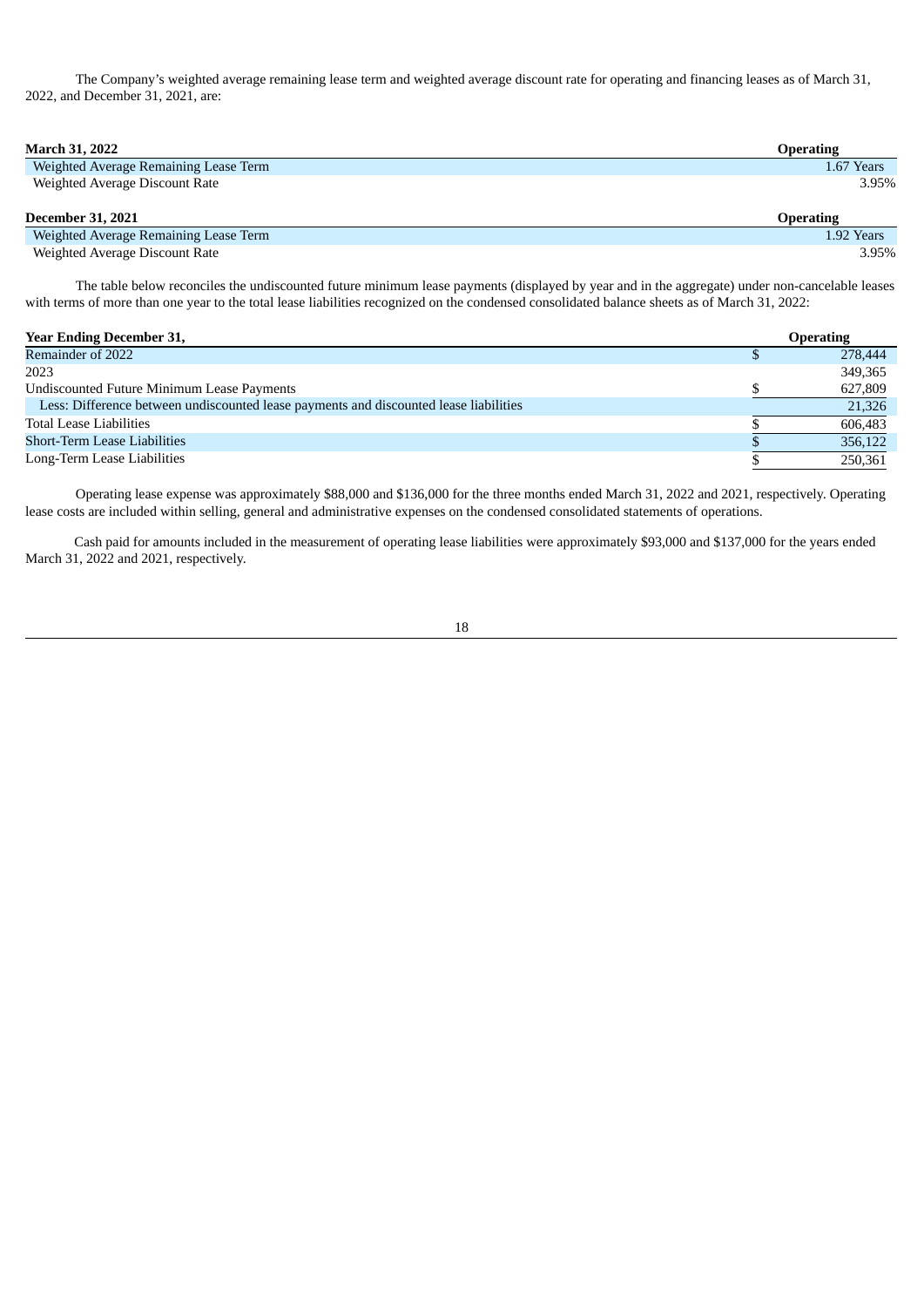### **Note 7: Debt**

#### *First Draw Paycheck Protection Program Loan*

On April 13, 2020, the Company received \$3,191,700 in loan funding from the Paycheck Protection Program (the "PPP"), established pursuant to the Coronavirus Aid, Relief, and Economic Security Act (the "CARES Act") and administered by the U.S. Small Business Administration ("SBA"). The unsecured loan (the "PPP Loan") is evidenced by a promissory note of the Company (the "Note"), in the principal amount of \$3,191,700, to Arvest Bank (the "Bank"), the lender. The application for these funds required the Company to, in good faith, certify that the current economic uncertainty made the loan request necessary to support the ongoing operations of the Company. Subsequent guidance from the SBA and the Department of the Treasury indicated that in assessing the economic need for the loan, a borrower must take into account its current activity and ability to access other sources of liquidity sufficient to support ongoing operations in a manner that is not significantly detrimental to the business. The receipt of these funds pursuant to the PPP Loan, and the forgiveness of the PPP Loan attendant to these funds, is dependent on the Company having initially qualified for the loan and, in the case of forgiveness, qualifying for the forgiveness of such loan based on our future adherence to the forgiveness criteria.

Under the terms of the Note and the PPP Loan, interest accrues on the outstanding principal at the rate of 1.0% per annum. The term of the Note is two years, unless sooner provided in connection with an event of default under the Note. To the extent the loan amount is not forgiven under the PPP, the Company is obligated to make equal monthly payments of principal and interest, beginning seven months from the date of the Note (or later if a timely loan forgiveness application has been submitted), until the maturity date.

The CARES Act and the PPP provide a mechanism for forgiveness of up to the full amount borrowed. Under the PPP, the Company may apply for and be granted forgiveness for all or part of the PPP Loan. The amount of loan proceeds eligible for forgiveness is based on a formula that takes into account a number of factors, including the amount of loan proceeds used by the Company during a specified period after the loan origination for certain purposes including payroll costs, interest on certain mortgage obligations, rent payments on certain leases, and certain qualified utility payments, provided that at least 60% of the loan amount is used for eligible payroll costs; the employer maintaining or rehiring employees and maintaining salaries at certain levels; and other factors. Subject to the other requirements and limitations on loan forgiveness, only loan proceeds spent on payroll and other eligible costs during the covered eight-week or 24-week period will qualify for forgiveness.

In December 2020, the Company submitted an application for the forgiveness of our PPP Loan. In August 2021, the Company received notification through the Bank that as of August 5, 2021, the PPP Loan, including principal and interest thereon, has been fully forgiven by the SBA and that the remaining PPP Loan balance is zero. The Company recognized the amount forgiven as other income.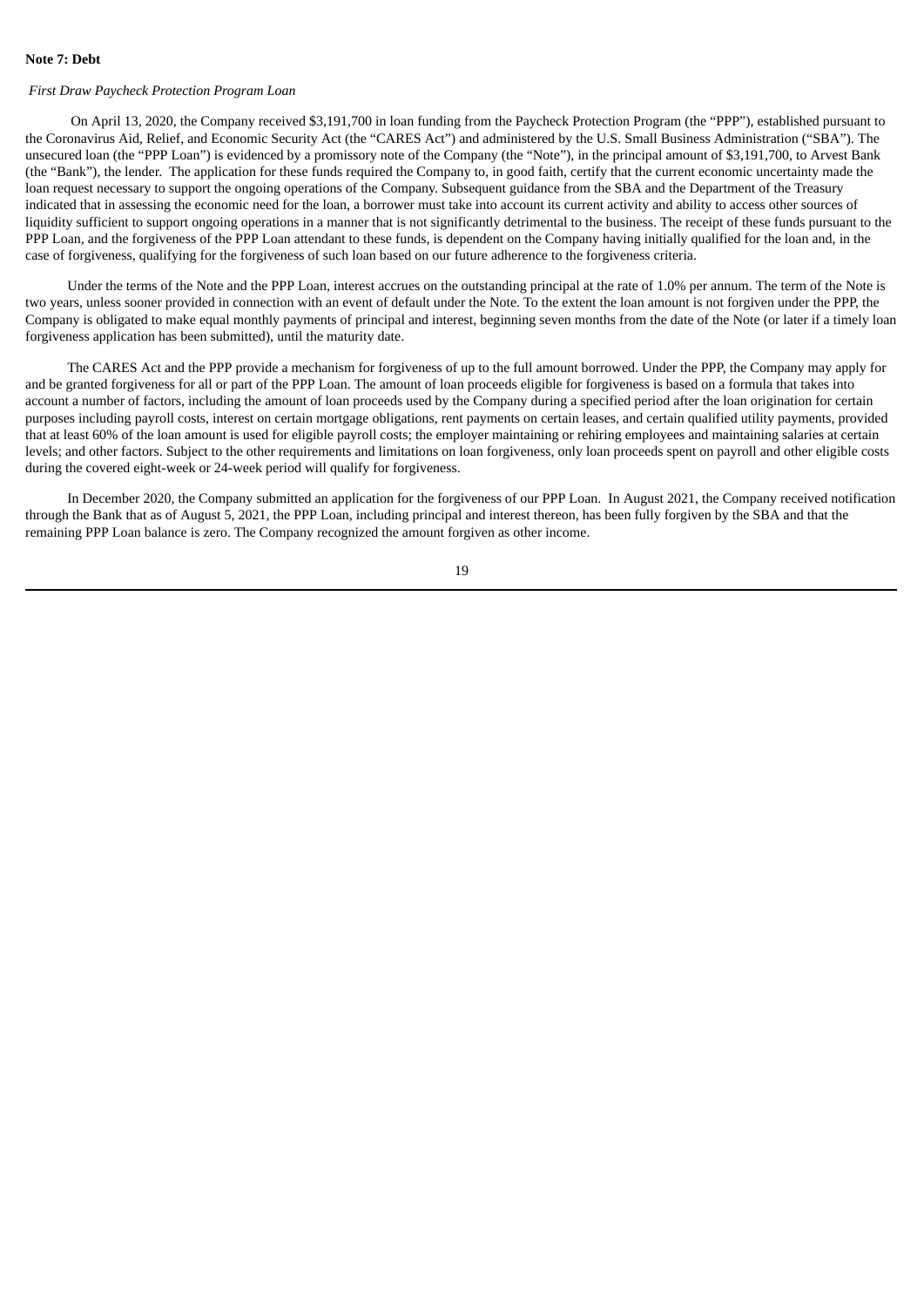#### *Second Draw PPP Loan*

On March 15, 2021, the Company entered into a Note (the "PPP2 Note") in favor of the Bank, in the principal amount of \$1,765,495 relating to funding under a Second Draw loan (the "Second Draw Loan") pursuant to the terms of the PPP, the CARES Act, and the Economic Aid to Hard-Hit Small Businesses, Nonprofits, and Venues Act enacted in December 2020. Under the terms of the PPP2 Note and Second Draw Loan, interest accrues on the outstanding principal at the rate of 1.0% per annum. The term of the PPP2 Note is five years, unless sooner provided in connection with an event of default under the PPP2 Note. The Company may prepay the Second Draw Loan at any time prior to maturity with no prepayment penalties. Under the PPP, the proceeds of the Second Draw Loan may be used to pay payroll and make certain covered interest payments, lease payments and utility payments. The Company may apply for forgiveness of some or all of the Second Draw Loan pursuant to the PPP. In order to obtain full or partial forgiveness of the Second Draw Loan, the borrower must timely request forgiveness, must provide satisfactory documentation in accordance with applicable SBA guidelines, and must satisfy the criteria for forgiveness under the PPP and applicable SBA requirements. If the Company timely applies for forgiveness, payments will be deferred in accordance with the CARES Act, as modified by the Paycheck Protection Program Flexibility Act of 2020, and we will not be obligated to make any payments of principal or interest before the date on which the SBA remits the loan forgiveness amount to the Bank or notifies the Bank that no loan forgiveness is allowed; and the Bank will then notify us of remittance by SBA of the loan forgiveness amount or notify us that the SBA determined that no loan forgiveness is allowed and the date that our first payment is due. Interest will accrue during the deferral period. The PPP2 Note contains customary events of default relating to, among other things, payment defaults, breaches of representations, warranties or covenants, defaults on other loans with the Bank, failure to disclose material facts or making materially false or misleading representations to the Bank or SBA, certain defaults on other loan agreements or agreements with creditors, bankruptcy or insolvency events, certain change of control events, material adverse changes or events, certain events that the Bank believes may materially affect the Company's ability to pay the PPP2 Note, and certain other events.

Upon the occurrence of an event of default, the Bank has customary remedies and may, among other things, require immediate payment of all amounts owed under the Note, collect all amounts owing from the Company, and file suit and obtain judgment against the Company.

In September 2021, the Company submitted an application for the forgiveness of our Second Draw PPP Loan. In October 2021, the Company received notification through the Bank that as of September 28, 2021, the Second Draw PPP Loan, including principal and interest thereon, has been fully forgiven by the SBA and that the remaining PPP Loan balance is zero. The Company recognized the amount forgiven as other income in the third quarter of 2021.

Even though the PPP Loan and the Second Draw PPP Loan have been forgiven, our PPP loans and applications for forgiveness of loan amounts remain subject to review and audit by SBA for compliance with program requirements set forth in the PPP Interim Final Rules and in the Borrower Application Form, including without limitation the required economic necessity certification by the Company that was part of the PPP loan application process. Accordingly, the Company is subject to audit or review by federal or state regulatory authorities as a result of applying for and obtaining the PPP Loan and Second Draw PPP Loan or obtaining forgiveness of those loans. If we were to be audited or reviewed and receive an adverse determination or finding in such audit or review, we could be required to return or repay the full amount of the applicable loan and could be subject to fines or penalties, which could reduce our liquidity and adversely affect our business, financial condition and results of operations. If it is determined that the Company was ineligible to receive the PPP Loan and/or the Second Draw Loan, the Company may be required to repay the PPP Loan and Second Draw PPP Loan in its entirety and/or be subject to additional penalties, and has accrued \$1,850,000 relating to the possible repayment of the Second Draw PPP Loan. The Company's accrual of \$1,850,000 includes the original amount of the loan, and interest and bank fees which was \$1,765,495 and \$84,505, respectively.

See Note 9 below for additional information concerning certain matters relating to the Second Draw PPP Loan.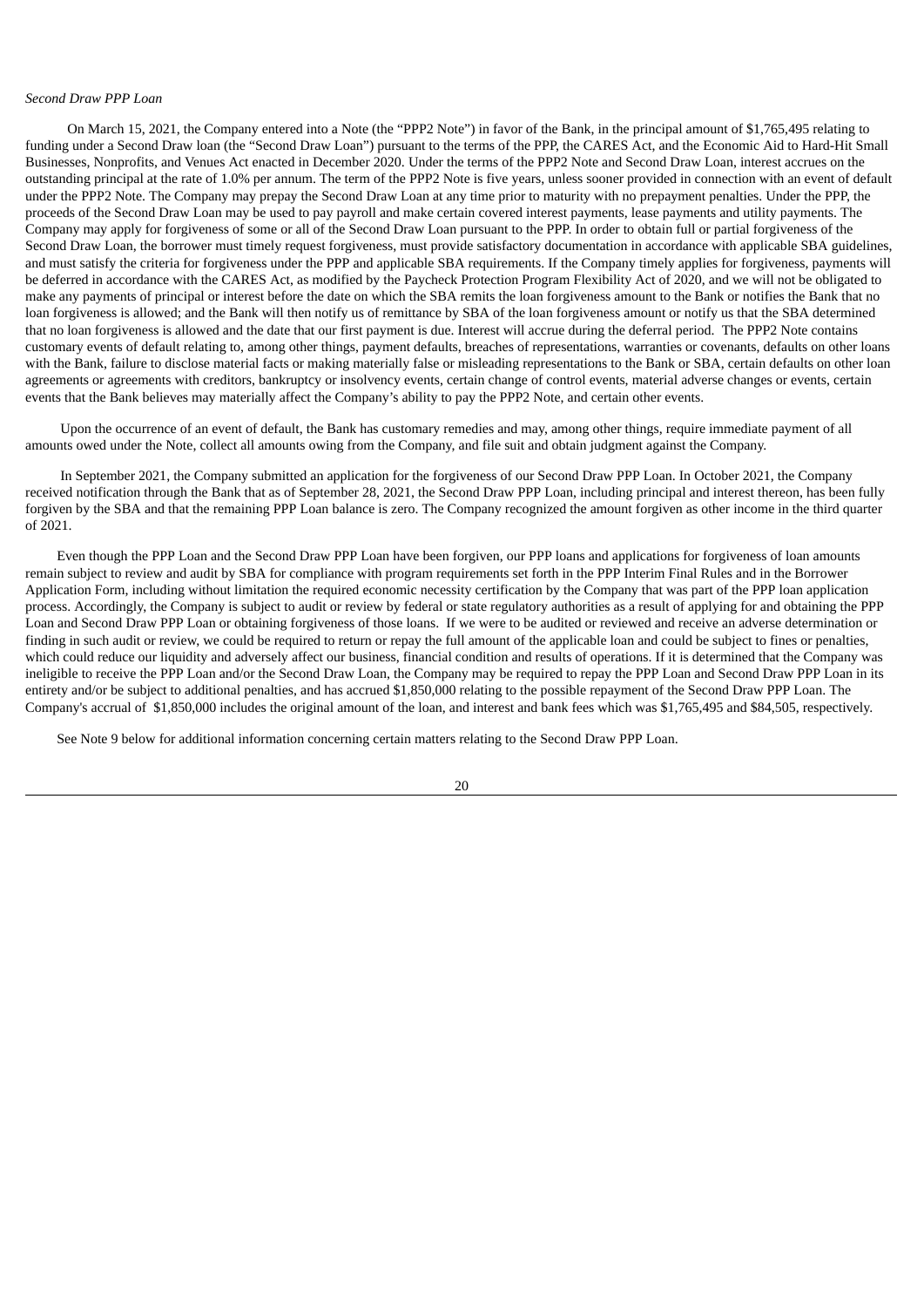# **Note 8: Fair Value Measurement**

The carrying value of the Company's cash and cash equivalents, prepaid expenses and other current assets, accounts payable and accrued liabilities, approximate fair value due to the short-term nature of these items.

Fair value is defined as the exchange price that would be received for an asset or an exit price paid to transfer a liability in the principal or most advantageous market for the asset or liability in an orderly transaction between market participants on the measurement date. Valuation techniques used to measure fair value must maximize the use of observable inputs and minimize the use of unobservable inputs.

The fair value hierarchy defines a three-level valuation hierarchy for disclosure of fair value measurements as follows:

- Level 1: Unadjusted quoted prices in active markets for identical assets or liabilities;
- Level 2: Inputs other than quoted prices included within Level 1 that are observable, unadjusted quoted prices in markets that are not active, or other inputs that are observable or can be corroborated by observable market data for substantially the full term of the related assets or liabilities; and
- Level 3: Unobservable inputs that are supported by little or no market activity for the related assets or liabilities.

The categorization of a financial instrument within the valuation hierarchy is based upon the lowest level of input that is significant to the fair value measurement.

The following table sets forth the Company's financial instruments that were measured at fair value on a recurring basis by level within the fair value hierarchy:

|                        | <b>Fair Value Measurements at March 31, 2022</b> |         |  |         |  |         |        |
|------------------------|--------------------------------------------------|---------|--|---------|--|---------|--------|
|                        | Total                                            | evel 1. |  | ⊑evel 2 |  | ∟evel 3 |        |
| <b>Liabilities</b>     |                                                  |         |  |         |  |         |        |
| 2020 Warrant Liability | 90,268                                           |         |  |         |  |         | 90,268 |

The fair value measurement of the warrants issued by the Company in February 2020 (the "2020 Warrants") are based on significant inputs that are unobservable and thus represents a Level 3 measurement. The Company's estimated fair value of the Warrant liability is calculated using the Black Scholes Option Pricing Model. Key assumptions at March 31, 2022 include the expected volatility of the Company's stock of approximately 70%, the Company's stock price at valuation date of \$0.571, expected dividend yield of 0.0% and average risk-free interest rate of approximately 2.446%. The Level 3 estimates are based, in part, on subjective assumptions. During the periods presented, the Company has not changed the manner in which it values liabilities that are measured at fair value using Level 3 inputs.

|                        | <b>Fair Value Measurements at December 31, 2021</b> |  |           |  |                                           |  |         |
|------------------------|-----------------------------------------------------|--|-----------|--|-------------------------------------------|--|---------|
|                        | <b>Total</b>                                        |  | ' .evel . |  | <b>Level</b> $\angle$                     |  | Level 3 |
| <b>Liabilities</b>     |                                                     |  |           |  |                                           |  |         |
| 2020 Warrant Liability | 99.655                                              |  |           |  | $\qquad \qquad \overline{\qquad \qquad }$ |  | 99,655  |

The fair value measurement of the warrants issued by the Company in February 2020 (the "2020 Warrants") are based on significant inputs that are unobservable and thus represents a Level 3 measurement. The Company's estimated fair value of the Warrant liability is calculated using the Black Scholes Option Pricing Model. Key assumptions at December 31, 2021 include the expected volatility of the Company's stock of approximately 70%, the Company's stock price at valuation date of \$0.605, expected dividend yield of 0.0% and average risk-free interest rate of approximately 1.038%. The Level 3 estimates are based, in part, on subjective assumptions. During the periods presented, the Company has not changed the manner in which it values liabilities that are measured at fair value using Level 3 inputs.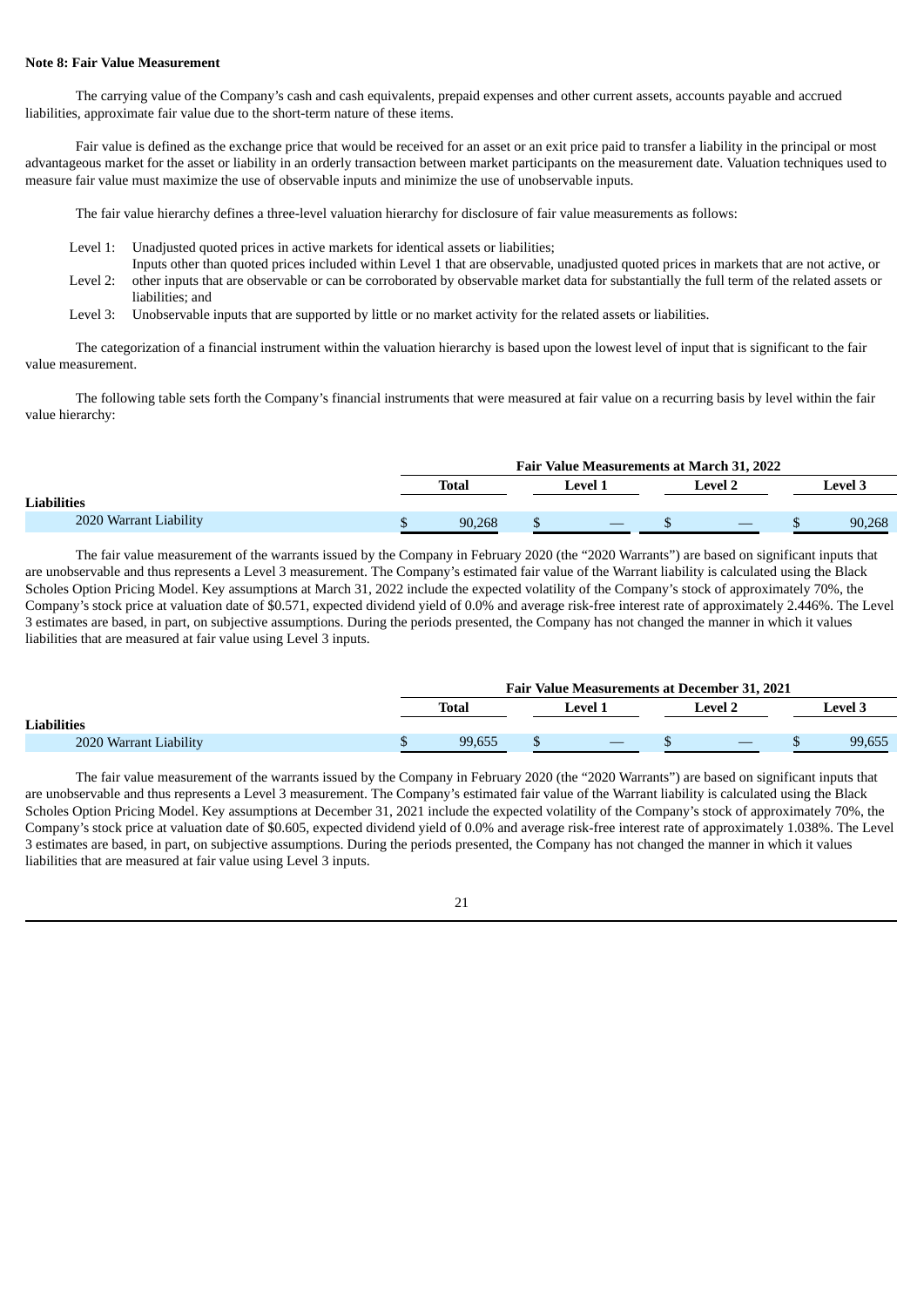#### **Note 9: Legal Matters**

We may from time to time become party to actions, claims, suits, investigations or proceedings arising from the ordinary course of our business, including actions with respect to intellectual property claims, breach of contract claims, labor and employment claims and other matters. We may also become party to litigation in federal and state courts relating to opioid drugs. Any litigation could divert management time and attention from Adamis, could involve significant amounts of legal fees and other fees and expenses, or could result in an adverse outcome having a material adverse effect on our financial condition, cash flows or results of operations. Actions, claims, suits, investigations and proceedings are inherently uncertain and their results cannot be predicted with certainty. Except as described below, we are not currently involved in any legal proceedings that we believe are, individually or in the aggregate, material to our business, results of operations or financial condition. However, regardless of the outcome, litigation can have an adverse impact on us because of associated cost and diversion of management time.

#### *Investigations*

On May 11, 2021, the Company and USC each received a grand jury subpoena from the U.S. Attorney's Office for the Southern District of New York ("USAO"). The USAO issued the subpoenas in connection with a criminal investigation and requested a broad range of documents and materials relating to, among other matters, certain veterinary products sold by USC, certain practices, agreements, and arrangements relating to products sold by USC, including veterinary products, and certain regulatory and other matters relating to the Company and USC. The Audit Committee of the Board engaged outside counsel to conduct an independent internal investigation to review the matters brought forth in the subpoenas and certain other matters. The investigation involved, among other matters, interviews with employees and collection and review of a large number of documents. The Company has taken a number of actions in response to the internal investigation, including personnel actions relating to certain USC veterinary sales employees. In addition, following the commencement of the investigation, as disclosed elsewhere in this Report the Company has sold assets relating to its compounding pharmacy business, ceased selling human and veterinary compounded pharmaceutical products, is winding down USC's business, and the employment of substantially all USC employees has ended. As a result, the Company is no longer engaged in the sale of human or veterinary compounded pharmaceutical products. The Company is also considering a number of additional actions in response to the internal investigation. As of the date of this Report, we believe that the investigation initially commenced by the Audit Committee is substantially complete. However, additional issues or facts could arise or be determined, which may expand the scope, duration, or outcome of the Audit Committee's investigation. The Company has also received requests from the U.S. Securities and Exchange Commission ("SEC") for the voluntary production of documents and information relating to the subject matter of the USAO's subpoenas and certain other matters. The Company has produced documents and will continue to produce and provide documents in response to the subpoenas and requests as needed. Additionally, on March 16, 2022, the Company was informed that the Civil Division of the USAO ("Civil Division") is investigating the Company's Second Draw PPP Loan application and the company's eligibility for the Second Draw PPP Loan. The Audit Committee of the Board engaged outside counsel to conduct an internal inquiry into the matter. The Company intends to continue cooperating with the USAO, SEC, and Civil Division. At this time, the Company is unable to predict the duration, scope, or outcome of the investigations by the USAO, SEC, Civil Division, or other agencies; what, if any, proceedings the USAO, SEC, Civil Division, or other federal or state authorities may initiate; what, if any, remedies or remedial measures the USAO, SEC, Civil Division or other federal or state authorities may seek; or what, if any, impact the foregoing matters may have on the Company's business, previously reported financial results, financial results included in this Report, or future financial results. We could receive additional requests from the USAO, SEC, Civil Division, or other authorities, which may require further investigation. There can be no assurance that any discussions with the USAO, SEC or Civil Division to resolve these matters will be successful. The foregoing matters may divert management's attention, cause the Company to suffer reputational harm, require the company to devote significant financial resources, subject the Company and its officers and directors to civil or criminal proceedings, and depending on the resolution of the matters or any proceedings, result in fines, penalties or equitable remedies, and affect the Company's business, previously reported financial results, financial results included in this Report, or future financial results. As disclosed at Note 7 in this Report, the Company could also be required to repay the full amount of the Second Draw PPP Loan. The occurrence of any of these events, or any determination that our activities were not in compliance with existing laws or regulations, could have a material adverse effect on the Company's business, liquidity, financial condition, and results of operations.

As a result of the investigation by the Civil Division, the financial statements included in this Report recognize a \$1,850,000 contingent loss liability relating to the possible repayment of the full amount of the Second Draw PPP Loan as well as accrued interest and processing fees of the lending bank.

#### *Nasdaq Compliance*

On December 31, 2021, we received a notice from the Nasdaq Listing Qualifications Department of The NASDAQ Capital Market ("Nasdaq") informing us that because the closing bid price of our common stock had been below \$1.00 per share for 30 consecutive business days, we no longer complied with the minimum bid price requirement for continued listing on The Nasdaq Capital Market. Nasdaq Listing Rule 5550(a)(2) (the "Rule") requires listed securities to maintain a minimum bid price of \$1.00 per share, and Listing Rule 5810(c)(3)(A) provides that a failure to meet the minimum bid price requirement exists if the deficiency continues for a period of 30 consecutive business days. The notice had no immediate effect on the listing or the trading of our common stock on The Nasdaq Capital Market. Pursuant to Nasdaq Marketplace Rule 5810(c)(3)(A), the notice letter stated that we had an initial compliance period of 180 calendar days, or until June 29, 2022, to regain compliance with the minimum bid price requirement. To regain compliance, the closing bid price of our common stock must meet or exceed \$1.00 per share for a minimum of 10 consecutive business days during the 180 calendar day grace period. If at any time before June 29, 2022, the bid price of our common stock closes at or above \$1.00 per share for a minimum of 10 consecutive business days, Nasdaq will provide written notification that we have achieved compliance with the minimum bid price requirement, and the matter would be resolved. The notice letter also disclosed that if we do not regain compliance within the initial compliance period, we may be eligible for an additional 180-day compliance period. To qualify for additional time, we would be required to meet the continued listing requirement for market value of publicly held shares and all other initial listing standards for The Nasdaq Capital Market, with the exception of the bid price requirement, and would need to provide written notice of a plan to cure the deficiency during the second compliance period, including by effecting a reverse stock split if necessary. If the company meets these requirements, Nasdaq would inform us that we have been granted an additional 180 calendar days to regain compliance. However, if it appears to the staff of Nasdaq that we will not be able to cure the deficiency, or if we are otherwise not eligible, the staff would notify us that we will not be granted additional 180 days for compliance and will be subject to delisting at that time. In the event of such notification, we may appeal the staff's determination to delist its securities, but there can be no assurance that any such appeal would be successful. We intend to monitor the closing bid price for our common stock and will consider available strategies in an effort to satisfy the minimum bid price requirement. However, there are no assurances that we will be able to regain compliance with the minimum bid price requirements or will otherwise be in compliance with other Nasdaq listing rules. In addition, at various times from October 2019 through September 2020, we received similar notices from Nasdaq regarding the minimum bid price requirement of Listing Rule 5550(a)(2), and on each such occasion, following such notice we have regained compliance with the Rule.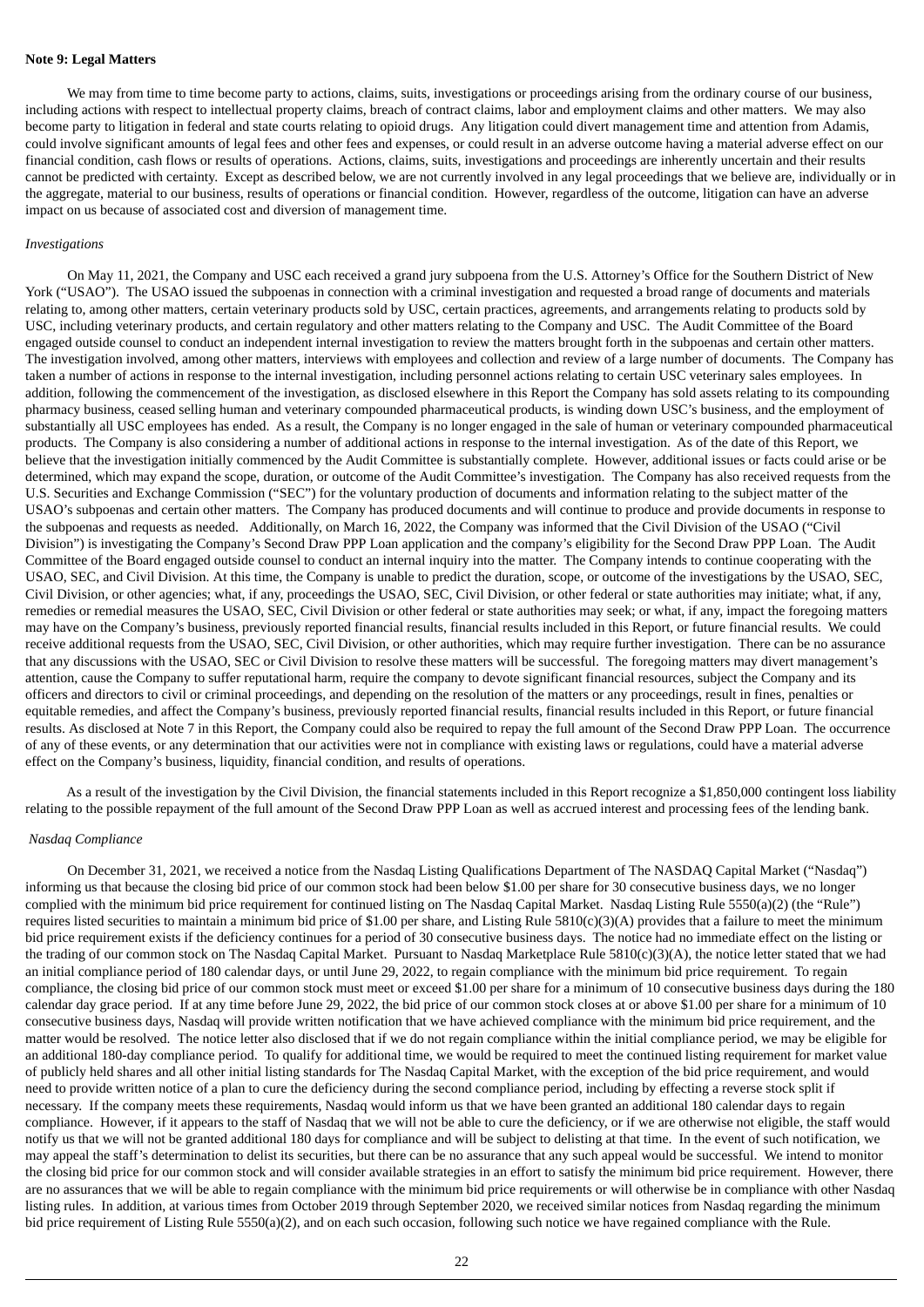#### *Jerald Hammann*

On June 8, 2021, Jerald Hammann filed a complaint against the Company and each of its directors in the Court of Chancery of the State of Delaware, captioned *Jerald Hammann v. Adamis Pharmaceuticals Corporation et al.*, C.A. No. 2021-0506-PAF (the "Complaint"), seeking injunctive and declaratory relief. The Complaint alleges, among other things, that the defendants (i) violated Rule 14a-5(f) and 14a-9(a) of the Securities Exchange Act of 1934, as amended (the "Exchange Act"), in connection with the Company's 2021 annual meeting of stockholders—which was subsequently held on July 16, 2021 (the "2021 annual meeting")—and disseminated false and misleading information in the Company's proxy materials relating to the 2021 annual meeting, (ii) violated certain provisions of the Company's bylaws relating to the 2021 annual meeting, (iii) violated section 220 of the Delaware General Corporation Law ("DGCL") in connection with a request for inspection of books and records submitted by the plaintiff, and (iv) breached their fiduciary duties of disclosure and loyalty, including relating to establishing and disclosing the date of the Company's 2021 annual meeting and to the Company's determination that a solicitation notice delivered to the Company by plaintiff was not timely and was otherwise deficient. The Complaint alleges, among other things, that plaintiff intended to initiate a proxy contest against the Company, that defendants' conduct made it difficult or impossible for plaintiff to initiate a proxy context, and that the Company's definitive proxy statement included false and misleading disclosures and omissions of material information. The Complaint sought injunctive relief (i) to prevent the Board, the Company, and their employees and agents from soliciting any stockholders pursuant to the Company's proxy statement and (ii) to prevent the defendants from interfering in the effectiveness of stockholder voting for the 2021 annual meeting. The Complaint also seeks declaratory relief (i) finding that plaintiff's solicitation notice was timely and properly submitted; (ii) directing the defendants to comply with Rules 14a-5(f) and 14a-9(a) of the Exchange Act; (iii) directing the Company to produce the materials set forth in the plaintiff's books and records request; (iv) finding that the director defendants breached their fiduciary obligations to stockholders; and (v) finding that the director defendants engaged in self-dealing. The Complaint seeks an award of fees, costs, and expenses in this action, including attorneys' and experts' fees.

On June 10, 2021, the plaintiff filed a motion for a temporary restraining order and for expedited proceedings, seeking an order enjoining the Company from printing or disseminating its proxy statement relating to the 2021 annual meeting or from convening the 2021 annual meeting on July 16, 2021. Following a hearing, on June 17, 2021, the Court determined that: (i) it did not have jurisdiction to consider the plaintiff's claims relating to alleged violations of the Exchange Act; (ii) plaintiff's claims regarding the books and records request and alleged violations of section 220 of the DGCL should be pursued in a separate proceeding, and the Court denied the plaintiff's motion to expedite the books and records claims; (iii) certain of the plaintiff's claims alleging breach of the fiduciary duty of disclosure against the individual defendants, including claims based on alleged misrepresentations and omissions in the Company's proxy statement, were not colorable; and (iv) plaintiff's claim alleging that the individual defendants violated their fiduciary duty by taking action purportedly intended to prevent the plaintiff from pursuing a proxy contest survived a low threshold of colorability, but the Court denied the plaintiff's motion for a temporary restraining order. The Court granted in part the motion to expedite the proceedings.

In March 2022, plaintiff filed a motion for a temporary restraining order and for expedited proceedings, seeking an order enjoining the Company and its directors from (a) changing the number of members of the Company's board of directors, (b) adding members to the Company's board of directors, and/or (c) replacing any resigning members of the Company's board of directors. The Company filed a response to the plaintiff's motion. The Court held a hearing on March 28, 2022, and denied the plaintiff's motion in full. On April 4, 2022, plaintiff filed a motion to amend the plaintiff's complaint. The proposed amended Complaint adds additional allegations relating to the manner in which the defendants established and disclosed the date of the Company's 2021 annual meeting of stockholders and to statements the defendants made about the plaintiff to the Company's stockholders. On April 28, 2022, the Court granted the motion, noting that as a general rule, leave to amend is freely given. On April 25, 2022, plaintiff filed a motion for a preliminary injunction seeking to enjoin the Company from holdings its 2022 annual meeting of stockholders until the plaintiff's Complaint is resolved. The Company opposed the motion, and on April 28, 2022, the Court denied the plaintiff's motion. The case continues to proceed, and the parties are currently engaged in discovery. The Company believes the claims in plaintiff's Complaint are without merit, and intends to vigorously dispute them.

The Company records accruals for loss contingencies associated with legal matters when the Company determines it is probable that a loss has been or will be incurred and the amount of the loss can be reasonably estimated. Where a material loss contingency is reasonably possible and the reasonably possible loss or range of possible loss can be reasonably estimated, U.S. GAAP requires us to disclose an estimate of the reasonably possible loss or range of loss or make a statement that such an estimate cannot be made.

#### **Note 10: Common Stock**

In January and February 2021, the Company issued common stock upon exercise of investor warrants. The warrant holders exercised for cash at exercise prices ranging from \$0.70 to \$1.15 per share. The Company received total proceeds of approximately \$5,852,000 and the warrant holders received 8,356,000 shares of common stock.

On February 2, 2021, the Company completed the closing of an underwritten public offering of 46,621,621 shares of common stock at a public offering price of \$1.11 per share, which included 6,081,081 shares pursuant to the full exercise of the over-allotment option granted to the underwriters. Net proceeds were approximately \$48.4 million, after deducting approximately \$3.3 million in underwriting discounts and commissions and estimated offering expenses payable by the Company.

#### **Note 11: Stock-based Compensation, Warrants and Shares Reserved**

The Company accounts for stock-based compensation transactions in which the Company receives employee services in exchange for restricted stock units ("RSUs") or options to purchase common stock and the Company recognizes stock-based compensation cost as expense ratably on a straightline basis over the requisite service period. Stock-based compensation cost for RSUs is measured based on the closing fair market value of the Company's common stock on the date of grant. Stock-based compensation cost for stock options is estimated at the grant date based on each option's fair-value as calculated by the Black-Scholes option-pricing model. The Company accounts for forfeitures as they occur and will reduce compensation cost at the time of forfeiture. Cash-settled Stock Appreciation Rights provide for the cash payment of the excess of the fair market value of the Company's common stock price on the date of exercise over the grant price. The fair value of the SARs is calculated during each reporting period and estimated using the Black-Scholes option pricing model. The SARs will vest over a period of three years and are accounted for as liability awards since they will be settled in cash. Cash-settled SARs have no effect on dilutive shares or shares outstanding as any appreciation of the Company's common stock over the grant price is paid in cash and not in common stock. The Company accounts for forfeiture as they occur and reduces the compensation cost at the time of forfeiture.

At the Company's 2020 annual meeting of stockholders, the stockholders approved the Company's 2020 Equity Incentive Plan (the "2020 Plan"). The 2020 Plan provides for the grant of incentive stock options, non-statutory stock options, restricted stock awards, restricted stock unit awards, stock appreciation rights, performance stock awards, and other forms of equity compensation (collectively "stock awards"). In addition, the 2020 Plan provides for the grant of cash awards. The initial aggregate number of shares of common stock that may be issued initially pursuant to stock awards under the 2020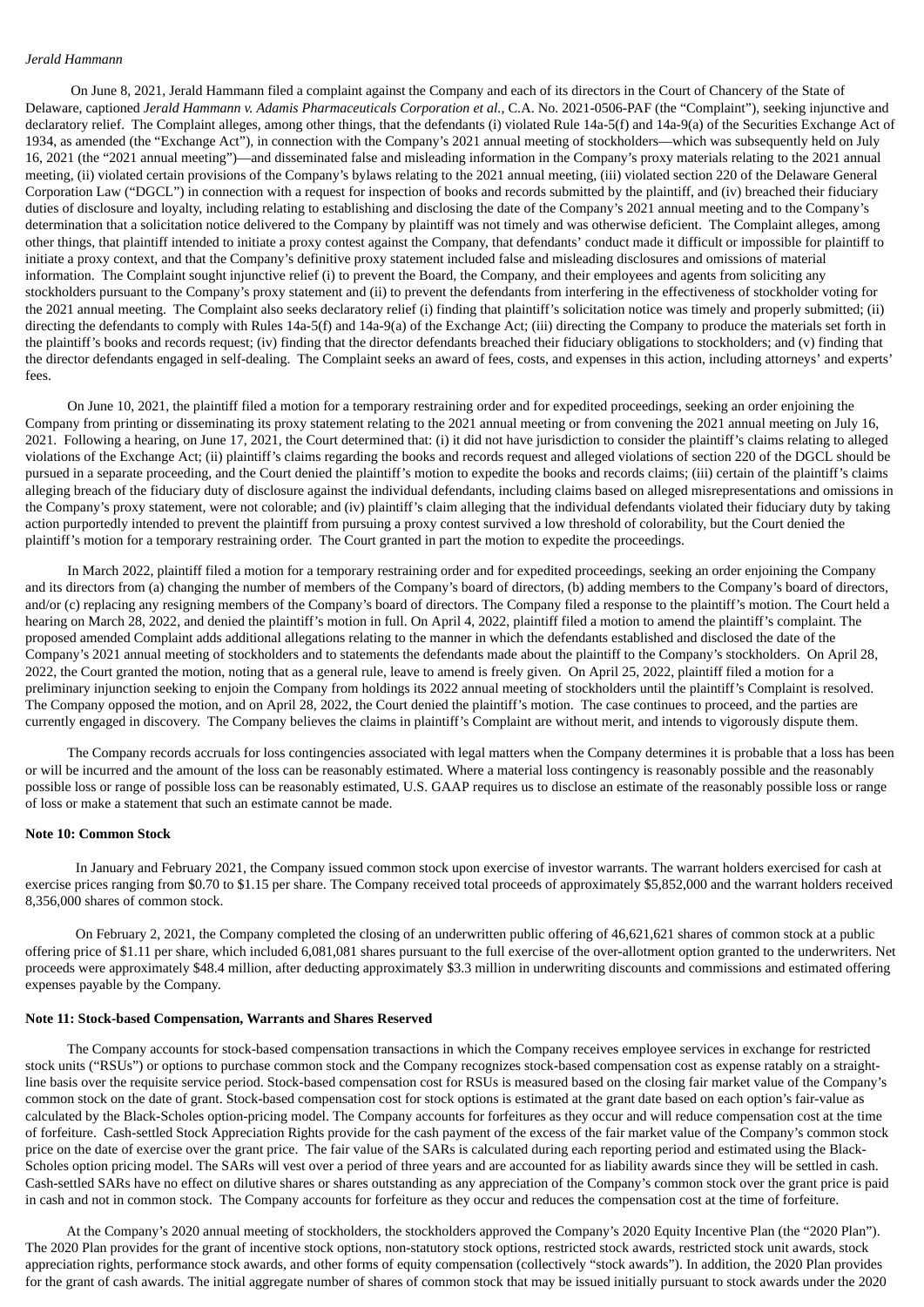Plan is 2,000,000 shares. The number of shares of common stock reserved for issuance automatically increases on January 1 of each calendar year during the term of the 2020 Plan, commencing January 1, 2021, by 5.0% of the total number of shares of common stock outstanding on December 31 of the preceding calendar year, or a lesser number of shares of common stock determined by the Company's board of directors before the start of a calendar year for which an increase applies. One of the provisions of the 2020 Plan is that no award may be granted, issued or made under the 2020 Plan until such time as the fair market value of the common stock, which is generally the closing sales price of the common stock on the principal stock market on which the common stock is traded, has been equal to or greater than \$3.00 per share (subject to proportionate adjustment for stock splits, reverse stock splits, and similar events) for at least ten consecutive trading days, after which time awards may be made under the 2020 Plan without regard to any subsequent increase or decrease in the fair market value of the common stock. No awards were made pursuant to the 2020 Plan as of March 31, 2022.

On January 1, 2022, pursuant to the 2020 Equity Incentive Plan the number of shares reserved for the issuance of stock awards increased by 7,479,713 shares.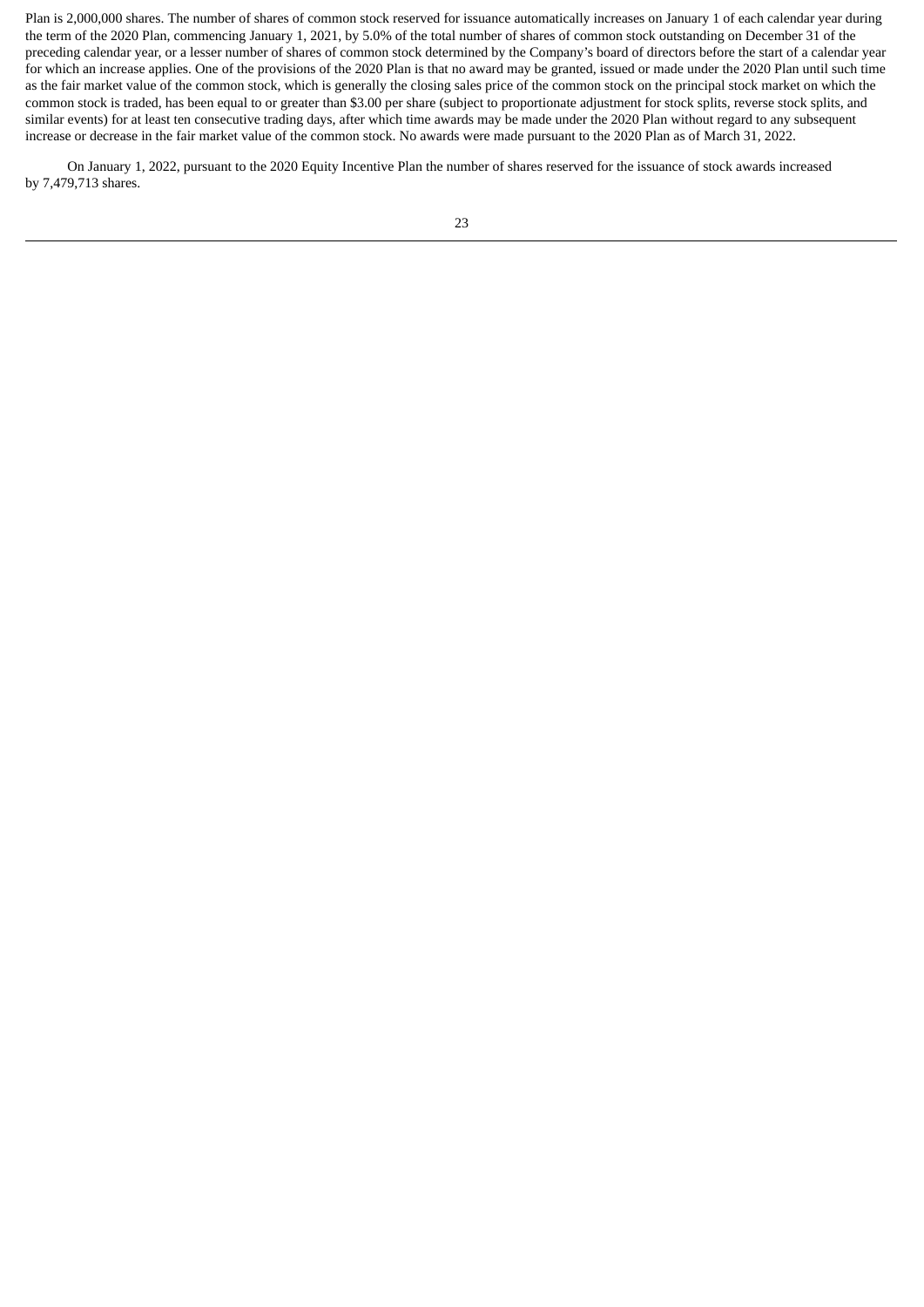#### *Stock Options*

The following table summarizes the outstanding stock option activity for the three months ended March 31, 2022:

## **Non-Plan Awards:**

|                                                                       | <b>Non - Plan Awards</b> | <b>Weighted Average</b><br><b>Exercise Price</b> | <b>Weighted Average</b><br><b>Remaining</b><br><b>Contract Life</b> |
|-----------------------------------------------------------------------|--------------------------|--------------------------------------------------|---------------------------------------------------------------------|
| Total Outstanding Vested and Expected to Vest as of December 31, 2021 |                          |                                                  |                                                                     |
|                                                                       |                          |                                                  |                                                                     |
| Granted                                                               | 130,000                  | 0.62                                             |                                                                     |
|                                                                       |                          |                                                  |                                                                     |
| <b>Options Canceled/Expired</b>                                       |                          |                                                  |                                                                     |
|                                                                       |                          |                                                  |                                                                     |
| Total Outstanding Vested and Expected to Vest as of March 31, 2022    | 130,000                  | 0.62                                             | 9.88                                                                |
|                                                                       |                          |                                                  |                                                                     |
| Vested at March 31, 2022                                              | 25,000                   | 0.62                                             | 9.88                                                                |

#### **2009 Equity Incentive Plan:**

|                                                                       | 2009 Equity<br><b>Incentive Plan</b> | <b>Weighted Average</b><br><b>Exercise Price</b> | <b>Weighted Average</b><br><b>Remaining</b><br><b>Contract Life</b> |
|-----------------------------------------------------------------------|--------------------------------------|--------------------------------------------------|---------------------------------------------------------------------|
| Total Outstanding Vested and Expected to Vest as of December 31, 2021 | 4,985,415                            | 4.21                                             | 4.05 years                                                          |
| <b>Options Canceled/Expired</b>                                       | (199, 273)                           | 4.61                                             |                                                                     |
| Total Outstanding Vested and Expected to Vest as of March 31, 2022    | 4,786,142                            | 4.19                                             | 3.97 years                                                          |
| Vested at March 31, 2022                                              | 4,781,209                            | 4.19                                             | 3.97 years                                                          |

Continuing operations expense related to stock options for the three months ended March 31, 2022 and 2021, was approximately \$10,000 and \$110,000, respectively. Discontinued operations expense related to stock options for the three months ended March 31, 2022 and 2021 was approximately \$0 and \$33,000, respectively. As of March 31, 2022, the compensation expense related to stock options issued under the Company's 2009 Equity Incentive Plan have been fully recognized.

The aggregate intrinsic value (the difference between the Company's closing stock price on the last trading day of the year and the exercise price, multiplied by the number of in-the-money options) of 4,916,142 and 4,985,415 stock options outstanding at March 31, 2022 and December 31, 2021 was \$0, respectively. The aggregate intrinsic value of 4,806,209 and 4,980,482 stock options exercisable at March 31, 2022, and December 31, 2021 was \$0 and \$0, respectively.

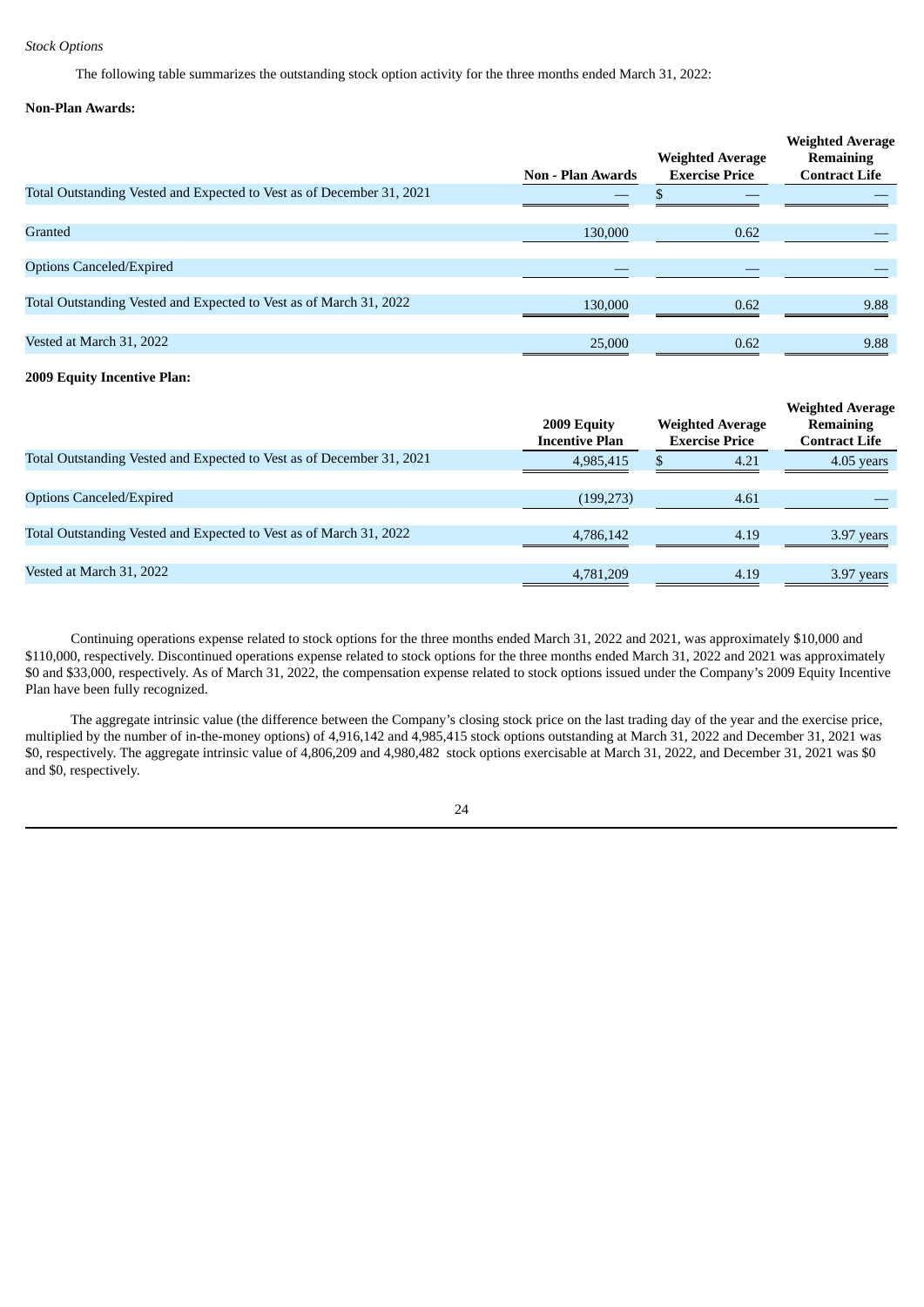The following table summarizes the RSUs outstanding at March 31, 2022:

|                                         | Number of<br><b>Shares/Unit</b> | Weighted<br>Average<br><b>Grant Date</b><br><b>Fair Value</b> |
|-----------------------------------------|---------------------------------|---------------------------------------------------------------|
| Non-vested RSUs as of December 31, 2021 | 1,039,003                       | 4.16                                                          |
| RSUs vested during the period           | (139,003)                       | 3.09                                                          |
| RSUs forfeited during the period        |                                 |                                                               |
| Non-vested RSUs as of March 31, 2022    | 900,000                         | 4.33                                                          |

For the three months ended March 31, 2022 and 2021, continuing operations expense related to RSUs was approximately \$362,000 and \$737,000, respectively. For the three months ended March 31, 2022 and 2021, there was no RSU related expense within discontinued operations. As of March 31, 2022, the unamortized compensation expense related to RSUs was approximately \$784,000 and will be recorded as compensation expense over 1.72 years.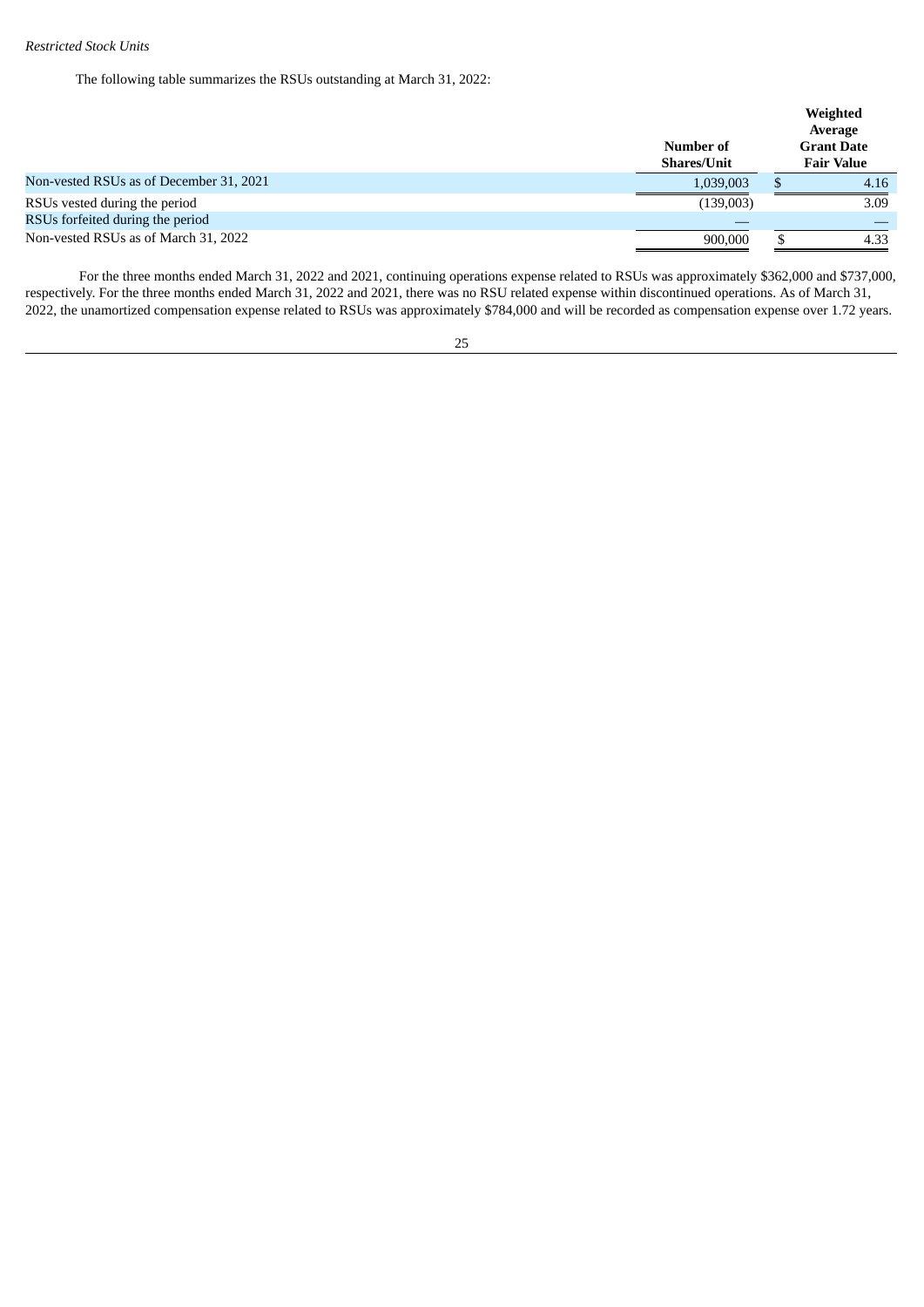#### *Warrants*

The following table summarizes warrants outstanding at March 31, 2022 and at December 31, 2021:

|                       |                       | <b>Exercise Price</b> |           |                       |                        |  |
|-----------------------|-----------------------|-----------------------|-----------|-----------------------|------------------------|--|
|                       | <b>Warrant Shares</b> |                       | Per Share | Date Issued           | <b>Expiration Date</b> |  |
| Old Adamis Warrants   | 58,824                |                       | 8.50      | November 15, 2007     | November 15, 2022      |  |
| 2019 Warrants         | 13.794.000            |                       | 1.15      | <b>August 5, 2019</b> | August 5, 2024         |  |
| 2020 Warrants         | 350,000**             |                       | 0.70      | February 25, 2020*    | September 3, 2025      |  |
| <b>Total Warrants</b> | 14.202.824            |                       |           |                       |                        |  |

\* On September 3, 2020, the Company's stockholders approved an increase in the number of authorized shares of common stock sufficient to permit exercise in full of all the 2020 warrants, and as a result, the warrants are exercisable effective September 3, 2020.

\*\* As of March 31, 2022 and as of December 31, 2021, the fair value of the warrant liability related to the 2020 Warrants was \$90,268 and \$ 99,655 respectively. See Note 8.

At March 31, 2022, the Company has reserved shares of common stock for issuance upon exercise of outstanding options, warrants including all of the warrants in the table above and restricted stock units, as follows:

| <b>Warrants</b>                 | 14,202,824 |
|---------------------------------|------------|
| Restricted Stock Units ("RSUs") | 900,000    |
| 2009 Equity Incentive Plan      | 4.916.142  |
| <b>Total Shares Reserved</b>    | 20,018,966 |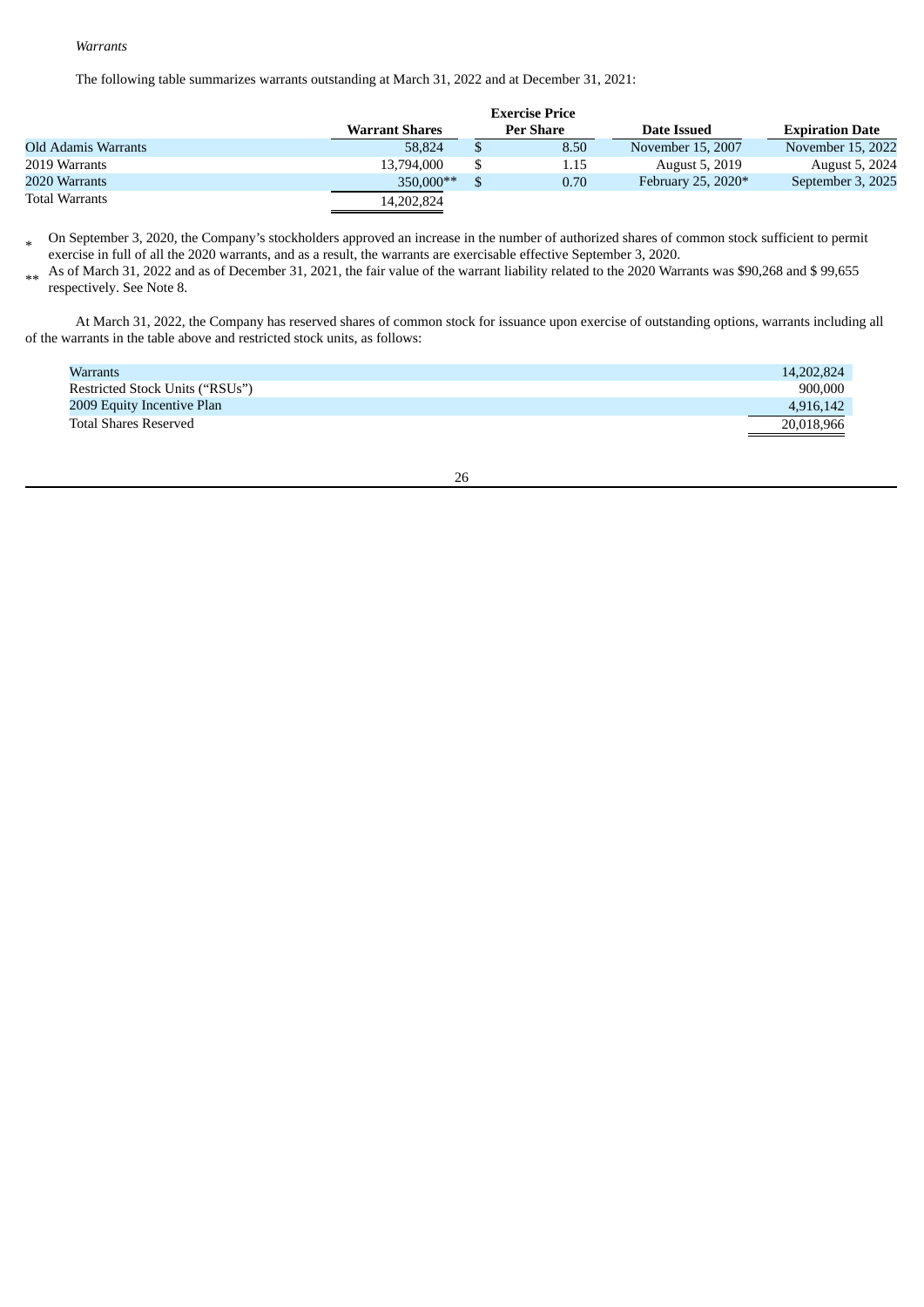## **Note 12: Commitments and Contingencies**

The Company has a production threshold commitment to a manufacturer of our SYMJEPI Products where the Company would be required to pay for maintenance fees if it does not meet certain periodic purchase order minimums. Any such maintenance fees would be prorated as a percentage of the required minimum production threshold. Maintenance fees for the years ended March 31, 2022 and 2021 were approximately \$0 and \$0, respectively.

For information concerning contingencies relating to legal proceedings, see Note 9 of the notes to the consolidated financial statements.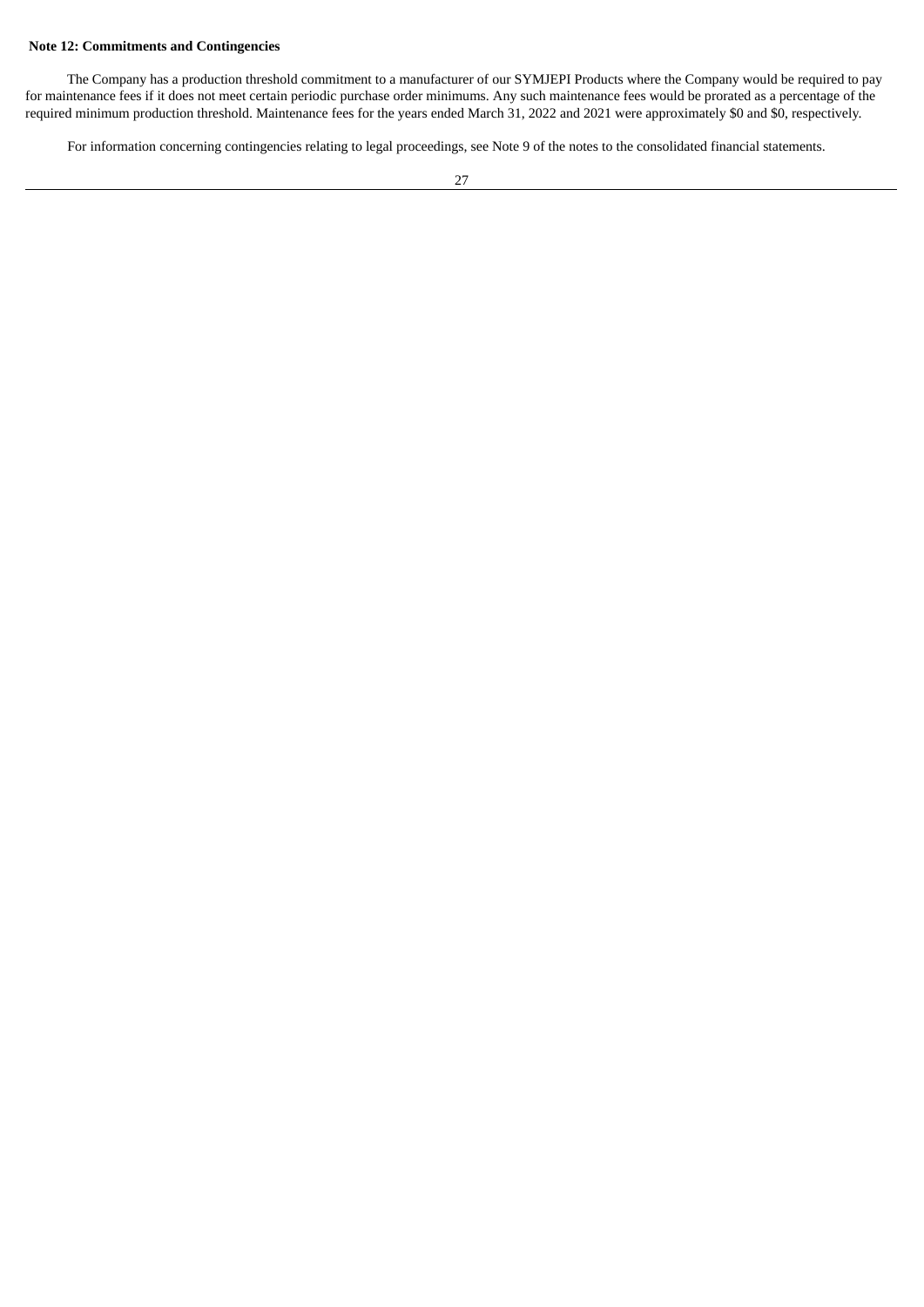## **ITEM 2. Management's Discussion and Analysis of Financial Condition and Results of Operations**

 The following discussion and analysis of financial condition and results of operations should be read together with the consolidated financial statements and accompanying notes of the Company appearing elsewhere in this Quarterly Report on Form 10-Q (this "Report") and the audited consolidated financial statements and accompanying notes included in our Annual Report on Form 10-K for the year ended December 31, 2021 (the "2021 Form 10-K"). Our financial results for the three months ended March 31, 2022, are not necessarily indicative of results that may occur in future interim periods or for the full fiscal year.

# *Information Relating to Forward-Looking Statements*

 *This Report, and the discussion of our financial condition and results of operations, contain and include forward-looking statements. Such statements are not historical facts, but are based on our current expectations, estimates and beliefs about our business and industry. Such forward-looking statements may include, without limitation, statements about our strategies, objectives and our future achievements; our expectations for growth; estimates of future revenue; our current or future expenses, obligations or liabilities; our sources and uses of cash; our liquidity needs; our current or planned clinical trials or research and development activities; anticipated completion dates for clinical trials; product development timelines; anticipated dates for commercial introduction of products; our future products; regulatory matters; our expectations concerning the timing of regulatory actions relating to our products and product candidates; anticipated dates for meetings with regulatory authorities and submissions to obtain required regulatory marketing approvals; expense, profit, cash flow, or balance sheet items or any other guidance regarding future periods; the impact of broad-based business or economic disruptions, including relating to the COVID-19 pandemic, on our ongoing business and prospects; our expectations concerning the outcome of proceedings discussed in this Report under Item 1 of Part II of this Report under the caption "Legal Proceedings"; and other statements concerning our future operations and activities. Such forward-looking statements include those that express plans, anticipation, intent, contingencies, goals, targets or future development and/or otherwise are not statements of historical fact. These forward-looking statements are based on our current expectations and projections about future events, and they are subject to risks and uncertainties, known and unknown, that could cause actual results and developments to differ materially from those expressed or implied in such statements. In some cases, you can identify forward-looking statements by terminology, such as "believe," "will," "expect," "may," "anticipate," "estimate," "intend," "plan," "should," and "would," or the negative of such terms or other similar expressions. Any forward-looking statements are qualified in their entirety by reference to the factors discussed throughout this Report. These forward-looking statements are not guarantees of future performance and concern matters that could subsequently differ materially from those described in the forward-looking statements. Actual events or results may differ materially from those discussed in this Report. In addition, many forward-looking statements concerning our anticipated future business activities assume that we have or are able to obtain sufficient funding to support such activities and continue our operations and planned activities. As discussed elsewhere in this Report, we will require additional funding to continue operations, and there are no assurances that such funding will be available. Failure to timely obtain required funding would adversely affect and could delay or prevent our ability to realize the results contemplated by such forward-looking statements. New factors emerge from time to time, and it is not possible for us to predict which factors will arise. In addition, we cannot assess the impact of each factor on our business or the extent to which any factor, or combination of factors, may cause actual results to differ materially from those contained in any forward-looking statements. Because factors referred to elsewhere in this Report and in our 2021 Form 10-K, including without limitation the "Risk Factors" section in this Report and in the 2021 Form 10-K, could cause actual results or outcomes to differ materially from those expressed in any forward-looking statements made by us, you should not place undue reliance on any forward-looking statements. Further, any forward-looking statement speaks only as of the date on which it is made, and except as may be required by applicable law, we undertake no obligation to release publicly the results of any revisions to these forward-looking statements or to reflect events or circumstances arising after the date of this Report. Important risks and factors that could cause actual results to differ materially from those in these forward-looking statements are disclosed in this Report including, without limitation, under the headings "Part II, Item 1A. Risk Factors," and "Part I, Item 2. Management's Discussion and Analysis of Financial Condition and Results of Operations," and in our 2021 Form 10-K, including, without limitation, under the headings "Part I, Item 1A. Risk Factors," "Part I, Item 1. Business," and "Part II, Item 7. Management's Discussion and Analysis of Financial Condition and Results of Operations," as well as in our subsequent filings with the Securities and Exchange Commission, press releases and other communications.*

*Unless the context otherwise requires, the terms "we," "our," "the company" and "the Company" refer to Adamis Pharmaceuticals Corporation, a Delaware corporation, and its subsidiaries.*

Investors and others should note that we may announce material information to our investors using our website (www.adamispharmaceuticals.com), SEC filings, press releases, public conference calls and webcasts, as well as social media and blogs. We use these channels as a means of disclosing material non-public information and making disclosures pursuant to Regulation FD, and to communicate with our members and the public about our company. It is possible that the information we post on our website or social media and blogs could be deemed to be material information. Therefore, we encourage investors, the media, and others interested in our company to review the information we post on our website social media channels and blogs listed on our investor relations website.

# **General**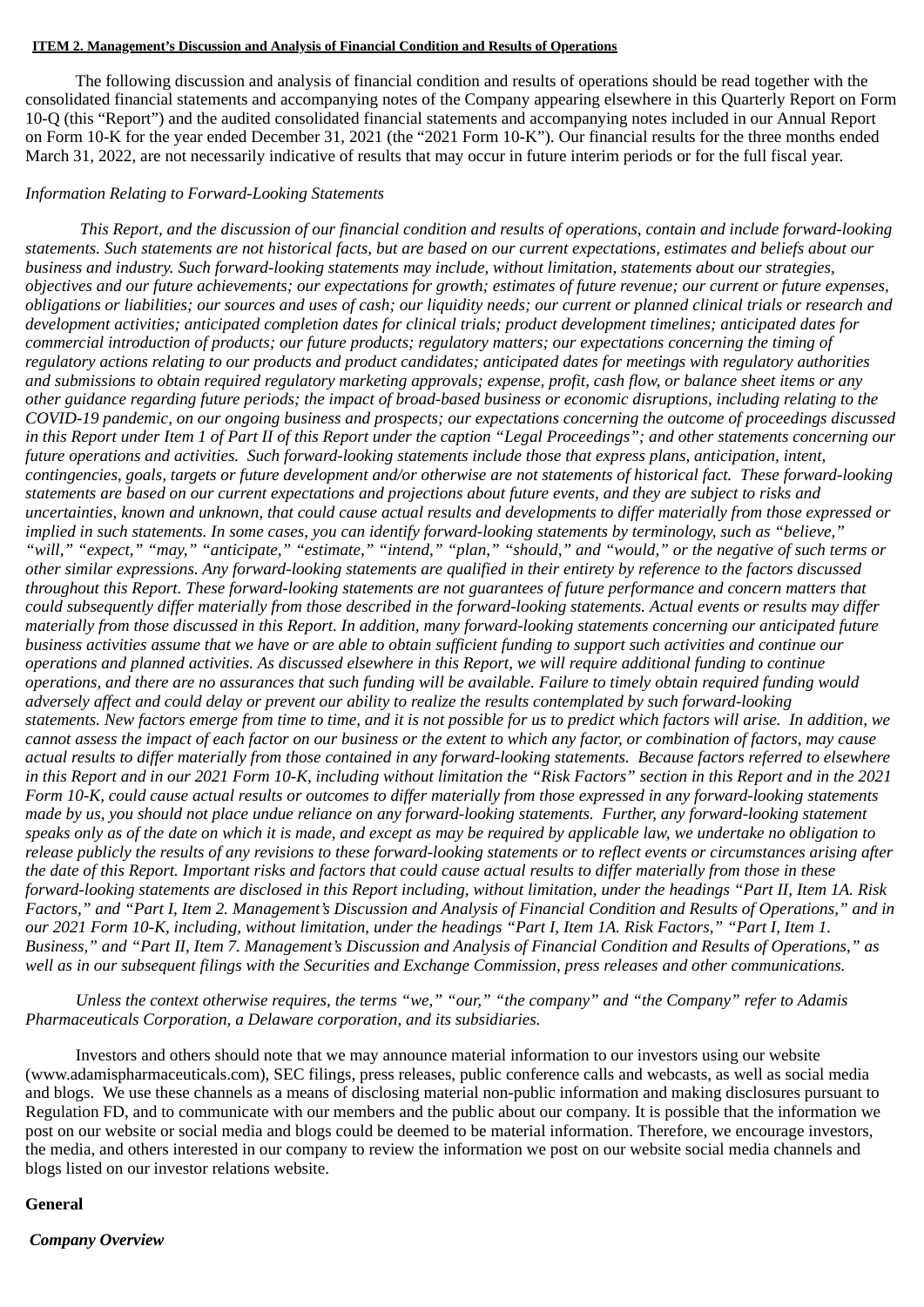Adamis Pharmaceuticals Corporation ("we," "us," "our," "Adamis" or the "company") is a specialty biopharmaceutical company focused on developing and commercializing products in various therapeutic areas, including allergy, opioid overdose, respiratory and inflammatory disease. Our products and product candidates in the allergy, respiratory, and opioid overdose markets include: SYMJEPI<sup>TM</sup> (epinephrine) Injection 0.3mg, which was approved by the U.S. Food and Drug Administration, or FDA, in 2017 for use in the emergency treatment of acute allergic reactions, including anaphylaxis, for patients weighing 66 pounds or more; SYMJEPI (epinephrine) Injection 0.15mg, which was approved by the FDA in September 2018, for use in the treatment of anaphylaxis for patients weighing 33-65 pounds; ZIMHI™ (naloxone HCL Injection, USP) 5 mg/0.5 mL, which was approved by the FDA in October 2021 for the treatment of opioid overdose; and Tempol, an investigational drug. In June 2020, we entered into a license agreement with a third party to license rights under patents, patent applications and related know-how of the licensor relating to Tempol. The exclusive license includes the worldwide use under the licensed patent rights and related rights for the fields of COVID-19 infection, asthma, respiratory syncytial virus infection, and influenza infection, as well as the use of Tempol as a therapeutic for reducing radiation-induced dermatitis in patients undergoing treatment for cancer. We commenced Phase 2/3 clinical trial start-up activities to examine the safety and efficacy of Tempol in COVID-19 patients early in the infection and on September 2, 2021, we announced the initiation of patient dosing in the trial. In February 2022 we announced the enrollment and dosing of more than 100 subjects in the Phase 2/3 trial, and on March 14, 2022, we announced that the Data Safety Monitoring Board, or DSMB, overseeing the Phase 2/3 clinical trial met to evaluate the clinical and safety data from the first planned interim analysis and, following its evaluation, recommended that the study continue without modification. Assuming continuation of the trial and continued enrollment of patients, following submission of additional data and information to the DSMB, the DSMB will conduct a second planned review, currently anticipated to be in May or June 2022, which may provide additional insight into the safety and clinical results at that time. Our goal is to create low cost therapeutic alternatives to existing treatments. Consistent across all specialty pharmaceuticals product lines, we intend to submit NDAs under Section 505(b)(2), of the U.S. Food, Drug & Cosmetic Act, as amended, or FDCA, or Section 505(j) Abbreviated New Drug Applications, or ANDAs, to the FDA, whenever possible, in order to potentially reduce the time to market and to save on costs, compared to those associated with Section 505(b)(1) NDAs for new drug products.

 Our US Compounding Inc. subsidiary, or USC, which we acquired in April 2016 and which is registered as a human drug compounding outsourcing facility under Section 503B of the FDCA and the U.S. Drug Quality and Security Act, or DQSA, provided prescription compounded medications, including compounded sterile preparations and nonsterile compounds, to patients, physician clinics, hospitals, surgery centers and other clients throughout most of the United States. In July 2021, we sold certain assets relating to USC's human compounding pharmaceutical business and approved a restructuring process to wind down the remaining USC business and sell, liquidate or otherwise dispose of the remaining USC assets. Effective October 31, 2021, USC surrendered its Arkansas retail pharmacy permit and wholesaler/outsourcer permit and is no longer selling compounded pharmaceutical or veterinary products.

 To achieve our goals and support our overall strategy, we will need to raise additional funding in the future and make significant investments in, among other things, product development and working capital.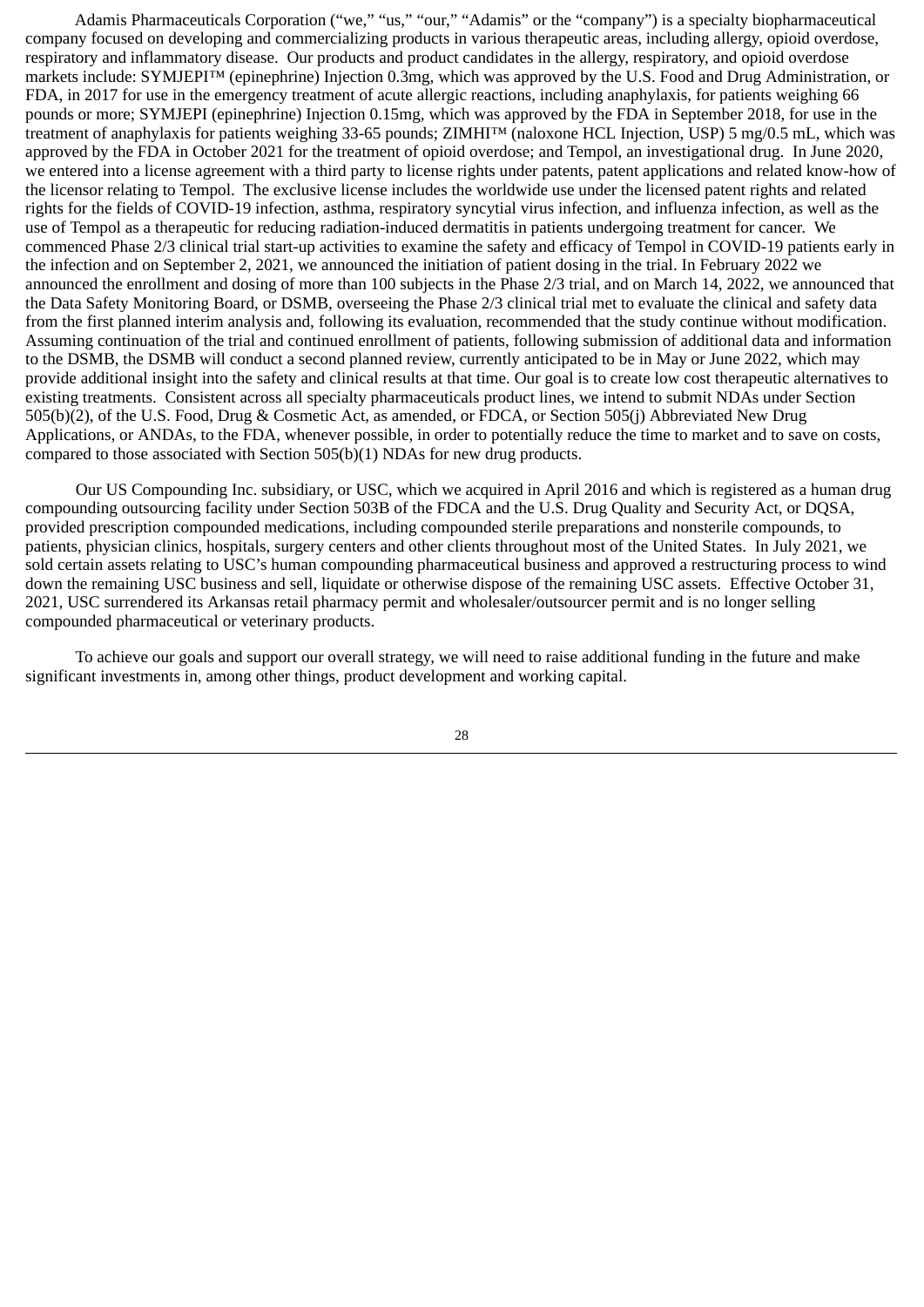# *SYMJEPI (epinephrine) Injection Product*

 On June 15, 2017, the FDA approved our SYMJEPI (epinephrine) Injection 0.3mg product for the emergency treatment of allergic reactions (Type I) including anaphylaxis. SYMJEPI (epinephrine) Injection 0.3mg is intended to deliver a dose of epinephrine, which is used for emergency, immediate administration in acute anaphylactic reactions to insect stings or bites, allergic reaction to certain foods, drugs and other allergens, as well as idiopathic or exercise-induced anaphylaxis for patients weighing 66 pounds or more. On September 27, 2018, the FDA approved our lower dose SYMJEPI (epinephrine) Injection 0.15mg product, for the emergency treatment of allergic reactions (Type I) including anaphylaxis in patients weighing 33 to 66 pounds.

 In July 2018, we entered into a Distribution and Commercialization Agreement, or the Sandoz Agreement, with Sandoz Inc., or Sandoz, to commercialize both of our SYMJEPI products. In January 2019, we announced that Sandoz had launched SYMJEPI (epinephrine) 0.3 mg Injection in the U.S. market, initially available in the institutional setting. On July 9, 2019, we announced the full launch (institutional and retail) by Sandoz of both dose forms of the SYMJEPI injection products.

 On May 11, 2020, we announced that we entered into an agreement, or the Termination Agreement, with Sandoz to terminate the Sandoz Agreement and simultaneously announced that we entered into an exclusive distribution and commercialization agreement, or the USWM Agreement, with USWM, LLC, or USWM or US WorldMeds, for the United States commercial rights for the SYMJEPI products, as well as for our ZIMHI product. Under the terms of the USWM Agreement, we appointed USWM as the exclusive distributor of SYMJEPI in the United States and related territories, or the Territory, effective upon the termination of the Sandoz Agreement, and of the ZIMHI product if approved by the FDA for marketing, and granted USWM an exclusive license under our patent and other intellectual property rights and know-how to market, sell, and otherwise commercialize and distribute the products in the Territory, in partial consideration of an initial payment of \$1,000,000 by USWM and potential additional regulatory and commercial based milestone payments. There can be no assurances that any of these milestones will be met or that any milestone payments will be paid to us. We retain rights to the intellectual property subject to the USWM Agreement and to commercialize both products outside of the Territory. In addition, we may continue to use the licensed intellectual property (excluding certain of the licensed trademarks) to develop and commercialize other products (with certain exceptions), including products that utilize our Symject™ syringe product platform.

 The USWM Agreement provides that, after deducting the supply price and subject to certain other deductions and adjustments, including an allocation for USWM sales and distribution expenses from net sales of the products, USWM will pay to us 50% of the net profit from net sales, as each such term is defined in the USWM Agreement, of the product in the Territory to third parties, determined on a quarterly basis. We will be the supplier of the products to USWM, and USWM will order and pay us a supply price for quantities of products ordered. The agreement does not include minimum payments to us by USWM, minimum requirements for sales of product by USWM or, with certain exceptions, minimum purchase commitments by USWM.

 On March 21, 2022, we announced a voluntary recall of four lots of SYMJEPI (epinephrine) Injection 0.15 mg (0.15 mg/0.3 mL) and 0.3 mg (0.3 mg/0.3 mL) Pre-Filled Single-Dose Syringes to the consumer level. The four lots are being recalled due to the potential clogging of the needle preventing the dispensing of epinephrine. USWM will handle the entire recall process for the company, with company oversight. SYMJEPI is manufactured and tested for us by Catalent Belgium S.A. As of the date of this Report, neither USWM nor we have received, or are aware of, any adverse events related to this recall. The recall is being conducted with the knowledge of the FDA.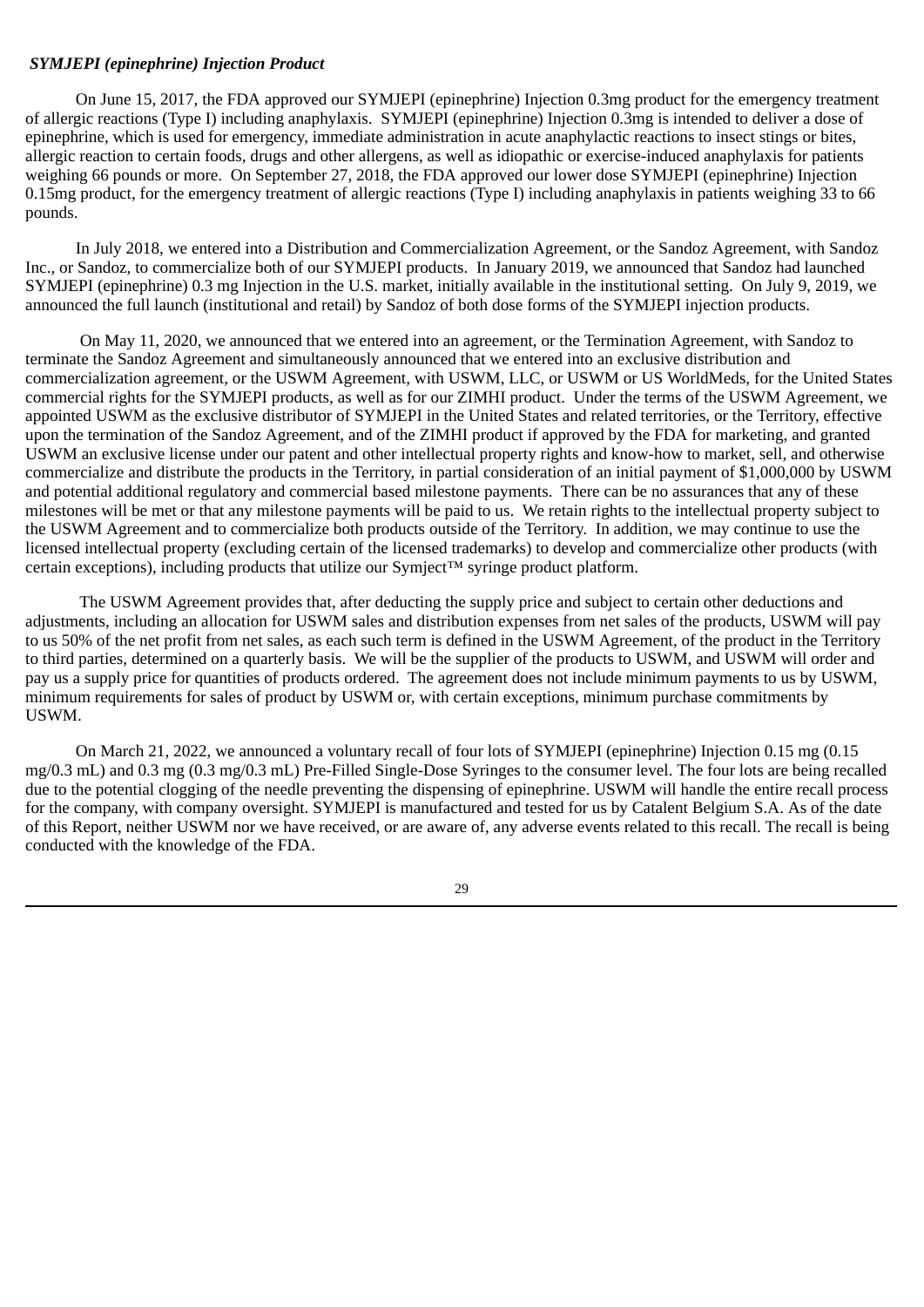# *ZIMHI (naloxone) Injection*

 Naloxone is an opioid antagonist used to treat narcotic overdoses. Naloxone, which is generally considered the drug of choice for immediate administration for opioid overdose, blocks or reverses the effects of the opioid, including extreme drowsiness, slowed breathing, or loss of consciousness. Common opioids include morphine, heroin, tramadol, oxycodone, hydrocodone and fentanyl.

 On December 31, 2018, we filed an NDA with the FDA relating to our higher dose naloxone injection product, ZIMHI, for the treatment of opioid overdose. Following the receipt of two Complete Response Letters, or CRLs, from the FDA regarding our NDA for ZIMHI and our resubmissions of the NDA, on October 18, 2021, we announced that the FDA had approved ZIMHI for the treatment of opioid overdose. On March 31, 2022, our commercial partner USWM and we issued a press release announcing the commercial launch of ZIMHI.

# *Tempol (APC400)*

 On June 12, 2020, we entered into a license agreement with Matrix Biomed, Inc., or the Licensor, to license rights under patents, patent applications and related know-how of Licensor relating to Tempol, an investigational drug. The exclusive license includes the worldwide use under the licensed patent rights and related rights of Tempol for the fields of COVID-19 infection, asthma, respiratory syncytial virus infection, and influenza infection. In addition, the exclusive license includes the use of Tempol as a therapeutic for reducing radiation-induced dermatitis in patients undergoing treatment for cancer.

 Tempol is a redox cycling nitroxide that promotes the metabolism of many reactive oxygen species and improves nitric oxide bioavailability. It has been studied extensively in animal models of oxidative stress and inflammation. Overall, Tempol acts as both a super-oxide dismutase mimetic and also has demonstrated anti-inflammatory, anticoagulant activity and antiviral activity. Inflammation and oxidative stress occur in various disease states including COVID-19. Both inflammatory cytokines and reactive oxygen species (ROS) from cells of the immune system called macrophages and neutrophils damage the lung in Acute Respiratory Distress Syndrome (ARDS). Many published articles describing animal models of ARDS show Tempol caused a decrease in lung inflammation and preserved lung pathology associated with acute and chronic lung injury. In animal models, Tempol has been shown to decrease proinflammatory cytokines (cytokine storm), and through its antioxidant activity has been shown to decrease the harmful effects of ROS. In addition, Tempol has been shown to decrease platelet aggregation, a problem observed in many COVID-19 patients. More recently, Tempol has been shown to have antiviral activity against the virus that causes COVID-19 in-vitro and may have synergy with the antiviral Remdesivir.

 Preclinical studies of Tempol have shown it to have antiviral, anti-inflammatory, and antioxidant activity. The company believes this unique mechanism of action, combined with a relatively benign safety profile shown in prior preclinical studies, could provide physicians with a tool to intervene to slow or stop progression of COVID-19 or inflammation at multiple phases of the disease. If proven, this could provide Tempol with an advantage over oral antiviral drugs the FDA has recently cleared for the treatment of COVID-19.

 On January 28, 2021, we announced that in collaboration with the Human Immune Monitoring Center at Stanford University we conducted a study to investigate the effects of Tempol on immune cells from COVID-19 patients, and that preliminary data from that study showed that Tempol decreases cytokines from stimulated cells from COVID-19 patients. In March 2021, we announced that in studies conducted at Galveston National Laboratory, or GNL, University of Texas Medical Branch, hamsters challenged with the virus that causes COVID-19 (SARS-CoV-2) showed decreased inflammation in the lungs when treated with Tempol compared to controls, and on March 22, 2022, we announced that in studies conducted at the GNL, hamsters challenged with high levels of the Omicron variant of the SAR-CoV-2 virus, resulted in significant decrease of inflammation in the lungs of animals treated with Tempol compared to controls.

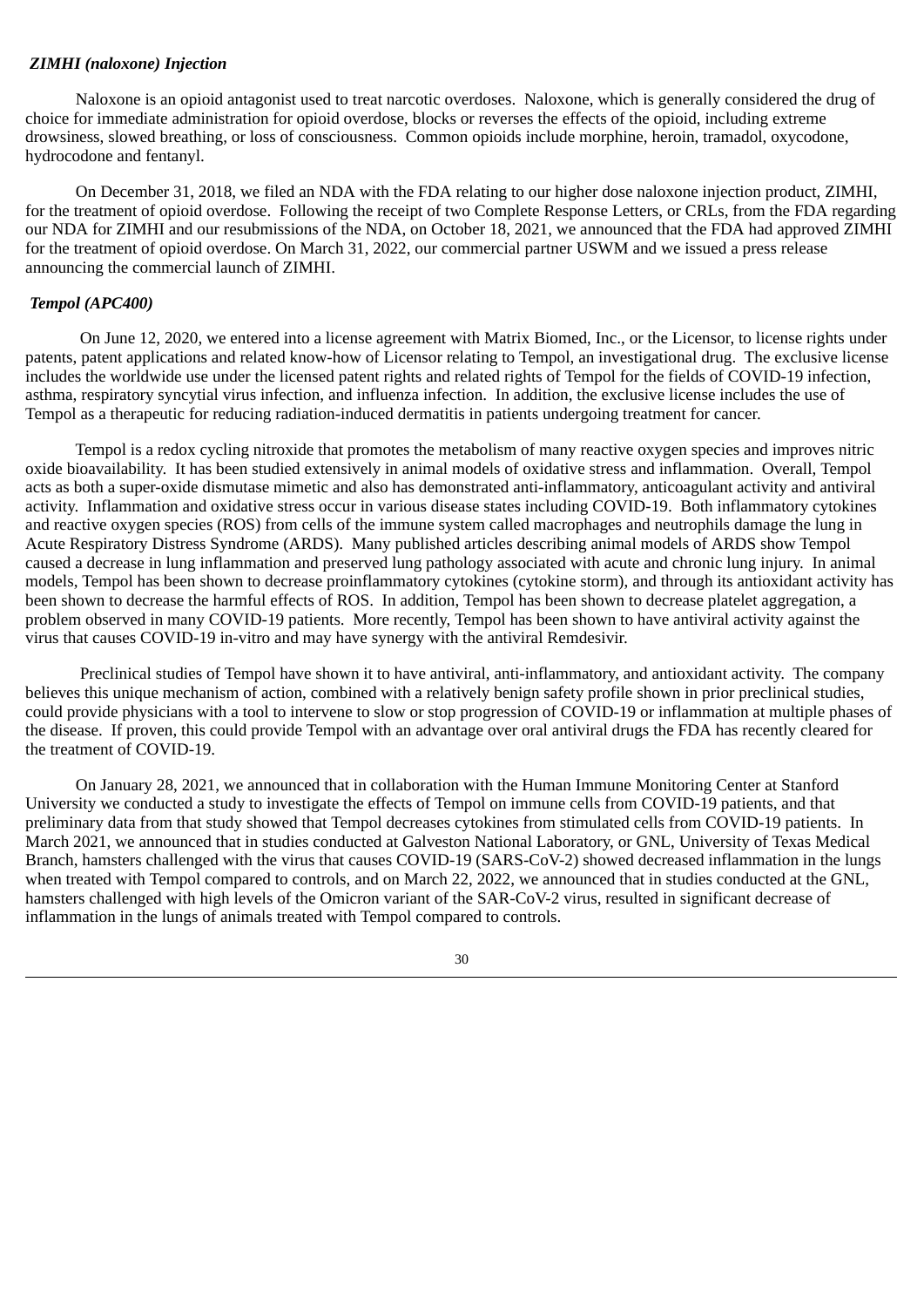In July 2020, we submitted to the FDA a pre-IND package which provided a protocol for a Phase 2/3 study examining Tempol in COVID-19 patients, and the FDA provided comments regarding the prospective use of Tempol in a randomized placebo controlled trial. In January 2021, we submitted an IND to the FDA for the investigational use of Tempol for the treatment of COVID-19. On February 22, 2021, we announced that the FDA notified the company that the agency had completed the safety review of the IND and concluded that the company may proceed with the proposed clinical investigation and trial described in the IND. The goal of the study titled, "A Phase 2/3, Adaptive, Randomized, Double-Blind, Placebo-Controlled Study to Examine the Effects of Tempol (MBM-02) on Preventing COVID-19 Related Hospitalization in Subjects with COVID-19 Infection," is to examine the safety and activity of Tempol in COVID-19 patients early in the infection. In addition to safety, the study will examine markers of inflammation and the rate of hospitalization for patients taking Tempol versus placebo early in COVID-19 infection. On June 11, 2021, we announced that clinical trial start-up activities were underway, that the company was carrying out those activities with a large clinical research organization, that commenced activities included site identification and initiation, data base production, vendor management, and the establishment of an independent data safety monitoring board, or DSMB, of infectious disease experts, who will review the safety and efficacy of the trial, and that clinical trial drug product and placebo have also been obtained. On September 2, 2021, we announced the initiation of patient dosing in the trial. Our trial requires individuals with moderate COVID-19 symptoms to be unvaccinated and have comorbidities such as heart disease, as those patients typically have worse outcomes, requiring hospitalization. We initially experienced enrollment challenges primarily as a result of the decrease in COVID-19 infections and increased immunizations in the United States. We took certain responsive steps including opening new sites across the U.S. and modifying the protocol to include vaccinated subjects.

 In February 2022 we announced the enrollment and dosing of more than 100 subjects in the Phase 2/3 trial. On March 14, 2022, we announced that the Data Safety Monitoring Board, or DSMB, is overseeing the Phase 2/3 clinical trial met to evaluate the clinical and safety data from the first planned interim analysis and, following its evaluation, recommended that the study continue without modification. Assuming continuation of the trial and continued enrollment of patients, following submission of additional data and information to the DSMB, the DSMB will conduct a second planned review, currently anticipated to be in May or June 2022, which may provide additional insight into the safety and clinical results at that time. In January 2022, we submitted a Fast Track Application to the FDA for Tempol for the treatment and prevention of COVID-19. Fast Track is a process designed to facilitate the development, and expedite the review, of drugs to treat serious conditions and fulfill an unmet medical need. The purpose is to get important new drugs to the patient earlier. Fast Track addresses a broad range of serious conditions and the request can be initiated by the drug company at any time during the development process. The FDA will review the request and decide based on whether the drug fills an unmet medical need in a serious condition. Once a drug receives Fast Track designation, early and frequent communication between the FDA and the drug company is encouraged throughout the entire drug development and review process. In March 2022, we received a communication from the FDA denying our request for Fast Track designation for our Tempol product at this time, indicating that the program did not satisfy the requirements for Fast Track designation.

# *US Compounding, Inc.*

 On July 30, 2021, the company and its wholly-owned USC subsidiary entered into an Asset Purchase Agreement, or the USC Agreement, effective as of July 30, 2021, or the Effective Date, with Fagron Compounding Services, LLC d/b/a Fagron Sterile Services (the "Purchaser"), providing for the sale and transfer by USC and the purchase by the Purchaser, effective as of the Effective Date, of certain assets of USC related to its human compounding pharmaceutical business, or the Business, including certain customer information and information on products sold to such customers by USC, together, the "Book of Business," including related formulations, know-how, and expertise regarding the compounding of pharmaceutical preparations, clinical support knowledge and other data and certain other information relating to the customers and products, collectively referred to as the "Assets." After the Effective Date, Purchaser may use the Book of Business to secure customers for its products and services and may otherwise use the Book of Business. Pursuant to the USC Agreement, the Purchaser will not assume any liabilities of USC, and the transaction did not include the sale or transfer of any USC equipment, buildings or real property, or any products, information, agreements, relationships or other assets relating to the veterinary business of USC.

 The USC Agreement provides that the consideration payable by the Purchaser to the company for the Assets sold and transferred will consist of the following amounts: (i) a payment of \$107,500 on the Effective Date; and (ii) monthly payments in an amount equal to (a) two (2.0) times the amount actually collected by Purchaser or its affiliates for sales of products or services made to certain identified customers included in the Book of Business during the 12-month period following the Effective Date, or the "Payment Term." and (b) a lower multiple of the amount actually collected by Purchaser or its affiliates for sales of products or services made to certain other customers included in the Book of Business. In addition, to the extent that such product or service is supplied by USC pursuant to the supply arrangement provided for by the USC Agreement, or the "Supply Agreement," the Purchaser agreed to reimburse USC for the cost of such product or service, as set forth in the Supply Agreement. The USC Agreement provides that during the Payment Term, the Purchaser will maintain the Book of Business and use commercially reasonable efforts to maximize the consideration payable to the company and collect amounts outstanding related to sales of products or services made to customers included in the Book of Business. However, the USC Agreement does not provide for any minimum purchase price consideration to the company or USC. Accordingly, there is no assurance as to the amount of purchase price consideration that the company or USC may ultimately receive as a result of the transactions contemplated by the USC Agreement. Certain of the customers included in the Book of Business may decide to not purchase products or to reduce their purchases of products from Purchaser after the Effective Date, and Purchaser may, in good faith,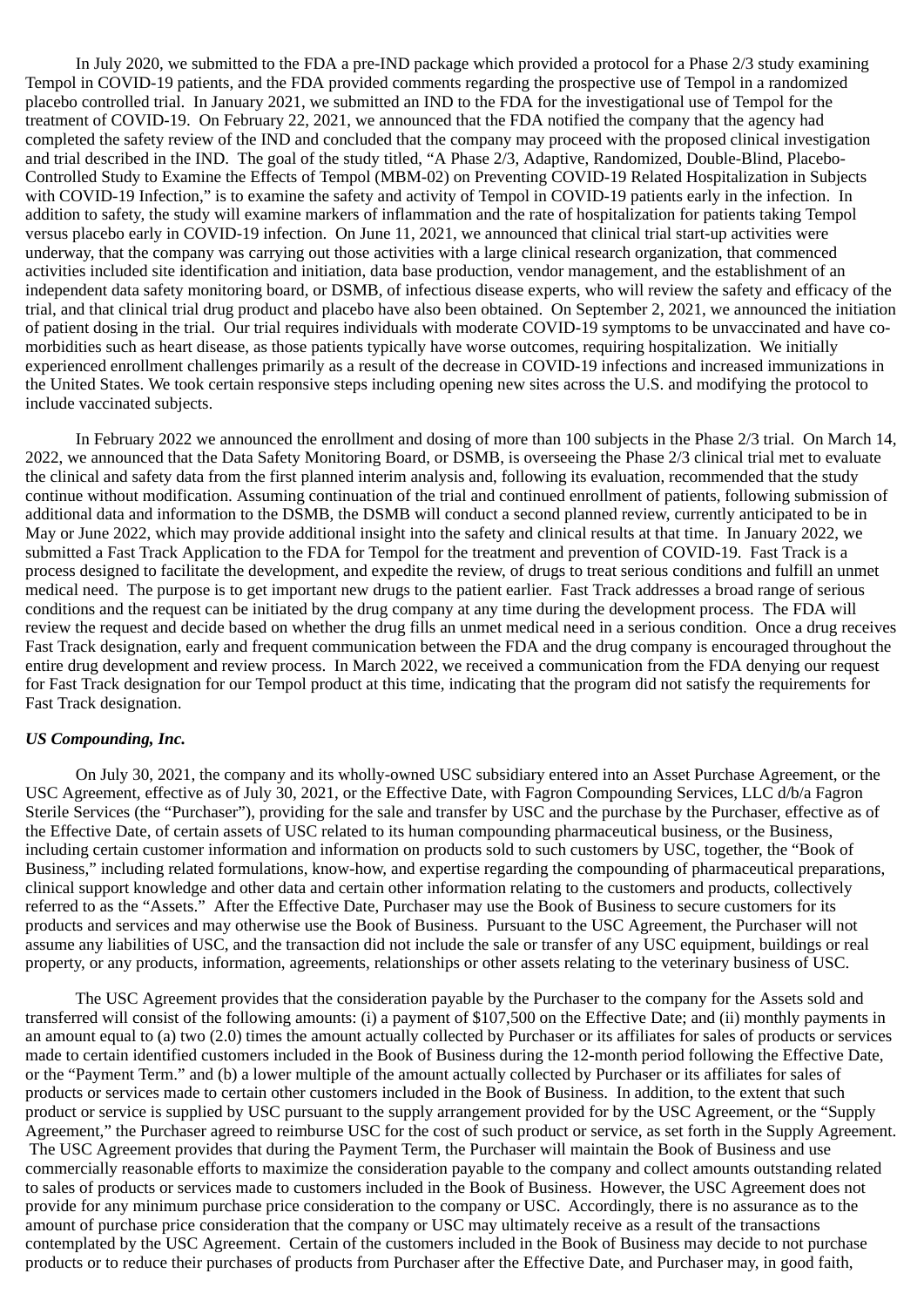decide not to change its product mix from those products offered by Purchaser as of the Effective Date and may decide not to carry all of the products offered and sold by USC as part of the Business prior to the Effective Date.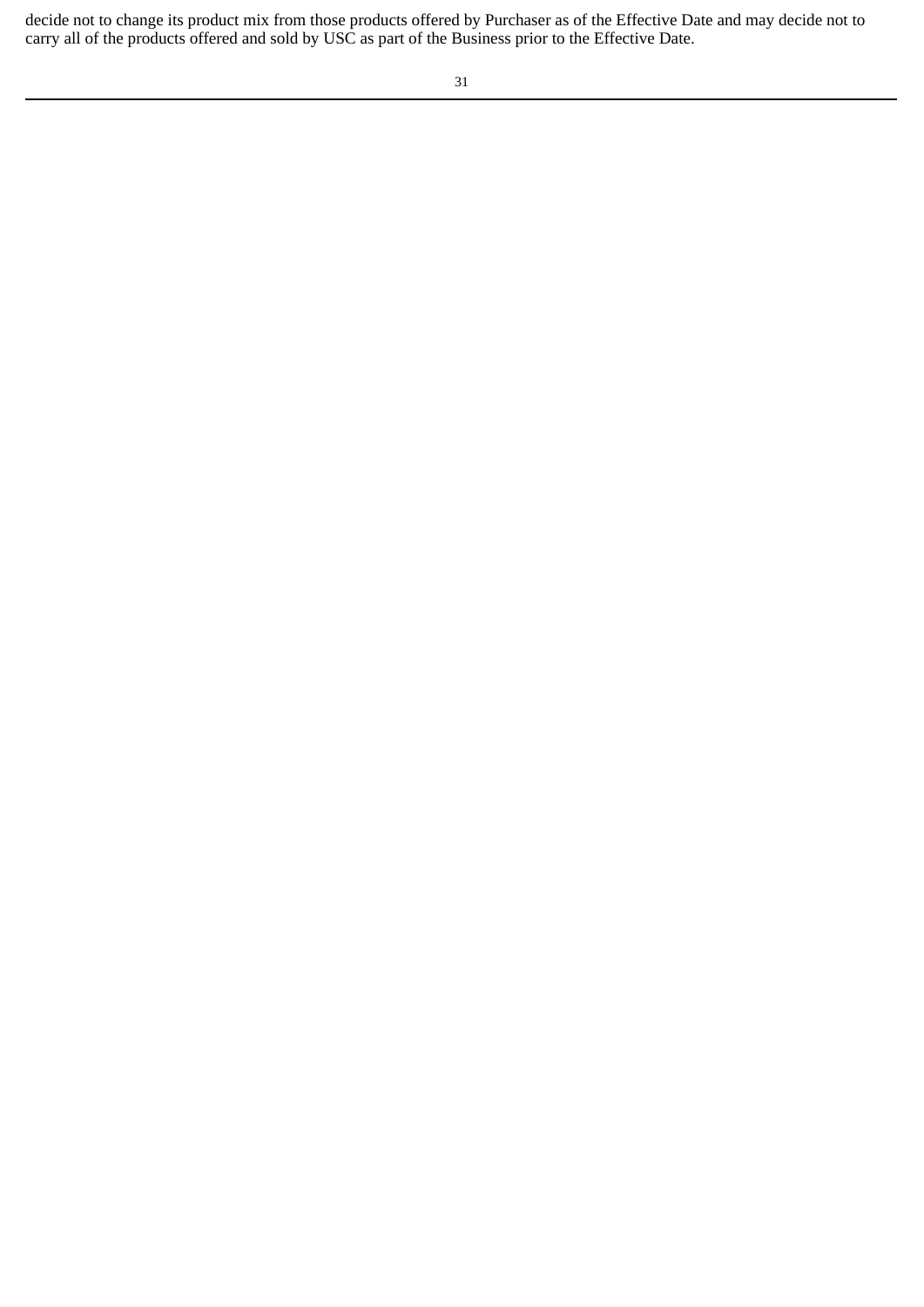The USC Agreement includes certain restrictive covenants of the company and USC, including noncompetition provisions, pursuant to which, for a period of five years from the Effective Date, or the "Restricted Period," and subject to certain exceptions, the company and USC have agreed, among other matters, not to solicit any Business from any customers included in the Book of Business or engage in certain other activities. Each of the USC Agreement and the Supply Agreement includes standard indemnification provisions, and a number of other covenants and agreements of the parties concerning the transactions contemplated by the USC Agreement and the Supply Agreement, including concerning cooperation and assistance, confidentiality, non-disparagement and the transfer of information and documents, compliance with laws, and personnel matters. The USC Agreement includes indemnification provisions pursuant to which the company and USC agreed to indemnify the Purchaser and certain related parties against losses incurred by such indemnified parties arising or resulting from certain matters including breach of the USC Agreement by USC and third-party claims relating to product sales to customers by USC before the Effective Date. In connection with the transaction, the company accrued at December 31, 2021 and paid in January 2022 a \$700,000 liability for a transaction fee payable to a financial advisor.

# *Plan for the Remaining Operations, Business and Assets of USC*

 In light of a number of factors including the sale of assets to the Purchaser pursuant to the USC Agreement, in August 2021 the Board approved a restructuring process of winding down the remaining operations and business of USC and selling, transferring or disposing of the remaining assets of USC. Effective October 31, 2021, USC surrendered its Arkansas retail pharmacy permit and wholesaler/outsourcer permit and is no longer selling compounded pharmaceutical or veterinary products. The restructuring and winding down includes, without limitation, the termination of USC's veterinary business and USC sales to veterinary customers; the termination of employment of all or substantially all employees engaged in the USC business (except as determined to be necessary or appropriate in connection with the company's and USC's performance of their obligations under the USC Agreement and the transactions contemplated thereby, or in connection with resolving matters relating to the winding down of USC's business), and providing such notices and making such payments to such employees as the officers of the company determine are necessary or appropriate, including as maybe required by law or as maybe provided for pursuant to any retention agreement, severance agreement, incentive agreement, or other written agreement with such employees; the sale or other disposition from time to time of the remaining equipment, real property, buildings and tangible and intangible assets relating to USC's business that are unrelated to the USC Agreement; the termination, assignment or other resolution of agreements with third parties relating to the USC business; making regulatory filings and taking appropriate actions with federal and state regulatory authorities in connection with the winding down and winding up of USC's business; and taking such other actions as the officers of the company or USC (as appropriate) determine are necessary or appropriate in connection with the restructuring and the winding down and winding up of the remaining business, operations and assets of USC. The company has sold and disposed of certain customer information and other assets related to USC's veterinary compounded pharmaceuticals business, and will continue the process of selling or otherwise disposing of the remaining assets relating to USC's business.

 In connection with the winding down of the USC business, we incurred significant expenses and made a number of payments. The substantial majority of cash payments related to personnel-related restructuring charges, including without limitation costs associated with providing termination payments to USC employees, employee salaries and incentive payments during a transition period after the effective date of the sale of the Assets pursuant to the USC Agreement, severance or other termination benefits or payments in connection with workforce reduction and termination of employment, and payments pursuant to retention agreements or incentive agreements with certain employees, were made during the third and fourth quarters of 2021 and were approximately \$1.6 million. In addition, as part of the winding down of USC's business, we have incurred other costs. We also expect to incur commissions and other costs associated with the sale or other disposition of certain USC tangible assets such as building, property and certain equipment.

 As a result of the transactions contemplated by the USC Agreement and the restructuring activities described above, the company's financial results for the 2021 year include approximately \$8.6 million for the impairment charges of inventory, fixed assets, intangibles, goodwill and right of use assets. The impairment charges that the company incurred and expects to incur in connection with the matters described above are subject to a number of assumptions, and the actual amount of impairment charges may differ materially from those estimated by the company. In addition, the company may determine in the future that additional impairments of assets are appropriate in connection with the matters described above.

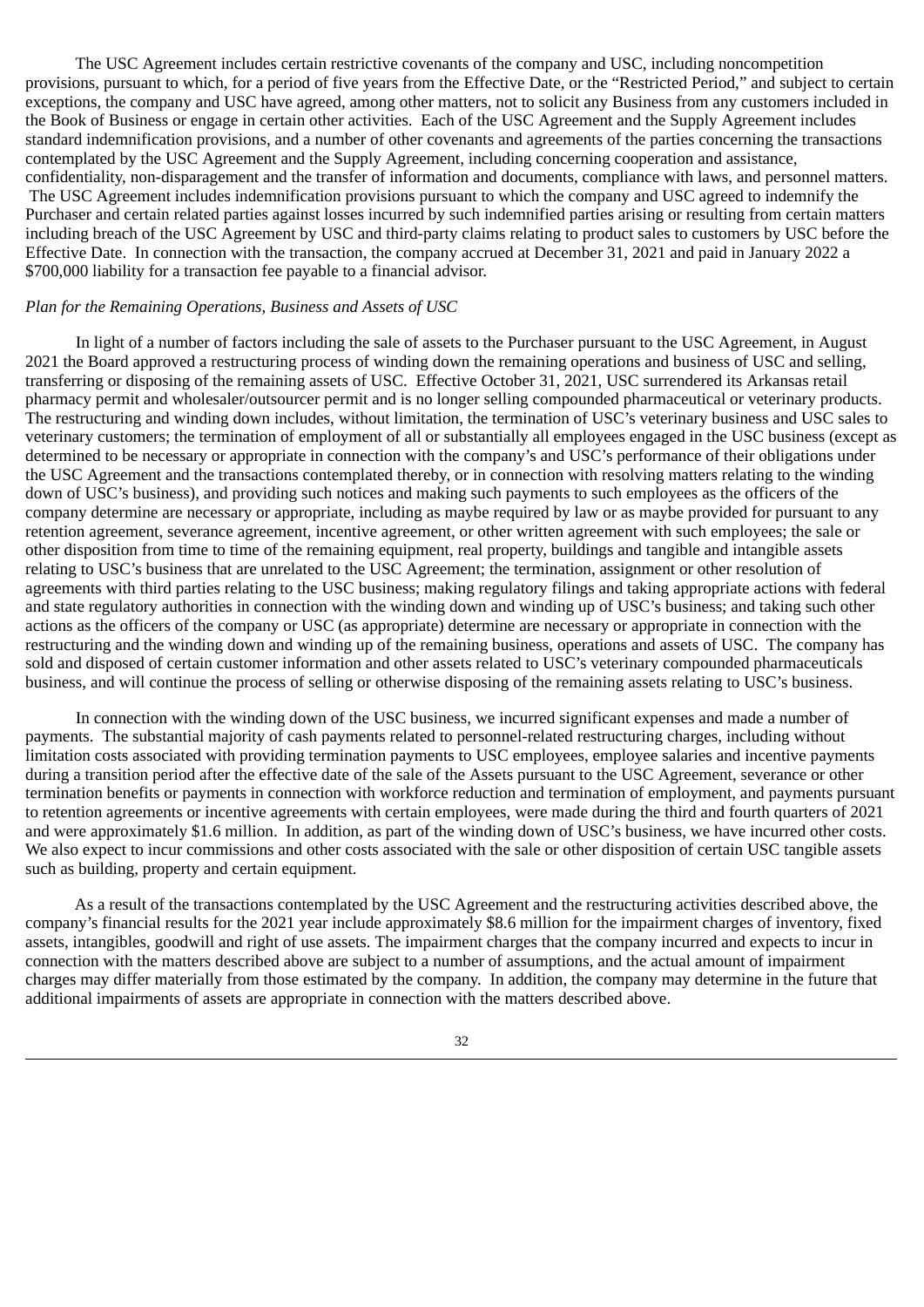#### **Going Concern and Management Plan**

 The financial statements included elsewhere herein for the quarter ended March 31, 2022, were prepared under the assumption that we would continue our operations as a going concern, which contemplates the realization of assets and the satisfaction of liabilities during the normal course of business. We have incurred substantial recurring losses from continuing operations, have used, rather than provided, cash in our continuing operations, and are dependent on additional financing to fund operations. We incurred a net loss of approximately \$10.4 million and \$15.4 million for the quarters ended March 31, 2022 and 2021. As of March 31, 2022, we had cash and cash equivalents of approximately \$17.8 million, an accumulated deficit of approximately \$288.4 million and liabilities of approximately \$14.6 million. These conditions raise substantial doubt about our ability to continue as a going concern. The financial statements included elsewhere herein do not include any adjustments to reflect the possible future effects on the recoverability and classification of assets or the amounts and classification of liabilities that may result from the outcome of this uncertainty.

 Our management intends to attempt to secure additional required funding through equity or debt financing if available, sales or out-licensing of product candidates or intellectual property assets, revenues relating to supply and sale of SYMJEPI and ZIMHI products and share of net profits received relating to sales in the U.S. of our SYMJEPI and ZIMHI products, seeking partnerships or commercialization agreements with other pharmaceutical companies or third parties to co-develop and fund research and development or commercialization efforts of our products, from a business combination, or similar transactions. However, there can be no assurance that we will be able to obtain any sources of funding. Such additional funding may not be available, may not be available on reasonable terms, and, in the case of equity financing transactions, could result in significant additional dilution to our stockholders. If we do not obtain required additional equity or debt funding, our cash resources will be depleted and we could be required to materially reduce or suspend operations, which would likely have a material adverse effect on our business, stock price and our relationships with third parties with whom we have business relationships, at least until additional funding is obtained. If we do not have sufficient funds to continue operations, we could be required to seek bankruptcy protection or other alternatives that could result in our stockholders losing some or all of their investment in us.

 Funding that we may receive during fiscal 2022 is expected to be used to satisfy existing and future obligations and liabilities and working capital needs, to support commercialization of our products and conduct the clinical and regulatory work to develop our product candidates, to begin building working capital reserves and to help fund a number of matters, which may include, without limitation, some or all of the following:

- commercialization of our ZIMHI (naloxone) product;
- continue development of our allergy and respiratory product candidates;
- pursue the development of other product candidates that we may develop or acquire;
- fund clinical trials of Tempol;
- expand research and development activities;
- access manufacturing, commercialization and sales capabilities;
- implement additional internal systems and infrastructure;
- satisfy our current and future obligations and liabilities
- maintain, defend or expand the scope of our intellectual property portfolio;
- acquire products, technologies or intellectual property or companies; and
- hire management, sales, research, development and clinical personnel.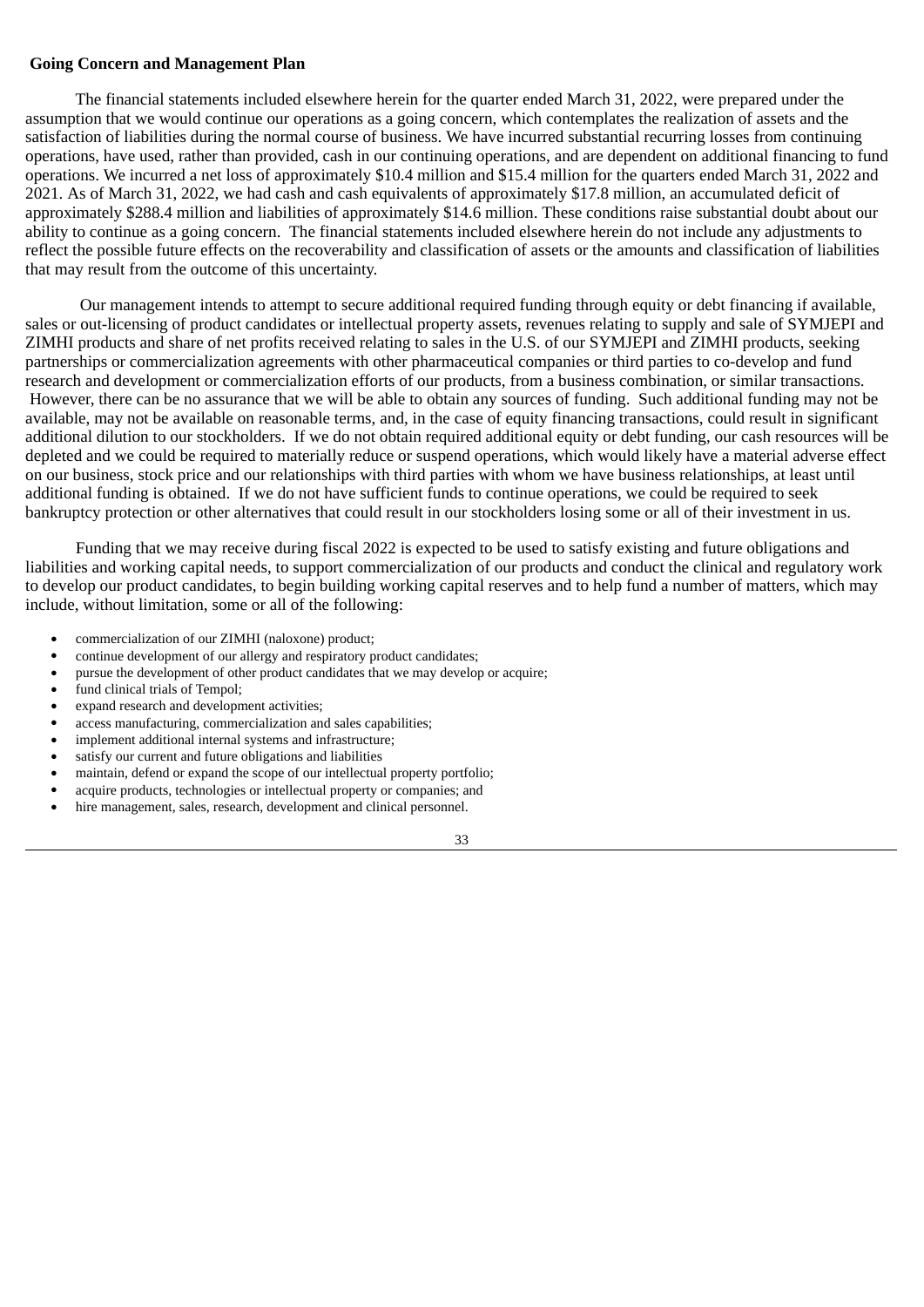#### **Results of Operations**

### **Three Months Ended March 31, 2022 and 2021**

 Our consolidated results of operations are presented for the three months ended March 31, 2022 and 2021. Certain financial results (revenues and expenses) relating to the business formerly conducted by USC are reflected in Note 2, Discontinued Operations and Assets Held for Sale*,* of the notes to the consolidated financial statements appearing elsewhere in this Report. Unless otherwise noted, the discussion below, and the revenue and expense amounts discussed below, are based on and relate to the continuing operations of the company, which we sometimes refer to as our drug development and commercialization business.

 *Revenues.* Revenues were approximately \$1,155,000 and \$1,393,000 for the three months ended March 2022 and 2021, respectively. Revenue for the three months ended March 31, 2022 consisted mainly of \$1,129,000 of sales of ZIMHI to USWM in anticipation of the commercial launch of ZIMHI by USWM, which was announced on March 31, 2022, and \$25,000 of other recognized revenue related to USWM agreement. Revenues for the quarter ended March 31, 2021 consisted mainly of SYMJEPI (epinephrine) Injection sales. No revenues relating to SYMJEPI were reported for the first quarter of 2022, due to its manufacturing hold and the voluntary product recall announced in March 2022. As disclosed elsewhere in this Report, manufacturing of SYMJEPI is currently on hold pending the results of an investigation that is underway to determine the root cause. We currently anticipate a resolution and resumption of manufacturing after the investigation is completed and any issues are satisfactorily addressed, although there can be no assurance concerning the outcome of the investigation.

 *Cost of Goods Sold.* Our cost of goods sold includes direct and indirect costs to manufacture formulations and sell products, including active pharmaceutical ingredients, personnel costs, packaging, storage, shipping and handling costs, the write-off of obsolete inventory and other related expenses. Consolidated cost of goods sold was approximately \$1,464,000 and \$1,845,000 for the three months ended March 31, 2022 and 2021, respectively. The gross loss for the three months ended March 31, 2022 and 2021 was approximately \$309,000 and \$452,000, respectively. Cost of goods sold for the first quarter of 2022 compared to the comparable period of 2021 decreased primarily due to the decrease of approximately \$1,416,000 in direct materials costs largely driven by decreased sales of SYMJEPI to USWM, partially offset by an increase of approximately \$1,049,000 in direct material costs for ZIMHI.

*Selling, General and Administrative Expenses.* Selling, general and administrative, or SG&A, expenses consist primarily of depreciation and amortization, professional fees, including legal, accounting and audit fees, consulting, and employee compensation. SG&A expenses for the three months ended March 31, 2022 and 2021 were approximately \$3,383,000 and \$3,518,000, respectively. The decrease was primarily attributable to a decrease in legal expenses and compensation offset by increase in accounting and finance related spending.

*Research and Development Expenses.* Our research and development, or R&D, costs are expensed as incurred. Nonrefundable advance payments for goods and services to be used in future research and development activities are recorded as an asset and are expensed when the research and development activities are performed. R&D expenses were approximately \$4,222,000 and \$2,250,000 for the three months ended March 31, 2022 and 2021, respectively. The increase was primarily attributable to expenses relating our ongoing clinical trial for our Tempol product candidate.

*Other Income (Expense).* Other Income (Expenses) consists primarily of interest income, interest expense, changes to the fair value of warrant liabilities, and other transactions. Other expense for the three months ended March 31, 2022 and 2021 was approximately \$2,276,000 and \$7,642,000, respectively. The expense for the three months ended March 31, 2022 was primarily due to an approximately \$440,000 variable consideration loss related to the sale of certain assets to Fagron, and an approximately \$1,850,000 contingent loss liability expense recognized relating to the Second Draw PPP Loan, as described in Note 9 to the financial statements included elsewhere herein, compared to an expense of approximately \$7,642,000 in three months ended March 31, 2021, associated with the change in fair value of warrants.

*Loss from Discontinued Operations.* The company recorded a net loss from discontinued operations, after taxes, of approximately \$165,000 and \$1,517,000 in the three months ended March 31, 2022 and 2021, respectively. The decrease in loss from discontinued operations for the first quarter of 2022 compared to the first quarter of 2021 was primarily related to the reduction of activities of our US Compounding business.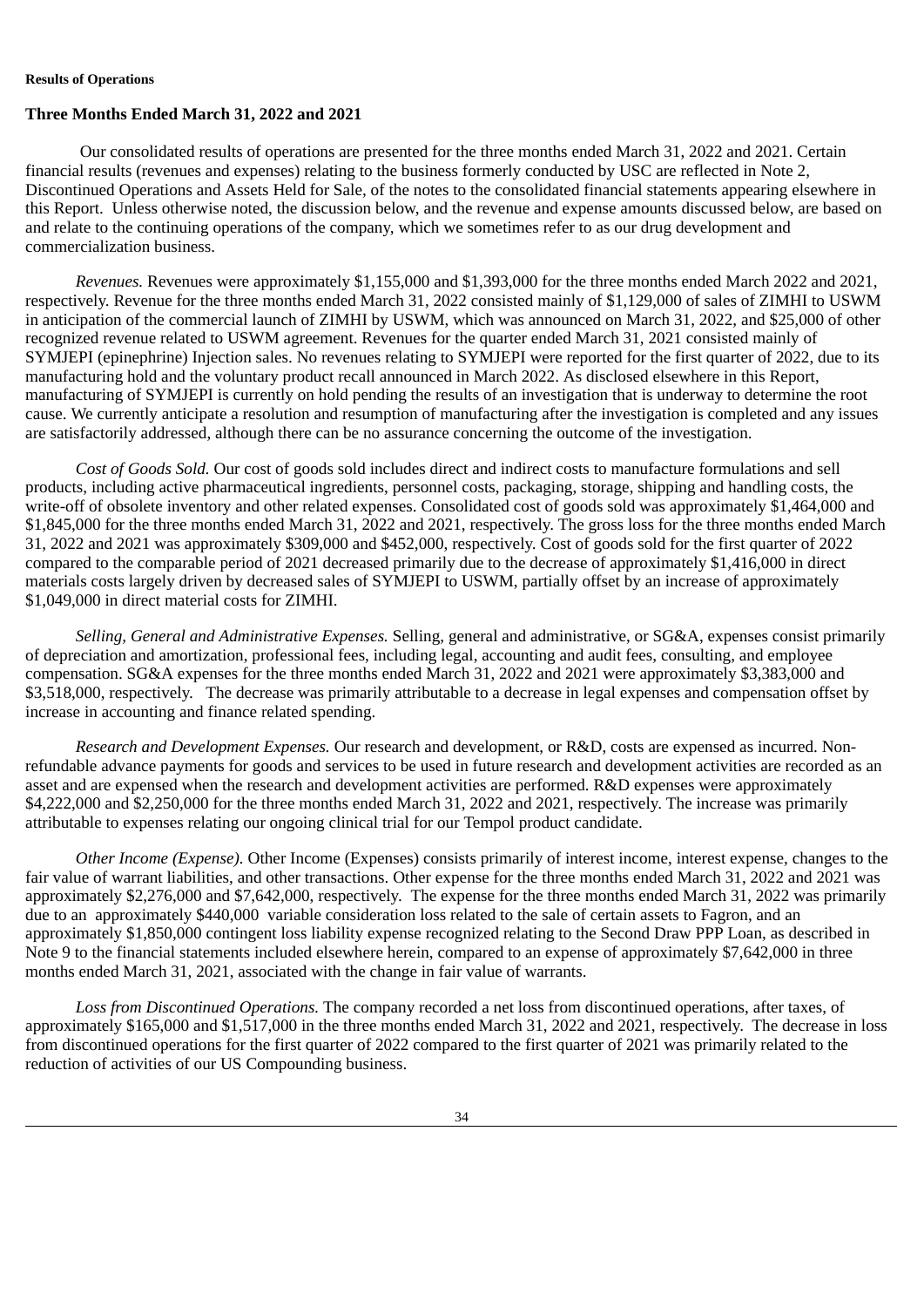#### **Liquidity and Capital Resources**

We have incurred net losses of approximately \$10.4 million and \$15.4 million for the three months ended March 31, 2022 and 2021, respectively. Since inception, and through March 31, 2022, we have an accumulated deficit of approximately \$288.4 million. Since inception and through March 31, 2022, we have financed operations principally through debt financing and through public and private issuances of common stock, preferred stock and warrants. In January and February 2021, we issued common stock upon exercise of investor warrant and received total of approximately \$5,852,000, and the warrant holders received 8,356,000 shares of common stock. On February 2, 2021, we completed the closing of an underwritten public offering of 46,621,621 shares of common stock at a public offering price of \$1.11 per share, which included 6,081,081 shares pursuant to the full exercise of the over-allotment option granted to the underwriters, resulting in net proceeds of approximately \$48.6 million.

However, we will need additional funding in the future to satisfy our obligations and fund the future expenditures that we believe will be required to support commercialization of our products and conduct the clinical and regulatory work, studies and trials to develop our product candidates, including without limitation relating to our Tempol product candidates. We may seek to finance future cash needs primarily through proceeds from equity or debt financings, loans, share of profits anticipated to be received relating to sales in the U.S. of our SYMJEPI and ZIMHI products, sales of assets, out-licensing transactions, and/or collaborative agreements with corporate partners.

Total assets were approximately \$30.5 million and \$38.3 million as of March 31, 2022 and December 31, 2021 respectively. Current assets exceeded current liabilities by approximately \$14.2 million as of March 31, 2022, and current assets exceeded current liabilities by approximately \$24.0 million as of December 31, 2021.

Net cash used in operating activities for the three months ended March 31, 2022 and 2021, was approximately \$7.0 million and \$4.5 million, respectively. Net cash used in operating activities increased primarily due to the increase in operating losses and accounts receivable as compared to 2021.

Net cash provided by investing activities was approximately \$1.5 million for three months ended March 31, 2022 and net cash used in investing activities was approximately \$0.4 million for three months ended March 31, 2021. The net cash provided by investing activities for the three months ended March 31, 2022, was primarily due to payments received from Fagron from the sale of USC assets, and net cash used in investing activities for the three months ended March 31, 2021, was primarily due to purchase of capital equipment.

Net cash provided by financing activities was \$0 and approximately \$56.0 million for the three months ended March 31, 2022 and 2021, respectively. Net cash provided by financing activities for the three months ended March 31, 2021, was primarily due to the issuance of common stock in an underwritten public offering, exercise of investor warrants and the Second Draw PPP Loan.

At March 31, 2022, we did not have any off balance sheet arrangements.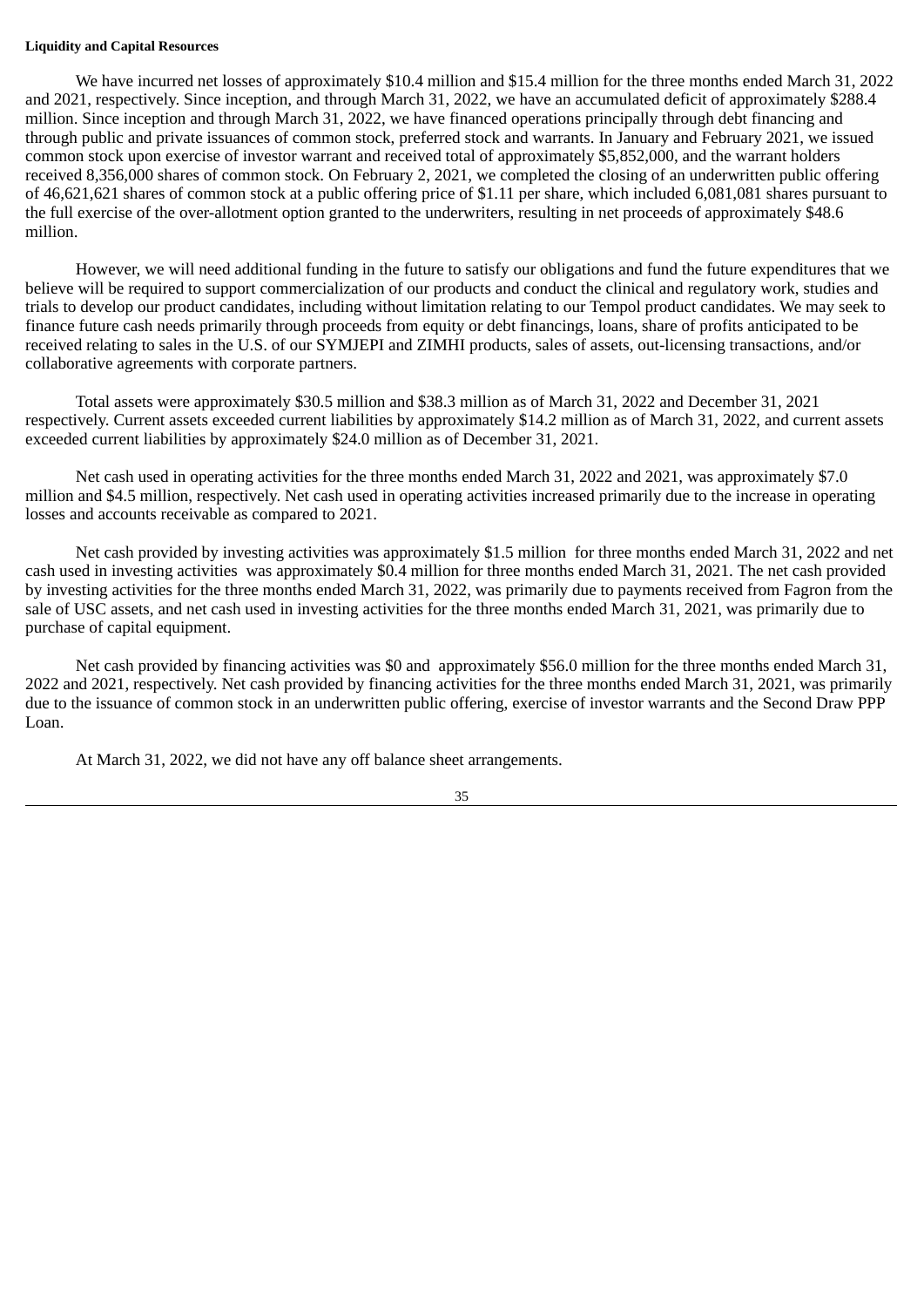#### *Loan Agreements*

*USC Building Loan*. In connection with our acquisition of USC in 2016, we assumed approximately \$5,722,000 principal amount of debt obligations under two loan agreements and related loan documents relating to the building, real property and equipment that certain third parties agreed to transfer to the company or USC in connection with the merger transaction, as well as the two loan agreements to which USC is a party, a working capital loan and an equipment loan, and related loan documents evidencing loans previously made to USC, and we agreed to become an additional co-borrower under the loan agreement and related documents, such documents as amended referred to as the "Loan Documents." The lender in all of the Loan Documents was First Federal Bank and/or its successor Bear State Bank (together with Arvest Bank, as successor in interest to Bear State Bank, referred to as "Lender" or the "Bank"). All amounts owed under the working capital loan and the equipment loan have previously been paid and there are no outstanding balances under those Loan Documents, and the working capital loan has not been renewed or extended. Periodic interest and principal payments under the building loan agreement were approximately \$19,000 per month, with a final payment of all outstanding amounts due and payable in August 2021. Our aggregate indebtedness under the building loan agreement was approximately \$2,018,000, which we paid in full in July 2021. There is no outstanding balance under the building loan or any of the other Loan Documents.

 *PPP Loans*. As discussed in Note 7 to the financial statements included elsewhere herein, we applied for and obtained loan funding under the PPP pursuant to the PPP Loan and PPP Note in the principal amount of approximately \$3.2 million, the balance of which has been forgiven, and under the Second Draw PPP Loan and PPP2 Note in the principal amount of \$1,765,495, the balance of which has also been forgiven. However, even though the PPP Loan and the Second Draw PPP Loan have been forgiven, our PPP loans and applications for forgiveness of loan amounts remain subject to future review and audit by SBA for compliance with program requirements set forth in the PPP Interim Final Rules and in the Borrower Application Form, including without limitation the required economic necessity certification by the Company that was part of the PPP loan application process. Accordingly, the Company is subject to audit or review by federal or state regulatory authorities as a result of applying for and obtaining the PPP Loan and Second Draw PPP Loan or obtaining forgiveness of those loans. If we were to be audited or reviewed and receive an adverse determination or finding in such audit or review, we could be required to return or repay the full amount of the applicable loan and could be subject to fines or penalties, which could reduce our liquidity and adversely affect our business, financial condition and results of operations. If it is determined that the Company was ineligible to receive the PPP Loan and/or the Second Draw PPP Loan, the Company may be required to repay the PPP Loan and Second Draw PPP Loan in its entirety and could be subject to additional penalties, which could reduce our liquidity and adversely affect our business, financial condition and results of operations. See Note 9 to the financial statements included elsewhere herein, and Part II, Item 1, Legal Proceedings, of this Report for additional information concerning certain matters relating to the Second Draw PPP Loan.

 As noted above under the heading "Going Concern and Management Plan," through March 31, 2022*,* we have incurred substantial losses. We will be required to devote significant cash resources in order to continue development and commercialization of our product candidates and to support our other operations and activities. The availability of any required additional funding cannot be assured. In addition, an adverse outcome in legal or regulatory proceedings in which we are or in the future could be involved could adversely affect our liquidity and financial position. See Note 9 of the notes to our consolidated financial statements included elsewhere herein. If in the future we are not able to obtain additional required equity or debt funding, our cash resources could be depleted and we could be required to materially reduce or suspend operations. No assurance can be given as to the timing or ultimate success of obtaining future funding. Even if we are successful in obtaining required additional funding to permit us to continue operations at the levels that we desire, substantial time may pass before we obtain regulatory marketing approval for any additional specialty pharmaceutical products and begin to realize revenues from sales of such additional products. No assurance can be given as to the timing or ultimate success of obtaining any required future funding. In addition, as a result of the COVID-19 pandemic and actions taken to slow its spread, national or global developments, or other factors, there can be no assurance that deterioration in credit and financial markets will not occur, which would make it more difficult, or more costly or dilutive, to obtain any necessary debt or equity financing.

 As disclosed elsewhere in this Report, including in Part II, Item 1, "Legal Proceedings," on May 11, 2021, each of the company and its USC subsidiary received a grand jury subpoena from the U.S. Attorney's Office for the Southern District of New York issued in connection with a criminal investigation, requesting a broad range of documents and materials relating to, among other matters, certain veterinary products sold by the company's USC subsidiary, certain practices, agreements and arrangements relating to products sold by USC, including veterinary products, and certain regulatory and other matters relating to the company and USC. The Audit Committee of the Board engaged outside counsel to conduct an independent internal investigation to review these and other matters. In addition to the subpoenas from the USAO, the company has also received requests from the SEC for the voluntary production of documents and information relating to the subject matter of the USAO's subpoenas and certain other matters. The company has produced documents and will continue to produce and provide documents in response to the subpoenas and requests. The company intends to cooperate with the USAO and the SEC. At this time, the company is unable to predict the duration, scope, or outcome of the investigations by the USAO, SEC, or other agencies, or determine what, if any, proceedings the USAO, SEC, or other federal or state authorities may initiate, what, if any, remedies or remedial measures the USAO, SEC or other federal or state authorities may seek, or what, if any, impact the foregoing matters may have on the company's business, previously reported financial results, financial results included in this Report, or future financial results. The foregoing matters may divert management's attention, cause the company to suffer reputational harm, require the company to devote significant financial resources, subject the company and its officers and directors to civil or criminal proceedings, and depending on the resolution of the matters or any proceedings, result in fines, penalties, equitable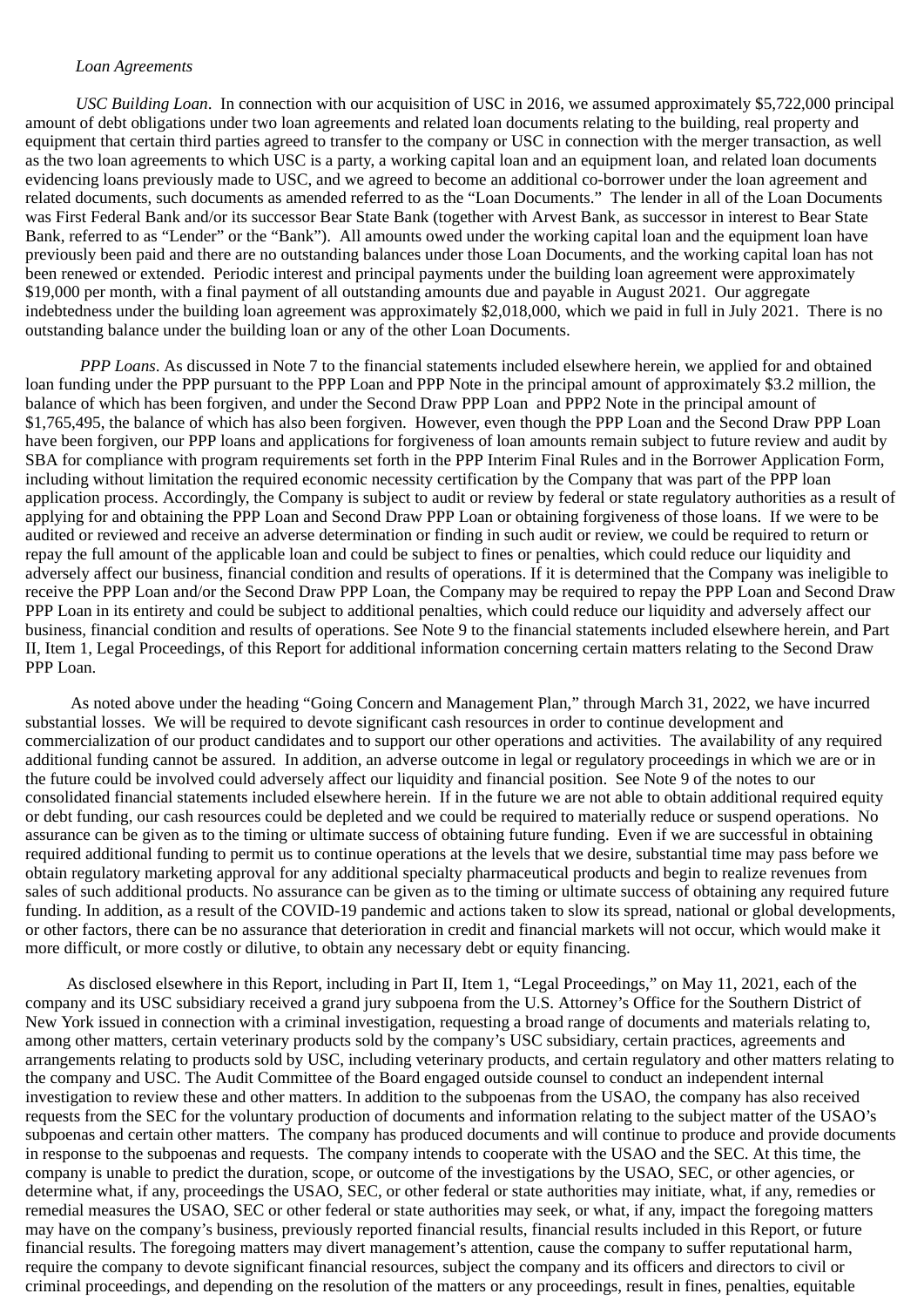remedies, and affect the company's business, previously reported financial results, financial results included in this Report, or future financial results. The occurrence of any of these events could have a material adverse effect on the company's business, financial condition and results of operations.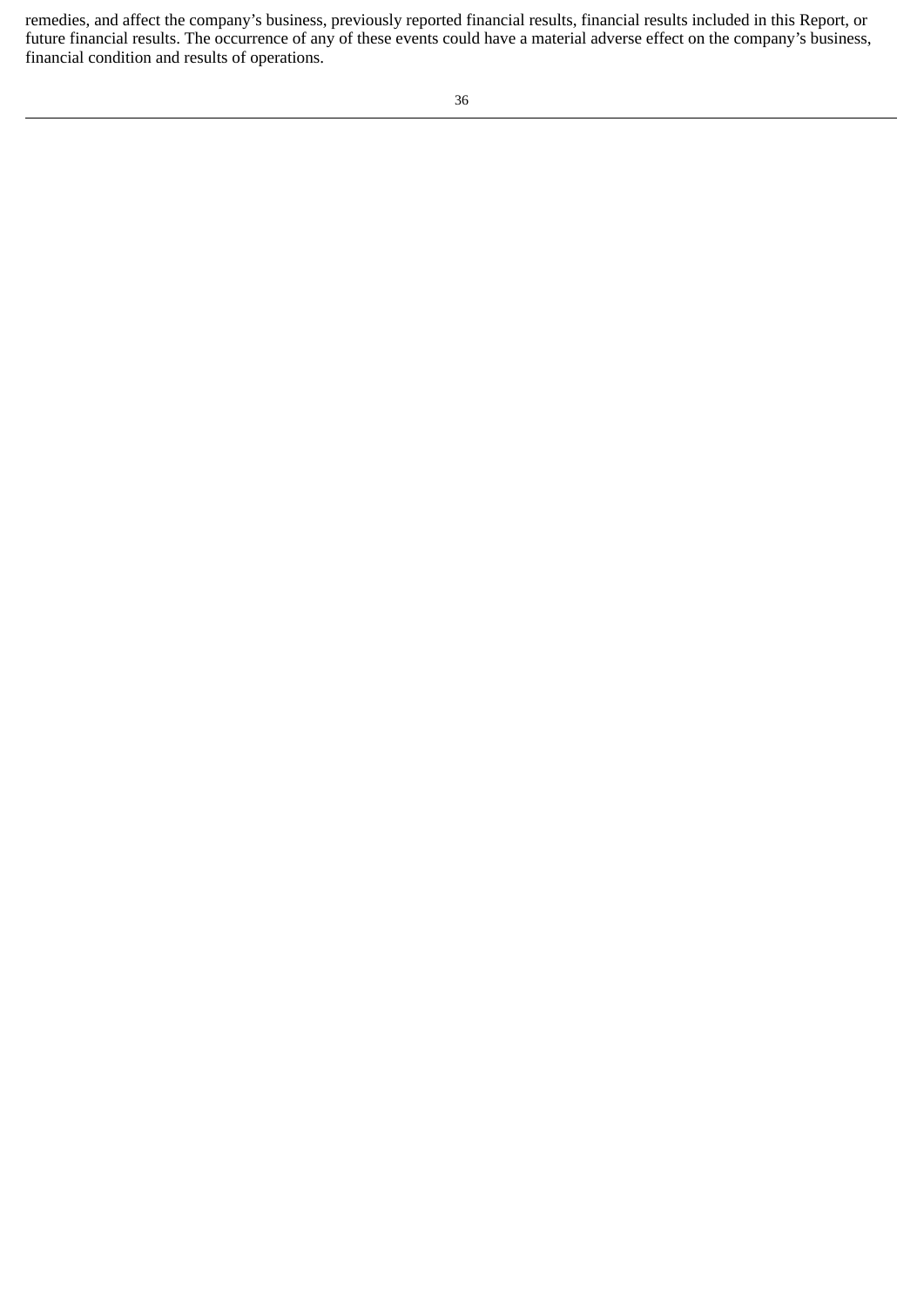#### *Material Cash Requirements*

 Based on our current and anticipated level of operations, we believe that our cash, cash equivalents and short-term investments, together with anticipated revenues from operations and amounts that we expect to receive as a result of our sales of assets relating to our former USC business, will be sufficient to meet our anticipated obligations for at least 12 months from December 31, 2021, although there can be no assurance that this will be the case. Thereafter, we believe that additional capital will be required to help fund the development and commercialization of our products and product candidates, conduct research, development and trials relating to our product candidates, fund our ongoing operations and satisfy our obligations and liabilities, and we may decide to seek to raise additional capital during 2022 or thereafter. Additional financing that may be required may not be available on a timely basis, on favorable terms, or at all, and such funding, if raised, may not be sufficient to meet our obligations or enable us to continue to implement our long-term business strategy.

 As of March 31, 2022, we had an operating lease for office space for our offices in San Diego, California, with a remaining term expiring in November 2023. Monthly rent through the remaining term of the lease is approximately \$32,000 per month. We also have a lease agreement for space located in Conway, Arkansas, relating to the compounding pharmaceutical products business formerly conducted by our USC subsidiary, with a current term expiring December 31, 2023. As a result of the sale of assets pursuant to the USC Agreement and the winding down of USC's remaining business, the company will not need the leased property. Monthly rent for the remaining term of this lease is approximately \$10,600 per month. The company is exploring alternatives with respect to termination of the lease or sub-lease of the property. See Note 10 of the notes to the consolidated financial statements included elsewhere herein for additional information about our lease obligations.

 We have entered into arrangements with clinical sites and clinical research organizations, or CROs, for the conduct of our clinical trials. We make payments to these clinical sites and CROs based in part on the number of eligible patients enrolled, the length of their participation in the clinical trials and activities undertaken by the clinical sites and CROs. At this time, due to the variability associated with clinical site agreements, CRO agreements and manufacturing agreements, we are unable to estimate with certainty the future costs we will incur, including in connection with our ongoing Phase 2/3 clinical trial relating to Tempol, but such expenses may be material. In addition, we have entered into agreements and arrangements with third parties for the manufacture and supply of clinical and commercial materials and drug products, including for our SYMJEPI and ZIMHI products and our current clinical trial for our Tempol product candidate. In some of our agreements with manufacturers, we have a production threshold commitment where we would be required to pay for maintenance fees if we do not meet certain periodic purchase order minimums. Maintenance fees for the year ended December 31, 2021 were \$0. Under certain of these agreements, we may be subject to penalties in the event that we prematurely terminate these agreements. We intend to use our current financial resources to fund our obligations under these commitments.

 As disclosed elsewhere in this Report, on March 21, 2022, we announced a voluntary recall of four lots of SYMJEPI (epinephrine) Injection 0.15 mg (0.15 mg/0.3 mL) and 0.3 mg (0.3 mg/0.3 mL) Pre-Filled Single-Dose Syringes to the consumer level, due to the potential clogging of the needle preventing the dispensing of epinephrine. USWM will handle the entire recall process for the company, with company oversight. SYMJEPI is manufactured and tested for us by Catalent Belgium S.A. The ultimate costs of the recall and the allocation of costs of the recall, including the costs to us resulting from the recall, are unknown as of the date of this Report; however, the recall could cause the company to suffer reputational harm, depending on the resolution of matters relating to the recall could result in the company incurring financial costs and expenses which could be material, could adversely affect the supply of SYMJEPI products until manufacturing is resumed, and depending on the resolution of matters relating to the recall could have a material adverse effect on our business, financial condition, and results of operations.

 As disclosed in Note 9 to the financial statements included in this Report, we have accrued a \$1,850,000 loss contingency liability relating to the possible repayment of the Second Draw PPP Loan, which repayment could affect our material cash requirements.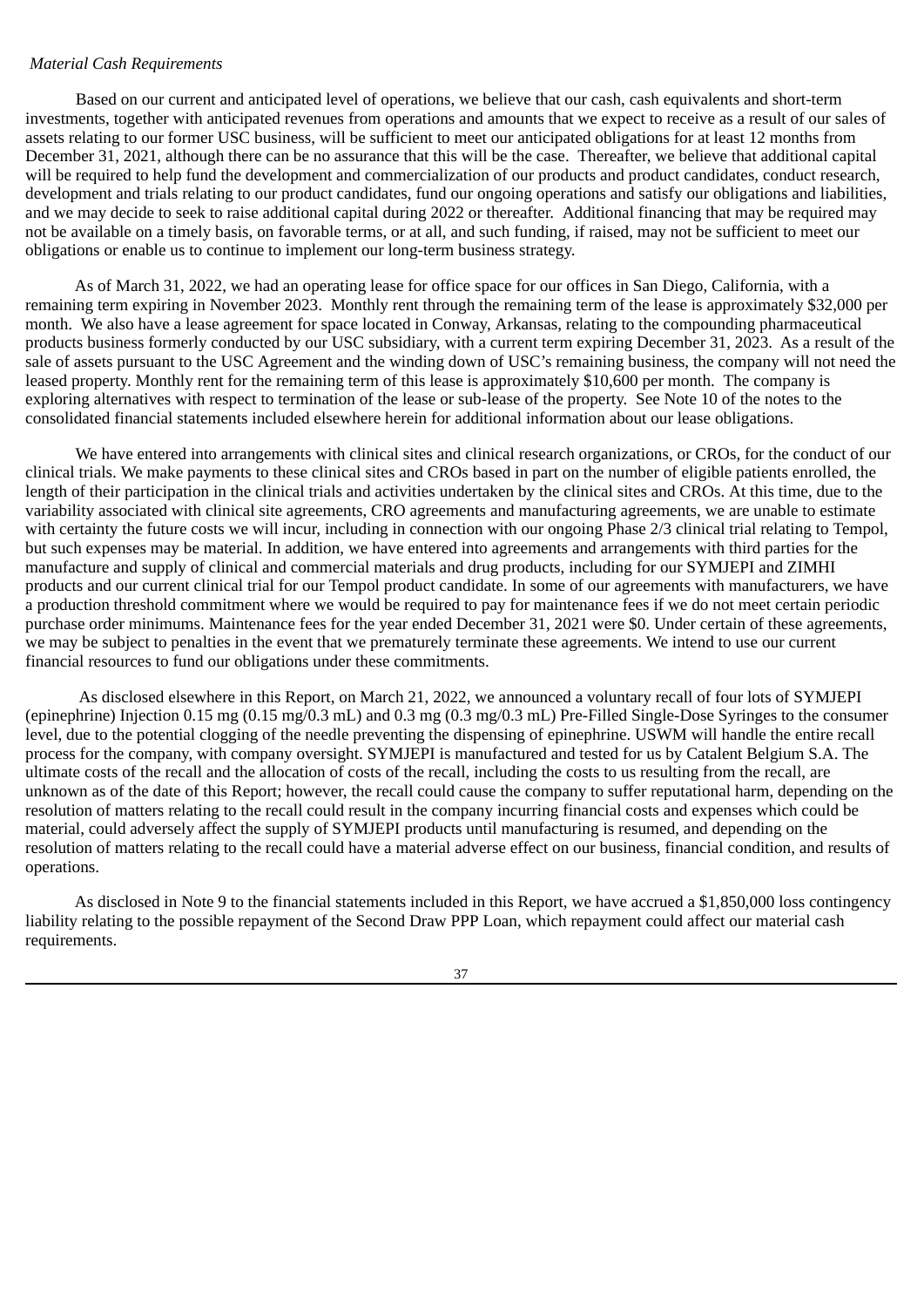#### **Critical Accounting Policies and Estimates**

The discussion and analysis of our financial condition and results of operations are based on our unaudited condensed consolidated financial statements, which have been prepared in accordance with accounting principles generally accepted in the United States. The preparation of these unaudited condensed consolidated financial statements requires us to make estimates and judgments that affect the reported amounts of assets, liabilities, revenues, expenses, and related disclosure of contingent assets and liabilities. We evaluate our estimates on an ongoing basis. We base our estimates on historical experience and on other assumptions that we believe to be reasonable under the circumstances, the results of which form the basis for making judgments about the carrying values of assets and liabilities that are not readily apparent from other sources. Actual results may differ from these estimates under different assumptions or conditions.

The company's critical accounting policies and estimates included in our Annual Report on Form 10-K for the year ended December 31, 2021, filed with the SEC on March 31, 2022, have not materially changed.

### **Recent Accounting Pronouncements**

Recent accounting pronouncements are disclosed in Note 1 to the condensed consolidated financial statements included in this Quarterly Report on Form 10-Q.

#### **ITEM 3. Quantitative and Qualitative Disclosure of Market Risk**

Not required.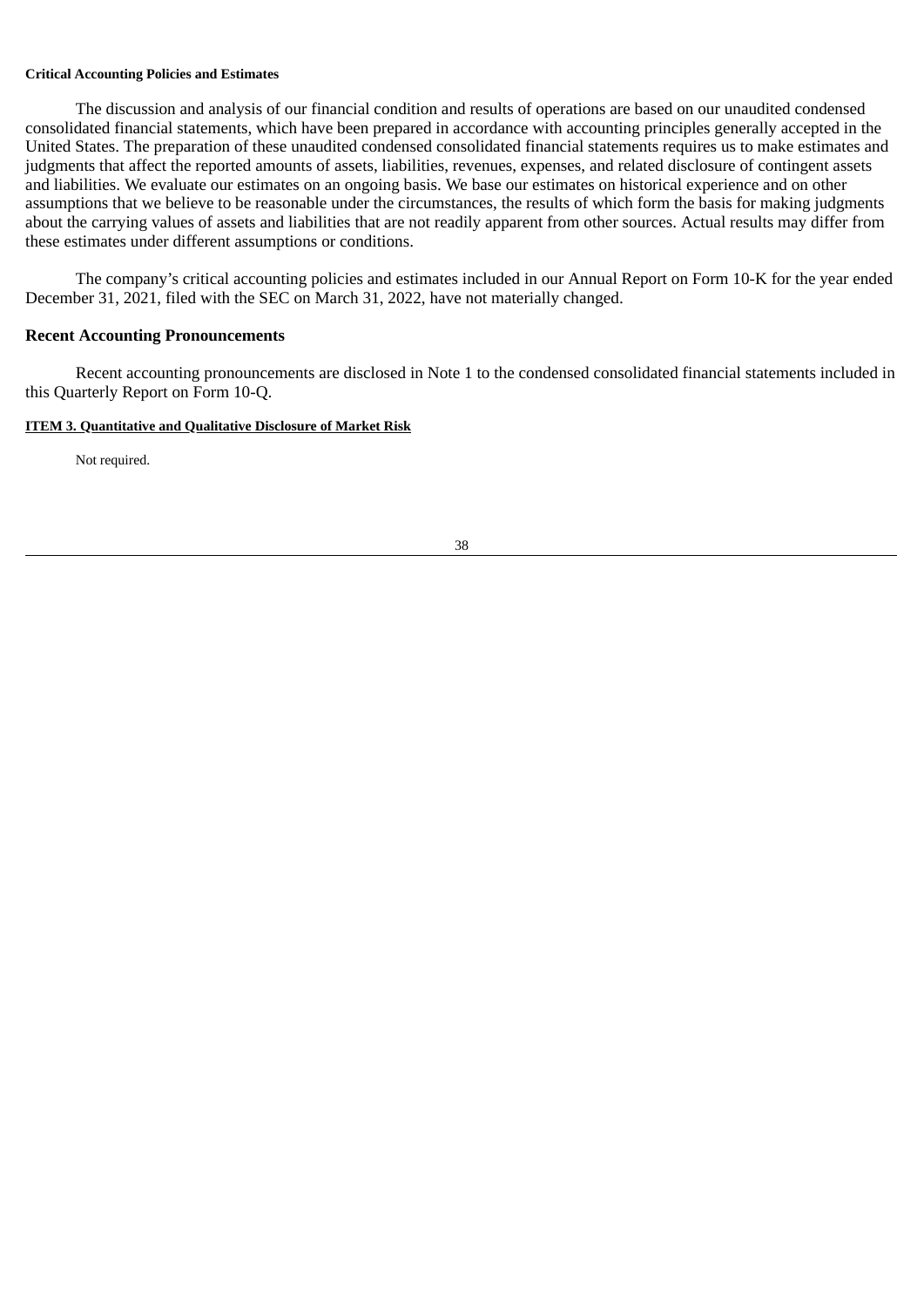#### **ITEM 4. Controls and Procedures**

#### Evaluation of Disclosure Controls and Procedures

 We maintain disclosure controls and procedures that are designed to ensure that information required to be disclosed in our reports, filed under the Securities Exchange Act of 1934, is recorded, processed, summarized and reported within the time periods specified in the SEC's rules and forms, and that such information is accumulated and communicated to our management, including our chief executive officer and chief financial officer, as appropriate, to allow timely decisions regarding required disclosure. In designing and evaluating the disclosure controls and procedures, management recognized that any controls and procedures, no matter how well designed and operated, can provide only reasonable assurance and not absolute assurance of achieving their objectives. In reaching a reasonable level of assurance, management necessarily was required to apply its judgment in evaluating the cost-benefit relationship of possible controls and procedures. In addition, the design of any system of controls also is based in part upon certain assumptions about the likelihood of future events, and there can be no assurance that any design will succeed in achieving its stated goals under all potential future conditions. Over time, a control may become inadequate because of changes in conditions or the degree of compliance with policies or procedures may deteriorate. Because of the inherent limitations in a cost-effective control system, misstatements due to error or fraud may occur and not be detected.

 As required by the SEC Rule 13a-15(b), we carried out an evaluation under the supervision and with the participation of our management, including our chief executive officer and chief financial officer, of the effectiveness of the design and operation of our disclosure controls and procedures as of the end of the period covered by this Report. Based on the foregoing, our chief executive officer and chief financial officer concluded that our disclosure controls and procedures were effective at the reasonable assurance level as of March 31, 2022.

## **Changes in Internal Controls Over Financial Reporting**

 There were no changes in our internal control over financial reporting identified in management's evaluation pursuant to Rules 13a-15(d) or 15d-15(d) of the Exchange Act that occurred during the quarter ended March 31, 2022 that have materially affected, or are reasonably likely to materially affect, our internal control over financial reporting.

### *Inherent Limitations of Disclosure Controls and Internal Control over Financial Reporting*

Because of their inherent limitations, our disclosure controls and procedures and our internal control over financial reporting may not prevent material errors or fraud. A control system, no matter how well conceived and operated, can provide only reasonable, not absolute, assurance that the objectives of the control system are met. The effectiveness of our disclosure controls and procedures and our internal control over financial reporting is subject to risks, including that the controls may become inadequate because of changes in conditions or that the degree of compliance with our policies or procedures may deteriorate.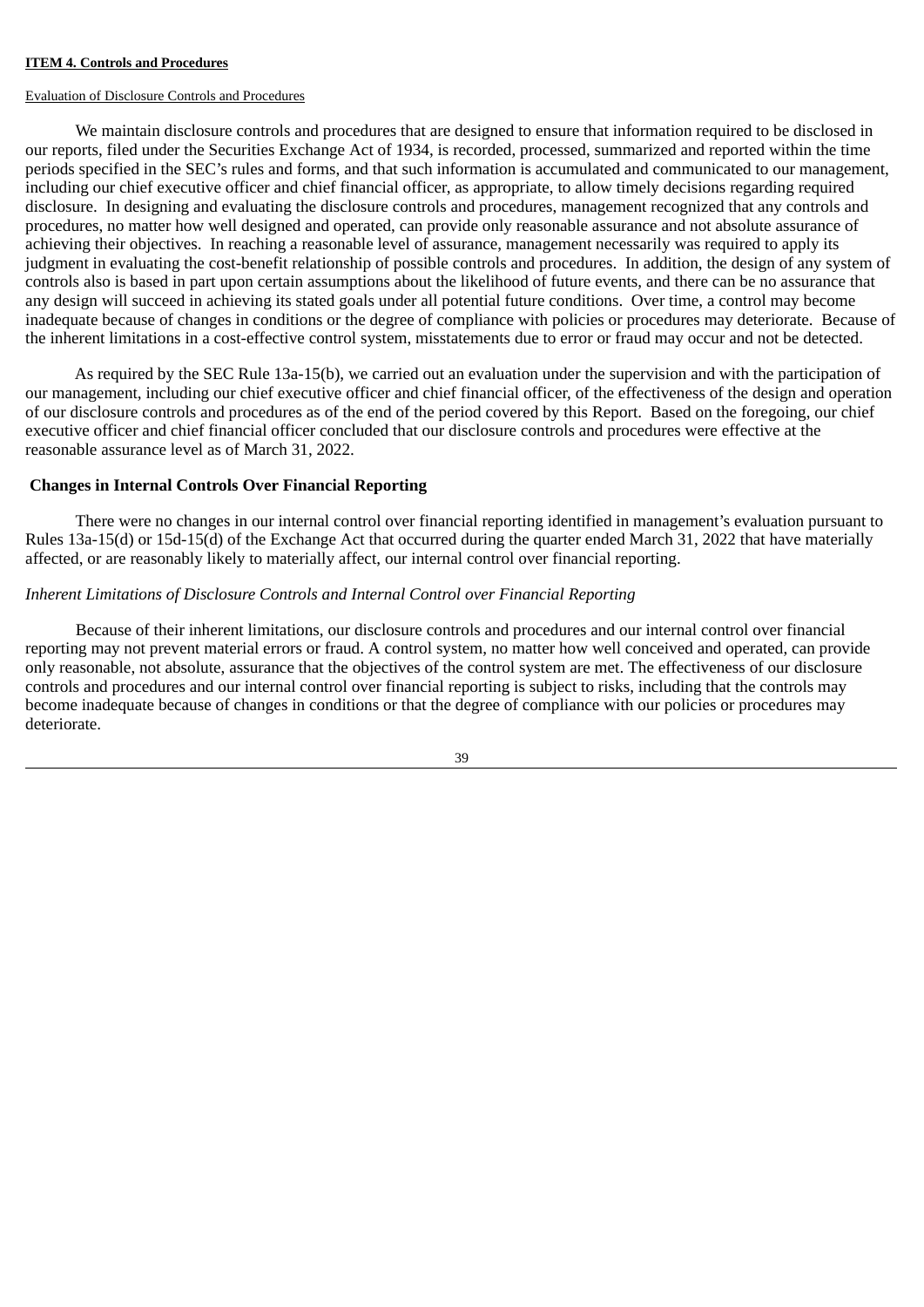#### **PART II OTHER INFORMATION**

#### **ITEM 1. Legal Proceedings**

We may from time to time become party to actions, claims, suits, investigations or proceedings arising from the ordinary course of our business, including actions with respect to intellectual property claims, breach of contract claims, labor and employment claims and other matters. We may also become party to litigation in federal and state courts relating to opioid drugs. Any litigation could divert management time and attention from Adamis, could involve significant amounts of legal fees and other fees and expenses, or could result in an adverse outcome having a material adverse effect on our financial condition, cash flows or results of operations. Actions, claims, suits, investigations and proceedings are inherently uncertain and their results cannot be predicted with certainty. Except as described below, we are not currently involved in any legal proceedings that we believe are, individually or in the aggregate, material to our business, results of operations or financial condition. However, regardless of the outcome, litigation can have an adverse impact on us because of associated cost and diversion of management time.

#### *Investigations*

 On May 11, 2021, the company and USC each received a grand jury subpoena from the U.S. Attorney's Office for the Southern District of New York ("USAO"). The USAO issued the subpoenas in connection with a criminal investigation and requested a broad range of documents and materials relating to, among other matters, certain veterinary products sold by USC, certain practices, agreements, and arrangements relating to products sold by USC, including veterinary products, and certain regulatory and other matters relating to the company and USC. The Audit Committee of the Board engaged outside counsel to conduct an independent internal investigation to review the matters brought forth in the subpoenas and certain other matters. The investigation involved, among other matters, interviews with employees and collection and review of a large number of documents. The company has taken a number of actions in response to the internal investigation, including personnel actions relating to certain USC veterinary sales employees. In addition, following the commencement of the investigation, as disclosed elsewhere in this Report the company has sold assets relating to its compounding pharmacy business, ceased selling human and veterinary compounded pharmaceutical products, is winding down USC's business, and the employment of substantially all USC employees has ended. As a result, the company is no longer engaged in the sale of human or veterinary compounded pharmaceutical products. The company is also considering a number of additional actions in response to the internal investigation. As of the date of this Report, we believe that the investigation initially commenced by the Audit Committee is substantially complete. However, additional issues or facts could arise or be determined, which may expand the scope, duration, or outcome of the Audit Committee's investigation. The company has also received requests from the U.S. Securities and Exchange Commission ("SEC") for the voluntary production of documents and information relating to the subject matter of the USAO's subpoenas and certain other matters. The company has produced documents and will continue to produce and provide documents in response to the subpoenas and requests as needed. Additionally, on March 16, 2022, the company was informed that the Civil Division of the USAO ("Civil Division") is investigating the company's Second Draw PPP Loan application and the company's eligibility for the Second Draw PPP Loan. The Audit Committee of the Board engaged outside counsel to conduct an internal inquiry into the matter. The company intends to continue cooperating with the USAO, SEC, and Civil Division. At this time, the company is unable to predict the duration, scope, or outcome of the investigations by the USAO, SEC, Civil Division, or other agencies; what, if any, proceedings the USAO, SEC, Civil Division, or other federal or state authorities may initiate; what, if any, remedies or remedial measures the USAO, SEC, Civil Division or other federal or state authorities may seek; or what, if any, impact the foregoing matters may have on the company's business, previously reported financial results, financial results included in this Report, or future financial results. We could receive additional requests from the USAO, SEC, Civil Division, or other authorities, which may require further investigation. There can be no assurance that any discussions with the USAO, SEC or Civil Division to resolve these matters will be successful. The foregoing matters may divert management's attention, cause the company to suffer reputational harm, require the company to devote significant financial resources, subject the company and its officers and directors to civil or criminal proceedings, and depending on the resolution of the matters or any proceedings, result in fines, penalties or equitable remedies, and affect the company's business, previously reported financial results, financial results included in this Report, or future financial results. As disclosed elsewhere in this Report, the company could also be required to repay the full amount of the Second Draw PPP Loan. The occurrence of any of these events, or any determination that our activities were not in compliance with existing laws or regulations, could have a material adverse effect on the company's business, financial condition, and results of operations.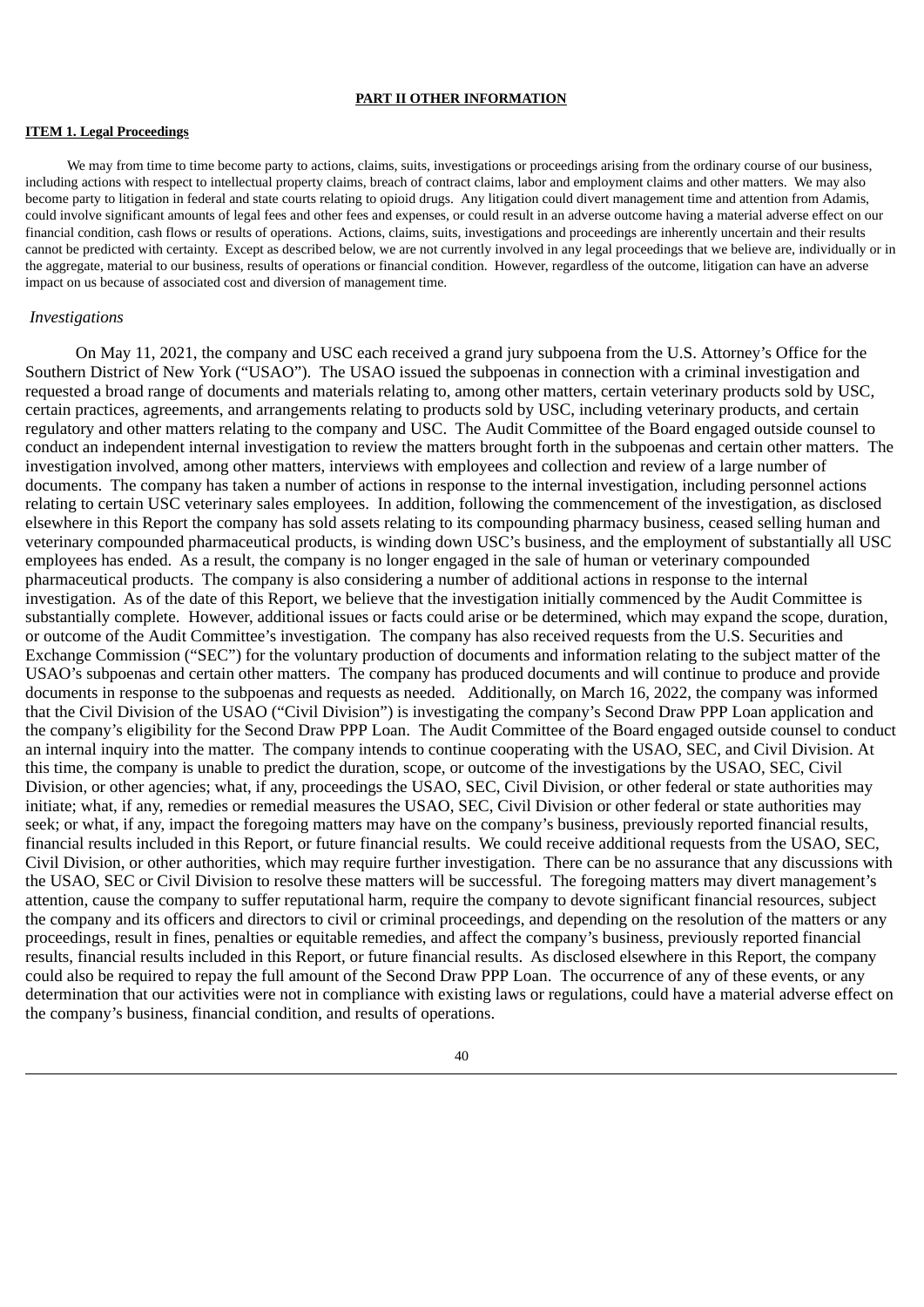### *Nasdaq Compliance*

 On December 31, 2021, we received a notice from the Nasdaq Listing Qualifications Department of The NASDAQ Capital Market ("Nasdaq") informing us that because the closing bid price of our common stock had been below \$1.00 per share for 30 consecutive business days, we no longer complied with the minimum bid price requirement for continued listing on The Nasdaq Capital Market. Nasdaq Listing Rule 5550(a)(2) (the "Rule") requires listed securities to maintain a minimum bid price of \$1.00 per share, and Listing Rule 5810(c)(3)(A) provides that a failure to meet the minimum bid price requirement exists if the deficiency continues for a period of 30 consecutive business days. The notice had no immediate effect on the listing or the trading of our common stock on The Nasdaq Capital Market. Pursuant to Nasdaq Marketplace Rule 5810(c)(3)(A), the notice letter stated that we had an initial compliance period of 180 calendar days, or until June 29, 2022, to regain compliance with the minimum bid price requirement. To regain compliance, the closing bid price of our common stock must meet or exceed \$1.00 per share for a minimum of 10 consecutive business days during the 180 calendar day grace period. If at any time before June 29, 2022, the bid price of our common stock closes at or above \$1.00 per share for a minimum of 10 consecutive business days, Nasdaq will provide written notification that we have achieved compliance with the minimum bid price requirement, and the matter would be resolved. The notice letter also disclosed that if we do not regain compliance within the initial compliance period, we may be eligible for an additional 180-day compliance period. To qualify for additional time, we would be required to meet the continued listing requirement for market value of publicly held shares and all other initial listing standards for The Nasdaq Capital Market, with the exception of the bid price requirement, and would need to provide written notice of a plan to cure the deficiency during the second compliance period, including by effecting a reverse stock split if necessary. If the company meets these requirements, Nasdaq would inform us that we have been granted an additional 180 calendar days to regain compliance. However, if it appears to the staff of Nasdaq that we will not be able to cure the deficiency, or if we are otherwise not eligible, the staff would notify us that we will not be granted additional 180 days for compliance and will be subject to delisting at that time. In the event of such notification, we may appeal the staff's determination to delist its securities, but there can be no assurance that any such appeal would be successful. We intend to monitor the closing bid price for our common stock and will consider available strategies in an effort to satisfy the minimum bid price requirement. However, there are no assurances that we will be able to regain compliance with the minimum bid price requirements or will otherwise be in compliance with other Nasdaq listing rules. In addition, at various times from October 2019 through September 2020, we received similar notices from Nasdaq regarding the minimum bid price requirement of Listing Rule 5550(a)(2), and on each such occasion, following such notice we have regained compliance with the Rule.

#### *Jerald Hammann*

 On June 8, 2021, Jerald Hammann filed a complaint against the Company and each of its directors in the Court of Chancery of the State of Delaware, captioned *Jerald Hammann v. Adamis Pharmaceuticals Corporation et al.*, C.A. No. 2021- 0506-PAF (the "Complaint"), seeking injunctive and declaratory relief. The Complaint alleges, among other things, that the defendants (i) violated Rule 14a-5(f) and 14a-9(a) of the Securities Exchange Act of 1934, as amended (the "Exchange Act"), in connection with the Company's 2021 annual meeting of stockholders—which was subsequently held on July 16, 2021 (the "2021 annual meeting")—and disseminated false and misleading information in the Company's proxy materials relating to the 2021 annual meeting, (ii) violated certain provisions of the Company's bylaws relating to the 2021 annual meeting, (iii) violated section 220 of the Delaware General Corporation Law ("DGCL") in connection with a request for inspection of books and records submitted by the plaintiff, and (iv) breached their fiduciary duties of disclosure and loyalty, including relating to establishing and disclosing the date of the Company's 2021 annual meeting and to the Company's determination that a solicitation notice delivered to the Company by plaintiff was not timely and was otherwise deficient. The Complaint alleges, among other things, that plaintiff intended to initiate a proxy contest against the Company, that defendants' conduct made it difficult or impossible for plaintiff to initiate a proxy context, and that the Company's definitive proxy statement included false and misleading disclosures and omissions of material information. The Complaint sought injunctive relief (i) to prevent the Board, the Company, and their employees and agents from soliciting any stockholders pursuant to the Company's proxy statement and (ii) to prevent the defendants from interfering in the effectiveness of stockholder voting for the 2021 annual meeting. The Complaint also seeks declaratory relief (i) finding that plaintiff's solicitation notice was timely and properly submitted; (ii) directing the defendants to comply with Rules 14a-5(f) and 14a-9(a) of the Exchange Act; (iii) directing the Company to produce the materials set forth in the plaintiff's books and records request; (iv) finding that the director defendants breached their fiduciary obligations to stockholders; and (v) finding that the director defendants engaged in self-dealing. The Complaint seeks an award of fees, costs, and expenses in this action, including attorneys' and experts' fees.

 On June 10, 2021, the plaintiff filed a motion for a temporary restraining order and for expedited proceedings, seeking an order enjoining the Company from printing or disseminating its proxy statement relating to the 2021 annual meeting or from convening the 2021 annual meeting on July 16, 2021. Following a hearing, on June 17, 2021, the Court determined that: (i) it did not have jurisdiction to consider the plaintiff's claims relating to alleged violations of the Exchange Act; (ii) plaintiff's claims regarding the books and records request and alleged violations of section 220 of the DGCL should be pursued in a separate proceeding, and the Court denied the plaintiff's motion to expedite the books and records claims; (iii) certain of the plaintiff's claims alleging breach of the fiduciary duty of disclosure against the individual defendants, including claims based on alleged misrepresentations and omissions in the Company's proxy statement, were not colorable; and (iv) plaintiff's claim alleging that the individual defendants violated their fiduciary duty by taking action purportedly intended to prevent the plaintiff from pursuing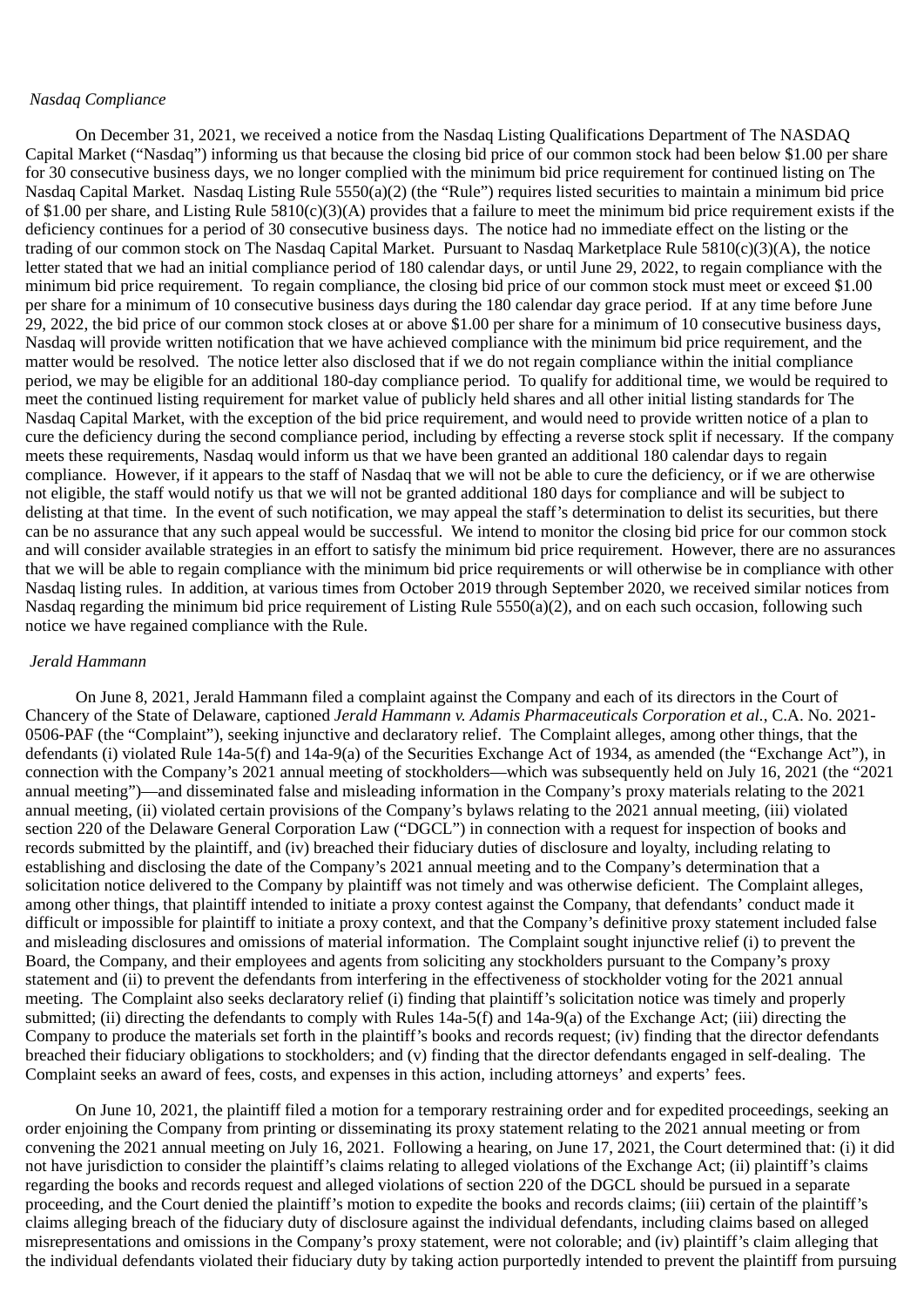a proxy contest survived a low threshold of colorability, but the Court denied the plaintiff's motion for a temporary restraining order. The Court granted in part the motion to expedite the proceedings.

 In March 2022, plaintiff filed a motion for a temporary restraining order and for expedited proceedings, seeking an order enjoining the Company and its directors from (a) changing the number of members of the Company's board of directors, (b) adding members to the Company's board of directors, and/or (c) replacing any resigning members of the Company's board of directors. The Company filed a response to the plaintiff's motion. The Court held a hearing on March 28, 2022 and denied the plaintiff's motion in full. On April 4, 2022, plaintiff filed a motion to amend the plaintiff's complaint. The proposed amended Complaint adds additional allegations relating to the manner in which the defendants established and disclosed the date of the Company's 2021 annual meeting of stockholders and to statements the defendants made about the plaintiff to the Company's stockholders. On April 28, 2022, the Court granted the motion, noting that as a general rule, leave to amend is freely given. On April 25, 2022, plaintiff filed a motion for a preliminary injunction seeking to enjoin the Company from holdings its 2022 annual meeting of stockholders until the plaintiff's Complaint is resolved. The Company opposed the motion, and on April 28, 2022, the Court denied the plaintiff's motion. The case continues to proceed, and the parties are currently engaged in discovery. The Company believes the claims in plaintiff's Complaint are without merit, and intends to vigorously dispute them.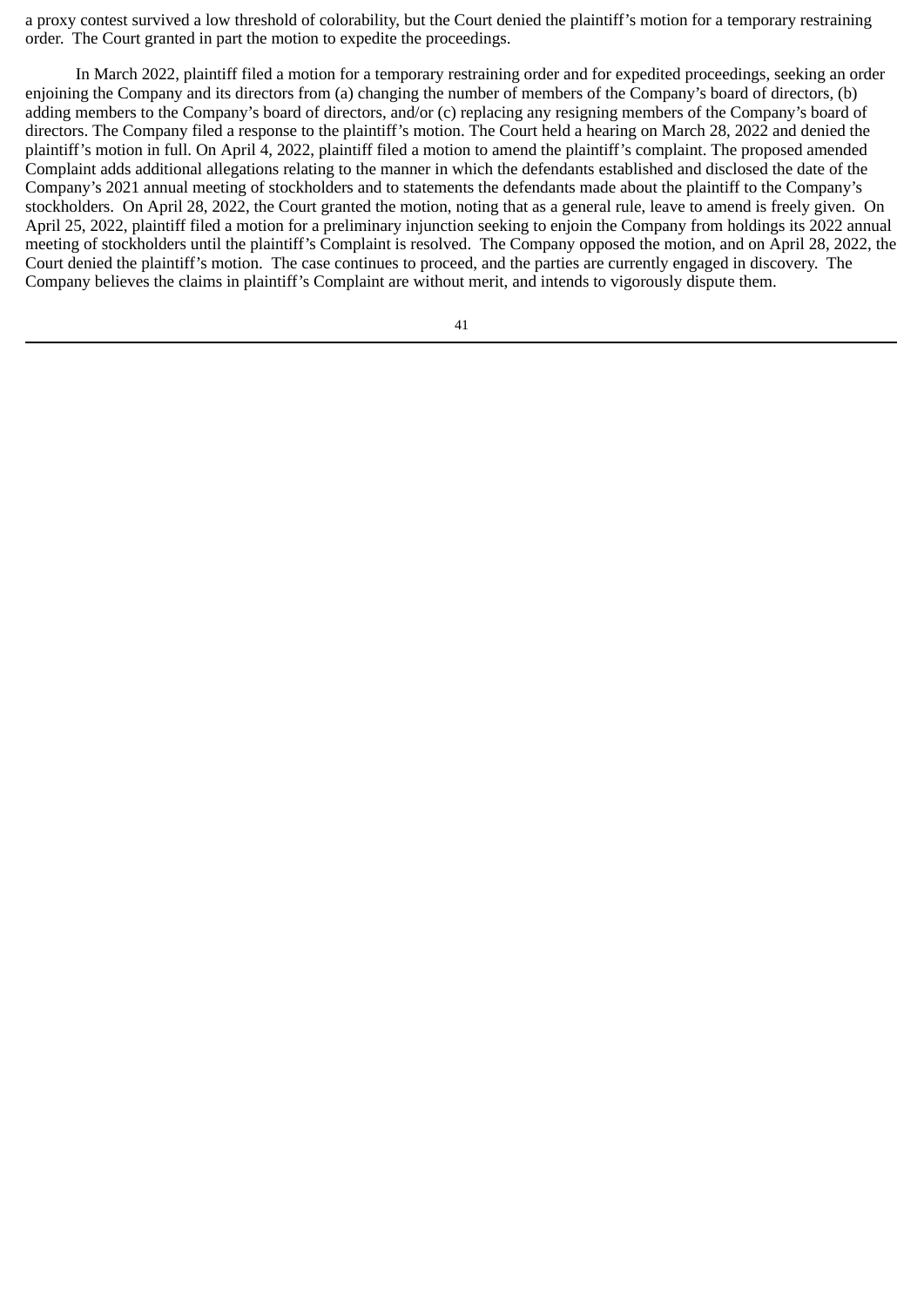#### **Item 1A. Risk Factors**

 *You should consider carefully the following information about the risks described below, together with the other information contained in this Annual Report on Form 10-K and in our other public filings in evaluating our business. Our business, financial condition, results of operations and future prospects could be materially and adversely affected by these risks if any of them actually occurs. In these circumstances, the market price of our common stock would likely decline. The risks and uncertainties described below are not the only ones we face. Additional risks not currently known to us or other factors not perceived by us to present significant risks to our business at this time also may impair our business.*

 *We have marked with an asterisk (\*) those risk factors below that reflect a substantive change from the risk factors included in our Annual Report on Form 10-K for the year ended December 31, 2021, filed with the SEC.*

### **Risk Factors Summary**

The business of Adamis Pharmaceuticals Corporation ("we," "us," "our," "Adamis," or the "company") is subject to numerous risks and uncertainties that you should be aware of before making an investment decision, including those highlighted in the section entitled "Risk Factors." These risks include, but are not limited to, the following:

- There is substantial doubt about our ability to continue as a going concern. We have incurred significant losses since our inception, anticipate that we will continue to incur losses in 2022, and may continue to incur losses in the future. We may never achieve or sustain profitability.
- Statements in this Report concerning our future plans and operations are dependent on our having adequate funding and the absence of unexpected delays or adverse developments. We will require additional funding in the future to help fund the development and commercialization of our products and product candidates, conduct research, development and trials relating to our product candidates, fund our ongoing operations and satisfy our obligations and liabilities. We may not be able to secure required funding, which could force us to delay, reduce or eliminate our commercialization efforts or product development programs and could cause us to reduce or cease operations.
- We may never commercialize additional product candidates that are subject to regulatory approval or earn a profit.
- Several of our potential products and technologies are in early stages of development, or have been discontinued or are suspended.
- Our development plans concerning our products and product candidates are affected by many factors, the outcome of which is difficult to predict.
- We could experience delays in the commencement or completion of clinical testing of our product candidates, which could result in increased costs and delays and adversely affect our business and financial condition. We may be required to suspend, repeat or terminate our clinical trials if trials are not well designed, do not meet regulatory requirements or the results are negative or inconclusive.

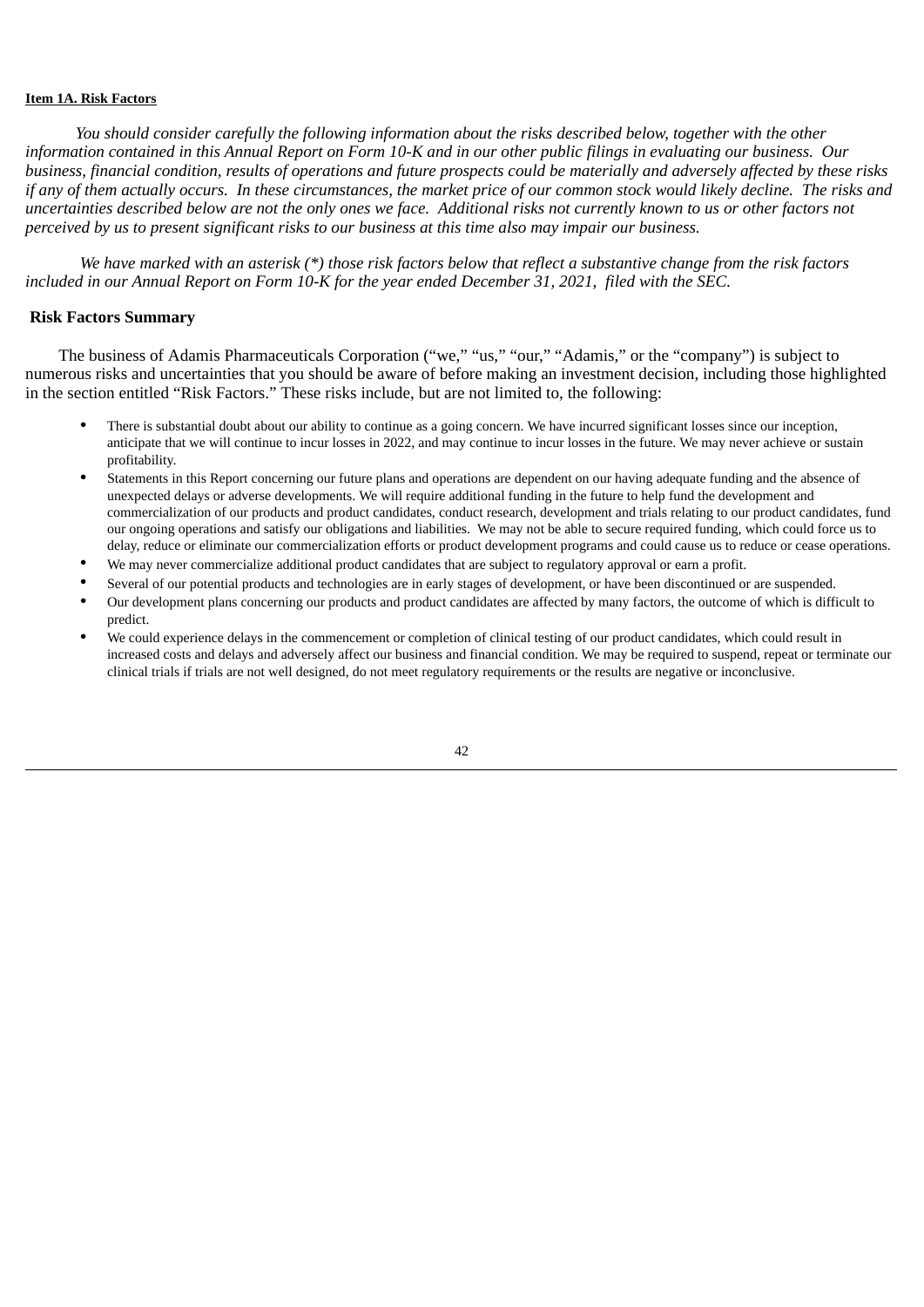- We are subject to the risk of lawsuits or other legal proceedings.
- We are subject to substantial government regulation and are impacted by state and federal statutes and regulations, which could materially adversely affect our business. We may encounter difficulties or delays in applying for or obtaining regulatory approval for our products. If we do not receive required regulatory approvals for our products, we may not be able to develop and commercialize our products or technologies.
- Even if they are approved and commercialized, our potential products may not be able to compete effectively with other products targeting similar markets.
- Our failure to adequately protect or to enforce our intellectual property rights or secure rights to third party patents could materially harm our proprietary position in the marketplace or prevent the commercialization of our products. We may become involved in patent litigation or other intellectual property proceedings, which could result in liability for damages and have a material adverse effect on our business and financial position.
- We borrowed funds pursuant to the Paycheck Protection Program ("PPP"). Even though our loans have been forgiven pursuant to the program, we remain subject to review and audit in connection with such loans. We could be required to return or repay the full amount of the applicable loan and could be subject to fines or penalties, which could be material
- The COVID-19 pandemic has adversely affected and may continue to adversely affect our business, results of operations and financial condition.
- If there are injuries or deaths associated with use of our products, or if there is a product recall affecting one or more of our products, we may be exposed to significant liabilities. We have announced a voluntary recall of four lots of our SYMJEPI (epinephrine) Injection 0.15 mg (0.15 mg/0.3 mL) and 0.3 mg (0.3 mg/0.3 mL) Pre-Filled Single-Dose Syringe products. As of the date of this Report, neither we nor our commercialization partner have received, or is aware of, any adverse events related to this recall. However, in the event of adverse events or deaths associated with our products, we could become subject to product and professional liability lawsuits or other claims or proceedings. In addition, the recall could adversely affect our business, results of operations, financial condition and liquidity.
- Our US Compounding Inc. subsidiary, or USC, which is registered as a human drug compounding outsourcing facility under Section 503B of the U.S. Food, Drug & Cosmetic Act, as amended, or FDCA, is subject to many federal, state and local laws, regulations, and administrative practices, including, among others: federal registration as an outsourcing facility, state and local licensure, and registration requirements concerning the operation of outsourcing facilities and the compounding, labeling, marketing, sale and distribution of products from our registered outsourcing facility. Effective as of July 30, 2021, we entered into an asset purchase agreement pursuant to which we sold and transferred certain assets of USC related to its human compounding pharmaceutical business. The remaining operations and business of USC have been or will be wound down and terminated, and remaining assets relating to USC's business have been or will be sold or otherwise disposed of. Effective October 31, 2021, USC surrendered its Arkansas retail pharmacy permit and wholesaler/outsourcer permit and is no longer selling compounded pharmaceutical or veterinary products. Nevertheless, USC and we could become involved in proceedings with the U.S. Food & Drug Administration, or FDA, or other federal or state regulatory authorities alleging non-compliance with applicable federal or state regulatory legal requirements, or in other legal proceedings relating to the winding down of USC's business, which could adversely affect our business, financial condition and results of operations.
- Changes in healthcare laws could adversely affect the ability or willingness of customers to purchase our products and, as a result, adversely impact our business and financial results.
- We have received a grand jury subpoena issued in connection with a criminal investigation. As we have previously disclosed, on May 11, 2021, each of the company and our USC subsidiary received a grand jury subpoena from the U.S. Attorney's Office, or USAO, for the Southern District of New York issued in connection with a criminal investigation, requesting a broad range of documents and materials relating to, among other matters, certain veterinary products sold by the company's USC subsidiary, certain practices, agreements and arrangements relating to products sold by USC, including veterinary products, and certain regulatory and other matters relating to the company and USC. The Audit Committee of the board of directors, or the Board, has engaged outside counsel to conduct an independent internal investigation to review these and other matters. The company has also received a request from the Securities and Exchange Commission, or the SEC, that the company voluntarily provide documents and information relating to certain matters including the subject matter of the subpoena from the USAO. The company has produced and will continue to produce and provide documents in response to the subpoena and requests. The company intends to cooperate with the USAO and SEC. At this time, the company is unable to determine what, if any, additional actions the USAO, SEC or other federal or state authorities may take, what, if any, remedies or remedial measures the USAO, SEC or other federal or state authorities may seek, or what, if any, impact the foregoing matters may have on the company's business, previously reported financial results, financial results included in this Report, or future financial results. We could receive additional requests from the USAO, SEC or other authorities, which may require further investigation. The foregoing matters may divert management's attention, cause the company to suffer reputational harm, require the company to devote significant financial resources, subject the company and its officers and directors to civil or criminal proceedings, and depending on the resolution of the matters or any proceedings, result in fines, penalties, equitable remedies, and affect the company's business, previously reported financial results, financial results included in this Report, future financial results. The occurrence of any of these events could have a material adverse effect on the company's business, financial condition and results of operations.
- We identified a material weakness in our internal control over financial reporting and concluded that our internal control over financial reporting was not effective as of March 31, 2021, June 30, 2021 and September 30, 2021. These matters could lead to additional risks and uncertainties, including loss of investor confidence, legal investigations or proceedings, and negative impacts on our business, financial condition and stock price. If we fail to effectively remediate material weaknesses in our internal control over financial reporting, it could continue to adversely affect our ability to report our results of operations and financial condition accurately and in a timely manner.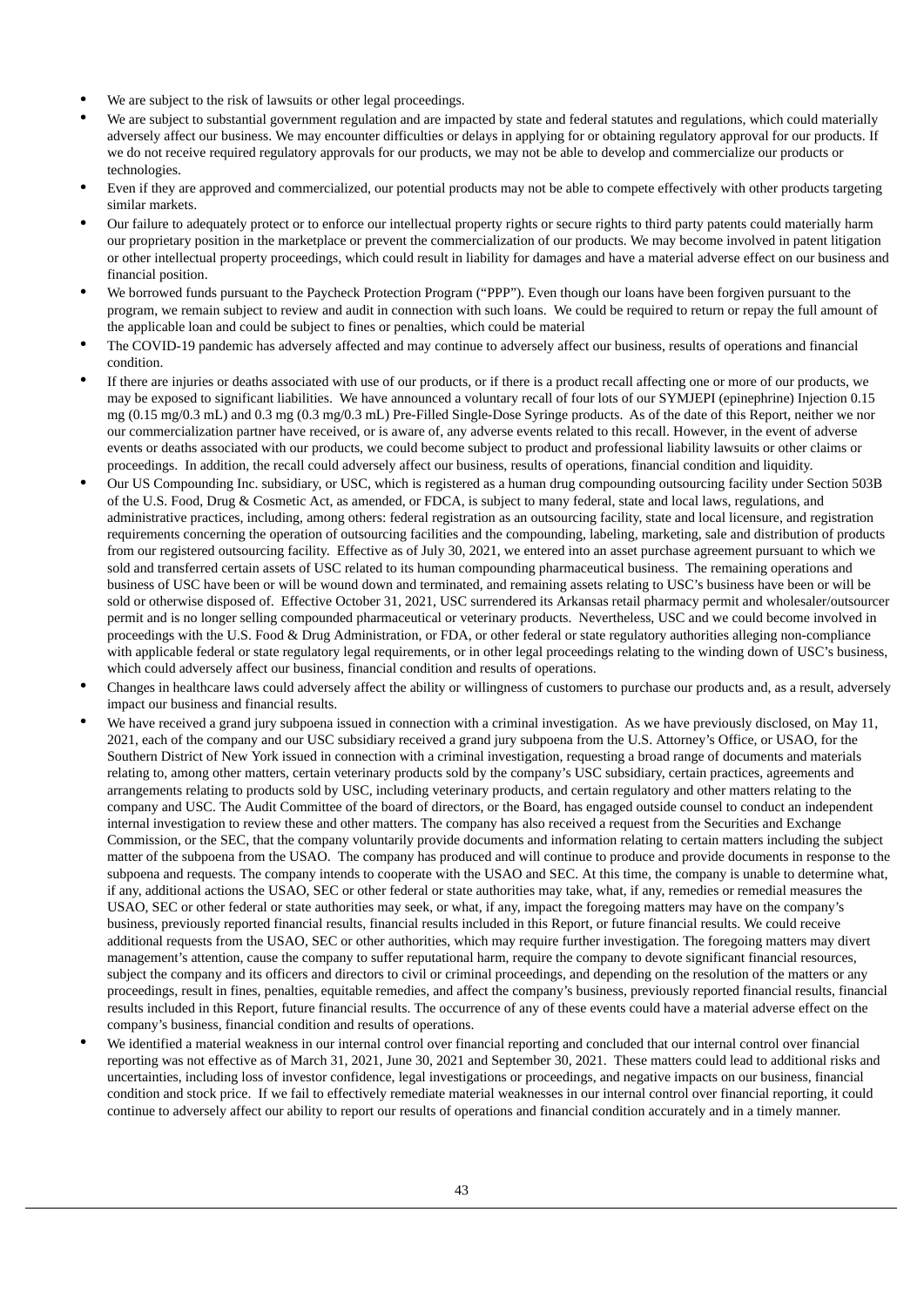- Our business depends on complex information systems, and any failure to successfully maintain these systems or implement new systems to handle our changing needs could materially harm our operations. Cybersecurity or other system failures could disrupt our business, result in liabilities, and adversely affect our business, financial condition and results of operations.
- Provisions of our charter documents could discourage an acquisition of our company that would benefit our stockholders and may have the effect of entrenching, and making it difficult to remove, management.
- Our failure to meet the continued listing requirements of Nasdaq could result in a delisting of our common stock, which could negatively impact the market price and liquidity of our common shares and our ability to access the capital markets.

### **Risks Related to Our Financial Condition**

#### \* *There is substantial doubt about our ability to continue as a going concern.*

 Our consolidated financial statements are prepared using the generally accepted accounting principles applicable to a going concern, which contemplates the realization of assets and liquidation of liabilities in the normal course of business. However, as shown in our consolidated financial statements for the year ended December 31, 2021, included in our annual report on Form 10-K for the year ended December 31, 2021, and the consolidated financial statements included in this Report, we have sustained substantial recurring losses from operations. In addition, we have used, rather than provided, cash in our continuing operations. The above conditions raise substantial doubt about our ability to continue as a going concern. Our consolidated financial statements do not include any adjustments relating to the recoverability and classification of recorded asset amounts and classification of liabilities that might be necessary should we be unable to continue in existence. Uncertainty concerning our ability to continue as a going concern, among other factors, may hinder our ability to obtain future financing. Continued operations and our ability to continue as a going concern are dependent, among other factors, on our ability to successfully develop and commercialize products, the market acceptance and success of our products and our ability to obtain additional required funding If we cannot continue as a viable entity, our stockholders would likely lose most or all of their investment in us.

## *\* We will require additional funding to continue as a going concern.*

 We incurred significant net losses for the three months ended March 31, 2022, and for the years ended December 31, 2021 and December 31, 2020. The development of our business will require additional capital to help fund the development and commercialization of our products and product candidates, conduct research, development and trials relating to our product candidates, fund our ongoing operations and satisfy our current and future obligations and liabilities. There are no assurances that required funding will be available at all or will be available in sufficient amounts or on reasonable terms. In addition to product revenues, we have historically relied upon sales of our equity or debt securities to fund our operations. We currently have no available balance in our credit facility or committed sources of capital, and a number of factors may limit or prevent our current ability to access capital markets to obtain any required funding. Delays in obtaining, or the inability to obtain, required funding from debt or equity financings, sales of assets, sales or out-licenses of intellectual property or technologies, or other transactions or sources, could adversely affect our ability to develop and commercially introduce products and cause us to be unable to comply with our obligations under outstanding instruments, and could adversely affect our ability to continue operations. In addition, our previously announced sale of assets pursuant to the USC Agreement relating to the human compounding pharmaceuticals business of our USC subsidiary, together with our previously announced process of winding down, winding up and disposing of the remaining operations, business and assets of USC, will result in the company not receiving revenues in the future from sales of products by USC, other than the consideration receivable by the company pursuant to the terms of the USC Agreement or from other agreements or arrangements relating to the sale or disposition of the remaining USC assets.

 Our ability to obtain required financing will be subject to a number of factors, including without limitation market conditions, our capitalization, our operating performance and investor sentiment. If we are unable to raise additional capital when required or on acceptable terms, we may have to significantly delay, scale back or discontinue the development or commercialization of one or more of our product candidates, restrict our operations or obtain funds by entering into agreements on unattractive terms, which would likely have a material adverse effect on our business, stock price and our relationships with third parties with whom we have business relationships, and which could result in additional dilution to our stockholders. If we do not have sufficient funds to continue operations, we could be required to seek bankruptcy protection or other alternatives that would likely result in our stockholders losing some or all of their investment in us.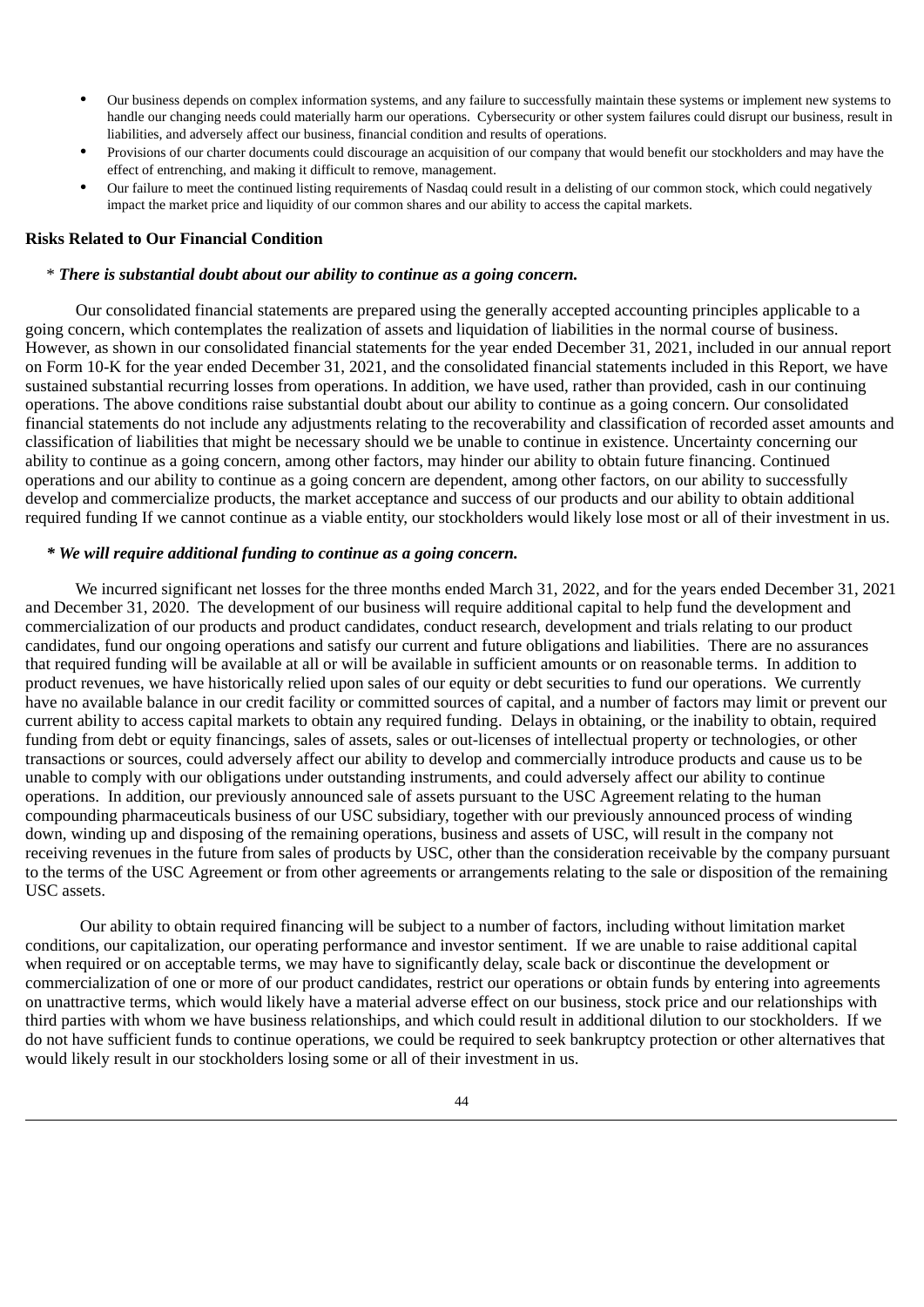### *Statements in this Report concerning our future plans and operations are dependent on our ability to secure adequate funding and the absence of unexpected delays or adverse developments. We may not be able to secure required funding.*

 The statements contained in this Report concerning future events or developments or our future activities, such as concerning current or planned clinical trials, anticipated research and development activities, anticipated dates for commencement of clinical trials, anticipated completion dates of clinical trials, anticipated meetings with the FDA or other regulatory authorities concerning our product candidates, anticipated dates for submissions to obtain required regulatory marketing approvals, anticipated dates for commercial introduction of products, anticipated outcome of any legal proceedings in which we are involved, and other statements concerning our future operations and activities, are forward-looking statements that in each instance assume that we have or are able to obtain sufficient funding to support such activities and continue our operations and planned activities in a timely manner. There can be no assurance that this will be the case. Also, such statements assume that there are no significant unexpected developments or events that delay or prevent such activities from occurring. Failure to timely obtain any required additional funding, or unexpected developments or events, could delay the occurrence of such events or prevent the events described in any such statements from occurring which could adversely affect our business, financial condition and results of operations.

### *We restated our unaudited condensed consolidated financial statements for the interim periods of 2020, which may lead to additional risks and uncertainties, including loss of investor confidence and negative impacts on our business, financial condition and stock price.*

 On April 14, 2021, we concluded that, because of a misapplication of valuation principles used to determine the amount of our non-cash warrant liabilities and the associated gain or loss recognized as a result of the change in the fair value of the warrant liabilities, relating to warrants that we issued in August 2019 (the "2019 Warrants") and February 2020 (the "2020 Warrants" and, together with the 2019 Warrants, the "Warrants"), our previous quarterly and year-to-date unaudited condensed consolidated financial statements for the periods ended March 31, 2020, June 30, 2020 and September 30, 2020 (the "Affected Periods"), should no longer be relied upon. As a result, we restated our unaudited condensed consolidated financial statements for the Affected Periods. The issues identified were all non-cash and did not impact our revenues, operating expenses, operating loss, cash and cash equivalents, assets, liquidity or cash position for the Affected Periods or the year ended December 31, 2020. As a result of the foregoing matters, or if we determine in the future that other financial restatements are required, we may become subject to additional risks and uncertainties, including, among others, unanticipated costs for accounting and legal fees, the increased possibility of legal proceedings, shareholder lawsuits, governmental agency investigations, and inquiries by the Nasdaq Stock Market or other regulatory bodies, which could cause investors to lose confidence in our reported financial information and could subject us to civil or criminal penalties, shareholder class actions or derivative actions. We could face monetary judgments, penalties or other sanctions that could have a material adverse effect on our business, financial condition and results of operations and could cause our stock price to decline. If any such actions occur, they will, regardless of the outcome, consume a significant amount of management's time and attention and may result in additional legal, accounting, insurance and other costs. If we do not prevail in any such proceedings, we could be required to pay substantial damages or settlement costs. In addition, any restatement or related matters could impair our reputation. Each of these occurrences could have a material adverse effect on our business, results of operations, financial condition and stock price.

## *\* We have incurred losses since our inception, and we anticipate that we will continue to incur losses. We may never achieve or sustain profitability.*

 We incurred significant net losses for the three months ended March 31, 2022 and for the years ended December 31, 2021 and December 31, 2020, as reflected in the financial statements included elsewhere in this Report. We expect that these losses may continue as we continue our research and development activities, seek regulatory approvals for our product candidates and seek to commercialize any approved products. These losses will cause, among other things, our stockholders' equity and working capital to decrease. Any future earnings and cash flow from operations of our business are dependent on our ability to further develop our products and on revenue and profitability from sales of products.

 There can be no assurance that we will be able to generate sufficient product revenue and amounts payable to us under our commercialization agreement relating to our SYMJEPI and ZIMHI products or other commercialization agreements that we may enter into to become profitable at all or on a sustained basis. We expect to have quarter-to-quarter fluctuations in revenue and expenses, some of which could be significant, due in part to variations in expenses and activities relating to research, development, clinical trials, marketing and manufacturing. If our product candidates fail in clinical trials or do not gain regulatory approval, or if our products do not achieve market acceptance, we may never become profitable. As we commercialize and market products, we may incur expenses for product marketing and brand awareness and conduct significant research, development, testing and regulatory compliance activities that, together with general and administrative expenses, could result in substantial operating losses for the foreseeable future. Even if we do achieve profitability, we may not be able to sustain or increase profitability on a quarterly or annual basis.

## *\* We have received grand jury subpoenas issued in connection with a criminal investigation and are subject to other investigations.*

 As we have previously disclosed, on May 11, 2021, each of the company and its USC subsidiary received a grand jury subpoena from the U.S. Attorney's Office for the Southern District of New York (the "USAO") issued in connection with a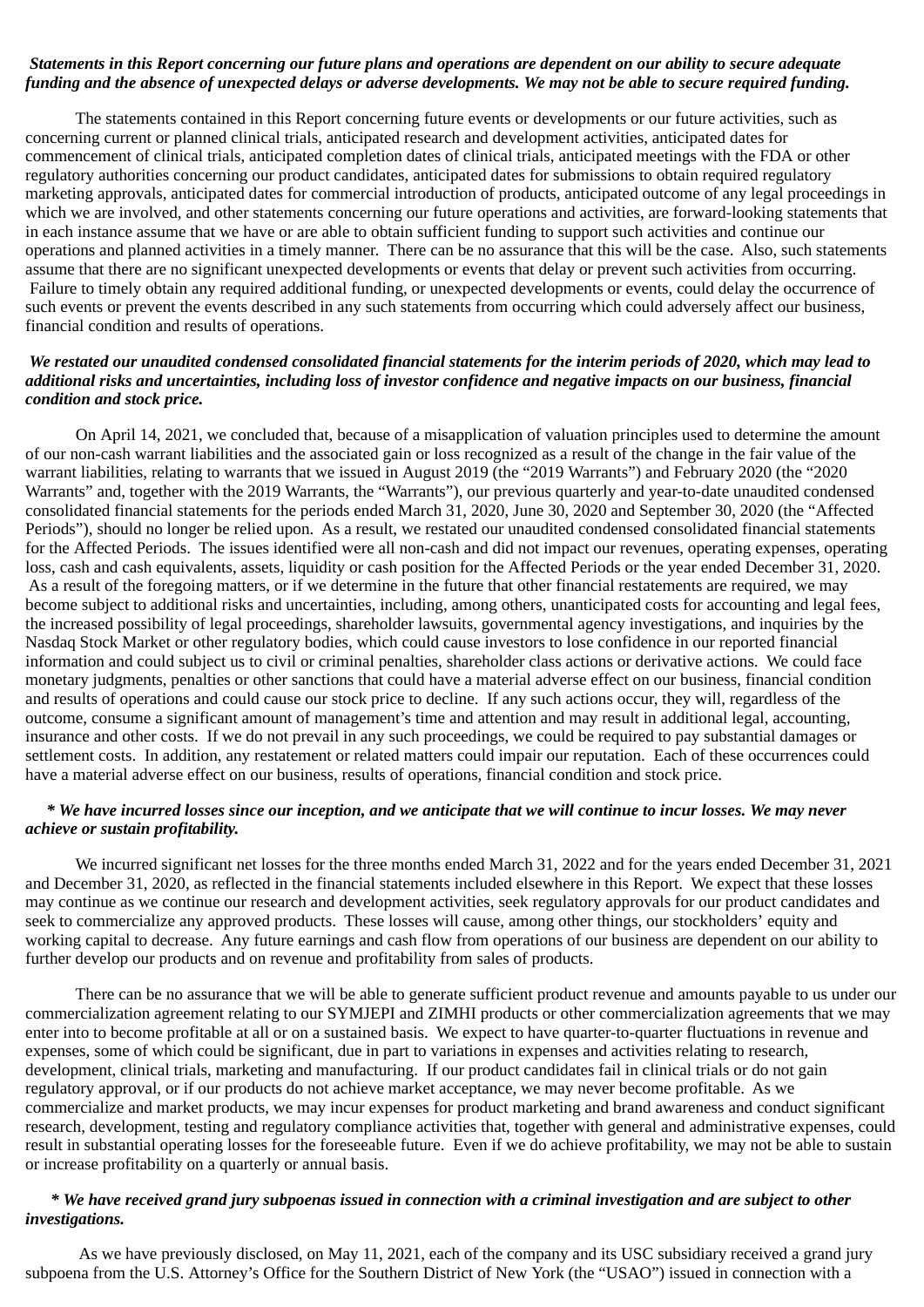criminal investigation, requesting a broad range of documents and materials relating to, among other matters, certain veterinary products sold by the company's USC subsidiary, certain practices, agreements and arrangements relating to products sold by USC, including veterinary products, and certain regulatory and other matters relating to the company and USC. The Audit Committee of the Board engaged outside counsel to conduct an independent internal investigation to review these and other matters. Additional issues or facts could arise or be determined, which may expand the scope, duration, or outcome of the investigation. The company has also received requests from the Securities and Exchange Commission ("SEC") for the voluntary production of documents and information relating to the subject matter of the USAO's subpoenas and certain other matters. The company has produced documents and will continue to produce and provide documents in response to the subpoenas and requests as needed. Additionally, on March 16, 2021, we were informed that the Civil Division of the USAO ("Civil Division") is investigating the company's Second Draw PPP Loan application disclosed in previous reports. The Audit Committee of the Board engaged outside counsel to conduct an internal inquiry into the matter. The company intends to continue cooperating with the USAO, SEC, and Civil Division. At this time, the company is unable to predict the duration, scope, or outcome of the investigations by the USAO, SEC, Civil Division, or other agencies; what, if any, proceedings the USAO, SEC, Civil Division, or other federal or state authorities may initiate; what, if any, remedies or remedial measures the USAO, SEC, Civil Division or other federal or state authorities may seek; or what, if any, impact the foregoing matters may have on the company's business, previously reported financial results, financial results included in this Report, or future financial results. We could receive additional requests from the USAO, SEC, Civil Division, or other authorities, which may require further investigation. There can be no assurance that any discussions with the USAO, SEC or Civil Division to resolve these matters will be successful. The foregoing matters may divert management's attention, cause the company to suffer reputational harm, require the company to devote significant financial resources, subject the company and its officers and directors to civil or criminal proceedings, and depending on the resolution of the matters or any proceedings, result in fines, penalties or equitable remedies, and affect the company's business, previously reported financial results, financial results included in this Report, or future financial results. As disclosed elsewhere in this Report, the company could also be required to repay the full amount of the Second Draw PPP Loan. The occurrence of any of these events could have a material adverse effect on the company's business, financial condition and results of operations.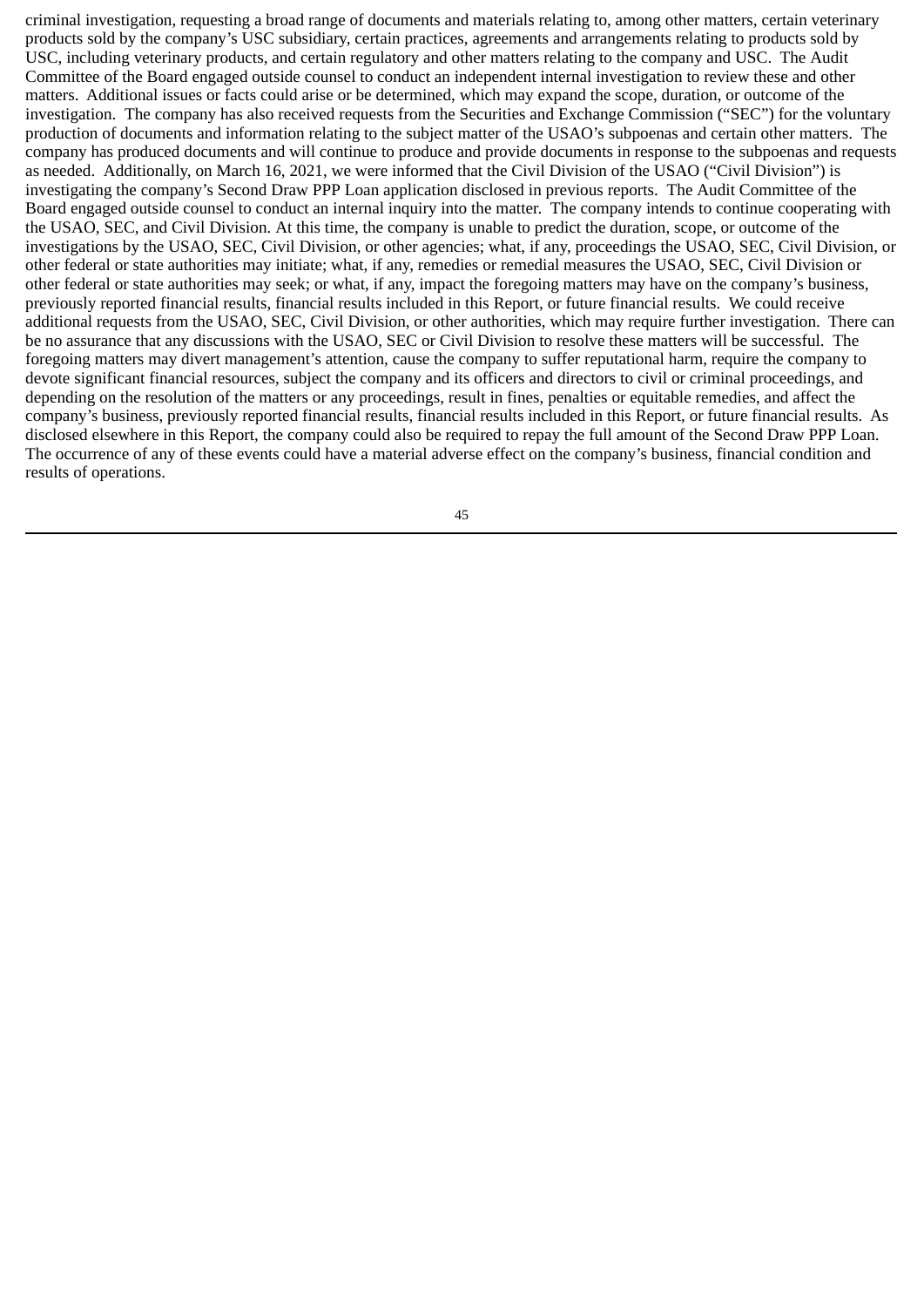### *\* Our PPP loans may be audited or reviewed by federal or state regulatory authorities. We may be required to repay our Second Draw PPP Loan.*

 We applied for and obtained loan funding under the PPP pursuant to the PPP Loan and PPP Note, the balance of which has been forgiven, and under the Second Draw PPP Loan and PPP2 Note in the principal amount of \$1,765,495, the balance of which has also been forgiven. However, even though the PPP Loan and the Second Draw PPP Loan have been forgiven, our PPP loans and applications for forgiveness of loan amounts remain subject to future review and audit by SBA for compliance with program requirements set forth in the PPP Interim Final Rules and in the Borrower Application Form, including without limitation the required economic necessity certification by the company that was part of the PPP loan application process. Accordingly, the company is subject to audit or review by federal or state regulatory authorities as a result of applying for and obtaining the PPP Loan and Second Draw PPP Loan or obtaining forgiveness of those loans. If we were to be audited or reviewed and receive an adverse determination or finding in such audit or review, we could be required to return or repay the full amount of the applicable loan and could be subject to fines or penalties, which could reduce our liquidity and adversely affect our business, financial condition and results of operations. If it is determined that the company was ineligible to receive the PPP Loan and/or the Second Draw PPP Loan, the company may be required to repay the PPP Loan and Second Draw PPP Loan in its entirety and/or be subject to additional penalties, which could reduce our liquidity and adversely affect our business, financial condition and results of operations. In addition, see Note 9 to the financial statements included elsewhere herein, and Part II, Item 1, Legal Proceedings, of this Report for additional information concerning the status of, matters relating to, the Second Draw PPP Loan and the accrual of a contingent loss liability relating to possible repayment of the Second Draw PPP Loan.

### **Risk Relating to Our Business and Industry**

### *We may never commercialize additional product candidates that are subject to regulatory approval or earn a profit.*

 Except for our SYMJEPI and ZIMHI products, we have not received regulatory approval for any drugs or products. Since our fiscal 2010 year, except for revenues from sales of compounded pharmacy formulations after our acquisition of USC in 2016 and amounts that we have received and may receive in the future pursuant to our commercialization agreements relating to our SYMJEPI and ZIMHI products, we have not generated commercial revenue from marketing or selling any drugs or other products. We expect to incur substantial net losses for the foreseeable future. We may never be able to commercialize any additional product candidates that are subject to regulatory approval or be able to generate revenue from sales of such products. Because of the risks and uncertainties associated with developing and commercializing our specialty pharmaceuticals and other product candidates, we are unable to predict when we may commercially introduce such products, the extent of any future losses or when we will become profitable, if ever.

## *Our development plans concerning our products and product candidates are affected by many factors, the outcome of which are difficult to predict.*

 The development of new pharmaceutical products is a highly risky undertaking. Our potential products may require significant additional research and development before any commercial introduction. Our product development plans concerning our products and product candidates, and the anticipated dates for development and introduction of products in our product pipeline, are affected by many factors, many of which are difficult to predict. Some of the factors that could affect our development plans for our products and product candidates include: general market conditions and developments in the marketplace including the introduction of potentially competing new products by our competitors; the availability of adequate funding to support product development efforts and sales and marketing efforts for approved products; the outcome of discussions with the FDA concerning the regulatory pathway for our products and the number and kind of clinical trials that the FDA will require before the FDA will consider regulatory approval of the applicable product; the time required to conduct required clinical trials and unexpected delays in the anticipated timing of the commencement, conduct or completion of clinical trials; the outcome and results of clinical trials; the FDA's review and acceptance of NDAs that we may file concerning our product candidates; any unexpected difficulties in licensing or sublicensing intellectual property rights that may be required for other components of the product; patent infringement lawsuits relating to Paragraph IV certifications as part of any Section 505(b)(2) or ANDA filings; any unexpected difficulties in the ability of our suppliers to timely supply quantities for commercial launch of the product; and our ability to successfully market and sell our products or enter into commercialization arrangements with third parties to market our products. There can be no assurance that any future research, development or clinical trial efforts will result in viable products or meet efficacy standards. Future clinical or preclinical results may be negative or insufficient to allow us to successfully develop and market our product candidates. Obtaining needed data and results may take longer than planned or may not be obtained at all. Any such delays or setbacks could have a material adverse effect on our ability to achieve our financial goals.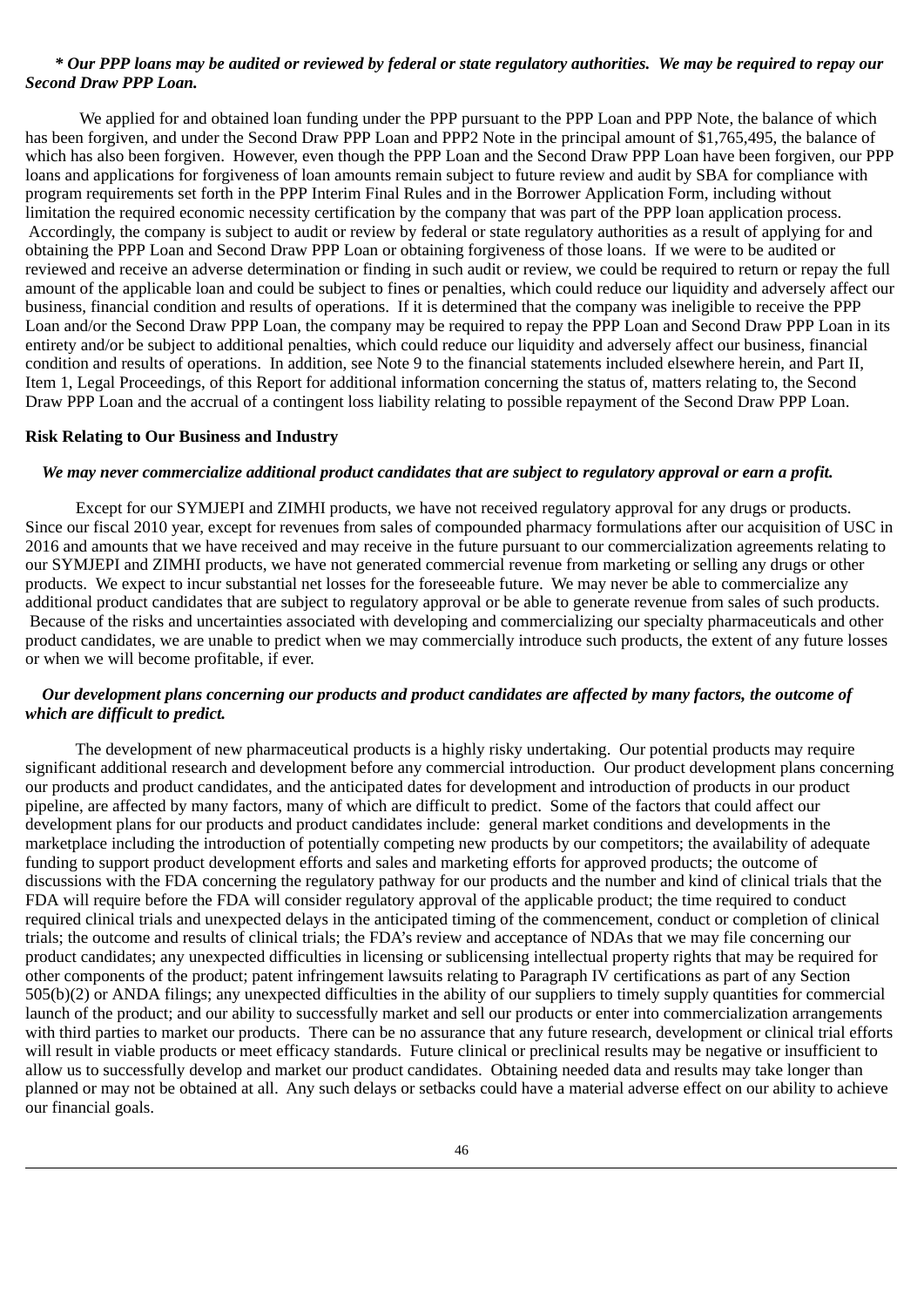#### *Business or economic disruptions or global health concerns, including the COVID-19 pandemic, could harm our business.*

 Business or economic disruptions or global health concerns, such as the COVID-19 pandemic, could adversely affect our business. The novel strain of coronavirus and the related COVID-19 pandemic, which the World Health Organization announced in January 2020 was a global health emergency and which has continued, has spread throughout most of the world including the United States. The outbreak resulted in extended shutdowns of businesses in the United States and elsewhere and has had ripple effects on businesses and activities around the world.

 The COVID-19 outbreak and continued spread of COVID-19, including the identification of novel strains of COVID-19, has affected and may continue to affect our operations, our customers and third parties on which we rely. Restrictions on outpatient surgeries and other medical procedures due to the COVID-19 pandemic, in part due to reductions or cancellations of elective surgeries and reductions in office visits to physicians' offices, healthcare facilities or clinics by patients, decreased demand from USC's customers for certain of USC's products and adversely affected revenues from sales of USC products in 2020 and 2021, and may continue to adversely affect revenues from sales of products to customers covered by the USC Agreement. In addition, we could experience delays in obtaining products or services from our third party manufacturers or suppliers as a result of the impact of the COVID-19 pandemic on such parties. The pandemic and related matters also could result in interruptions or delays in the operations of the FDA or other regulatory authorities, which may impact review and approval timelines relating to our NDAs or other actions relating to our products or product candidates, or could result in delays relating to patient enrollment or the conduct of clinical trials that we undertake. The outbreak and any preventative or protective actions that we, our customers, our respective manufacturers, suppliers or other third parties with which we have business relationships, or governments may take in respect of the coronavirus and COVID-19 pandemic could disrupt our business and the business of our customers or third parties with which we have business relationships. The extent to which the COVID-19 pandemic will continue to impact our business is difficult to predict and subject to change, and will depend on future developments, which are highly uncertain and cannot be predicted, including without limitation the severity of the disease and duration of the outbreak, travel restrictions and social distancing requirements in the United States and other countries, future mutations and variations of the coronavirus, and the effectiveness of actions taken in the United States and other countries to contain and treat the disease and address its impact. In addition, a severe or prolonged economic downturn or political disruption could result in a variety of risks to our business, including our ability to raise capital when needed on acceptable terms, if at all. A weak or declining economy or political disruption could also strain our manufacturers or suppliers, possibly resulting in supply disruption, or cause our customers to delay making purchases or payments for our products. Any of the foregoing could harm our business. In addition, the COVID-19 pandemic has resulted in significant governmental measures being implemented to control the spread of the virus, including, at various times, quarantines, shelter-in-place or work-from-home orders or policies, travel restrictions, social distancing and business shutdowns. The effects of such measures could negatively impact productivity of our employees and disrupt our business activities, the magnitude of which will depend, in part, on the length and severity of the restrictions and our ability to conduct business in the ordinary course. Although we have taken precautions intended to avoid the spread of the coronavirus among our employees, our operations could be adversely affected by outbreaks of COVID-19 among our employees. If we, our customers, or any of the third parties with whom we engage, including the suppliers, manufacturers, regulators and other third parties with whom we conduct business or have business relationships, were to experience shutdowns or other business disruptions, our ability to conduct our business in the manner presently anticipated could be materially and negatively impacted.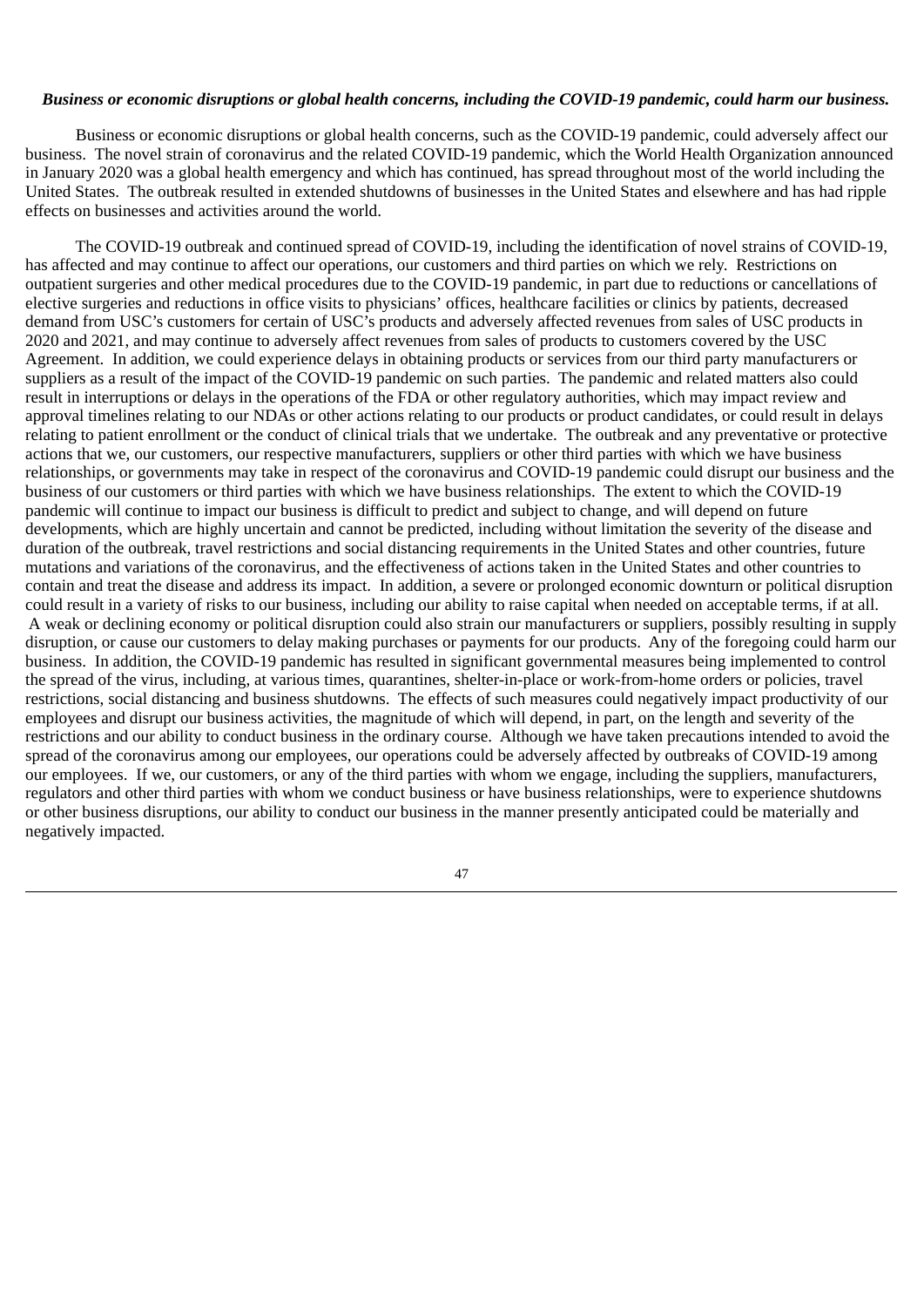### *We rely on third parties to conduct our clinical trials. If these third parties do not successfully carry out their contractual duties or meet expected deadlines, we may be unable to obtain, or may experience delays in obtaining, regulatory approval, or may not be successful in commercializing our planned and future products.*

 Like many companies our size, we do not have the ability to conduct preclinical or clinical studies for our product candidates without the assistance of third parties who conduct the studies on our behalf. These third parties are often toxicology facilities and clinical research organizations, or CROs, that have significant resources and experience in the conduct of preclinical and clinical studies. The toxicology facilities conduct the pre-clinical safety studies as well as associated tasks connected with these studies. The CROs typically perform patient recruitment, project management, data management, statistical analysis, and other reporting functions. We have relied on and intend to rely on third parties to conduct clinical trials of our product candidates and to use third party toxicology facilities and CROs for our pre-clinical and clinical studies. We may also rely on academic institutions or clinical research organizations to conduct, supervise or monitor some or all aspects of clinical trials involving our products.

 Our reliance on these third parties for development activities will reduce our control over these activities. If these third parties do not successfully carry out their contractual duties or obligations or meet expected deadlines, or if the quality or accuracy of the clinical data they obtain is compromised due to the failure to adhere to our clinical protocols or for other reasons, we may be required to replace them, and our clinical trials may be extended, delayed or terminated. Although we believe there are a number of third-party contractors that we could engage to continue these activities, replacing a third-party contractor may result in a delay of the affected trial.

## *If there are injuries or deaths associated with use of our products, or if there is a product recall affecting one or more of our products, we may be exposed to significant liabilities.*

 The production, manufacturing, labeling of pharmaceutical products and compounded pharmaceutical preparations is inherently risky. We could be adversely affected if any of our products, or the formulations or other products previously sold by USC, prove to be, or are asserted to be, harmful to patients. There are a number of factors that could result in the injury or death of a patient who receives one of our products or one of the compounded formulations previously sold by USC, including quality issues, manufacturing or labeling flaws, improper packaging or unanticipated or improper uses of the products, any of which could result from human or other error. Any of these situations could lead to a recall of, safety alert, or other proceedings or actions, relating to one or more of such products. On March 21, 2022, we announced a voluntary recall of four lots of SYMJEPI (epinephrine) Injection 0.15 mg (0.15 mg/0.3 mL) and 0.3 mg (0.3 mg/0.3 mL) Pre-Filled Single-Dose Syringes, due to the potential clogging of the needle preventing the dispensing of epinephrine. As of the date of this Report, neither USWM nor we have received, or is aware of, any adverse events related to this recall. However, if adverse events or deaths or a product recall, either voluntarily or as required by the FDA or a state board of pharmacy, were associated with our products, or one of the formulations or compounds previously sold by USC, we could become subject to product and professional liability lawsuits or other proceedings, including enforcement actions by state and federal authorities or other healthcare self-regulatory bodies or product liability claims or lawsuits. In addition, such matters could result in indemnification claims by third parties or claims relating to the product recall or associated expenses, including third parties that have purchased our SYMJEPI products or that may purchase our ZIMHI product, or to which we have sold certain assets of USC, including claims pursuant to our agreements with third parties. Any of the foregoing matters could result in a material adverse effect on our business, results of operations, financial condition and liquidity. Our consolidated financial statements for the year ended December 31, 2021, included in our 2021 Form 10-K, include and reflect a reserve of approximately \$2.0 million associated with the SYMJEPI recall. The recall may have an adverse effect on the amount or the timing of our revenues, and on our financial results and liquidity, for fiscal quarters in 2022 or thereafter, although as of the date of this Report the amount of any such impact cannot be predicted with certainty. In addition, current or future insurance coverage may prove insufficient to cover any liability claims brought against USC or us.

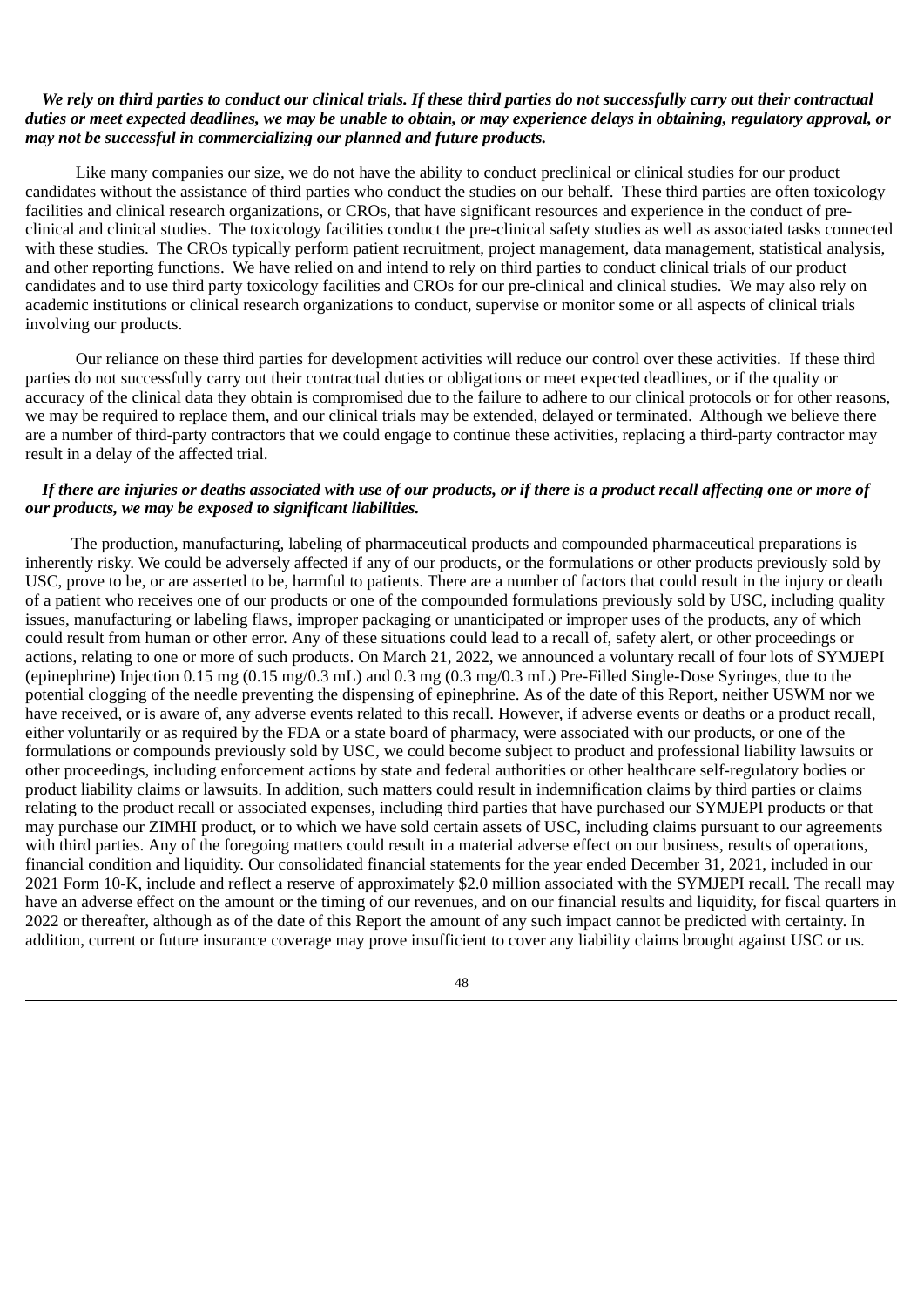## *Delays in the commencement or completion of clinical testing of our product candidates could result in increased costs and delay our ability to generate significant revenues.*

 The actual timing of commencement and completion of clinical trials can vary substantially from our anticipated timing due to factors such as funding limitations, scheduling conflicts with participating clinicians and clinical institutions, and the rate of patient enrollment. Clinical trials involving our product candidates may not commence or be completed as forecast. Delays in the commencement or completion of clinical testing could significantly impact our product development costs. We do not know whether current or planned clinical trials will begin on time or be completed on schedule, if at all. The commencement of clinical trials can be delayed for a variety of reasons, including delays in:

- obtaining required funding;
- obtaining regulatory approval to commence a clinical trial;
- reaching agreement on acceptable terms with prospective contract research organizations and clinical trial sites;
- obtaining sufficient quantities of clinical trial materials for product candidates;
- obtaining institutional review board approval to conduct a clinical trial at a prospective site;
- recruiting participants for a clinical trial; and
- delays related to the impact of the COVID-19 pandemic.

 In addition, once a clinical trial has begun, it may be suspended or terminated by us or the FDA or other regulatory authorities due to a number of factors, including:

- failure to conduct the clinical trial in accordance with regulatory requirements;
- inspection of the clinical trial operations or clinical trial site by the FDA or other regulatory authorities resulting in the imposition of a clinical hold;
- failure to achieve certain efficacy and/or safety standards; or
- lack of adequate funding to continue the clinical trial.

 Clinical trials require sufficient participant enrollment, which is a function of many factors, including the size of the target patient population, the nature of the trial protocol, the proximity of participants to clinical trial sites, the availability of effective treatments for the relevant disease, the eligibility criteria for our clinical trials and competing trials. Delays in enrollment can result in increased costs and longer development times. Our failure to enroll participants in our clinical trials could delay the completion of the clinical trials beyond current expectations. In addition, the FDA could require us to conduct clinical trials with a larger number of participants than we may project for any of our product candidates. As a result of these factors, we may not be able to enroll a sufficient number of participants in a timely or cost-effective manner.

 Furthermore, enrolled participants may drop out of clinical trials, which could impair the validity or statistical significance of the clinical trials. A number of factors can influence the discontinuation rate, including, but not limited to: the inclusion of a placebo in a trial; possible lack of effect of the product candidate being tested at one or more of the dose levels being tested; adverse side effects experienced, whether or not related to the product candidate; and the availability of numerous alternative treatment options that may induce participants to withdraw from the trial.

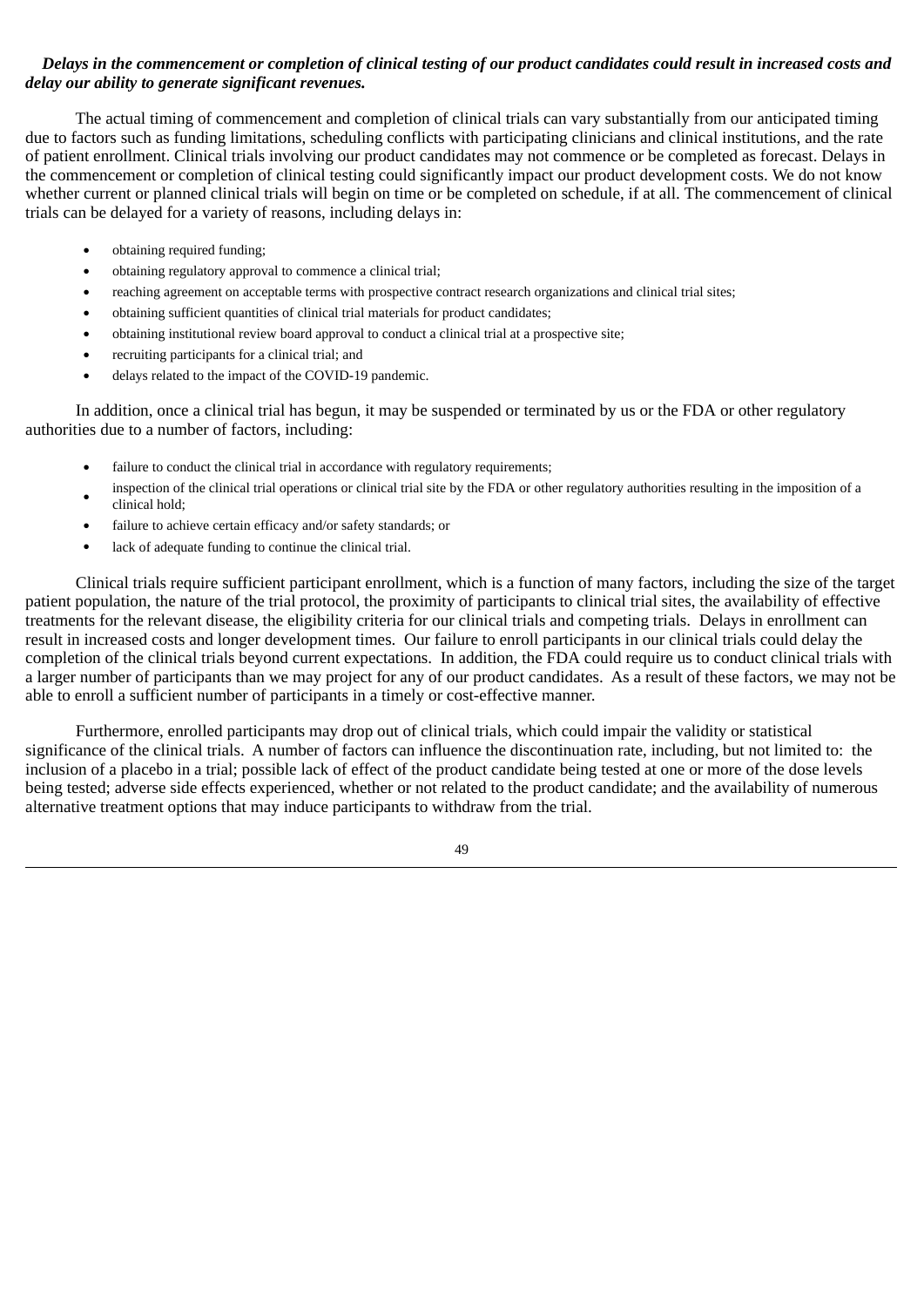### *We may be required to suspend, repeat or terminate our clinical trials if the trials are not well designed, do not meet regulatory requirements or the results are negative or inconclusive, which may result in significant negative repercussions on business and financial condition.*

 Before regulatory approval for a potential product can be obtained, we must undertake clinical testing on humans to demonstrate the tolerability and efficacy of the product. We cannot assure you that we will obtain authorization to permit product candidates that are in the preclinical development phase to enter the human clinical testing phase. In addition, we cannot assure you that any authorized preclinical or clinical testing will be completed successfully within any specified time period by us, or without significant additional resources or expertise to those originally expected to be necessary. We cannot assure you that such testing will show potential products to be safe and efficacious or that any such product will be approved for a specific indication. Further, the results from preclinical studies and early clinical trials may not be indicative of the results that will be obtained in later-stage clinical trials. In addition, we or regulatory authorities may suspend clinical trials at any time on the basis that the participants are being exposed to unacceptable health risks.

#### *We are subject to the risk of clinical trial and product liability lawsuits.*

 The testing of human health care product candidates entails an inherent risk of allegations of clinical trial liability, while the marketing and sale of approved products entails an inherent risk of allegations of product liability and associated adverse publicity. We currently maintain liability insurance. However, such insurance policies are expensive, may not provide sufficient coverage, and may not be available in the future on acceptable terms, or at all. As we conduct additional clinical trials and introduce products into the United States market, the risk of adverse events increases and our requirements for liability insurance coverage are likely to increase. We are subject to the risk that substantial liability claims from the testing or marketing of pharmaceutical products could be asserted against us in the future. There can be no assurance that we will be able to obtain or maintain insurance on acceptable terms, particularly in overseas locations, for clinical and commercial activities or that any insurance obtained will provide adequate protection against potential liabilities. An inability to obtain sufficient insurance coverage on reasonable terms or to otherwise protect against potential product liability claims could inhibit our business.

 Moreover, our current and future coverages may not be adequate to protect us from all of the liabilities that we may incur. If losses from liability claims exceed our insurance coverage, we may incur substantial liabilities that exceed our financial resources. In addition, a product or clinical trial liability action against us would be expensive and time-consuming to defend, even if we ultimately prevailed. If we are required to pay a claim, we may not have sufficient financial resources and our business and results of operations may be harmed. A product liability claim brought against us in excess of our insurance coverage, if any, could have a material adverse effect upon our business, financial condition and results of operations.

## We do not have commercial-scale manufacturing capability, and we lack commercial manufacturing experience. We will *likely rely on third parties to manufacture and supply our product candidates for which we will be seeking FDA approval*.

 Except for our facilities at USC that were previously utilized to prepare compounded formulations, we do not own or operate manufacturing facilities for clinical or commercial production of pharmaceutical products and product candidates, we do not have any experience in drug formulation or manufacturing, and we lack the resources and the capability to manufacture any of our product candidates on a clinical or commercial scale. Accordingly, we expect to depend on third-party contract manufacturers for the foreseeable future. Any performance failure on the part of our contract manufacturers could delay clinical development, regulatory approval or commercialization of our current or future product candidates, or result in product recalls or shortages or manufacturing halts or delays, depriving us of potential product revenue and resulting in additional losses. Any manufacturing problem or the loss of a contract manufacturer could be disruptive to our operations and result in lost sales. Additionally, we rely on third parties to supply the raw materials needed to manufacture our existing and potential products. Any business interruptions resulting from geopolitical actions, including war and terrorism, adverse public health developments such as the outbreak of the COVID-19 coronavirus, or natural disasters including earthquakes, typhoons, floods and fires, could adversely affect our supply chain. These risks and uncertainties are compounded in the presence of the COVID-19 pandemic. Any reliance on suppliers may involve several risks, including a potential inability to obtain critical materials and reduced control over production costs, delivery schedules, reliability and quality. Any unanticipated disruption to our manufacturers or suppliers could delay shipment of any of our products, increase our cost of goods sold and result in lost sales.

 The manufacture of pharmaceutical products requires significant expertise and capital investment, including the development of advanced manufacturing techniques and process controls. Manufacturers of pharmaceutical products often encounter difficulties in production, particularly in scaling up initial production.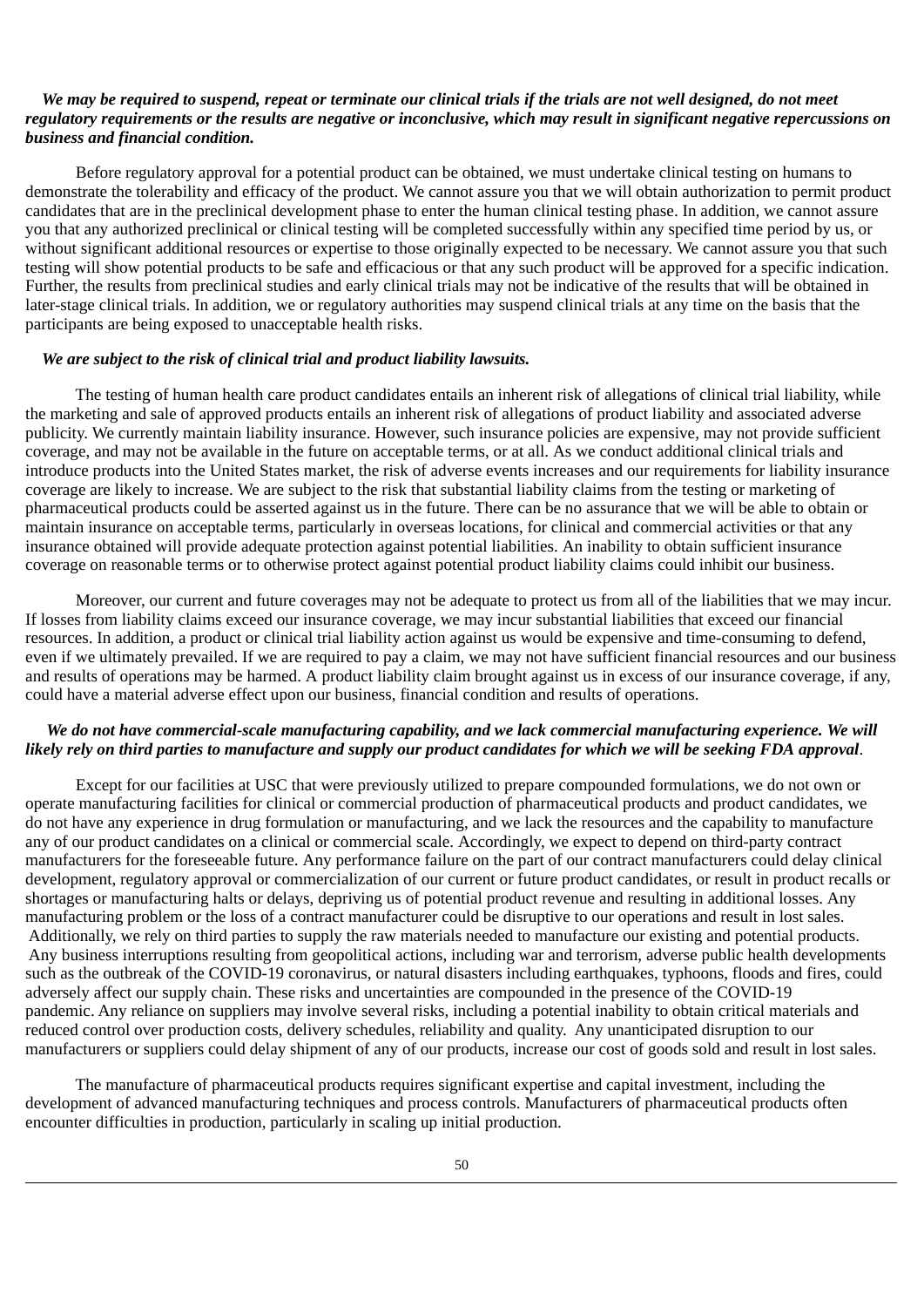These problems can include difficulties with production costs and yields, quality control (including stability of the product candidate and quality assurance testing), shortages of qualified personnel, and compliance with strictly enforced federal, state and foreign regulations. If our third-party contract manufacturers were to encounter any of these difficulties or otherwise fail to comply with their obligations or under applicable regulations, our ability to provide product candidates to patients in our clinical trials or commercially would be jeopardized. If we file an application for marketing approval of the product and the FDA grants marketing approval, any delay or interruption in the supply of product could delay the commercial launch of the product or impair our ability to meet demand for the product. Difficulties in supplying products for clinical trials could increase the costs associated with our clinical trial programs and, depending upon the period of delay, require us to commence new trials or qualify new manufacturers at significant additional expense, possibly causing commercial delays or termination of the trials.

 Our products can only be manufactured in a facility that has undergone a satisfactory inspection by the FDA and other relevant regulatory authorities. For these reasons, we may not be able to replace manufacturing capacity for our products quickly if we or our contract manufacturer(s) were unable to use manufacturing facilities as a result of a fire, natural disaster (including an earthquake), equipment failure, or other difficulty, or if such facilities were deemed not in compliance with the regulatory requirements and such non-compliance could not be rapidly rectified. An inability or reduced capacity to manufacture our products could have a material adverse effect on our business, financial condition, and results of operations.

## *We are subject to substantial government regulation, which could materially adversely affect our business. If we do not receive regulatory approvals, we may not be able to develop and commercialize our technologies.*

We need FDA approval to market our products in the United States that are subject to regulatory approval, and similar approvals from foreign regulatory authorities to market products outside the United States. The production and marketing of such products and potential products and our ongoing research and development, pre-clinical testing and clinical trial activities are subject to extensive regulation and review by numerous governmental authorities in the United States and will face similar regulation and review for overseas approval and sales from governmental authorities outside of the United States. The regulatory review and approval process, which may include evaluation of preclinical studies and clinical trials of our products that are subject to regulatory review, as well as the evaluation of manufacturing processes and contract manufacturers' facilities, is lengthy, expensive and uncertain. We have limited experience in filing and pursuing applications necessary to gain regulatory approvals. Many of the product candidates that we are currently developing must undergo rigorous pre-clinical and clinical testing and an extensive regulatory approval process before they can be marketed. This process makes it longer, more difficult and more costly to bring our potential products to market, and we cannot guarantee that any of our potential products will be approved. Many products for which FDA approval has been sought by other companies have never been approved for marketing. In addition to testing and approval procedures, extensive regulations also govern marketing, manufacturing, distribution, labeling, and record-keeping procedures. If we or our collaboration partners do not comply with applicable regulatory requirements, such violations could result in non-approval, suspensions of regulatory approvals, civil penalties and criminal fines, product seizures and recalls, operating restrictions, injunctions, and criminal prosecution.

 Regulatory authorities generally have substantial discretion in the approval process and may either refuse to accept an application, or may decide after review of an application that the data submitted is insufficient to allow approval of the proposed product, as we have experienced with previous CRLs that we have received from the FDA. If regulatory authorities do not accept or approve our applications, they may require that we conduct additional clinical, preclinical or manufacturing studies and submit that data before regulatory authorities will reconsider such application. We may need to expend substantial resources to conduct further studies to obtain data that regulatory authorities believe is sufficient. Depending on the extent of these studies, acceptance or approval of applications may be delayed by several years, or may require us to expend more resources than we may have available. It is also possible that additional studies may not suffice to make applications approvable. If any of these outcomes occur, we may be forced to abandon our applications for approval.

 Failure to obtain FDA or other required regulatory approvals, or withdrawal of previous approvals, would adversely affect our business. Even if regulatory approval of a product is granted, this approval may entail limitations on uses for which the product may be labeled and promoted, or may prevent us from broadening the uses of products for different applications.

## *Following regulatory approval of any of our drug candidates, we will be subject to ongoing regulatory obligations and restrictions, which may result in significant expense and limit our ability to commercialize our potential products.*

 With regard to our drug candidates that are approved by the FDA or by another regulatory authority, we are held to extensive regulatory requirements over product manufacturing, labeling, packaging, adverse event reporting, storage, advertising, promotion and record keeping. Regulatory approvals may also be subject to significant limitations on the indicated uses or marketing of the drug candidates. Potentially costly follow-up or post-marketing clinical studies may be required as a condition of approval to further substantiate safety or efficacy, or to investigate specific issues of interest to the regulatory authority. Previously unknown problems with the drug candidate, including adverse events of unanticipated severity or frequency, may result in restrictions on the marketing of the drug, and could include withdrawal of the drug from the market. In addition, the law or regulatory policies governing pharmaceuticals may change. New statutory requirements may be enacted or additional regulations may be enacted that could prevent or delay regulatory approval of our drug candidates. We cannot predict the likelihood, nature or extent of adverse government regulation that may arise from future legislation or administrative action,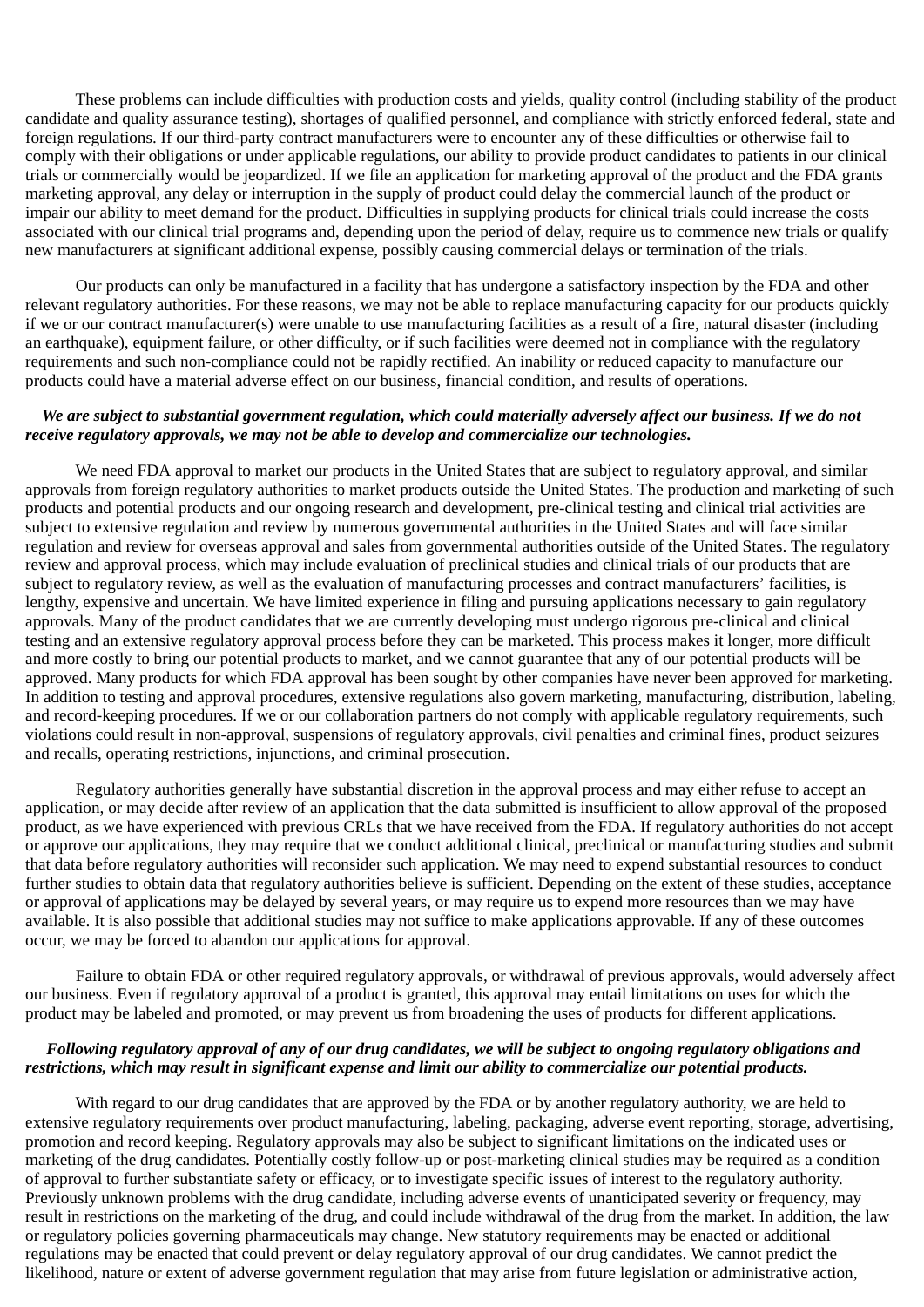either in the United States or elsewhere. If we are not able to maintain regulatory compliance, we might not be permitted to market our drugs and our business could suffer.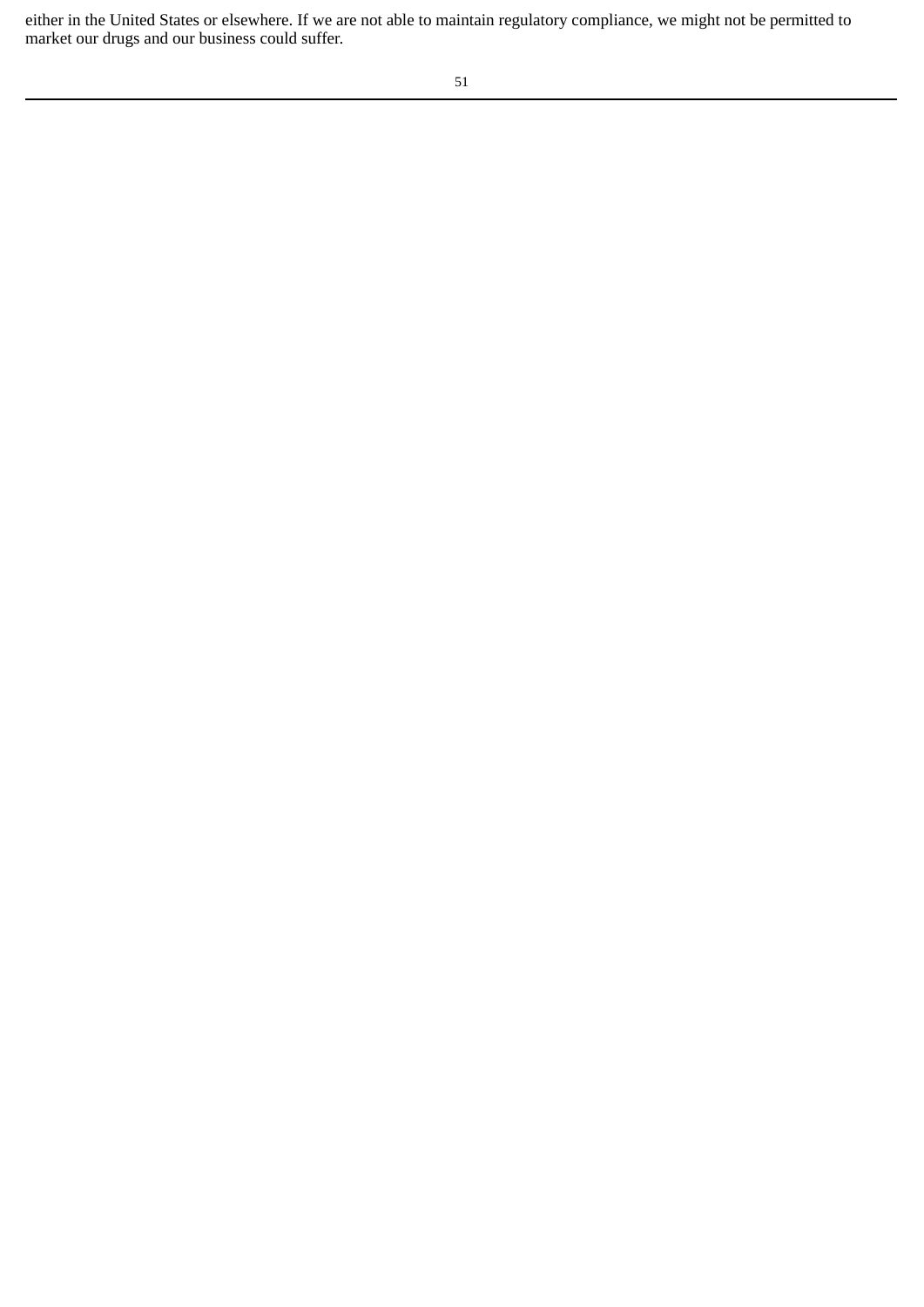### *We intend to pursue Section 505(b)(2) regulatory approval filings with the FDA for our products where applicable. Such filings involve significant costs, and we may also encounter difficulties or delays in obtaining regulatory approval for our products. Similar difficulties or delays may also arise in connection with any Abbreviated New Drug Applications that we may file.*

We submitted a Section 505(b)(2) NDA regulatory filing to the FDA in connection with our approved SYMJEPI products and our ZIMHI (naloxone) Injection product, and we may pursue Section 505(b)(2) NDA filings with the FDA in connection with one or more other product candidates. A Section 505(b)(2) NDA is a special type of NDA that enables the applicant to rely, in part, on the FDA's findings of safety and efficacy of an existing previously approved product, or published literature, in support of its application. Section 505(b)(2) NDAs often provide an alternate path to FDA approval for new or improved formulations or new uses of previously approved products. Such filings involve significant filing costs, including filing fees.

 To the extent that a Section 505(b)(2) NDA relies on published literature relating to a previously approved drug product or the FDA's prior findings of safety and effectiveness for a previously approved drug product, where the underlying studies were not conducted by or for the applicant and the applicant lacks a right of reference or use to the underlying data, the Section 505(b) (2) applicant must submit in its Section 505(b)(2) application a patent certification or statement with respect to any patents that are subject to the Orange Book listing requirement in connection with the previously approved product on which the applicant's application relies. Specifically, the applicant must certify for each such patent that, in relevant part, (1) the required patent information has not been filed; (2) the patent has expired; (3) the patent has not expired, but will expire on a particular date and approval is not sought until after patent expiration; or (4) the listed patent is invalid, unenforceable or will not be infringed by the proposed new product. Alternatively, with respect to a method of use patent, the applicant may submit a statement that the patent does not claim a use for which the applicant is seeking approval. A certification that the new product will not infringe the previously approved product's listed patent or that such patent is invalid or unenforceable is known as a Paragraph IV certification. If the applicant does not challenge the listed patents through a Paragraph IV certification or submit a statement that a method of use patent does not claim a use for which the applicant is seeking approval, the FDA will not approve the Section 505(b)(2) NDA application until all the listed patents for the previously approved product have expired. Further, the FDA will also not approve a Section 505(b)(2) NDA until any applicable non-patent exclusivity, such as, for example, five-year exclusivity for obtaining approval of a new chemical entity, three-year exclusivity for an approval based on new clinical trials, or pediatric exclusivity, listed in the Orange Book for the referenced product, has expired.

 If the Section 505(b)(2) NDA applicant has provided a Paragraph IV certification to the FDA, the applicant must also send notice of the Paragraph IV certification to the owner of the referenced NDA for the previously approved product and relevant patent holders within 20 days after the FDA sends the Section 505(b)(2) NDA applicant notice that the Section 505(b)(2) NDA has been accepted for filing by the FDA. The NDA and patent holders may then initiate a patent infringement suit against the Section 505(b)(2) applicant. Under the FDCA, the filing of a patent infringement lawsuit within 45 days of receipt of the notification regarding a Paragraph IV certification automatically prevents the FDA from approving the Section 505(b)(2) NDA for 30 months beginning on the date the patent holder receives notice, unless, before the end of the 30-month period, a court determines that the patent is invalid, unenforceable or not infringed; a court enters a settlement order or consent decree stating that the patent is invalid, unenforceable, or not infringed; the patent owner or exclusive licensee consents to approval of the Section 505(b)(2) NDA; or the court enters an order of dismissal without a finding of infringement.

 If we rely in our Section 505(b)(2) regulatory filings on published literature relating to a previously approved drug product or the FDA's prior findings of safety and effectiveness for a previously approved drug product where the underlying studies were not conducted by or for us and we lack a right of reference or use to the underlying data, and that involves patents referenced in the Orange Book, then we will need to make the patent certifications or the Paragraph IV certification described above. If we make a Paragraph IV certification and the holder of the previously approved product that we referenced in our application initiates patent litigation within the time periods described above, then any FDA approval of our 505(b)(2) application would be delayed until the earlier of 30 months, resolution of the lawsuit, or the other events described above. Accordingly, our anticipated dates relating to review and approval of a product that was subject to such litigation would be delayed. In addition, we would incur the expenses, which could be material, involved with any such patent litigation. As a result, we may invest a significant amount of time and expense in the development of our product only to be subject to significant delay and patent litigation before our product may be commercialized, if at all.

 In addition, even if we submit a Section 505(b)(2) application, such as we may submit for other future products, that relies on published literature relating to a previously approved drug product or the FDA's prior findings of safety and effectiveness for a previously approved drug product where there are no patents referenced in the Orange Book for such other product with respect to which we have to provide certifications, we are subject to the risk that the FDA could disagree with our reliance on the particular previously approved product that we chose to rely on, conclude that such previously approved product is not an acceptable reference product, and require us instead to rely as a reference product on another previously approved product that involves patents referenced in the Orange Book, requiring us to make the certifications described above and subjecting us to additional delay, expense and the other risks described above.

 Similarly, if we submit one or more ANDA applications to the FDA pursuant to Section 505(j) of the FDCA in connection with one or more of our product candidates, we could encounter generally similar difficulties or delays, including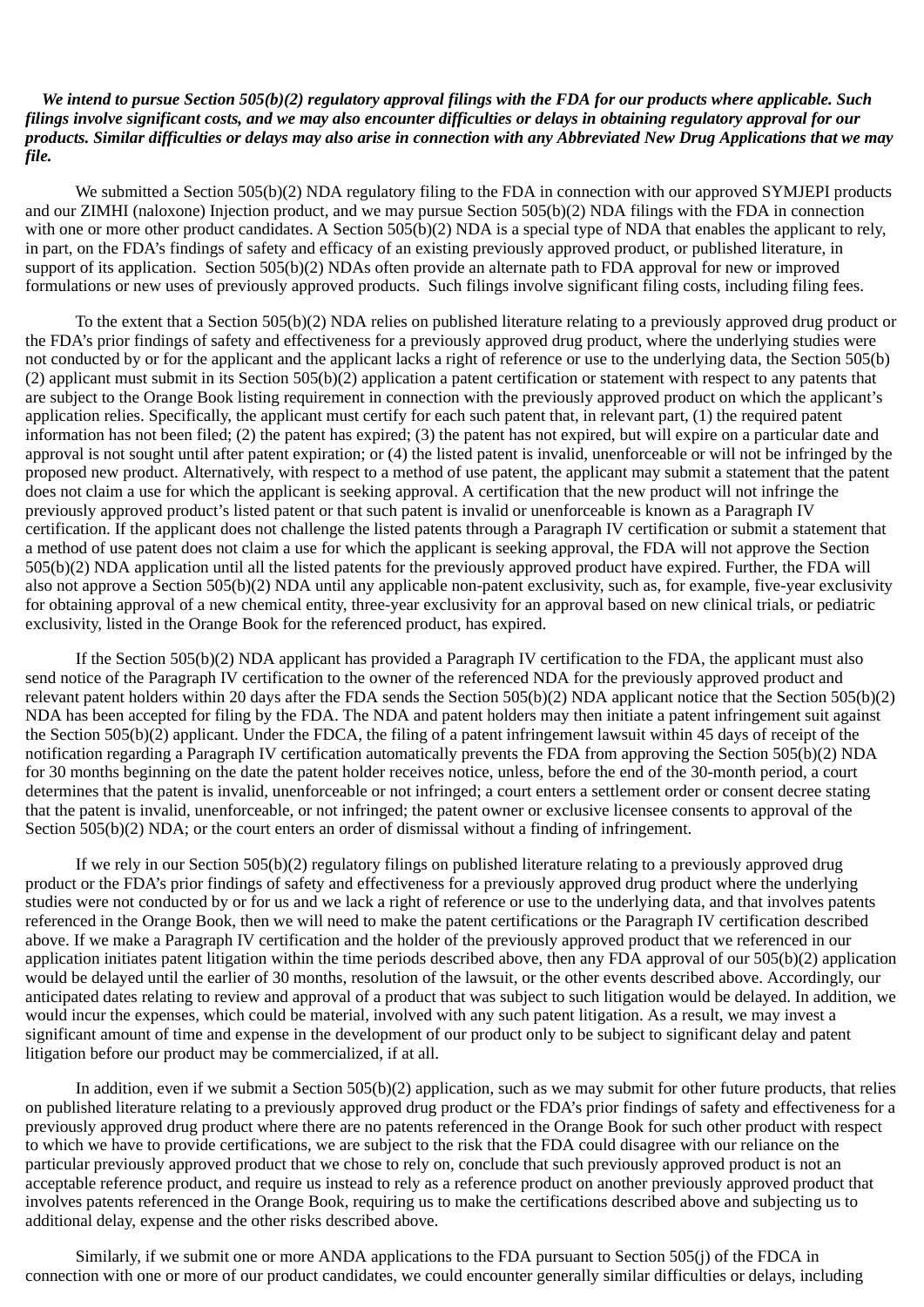difficulties or delays resulting from the Paragraph IV certification process or from the development of any bioequivalence or other data that might be required in connection with any such ANDAs.

### *If we fail to obtain acceptable prices or appropriate reimbursement for our products, our ability to successfully commercialize our products will be impaired.*

 Government and insurance reimbursements for healthcare expenditures play an important role for all healthcare providers, including physicians and pharmaceutical companies such as Adamis, that plan to offer various products in the United States and other countries in the future. Physicians and patients may decide not to order our products unless third-party payors, such as managed care organizations as well as government payors such as Medicare and Medicaid, pay a substantial portion of the price of the products. Market acceptance and sales of our specialty pharmaceutical products and potential products will depend in part on the extent to which reimbursement for the costs of such products will be available from government health administration authorities, private health coverage insurers, managed care organizations, and other organizations. In the United States, our ability to have our products eligible for Medicare, Medicaid or private insurance reimbursement will be an important factor in determining the ultimate success of our products. If, for any reason, Medicare, Medicaid or the insurance companies decline to provide reimbursement for our products, our ability to commercialize our products would be adversely affected.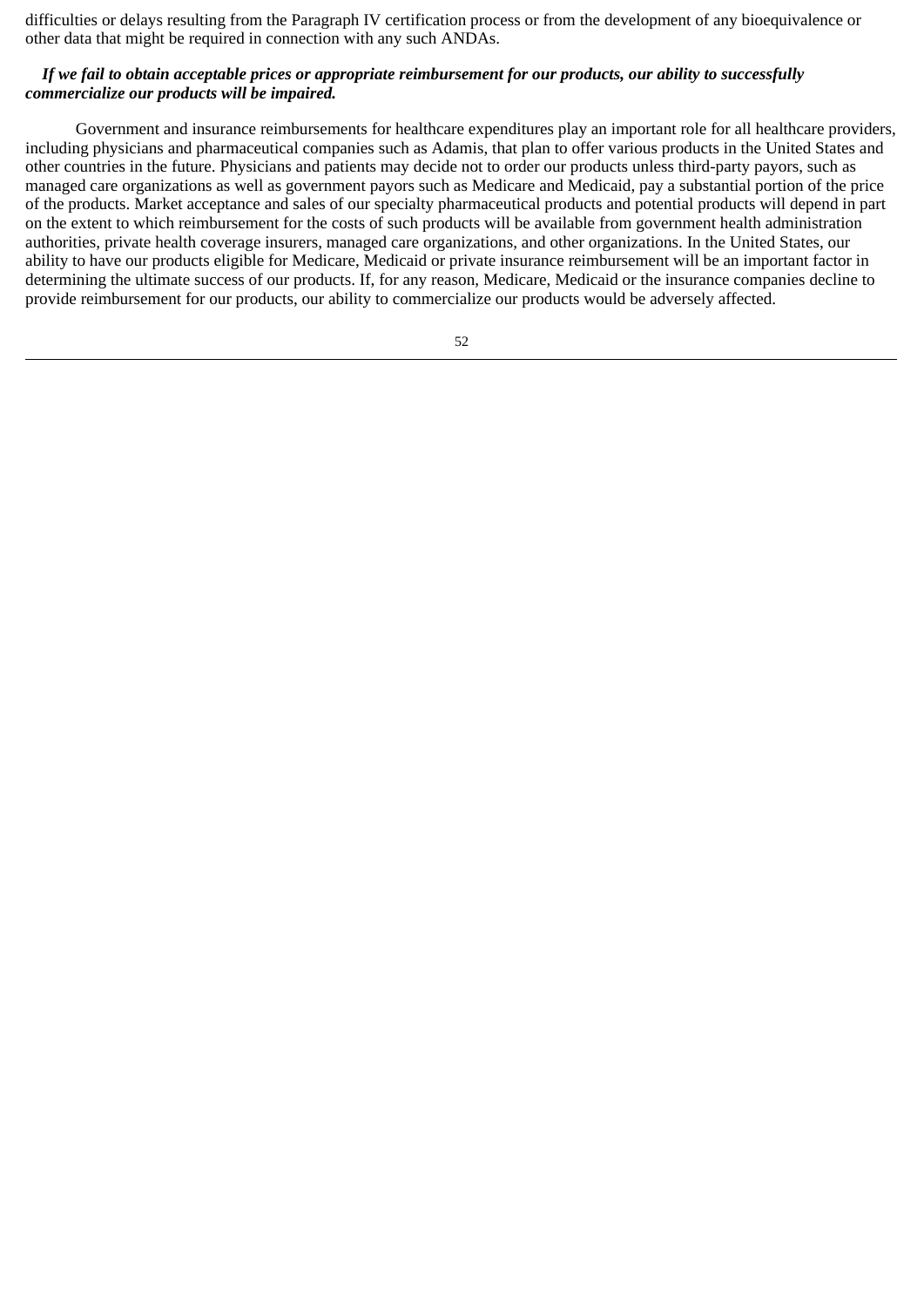Third-party payors may challenge the price of medical and pharmaceutical products. Reimbursement by a third-party payor may depend on a number of factors, including a payor's determination that our product candidates are:

- not experimental or investigational:
- effective;
- medically necessary:
- appropriate for the specific patient:
- cost-effective;
- supported by peer-reviewed publications; or
- included in clinical practice guidelines.

 If purchasers or users of our products and related treatments are not able to obtain appropriate reimbursement for the cost of using such products, they may forego or reduce such use. Significant uncertainty exists as to the reimbursement status of newly approved pharmaceutical products, and there can be no assurance that adequate third-party coverage will be available for any of our products. Even if our products are approved for reimbursement by Medicare, Medicaid and private insurers, of which there can be no assurance, the amount of reimbursement may be reduced at times or even eliminated, which could have a material adverse effect on our business, financial condition and results of operations.

## *Legislative or regulatory reform of the healthcare system may affect our ability to sell our products profitably.*

 In both the United States and certain foreign jurisdictions, there have been and are expected to be a number of legislative and regulatory changes to the healthcare system in ways that could impact our ability to sell our products profitably. The impact of these changes on the biotechnology and pharmaceutical industries and our business is uncertain. The U.S. Congress continues to consider issues relating to the healthcare system, and future legislation or regulations may affect our ability to market and sell products on favorable terms, which would affect our results of operations, as well as our ability to raise capital, obtain additional collaborators or profitably market our products. Such legislation or regulation may reduce our revenues, increase our expenses or limit the markets for our products. In particular, we expect to experience pricing pressures in connection with the sale of our products due to the influence of health maintenance and managed health care organizations and additional legislative proposals.

### *We are subject to a variety of federal, state and local laws and regulations relating to the general healthcare industry, which are subject to frequent change.*

 Participants in the healthcare industry, including the company and, before the winding down of its business as described elsewhere in this Report, USC, are subject to a variety of federal, state, and local laws and regulations. Laws and regulations in the healthcare industry are extremely complex and, in many instances, industry participants do not have the benefit of significant regulatory or judicial interpretation. Such laws and regulations are subject to change and often are uncertain in their application. There can be no assurance that we will not be subject to scrutiny or challenge under one or more of these laws or regulations or that any such challenge would not be successful. Any such challenge, whether or not successful, could adversely affect our business, financial condition or results of operations.

 In addition, we are subject to the federal anti-kickback statute, which prohibits, among other things, knowingly and willfully offering, paying, soliciting or receiving remuneration to induce or in return for referring an individual to a person for the furnishing or arranging for the furnishing of any item or service reimbursable under a federal healthcare program, or purchasing, leasing, ordering or arranging for the purchase, lease or order of any healthcare item or service reimbursable under a federal healthcare program. We are also subject to state anti-kickback laws and regulations. Violations of the anti-kickback statutes can result in imprisonment, civil or criminal fines, and fines and disciplinary actions relating to our state licensure. Any violation or alleged violation of such federal or state laws could harm our reputation, customer relationships or otherwise have a material adverse effect on our business, financial condition and results of operations.

### *We have limited sales, marketing and distribution experience.*

 We have limited experience in the sales, marketing, and distribution of pharmaceutical products. There can be no assurance that we will be able to establish sales, marketing, and distribution capabilities or make arrangements with collaborators or others to perform such activities or that such efforts will be successful. If we decide to market any products directly ourselves, we would be required to either acquire or internally develop a marketing and sales force with technical expertise and with supporting distribution capabilities. The acquisition or development of a sales, marketing and distribution infrastructure would require substantial resources, which may not be available to us or, even if available, could divert the attention of our management and key personnel and have a negative impact on further product development efforts.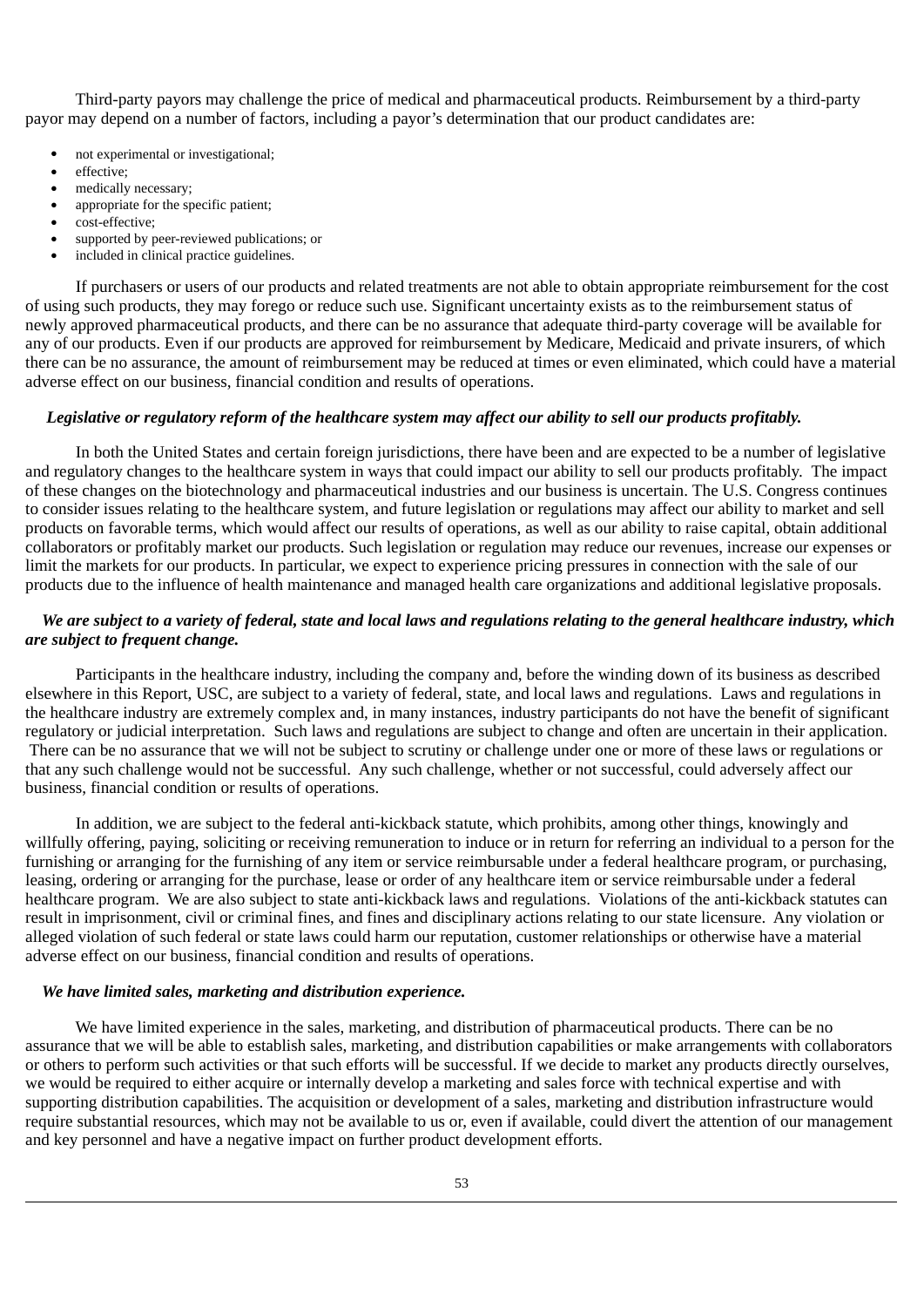### *We may seek to enter into arrangements to develop and commercialize our products. These collaborations, even if secured, may not be successful.*

 We have entered and sought to enter into arrangements with third parties regarding development or commercialization of some of our products or product candidates and may in the future seek to enter into collaborative arrangements to develop and commercialize some of our potential products both in North America and international markets. There can be no assurance that we will be able to negotiate commercialization or collaborative arrangements on favorable terms or at all or that our current or future collaborative arrangements will be successful. The amount and timing of resources such third parties will devote to these activities may not be within our control. There can be no assurance that such parties will perform their obligations as expected. There can be no assurance that our collaborators will devote adequate resources to our products.

### *Even if they are approved and commercialized, if our potential products are unable to compete effectively with current and future products targeting similar markets as our potential products, our commercial opportunities will be reduced or eliminated.*

 The markets for our SYMJEPI products and ZIMHI product, and our other product candidates, are intensely competitive and characterized by rapid technological progress. We face competition from numerous sources, including major biotechnology and pharmaceutical companies worldwide. Many of our competitors have substantially greater financial and technical resources, and development, production and marketing capabilities, than we do. Our SYMJEPI product competes with a number of other currently marketed epinephrine products for use in the emergency treatment of acute allergic reactions, including anaphylaxis. Our ZIMHI product competes with a number of other currently marketed products utilizing naloxone, for the treatment of acute opioid overdose. Our Tempol product candidate for use in treatment of COVID-19, if successfully developed, approved and commercialized, will compete with a number of other current and future products and therapies for use in the treatment of COVID-19. Certain companies have established technologies that may be competitive with our product candidates and any future products that we may develop or acquire. Some of these products may use different approaches or means to obtain results, which could be more effective or less expensive than our products for similar indications. In addition, many of these companies have more experience than we do in pre-clinical testing, performance of clinical trials, manufacturing, and obtaining FDA and foreign regulatory approvals. They may also have more brand name exposure and expertise in sales and marketing. We also compete with academic institutions, governmental agencies and private organizations that are conducting research in the same fields.

 Competition among these entities to recruit and retain highly qualified scientific, technical and professional personnel and consultants is also intense. As a result, there is a risk that one or more of our competitors will develop a more effective product for the same indications for which we are developing a product or, alternatively, bring a similar product to market before we can do so. Failure to successfully compete will adversely impact the ability to raise additional capital and ultimately achieve profitable operations.

### *Our product candidates may not gain acceptance among physicians, patients, or the medical community, thereby limiting our potential to generate revenue, which will undermine our future growth prospects.*

 Even if our pharmaceutical product candidates are approved for commercial sale by the FDA or other regulatory authorities, the degree of market acceptance of any approved product candidate by physicians, health care professionals and third-party payors, and our profitability and growth will depend on a number of factors, including:

- the ability to provide acceptable evidence of safety and efficacy;
- pricing and cost effectiveness, which may be subject to regulatory control;
- our ability to obtain sufficient third-party insurance coverage or reimbursement;
- effectiveness of our or our collaborators' sales and marketing strategy;
- relative convenience and ease of administration;
- the prevalence and severity of any adverse side effects; and
- availability of alternative treatments.

 If any product candidate that we develop does not provide a treatment regimen that is at least as beneficial as the current standard of care or otherwise does not provide some additional patient benefit over the current standard of care, that product will likely not achieve market acceptance and we will not generate sufficient revenues to achieve profitability.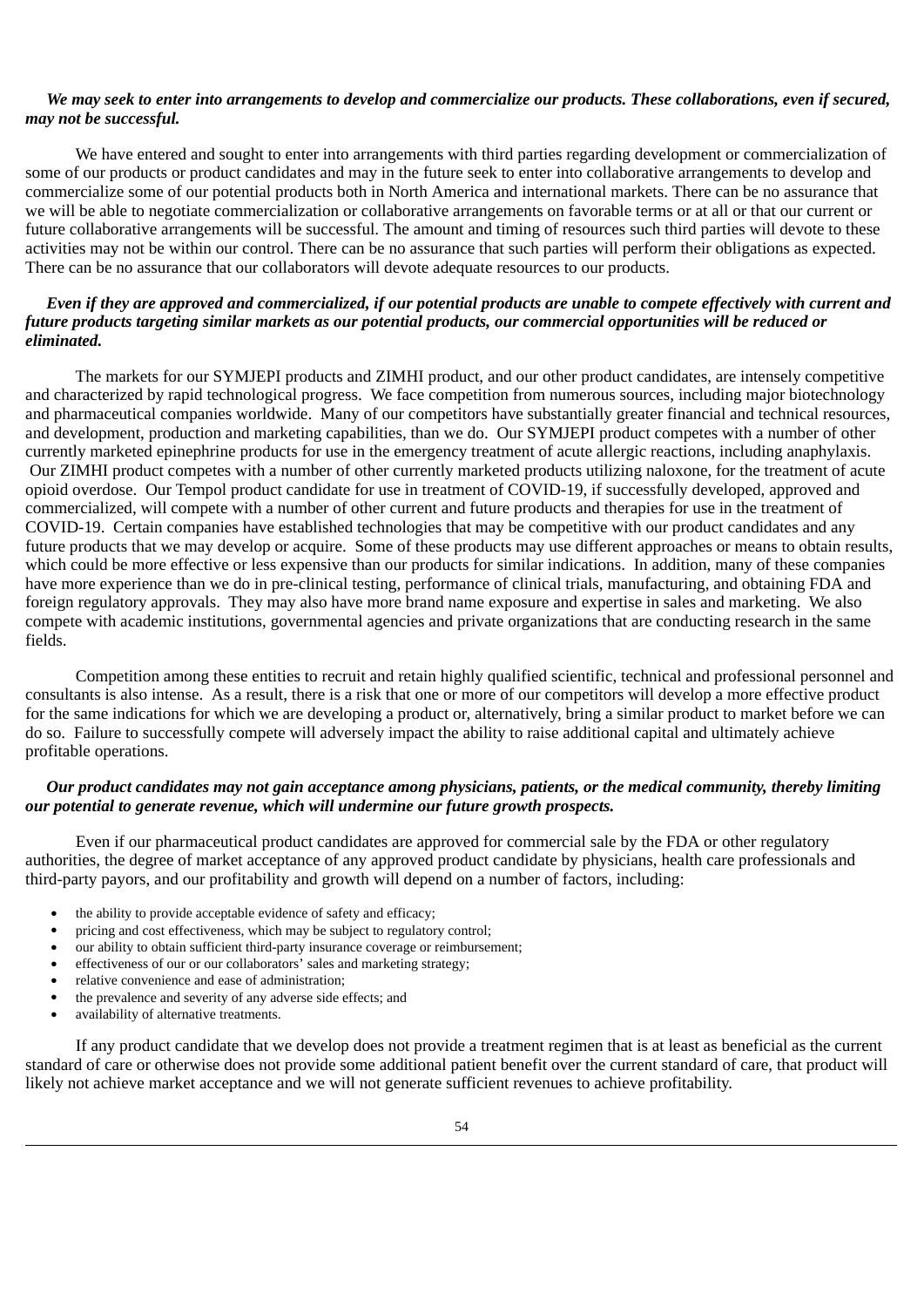### *If we suffer negative publicity concerning the safety of our products in development, our sales may be harmed and we may be forced to withdraw such products.*

 If concerns should arise about the safety of any of our products that are marketed, regardless of whether or not such concerns have a basis in generally accepted science or peer-reviewed scientific research, such concerns could adversely affect the market for these products. Similarly, negative publicity could result in an increased number of product liability claims, whether or not these claims are supported by applicable law.

## *Our failure to adequately protect or to enforce our intellectual property rights or secure rights to third party patents could materially harm our proprietary position in the marketplace or prevent the commercialization of our products.*

 Our success depends in part on our ability to obtain and maintain protection in the United States and other countries for the intellectual property covering or incorporated into our technologies and products. The patents and patent applications in our existing patent portfolio are either owned by us or licensed to us. Our ability to protect our product candidates from unauthorized use or infringement by third parties depends substantially on our ability to obtain and maintain, or license, valid and enforceable patents. Due to evolving legal standards relating to the patentability, validity and enforceability of patents covering pharmaceutical inventions and the scope of claims made under these patents, our ability to obtain and enforce patents is uncertain and involves complex legal and factual questions for which important legal principles are unresolved.

 There is a substantial backlog of patent applications at the United States Patent and Trademark Office, or USPTO. There can be no assurance that any patent applications relating to our products or methods will be issued as patents, or, if issued, that the patents will not be challenged, invalidated or circumvented or that the rights granted thereunder will provide a competitive advantage. We may not be able to obtain patent rights on products, treatment methods or manufacturing processes that we may develop or to which we may obtain license or other rights. Even if we do obtain or license patent rights, rights under any issued patents may not provide us with sufficient protection for our product candidates or provide sufficient protection to afford us a commercial advantage against our competitors or their competitive products or processes. Patents and intellectual property that we own or license may not afford us the rights that we anticipate. It is possible that no patents will be issued from any pending or future patent applications owned by us or licensed to us. Others may challenge, seek to invalidate, infringe or circumvent any patents we own or license. Alternatively, we may in the future be required to initiate litigation against third parties to enforce our intellectual property rights. The defense and prosecution of patent and intellectual property claims are both costly and time consuming, even if the outcome is favorable to us. Any adverse outcome could subject us to significant liabilities, require us to license disputed rights from others, or require us to cease selling our future products.

 In addition, many other organizations are engaged in research and product development efforts that may overlap with our products. Such organizations may currently have, or may obtain in the future, legally blocking proprietary rights, including patent rights, in one or more products or methods under development or consideration by us. These rights may prevent us from commercializing technology, or may require us to obtain a license from the organizations to use the technology. We may not be able to obtain any such licenses that may be required on reasonable financial terms, if at all, and we cannot be sure that the patents underlying any such licenses will be valid or enforceable. As with other companies in the pharmaceutical industry, we are subject to the risk that persons located in other countries will engage in development, marketing or sales activities of products that would infringe our patent rights if such activities were conducted in the United States.

 Our patents also may not afford protection against competitors with similar technology. We may not have identified all patents, published applications or published literature that affect our business either by blocking our ability to commercialize our product candidates, by preventing the patentability of our products or by covering the same or similar technologies that may affect our ability to market or license our product candidates. Many companies have encountered difficulties in protecting and defending their intellectual property rights in foreign jurisdictions. If we encounter such difficulties or are otherwise precluded from effectively protecting our intellectual property rights in either the United States or foreign jurisdictions, our business prospects could be substantially harmed. In addition, we may not have adequate cash funding to devote the resources that might be necessary to prepare or pursue patent applications, either at all or in all jurisdictions in which we might desire to obtain patents, or to maintain already-issued patents.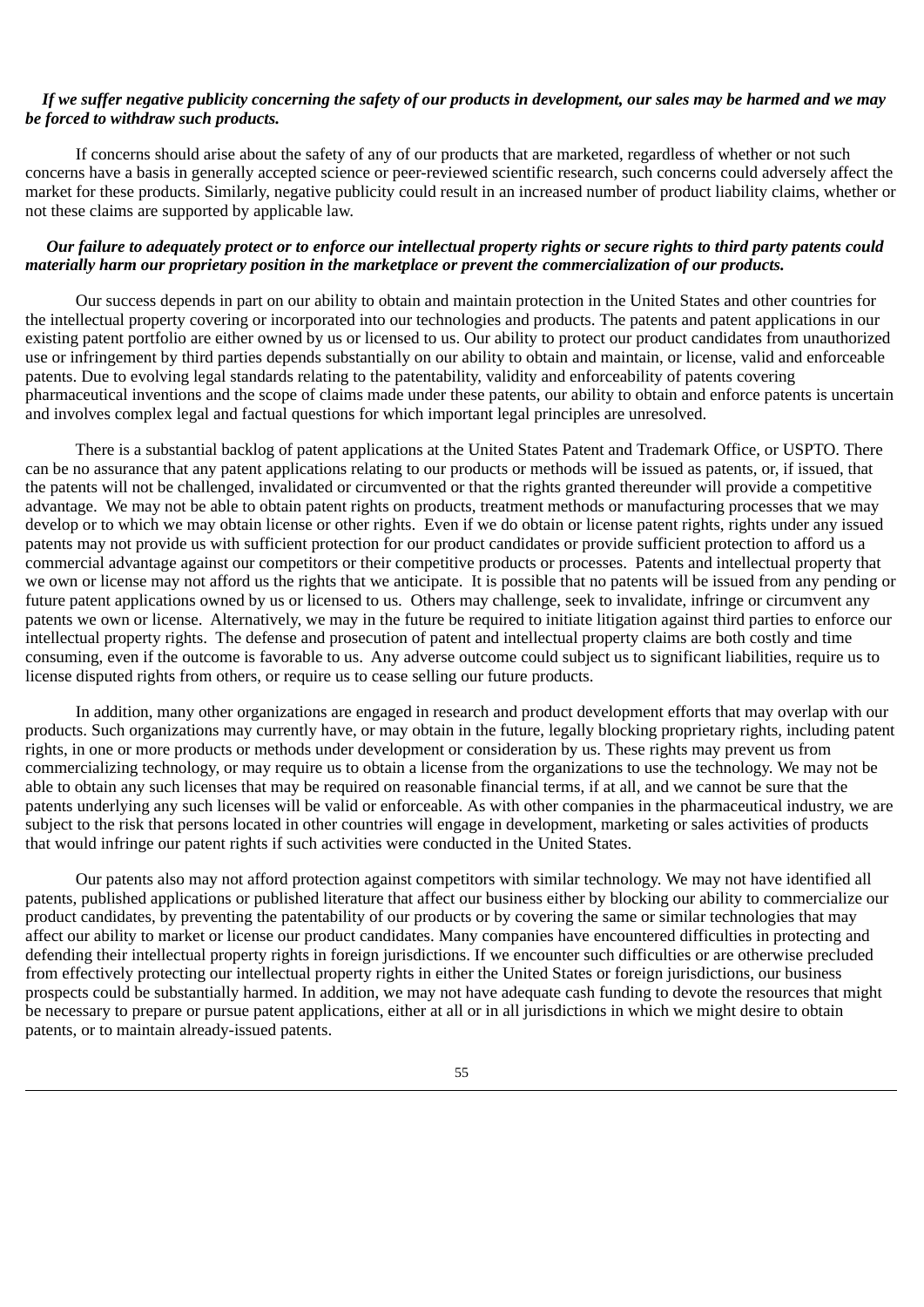### *We may become involved in patent litigation or other intellectual property proceedings relating to our future product approvals, which could result in liability for damages or delay or stop our development and commercialization efforts.*

 The pharmaceutical industry has been characterized by significant litigation and other proceedings regarding patents, patent applications, trademarks, and other intellectual property rights. The situations in which we may become parties to such litigation or proceedings may include any third parties initiating litigation claiming that our products infringe their patent or other intellectual property rights, or that one of our trademarks or trade names infringes the third party's trademark rights; in such case, we will need to defend against such proceedings. For example, the field of generic pharmaceuticals is characterized by frequent litigation that occurs in connection with the regulatory filings under Section 505(b)(2) of the FDCA and attempts to invalidate the patent of the reference drug.

 The costs of resolving any patent litigation or other intellectual property proceeding, even if resolved in our favor, could be substantial. Many of our potential competitors will be able to sustain the cost of such litigation and proceedings more effectively than we can because of their substantially greater resources. Uncertainties resulting from the initiation and continuation of patent litigation or other intellectual property proceedings could have a material adverse effect on our ability to compete in the marketplace. Patent litigation and other intellectual property proceedings may also consume significant management time.

 In the event that a competitor infringes upon our patent or other intellectual property rights, enforcing those rights may be costly, difficult, and time-consuming. Even if successful, litigation to enforce our intellectual property rights or to defend our patents against challenge could be expensive and time-consuming and could divert our management's attention. We may not have sufficient resources to enforce our intellectual property rights or to defend our patent or other intellectual property rights against a challenge. If we are unsuccessful in enforcing and protecting our intellectual property rights and protecting our products, it could materially harm our business.

## *We are subject to certain data privacy and security requirements, which are very complex and difficult to comply with at times. Any failure to ensure adherence to these requirements could subject us to fines and penalties, and damage our reputation.*

We are required to comply, as applicable, with numerous federal and state laws, including state security breach notification laws, state health information privacy laws and federal and state consumer protection laws, which govern the collection, use and disclosure of personal information. Other countries also have, or are developing, laws governing the collection, use and transmission of personal information. In addition, most healthcare providers who may prescribe products we may sell in the future and from whom we may obtain patient health information are subject to privacy and security requirements under HIPAA and comparable state laws. These laws could create liability for us or increase our cost of doing business, and any failure to comply could result in harm to our reputation, and potentially fines and penalties.

## *There are significant limitations on our ability in the future to utilize any net operating loss carryforwards for federal and state income tax purposes.*

 At December 31, 2021, we had federal and state net operating loss carryforwards, or NOLs, and credit carryforwards which, subject to certain limitations, we may use to reduce future taxable income or offset income taxes due. Insufficient future taxable income will adversely affect our ability to utilize these NOLs and credit carryforwards. Pursuant to Internal Revenue Code Section 382, the annual use of the NOLs and research and development tax credits could be limited by any greater than 50% ownership change during any three-year testing period. As noted in Note 20 of the notes to the audited consolidated financial statements of the company appearing in the 2021 Form 10-K, our existing NOLs are subject to limitations arising from previous ownership changes, and if we undergo additional ownership changes, our ability to use our NOLs could be further limited by Section 382 of the Code. As a result of these limitations, we may be materially limited in our ability to utilize our NOLs and credit carryforward.

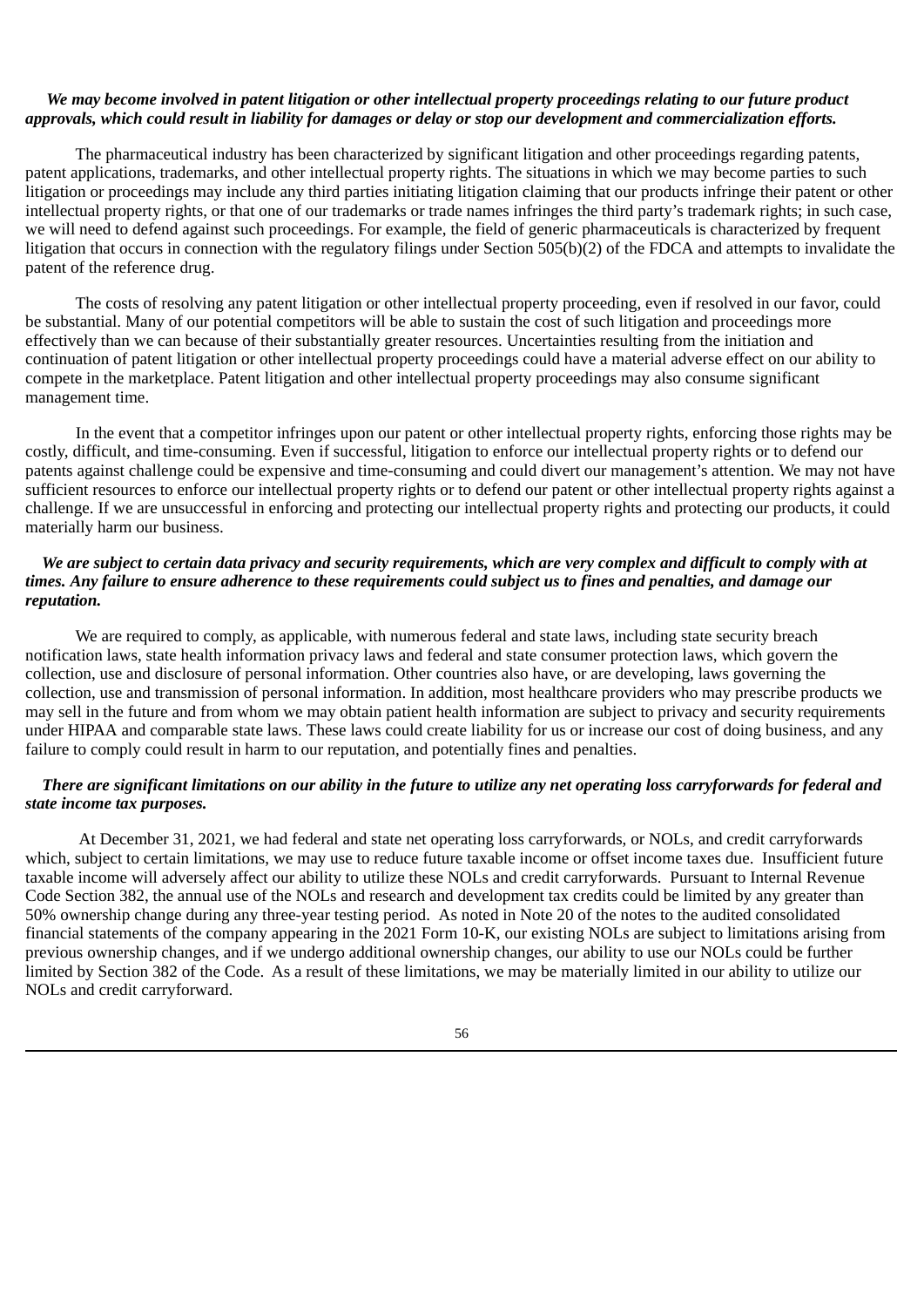#### **Risks Related to Our Former Compounding Pharmacy Business**

 *We have sold a substantial portion of the assets of USC and are winding down the remaining business of USC and selling or otherwise disposing of the remaining assets of USC. There is no assurance regarding the proceeds that we may receive from the sale or disposition of any assets of USC. We may incur significant costs in connection with such winding down activities*.

 As previously disclosed in our reports with the SEC and as disclosed elsewhere in this Report, pursuant to the USC Agreement we have sold and transferred certain assets relating to the human compounding pharmaceutical business of USC and have agreed to a variety of restrictive covenants preventing us from engaging in certain business and competitive activities relating to the human compounding pharmaceutical business. The remaining operations and business of USC have been or will be wound down and terminated, and remaining assets relating to USC's business have been sold or will be sold or otherwise transferred or disposed of. Effective October 31, 2021, USC surrendered its Arkansas retail pharmacy permit and wholesaler/outsourcer permit and is no longer engaged in the human or veterinary compounding pharmaceutical business. The USC Agreement provides for payment of consideration over time based on future sales of products by the Purchaser. The ongoing impact of the COVID-19 pandemic, or other factors, could adversely affect the amount that we receive in the future pursuant to the USC Agreement or other agreements or activities relating to the sale or disposition of USC's assets. There is no assurance regarding the amount of proceeds that we may receive from the Purchase Agreement or any other sale or disposition of any other assets of USC.

 We have indemnification obligations under the USC Agreement, and we may have indemnification obligations under other agreements relating to the sale or disposition of other USC assets, pursuant to which we may be required to indemnify, hold harmless, and pay losses, liabilities, expenses and amounts arising out of certain claims relating to the assets that are the subject of such agreements, including without limitation relating to, among other matters, our breach of the USC Agreement or other applicable agreement, third party claims relating to previous sales of products by USC to customers, or other matters. These indemnification provisions could require us to pay significant amounts to satisfy our indemnification obligations under such agreements, which would reduce the net amounts that we ultimately receive from the sale of the assets subject to such agreements.

 In addition, other matters may arise in the future relating to the USC business, USC assets, or USC employees, or arising out of the restructuring, winding down and winding up activities, that could require us to pay amounts in the future. The process of winding down and winding up the remaining business of USC could require us to incur significant expenses or pay significant amounts in connection with or relating to the termination of employment of USC's employees, the disposition of remaining USC assets, the termination of agreements relating to the USC business, or the resolution of outstanding obligations, liabilities, or current or future claims or proceedings. In addition, we could be required to pay significant fines, penalties or other amounts as a result of proceedings by federal or state regulatory authorities relating to the business and operations of USC.

### *The compounding pharmaceuticals business formerly conducted by USC is significantly impacted by state and federal statutes and regulations.*

 The compounding pharmaceuticals business formerly conducted by USC is subject to federal, state and local laws, regulations, and administrative practices, including, among others: federal registration as an outsourcing facility, state and local licensure and registration requirements concerning the operation of outsourcing facilities, and federal and state laws relating to the preparation, purchase, sale, advertisement, promotion, distribution, management, compounding, dispensing, reimbursement, marketing, and labeling of drugs that USC sells and related services as well as state pharmacy, manufacturer, wholesaler and distribution licensure and registration or permit standards; HIPAA and other laws relating to the use, disclosure and transmission of health or other personal information; the Patient Protection and Affordable Care Act, or ACA, and the Health Care and Education Reconciliation Act of 2010; statutes and regulations of the FDA and the U.S. Drug Enforcement Administration, or DEA, and states including relating to controlled substances; and state pharmacy, manufacturer, wholesaler and distribution licensure and registration or permit standards and other state laws and regulations.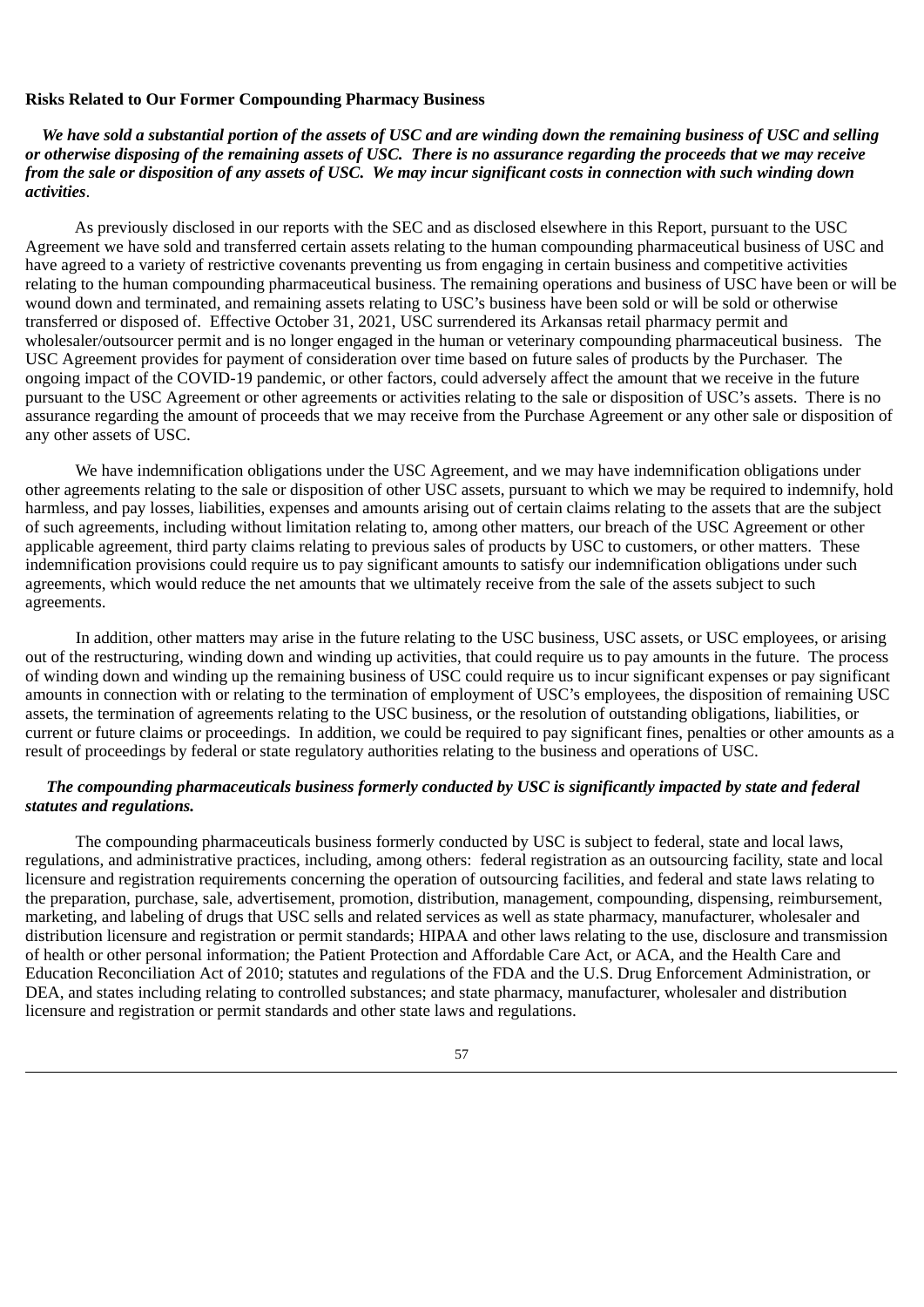The federal, state and local laws and regulations applicable to the pharmaceutical and compounding industries are subject to frequent change, whether through change in law or through interpretation. There can be no assurance that we or USC have been or are compliant in material respects with applicable federal and state regulatory requirements. Failure to comply with FDA requirements and other federal or state governmental laws and regulations can result in fines, disgorgement, unanticipated compliance expenditures, recall or seizure of products, exposure to product liability claims, total or partial suspension of production or distribution, enforcement actions, injunctions and civil or criminal prosecution, any of which could have a material adverse effect on our business, financial condition or results of operations.

### **Risks Related to Our Common Stock**

### *Provisions of our charter documents could discourage an acquisition of our company that would benefit our stockholders and may have the effect of entrenching, and making it difficult to remove, management.*

 Provisions of our restated certificate of incorporation and bylaws may make it more difficult for a third party to acquire control of us, even if a change of control would benefit our stockholders. For example, shares of our preferred stock may be issued in the future without further stockholder approval, and upon such terms and conditions, and having such rights, privileges and preferences, as our board of directors may determine, including, for example, rights to convert into our common stock. The rights of the holders of our common stock will be subject to, and may be adversely affected by, the rights of the holders of any of our preferred stock that may be issued in the future. The issuance of our preferred stock could have the effect of making it more difficult for a third party to acquire control of us. This could limit the price that certain investors might be willing to pay in the future for shares of our common stock and discourage those investors from acquiring a majority of our common stock. Similarly, our bylaws require that any stockholder proposals or nominations for election to our board of directors must meet specific advance notice requirements and procedures, which make it more difficult for our stockholders to make proposals or director nominations. The existence of these charter provisions could have the effect of entrenching management and making it more difficult to change our management. Furthermore, because we are incorporated in Delaware, we are governed by the provisions of Section 203 of the Delaware General Corporation Law. These provisions may prohibit or restrict large stockholders, in particular those owning 15% or more of our outstanding voting stock, from merging or combining with us, unless one or more exemptions from such provisions apply. These provisions under Delaware law could discourage potential takeover attempts and could reduce the price that investors might be willing to pay for shares of our common stock in the future.

### \* *The price of our common stock may be volatile.*

 The market price of our common stock may fluctuate substantially. For example, from January 2020 to March 31, 2022, the market price of our common stock has fluctuated between \$0.27 and \$2.34. Market prices for securities of early-stage pharmaceutical, biotechnology and other life sciences companies have historically been particularly volatile. Some of the factors that may cause the market price of our common stock to fluctuate include:

- relatively low trading volume, which can result in significant volatility in the market price of our common stock based on a relatively smaller number of trades and dollar amount of transactions;
- the timing and results of our current and any future preclinical or clinical trials of our product candidates;
- the entry into or termination of key agreements, including, among others, key collaboration and license agreements;
- the results and timing of regulatory reviews relating to the approval of our product candidates;
- the timing of, or delay in the timing of, commercial introduction of any of our products;
- the initiation of, material developments in, or conclusion of, litigation to enforce or defend any of our intellectual property rights;
- failure of any of our product candidates, if approved, to achieve commercial success;
- general and industry-specific economic conditions that may affect our research and development expenditures;
- the results of clinical trials conducted by others on products that would compete with our product candidates;
- issues in manufacturing our product candidates or any approved products;
- the loss of key employees;
- the introduction of technological innovations or new commercial products by our competitors;
- changes in estimates or recommendations by securities analysts, if any, who cover our common stock;
- future sales of our common stock;
- publicity or announcements regarding regulatory developments relating to our products;
- period-to-period fluctuations in our financial results, including our cash and cash equivalents balance, operating expenses, cash burn rate or revenue levels;
- common stock sales in the public market by one or more of our larger stockholders, officers or directors;
- our filing for protection under federal bankruptcy laws;
- a negative outcome in any litigation or potential legal proceeding;
- effects of public health crises, pandemics and epidemics, such as the COVID-19 outbreak; or
- other potentially negative financial announcements, such as a review of any of our filings by the SEC, changes in accounting treatment or restatement of previously reported financial results or delays in our filings with the SEC.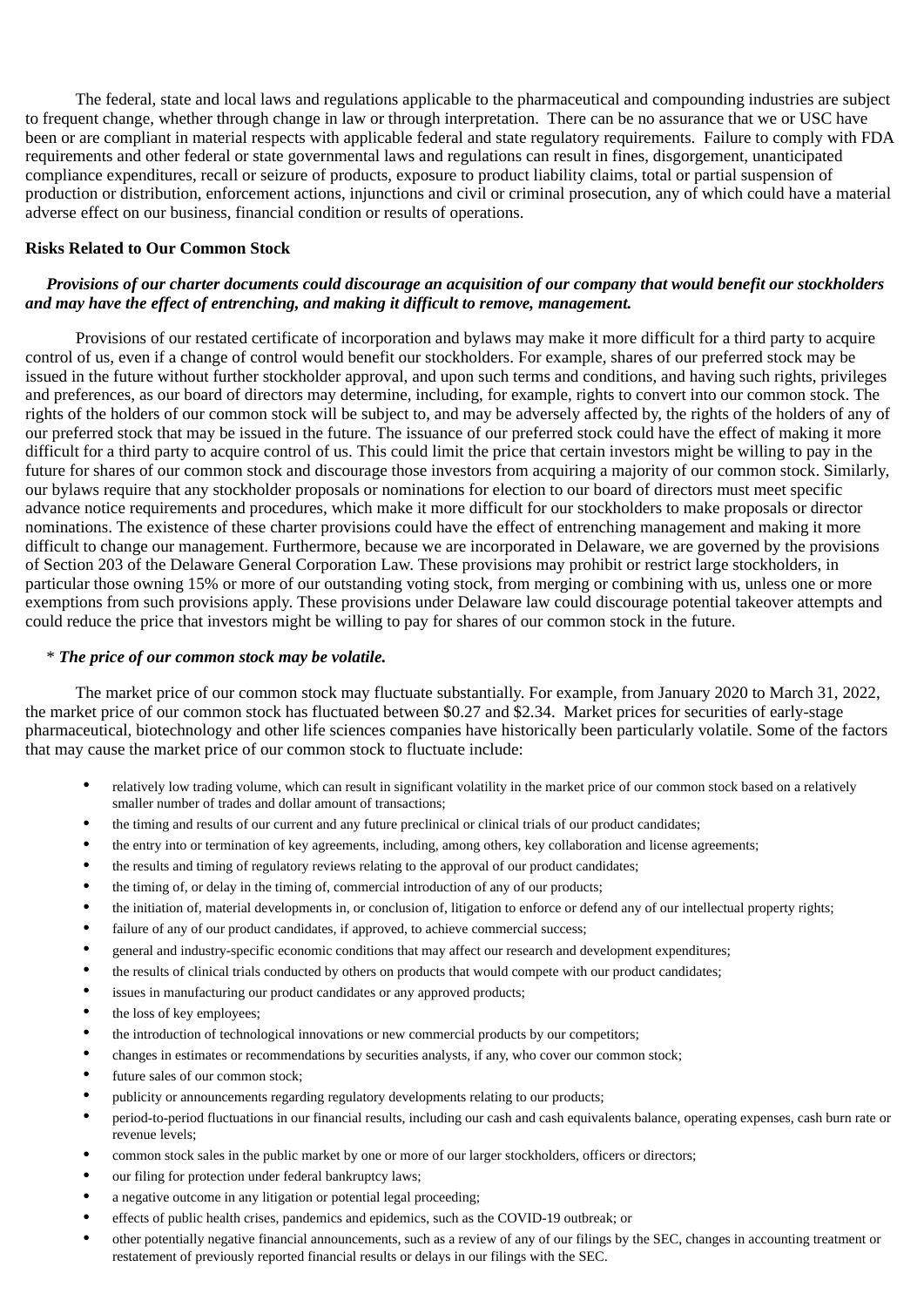The stock markets in general have experienced substantial volatility that has often been unrelated to the operating performance of individual companies. These broad market fluctuations may also adversely affect the trading price of our common stock. In the past, following periods of volatility in the market price of a company's securities, stockholders have often instituted class action securities litigation against those companies. Such litigation, if instituted, could result in substantial costs and diversion of management attention and resources, which could significantly harm our profitability and reputation.

### *Trading of our common stock is limited.*

 Trading of our common stock is limited, and trading restrictions imposed on us by applicable regulations may further reduce our trading, making it difficult for our stockholders to sell their shares.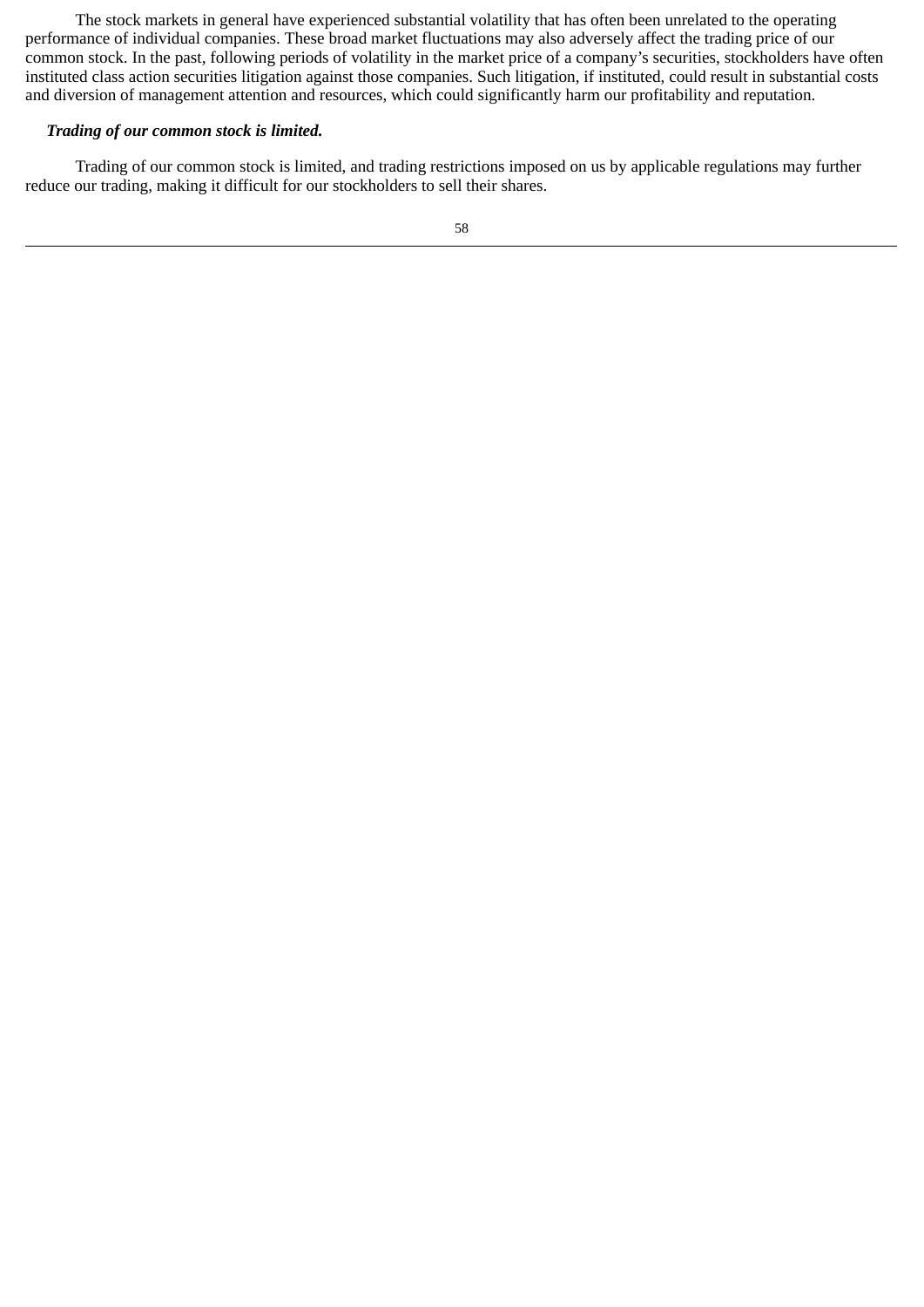The foregoing factors may result in lower prices for our common stock than might otherwise be obtained and could also result in a larger spread between the bid and asked prices for our common stock. In addition, without a large public float, our common stock is less liquid than the stock of companies with broader public ownership, and as a result, the trading price of our common stock may be more volatile. In the absence of an active public trading market, an investor may be unable to liquidate his or her investment in our common stock. Trading of a relatively small volume of our common stock may have a greater impact on the trading price of our stock than would be the case if our public float were larger. We cannot predict the price at which our common stock will trade at any given time.

### *Our failure to meet the continued listing requirements of Nasdaq could result in a delisting of our common stock, which could negatively impact the market price and liquidity of our common shares and our ability to access the capital markets.*

 Our common stock is listed on the Nasdaq Capital Market. If we fail to satisfy the continued listing requirements of Nasdaq, such as the corporate governance requirements or the minimum closing bid price requirement, Nasdaq may take steps to delist our common stock. Such a delisting would have a negative effect on the price of our common stock, impair the ability to sell or purchase our common stock when persons wish to do so, and any delisting materially adversely affect our ability to raise capital or pursue strategic restructuring, refinancing or other transactions on acceptable terms, or at all. Delisting from the Nasdaq Capital Market could also have other negative results, including the potential loss of institutional investor interest and fewer business development opportunities. In the event of a delisting, we would attempt to take actions to restore our compliance with Nasdaq's listing requirements, but we can provide no assurance that any such action taken by us would allow our common stock to become listed again, stabilize the market price or improve the liquidity of our common stock, prevent our common stock from dropping below the Nasdaq minimum bid price requirement or prevent future non-compliance with Nasdaq's listing requirements.

 On December 31, 2021, we received a notice from the Nasdaq Listing Qualifications Department of The NASDAQ Capital Market ("Nasdaq") informing us that because the closing bid price of our common stock had been below \$1.00 per share for 30 consecutive business days, we no longer complied with the minimum bid price requirement for continued listing on The Nasdaq Capital Market. Nasdaq Listing Rule 5550(a)(2) (the "Rule") requires listed securities to maintain a minimum bid price of \$1.00 per share, and Listing Rule  $5810(c)(3)(A)$  provides that a failure to meet the minimum bid price requirement exists if the deficiency continues for a period of 30 consecutive business days. The notice had no immediate effect on the listing or the trading of our common stock on The Nasdaq Capital Market. Pursuant to Nasdaq Marketplace Rule 5810(c)(3)(A), the notice letter stated that we had an initial compliance period of 180 calendar days, or until June 29, 2022, to regain compliance with the minimum bid price requirement. To regain compliance, the closing bid price of our common stock must meet or exceed \$1.00 per share for a minimum of 10 consecutive business days during the 180 calendar day grace period. If at any time before June 29, 2022, the bid price of our common stock closes at or above \$1.00 per share for a minimum of 10 consecutive business days, Nasdaq will provide written notification that we have achieved compliance with the minimum bid price requirement, and the matter would be resolved. The notice letter also disclosed that if we do not regain compliance within the initial compliance period, we may be eligible for an additional 180-day compliance period. To qualify for additional time, we would be required to meet the continued listing requirement for market value of publicly held shares and all other initial listing standards for The Nasdaq Capital Market, with the exception of the bid price requirement, and would need to provide written notice of a plan to cure the deficiency during the second compliance period, including by effecting a reverse stock split if necessary. If the company meets these requirements, Nasdaq would inform us that we have been granted an additional 180 calendar days to regain compliance. However, if it appears to the staff of Nasdaq that we will not be able to cure the deficiency, or if we are otherwise not eligible, the staff would notify us that we will not be granted additional 180 days for compliance and will be subject to delisting at that time. In the event of such notification, we may appeal the staff's determination to delist its securities, but there can be no assurance that any such appeal would be successful. We intend to monitor the closing bid price for our common stock and will consider available strategies in an effort to satisfy the minimum bid price requirement. However, there are no assurances that we will be able to regain compliance with the minimum bid price requirements or will otherwise be in compliance with other Nasdaq listing rules. In addition, at various times from October 2019 through September 2020, we received similar notices from Nasdaq regarding the minimum bid price requirement of Listing Rule 5550(a)(2), and on each such occasion, following such notice we have regained compliance with the Rule.

 On May 25, 2021, we received a notification letter from Nasdaq notifying us that, because the company has not yet filed its Quarterly Report on Form 10-Q for the period ended March 31, 2021, the company was no longer in compliance with NASDAQ Marketplace Rule 5250(c)(1), which requires timely filing of periodic reports with the SEC. The Notice also indicated that the company had 60 calendar days to submit a plan to regain compliance and, if Nasdaq accepts the plan, Nasdaq can grant an exception of up to 180 calendar days from the Filing's due date to regain compliance. We submitted a plan to regain compliance on July 26, 2021. On August 20, 2021, we received a notification letter from Nasdaq notifying us that because we had not filed our Quarterly Report on Form 10-Q for the period ended June 30, 2021, as well as its Quarterly Report on Form 10- O for the period ended March 31, 2021, we did not comply with NASDAO Marketplace Rule 5250(c)(1). Nasdaq subsequently requested that we submit an updated plan to regain compliance, which we submitted, and Nasdaq granted an exception of up to November 22, 2021, to regain compliance and file all Quarterly Reports on Form 10-Qs required to be filed before that date. We filed the Form 10-Qs before the specified date and regained compliance with the applicable Nasdaq listing requirements.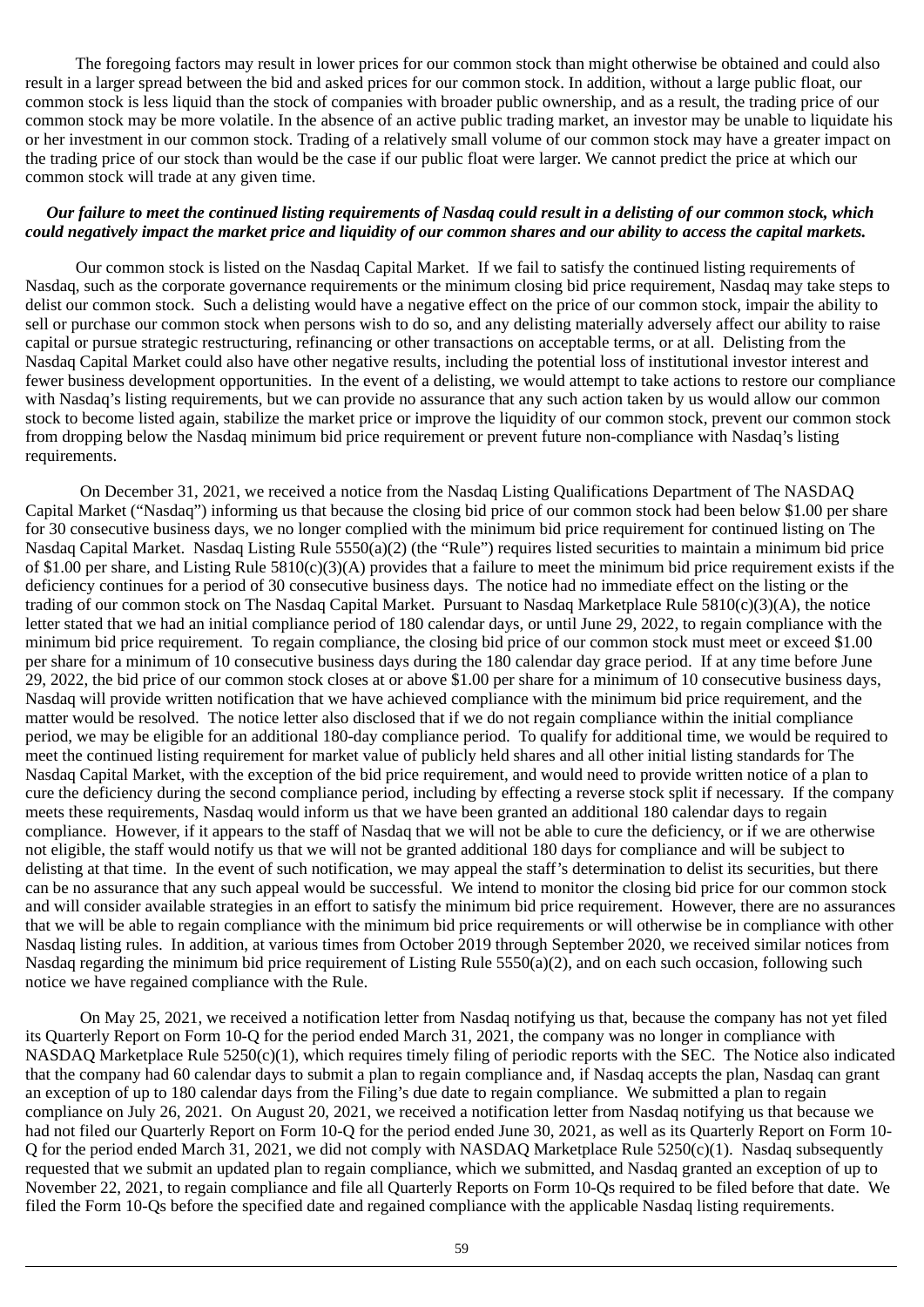# *Our common stock could become subject to additional trading restrictions as a "penny stock," which could adversely affect the liquidity and price of such stock. If our common stock became subject to the SEC's penny stock rules, broker-dealers may experience difficulty in completing customer transactions and trading activity in our securities may be adversely affected.*

 Prior to the listing of our common stock on the NASDAQ Capital Market, our common stock was traded on the OTCQB. The OTCQB, the OTC Bulletin Board and Pink Sheets are viewed by most investors as a less desirable, and less liquid, marketplace. As a result, if our common stock was delisted from the NASDAQ Capital Market and was traded on the OTCQB, the OTC Bulletin Board or the Pink Sheets, an investor could find it more difficult to purchase, dispose of or obtain accurate quotations as to the value of our common stock.

 Unless our common stock is listed on a national securities exchange, such as the NASDAQ Capital Market, our common stock may also be subject to the regulations regarding trading in "penny stocks," which are those securities trading for less than \$5.00 per share, and that are not otherwise exempted from the definition of a penny stock under other exemptions provided for in the applicable regulations. The following is a list of the general restrictions on the sale of penny stocks:

- Before the sale of penny stock by a broker-dealer to a new purchaser, the broker-dealer must determine whether the purchaser is suitable to invest in penny stocks. To make that determination, a broker-dealer must obtain, from a prospective investor, information regarding the purchaser's financial condition and investment experience and objectives. Subsequently, the broker-dealer must deliver to the purchaser a written statement setting forth the basis of the suitability finding and obtain the purchaser's signature on such statement.
- A broker-dealer must obtain from the purchaser an agreement to purchase the securities. This agreement must be obtained for every purchase until the purchaser becomes an "established customer."
- The Securities Exchange Act of 1934, or the Exchange Act, requires that before effecting any transaction in any penny stock, a brokerdealer must provide the purchaser with a "risk disclosure document" that contains, among other things, a description of the penny stock market and how it functions, and the risks associated with such investment. These disclosure rules are applicable to both purchases and sales by investors.
- A dealer that sells penny stock must send to the purchaser, within 10 days after the end of each calendar month, a written account statement including prescribed information relating to the security.

 These requirements can severely limit the liquidity of securities in the secondary market because fewer brokers or dealers are likely to be willing to undertake these compliance activities. If our common stock is not listed on a national securities exchange, the rules and restrictions regarding penny stock transactions may limit an investor's ability to sell to a third party and our ability to raise additional capital. We make no guarantee that market-makers will make a market in our common stock, or that any market for our common stock will continue.

## *Our stockholders may experience significant dilution as a result of any additional financing using our securities, or as the result of the exercise or conversion of our outstanding securities.*

In the future, to the extent that we raise additional funds by issuing equity securities or securities convertible into or exercisable for equity securities, our stockholders may experience significant dilution. In addition, conversion or exercise of other outstanding options, warrants or convertible securities could result in there being a significant number of additional shares outstanding and dilution to our stockholders. If additional funds are raised through the issuance of preferred stock, holders of preferred stock could have rights that are senior to the rights of holders of our common stock, and the agreements relating to any such issuance could contain covenants that would restrict our operations.

## *We have not paid cash dividends on our common stock in the past and do not expect to pay cash dividends on our common stock for the foreseeable future. Any return on investment may be limited to the value of our common stock.*

 No cash dividends have been paid on our common stock, and we do not expect to pay cash dividends on our common stock in the foreseeable future. Payment of dividends would depend upon our profitability at the time, cash available for those dividends, and other factors as our board of directors may consider relevant. If we do not pay dividends, our common stock may be less valuable because a return on a stockholder investment will only occur if our stock price appreciates.

# *The rights of the holders of common stock may be impaired by the potential issuance of preferred stock.*

 Our restated certificate of incorporation gives our board of directors the right to create new series of preferred stock. As a result, the board of directors may, without stockholder approval, issue preferred stock with voting, dividend, conversion, liquidation or other rights which could adversely affect the voting power and equity interest of the holders of common stock. Preferred stock, which could be issued with the right to more than one vote per share, could be utilized as a method of discouraging, delaying or preventing a change of control. The possible impact on takeover attempts could adversely affect the price of our common stock.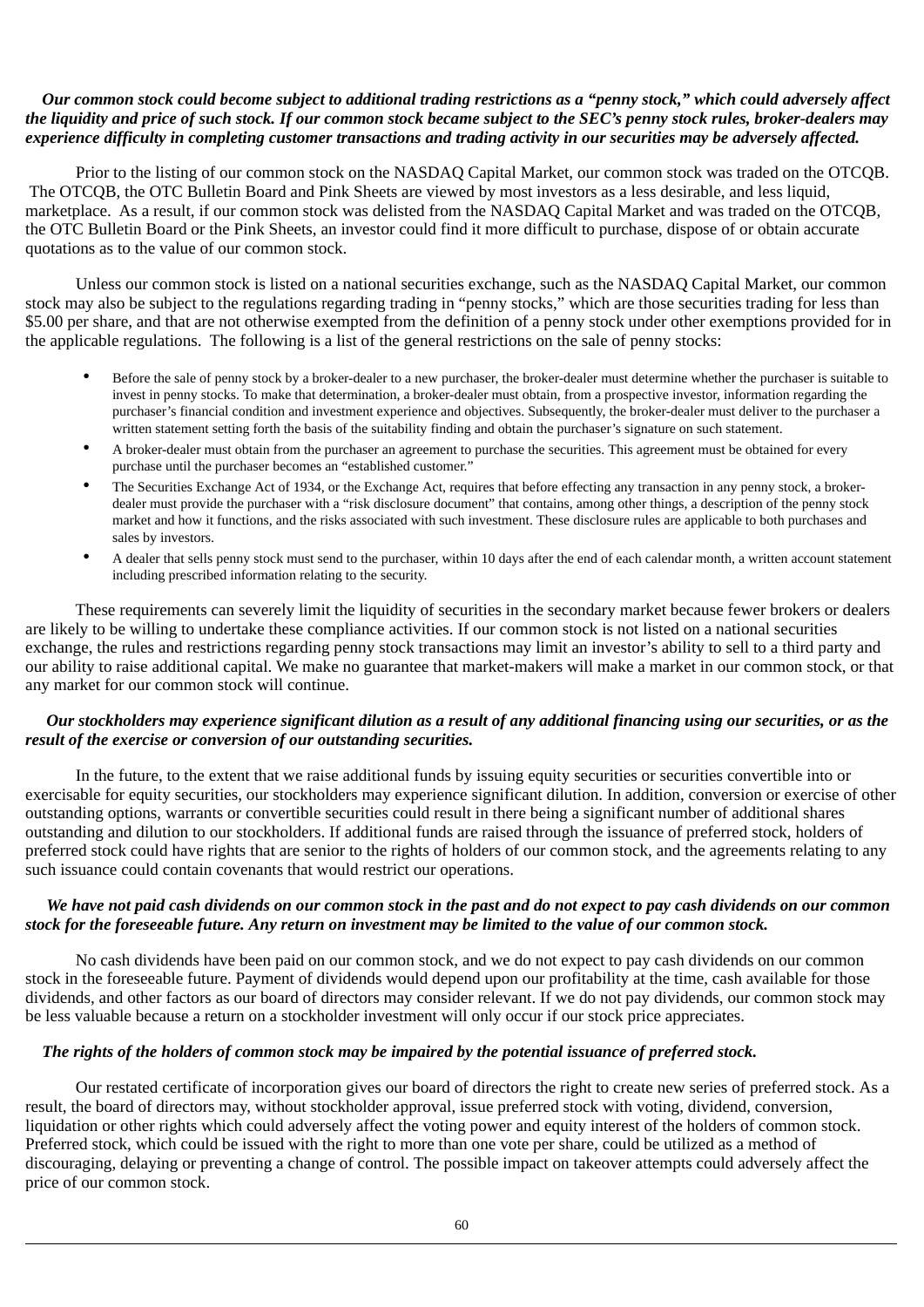### \* *Future sales of substantial amounts of our common stock, or the possibility that such sales could occur, could adversely affect the market price of our common stock.*

 If in the future we sell additional equity securities to help satisfy funding requirements, those securities may be subject to registration rights or may include warrants with anti-dilutive protective provisions. Future sales in the public market of our common stock, or shares issued upon exercise of our outstanding stock options, warrants or convertible securities, or the perception by the market that these issuances or sales could occur, could lower the market price of our common stock or make it difficult for us to raise additional capital. Our stockholders may experience substantial dilution and a reduction in the price that they are able to obtain upon the sale of their shares. Also, new equity securities issued may have greater rights, preferences or privileges than our existing common stock.

 As March 31, 2022, we had 149,733,265 shares of common stock issued and outstanding, substantially all of which we believe may be sold publicly, subject in some cases to volume and other limitations, provisions or limitations in registration rights agreements, or prospectus-delivery or other requirements relating to the effectiveness and use of registration statements registering the resale of such shares.

 As of March 31, 2022, we had reserved for issuance 4,916,142 shares of our common stock issuable upon the exercise of outstanding stock options under our equity incentive plans at a weighted-average exercise price of \$4.09 per share, we had outstanding restricted stock units covering 900,000 shares of common stock, and we had outstanding warrants to purchase 14,202,824 shares of common stock at a weighted-average exercise price of \$1.17 per share. Subject to applicable vesting requirements, upon exercise of these options or warrants or issuance of shares following vesting of the restricted stock units, the underlying shares may be resold into the public market, subject in some cases to volume and other limitations or prospectus delivery requirements pursuant to registration statements registering the resale of such shares. In the case of outstanding options or warrants that have exercise prices that are below the market price of our common stock from time to time, or upon issuance of shares following vesting of restricted stock units, our stockholders would experience dilution upon the exercise of these options.

### *\* Exercise of our outstanding warrants may result in dilution to our stockholders.*

 As of March 31, 2022, we had outstanding warrants, other than the warrants described in the next sentence, to purchase 58,824 shares of common stock, at a weighted average exercise price of \$8.50 per share. As of March 31, 2022, 13,794,000 shares of our common stock were issuable (subject to certain beneficial ownership limitations) upon exercise of warrants, at an exercise price of \$1.15 per share, that we issued in connection with our underwritten public offering of common stock and warrants in August 2019; 350,000 shares of our common stock were issuable (subject to certain beneficial ownership limitations) upon exercise of warrants, at an exercise price of \$0.70 per share, that we issued in connection with our private placement of warrants in February 2020.

### *Our Bylaws provide that the Court of Chancery of the State of Delaware is the sole and exclusive forum for a wide variety of disputes between us and our stockholders, and that the federal district courts of the United States of the America are the sole and exclusive forum for the resolution of any complaint asserting a cause of action arising under the Securities Act. Exclusive forum provisions in our Bylaws could limit our stockholders' ability to obtain a favorable judicial forum for disputes with us or our directors, officers or employees.*

 Our Bylaws, as amended, provide that, unless we consent in writing to the selection of an alternative forum, to the fullest extent permitted by law, the Court of Chancery of the State of Delaware will be the sole and exclusive forum for most legal actions involving actions brought against us by stockholders, including (i) any derivative action or proceeding brought on behalf of the company; (ii) any action asserting a claim of breach of a fiduciary duty owed by any director, officer or other employee of the company to the company or the company's stockholders; (iii) any action asserting a claim against the company or any director or officer or other employee of the company arising pursuant to any provision of the Delaware General Corporation Law, the certificate of incorporation or the Bylaws of the company, or as to which the Delaware General Corporation Law confers jurisdiction on the Courts of Chancery of the State of Delaware; or (iv) any action asserting a claim against the company or any director or officer or other employee of the company governed by the internal affairs doctrine, in all cases subject to the court's having personal jurisdiction over the indispensable parties named as defendants (including without limitation as a result of the consent of such indispensable party to the personal jurisdiction of such court). The Bylaws provide that the foregoing provisions do not apply to actions or suits brought to enforce any liability or duty created by the Securities Act of 1933, as amended (the "Securities Act"), the Securities Exchange Act of 1934, as amended (the "Exchange Act"), or any other claim for which the federal courts have exclusive jurisdiction. Section 27 of the Exchange Act creates exclusive federal jurisdiction over all suits brought to enforce any duty or liability created by the Exchange Act or the rules and regulations thereunder. As a result, the exclusive forum provision will not apply to suits brought to enforce any duty or liability created by the Exchange Act or any other claim for which the federal courts have exclusive jurisdiction. Our Bylaws do not relieve us of our duties to comply with federal securities laws and the rules and regulations thereunder, and our stockholders will not be deemed to have waived our compliance with these laws, rules and regulations. In addition, our Bylaws, as amended, provide that, unless we consent in writing to the selection of an alternative forum, to the fullest extent permitted by law, the federal district courts of the United States of America shall be the sole and exclusive forum for the resolution of any complaint asserting a cause of action arising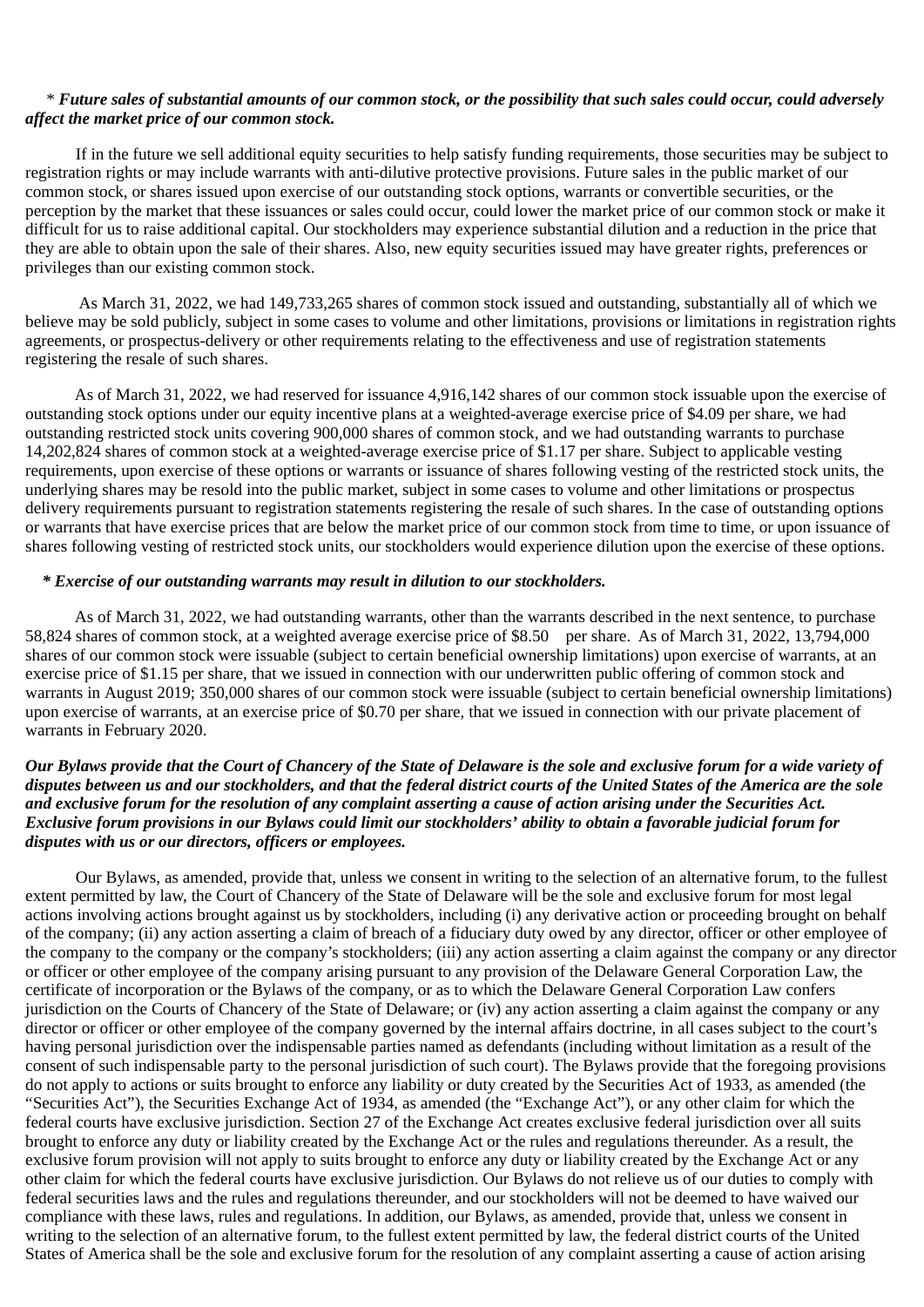under the Securities Act. Any person or entity purchasing or otherwise acquiring or holding any interest in any of our securities shall be deemed to have notice of and to have consented to these provisions.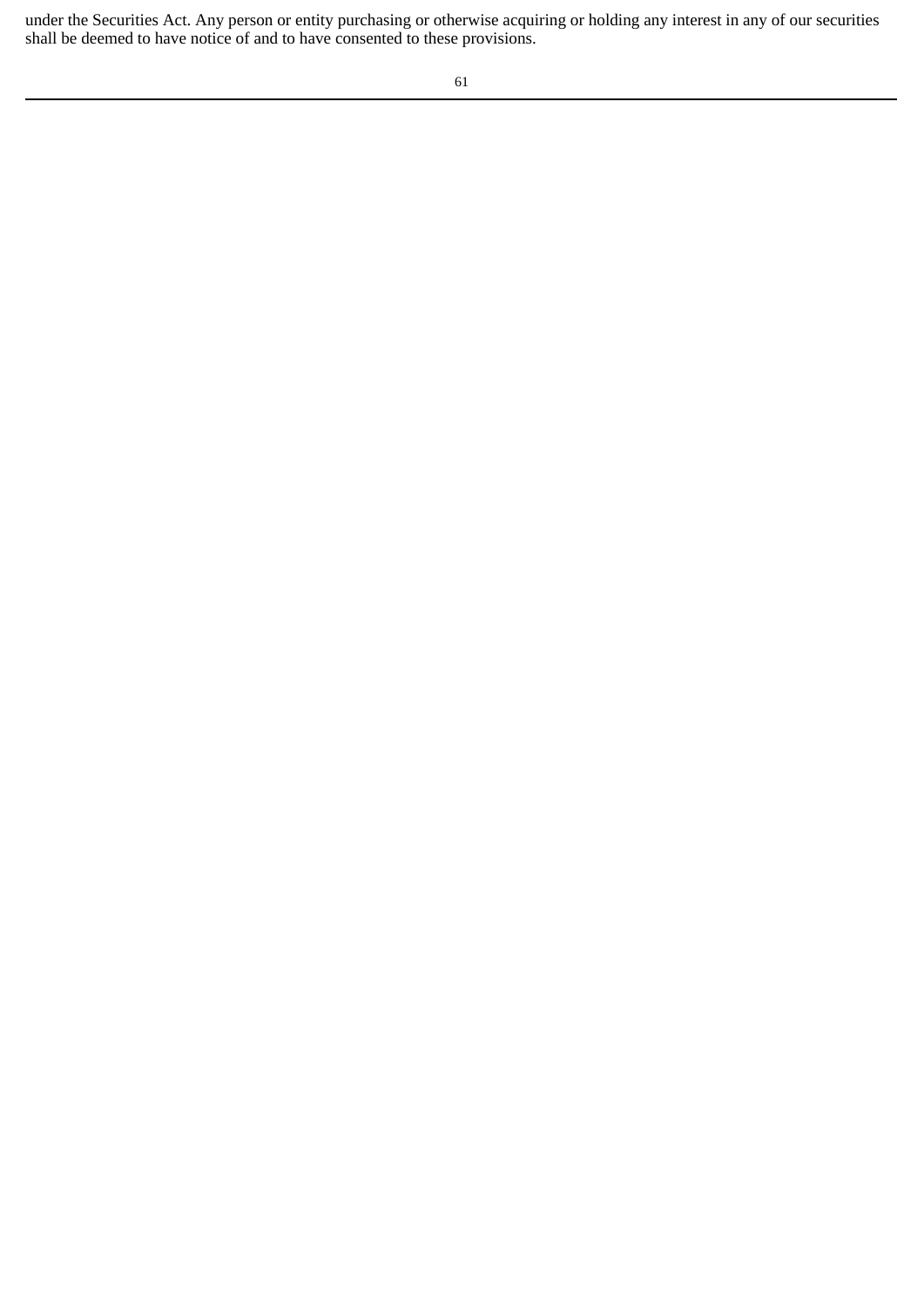Under the Securities Act, federal and state courts have concurrent jurisdiction over all suits brought to enforce any duty or liability created by the Securities Act. There is uncertainty as to whether a court (other than state courts in the State of Delaware, where the Supreme Court of the State of Delaware decided in March 2020 that exclusive forum provisions for causes of action arising under the Securities Act are facially valid under Delaware law) would enforce forum selection provisions and whether investors can waive compliance with the federal securities laws and the rules and regulations thereunder. We believe the forum selection provisions in Bylaws, as amended, may benefit us by providing increased consistency in the application of Delaware law and federal securities laws by chancellors and judges, as applicable, particularly experienced in resolving corporate disputes, efficient administration of cases on a more expedited schedule relative to other forums and protection against the burdens of multi-forum litigation. However, these provisions may have the effect of discouraging lawsuits against us and/or our directors, officers and employees as it may limit any stockholder's ability to bring a claim in a judicial forum that such stockholder finds favorable for disputes with us or our directors, officers or employees. In addition, stockholders who do bring a claim in the Court of Chancery in the State of Delaware could face additional litigation costs in pursuing any such claim, particularly if they do not reside in or near Delaware. The enforceability of similar choice of forum provisions in other companies' charter documents has been challenged in legal proceedings, and it is possible that, in connection with any applicable action brought against us, a future court could find the choice of forum provisions contained in our Bylaws to be inapplicable or unenforceable in such action. If a court were to find the choice of forum provision contained in our Bylaws to be inapplicable or unenforceable in an action, we may incur additional costs associated with resolving such action in other jurisdictions, which could adversely affect our business, financial condition or results of operations.

# *If we fail to comply with the rules under the Sarbanes-Oxley Act of 2002 related to disclosure controls and procedures, identify or discover material weaknesses in our internal control over financial reporting or fail to effectively remediate any identified material weaknesses, our business and financial condition could be materially and adversely affected and our stock price could decline.*

 Our management is responsible for establishing and maintaining an adequate system of internal control over financial reporting, designed to provide reasonable assurance regarding the reliability of financial reporting and the preparation of consolidated financial statements for external purposes in accordance with U.S. GAAP. Our management is likewise required, on a quarterly basis, to evaluate the effectiveness of our internal controls and to disclose any material changes and weaknesses identified through such evaluation. A material weakness is a deficiency, or a combination of deficiencies, in internal control over financial reporting, such that there is a reasonable possibility that a material misstatement of our annual or interim financial statements will not be prevented or detected on a timely basis. If we fail to comply with the rules under the Sarbanes-Oxley Act of 2002 related to disclosure controls and procedures, or, if we discover material weaknesses and other deficiencies in our internal control and accounting procedures, our stock price could decline significantly and our business and financial condition could be adversely affected. If material weaknesses or significant deficiencies are discovered or if we otherwise fail to achieve and maintain the adequacy of our internal control, we may not be able to ensure that we can conclude on an ongoing basis that we have effective internal controls over financial reporting in accordance with Section 404 of the Sarbanes-Oxley Act. Moreover, effective internal controls are necessary for us to produce reliable financial reports and are important to helping prevent financial fraud. If we cannot provide reliable financial reports or prevent fraud, our business and operating results could be harmed, investors could lose confidence in our reported financial information, and the trading price of our common stock could decline significantly.

 As disclosed in our Quarterly Reports on Form 10-Q for the first three quarters of 2021, we identified material weaknesses in our internal control over financial reporting and concluded that our internal control over financial reporting was not effective as of March 31, 2021, June 30, 2021 and September 30, 2021. We believe that the identified weakness was remediated as of December 31, 2021. Nevertheless, any failure to effectively remediate an identified material weakness or otherwise maintain adequate internal controls over financial reporting could adversely impact our ability to report our financial results on a timely and accurate basis. If our financial statements are not accurate, investors may not have a complete understanding of our operations. Likewise, if our financial statements are not filed on a timely basis, we could be subject to sanctions or investigations by the stock exchange on which our common stock is listed, the SEC or other regulatory authorities, and legal proceedings by stockholders or regulatory authorities, which could result in a material adverse effect on our business. We could face monetary judgments, penalties or other sanctions that could have a material adverse effect on our business, financial condition and results of operations and could cause our stock price to decline. Failure to timely file required reports with the SEC, as occurred with respect to our Quarterly Reports on Form 10-Q for the first three quarters of 2021, results in loss of eligibility to utilize short form registration statements on Form S-3 and prospectuses outstanding under previous registration statements not being current or available, which may impair our ability to obtain required capital in a timely manner or issue shares for other purposes, and may subject us to legal claims from stockholders or warrant holders. Inadequate internal control could also cause investors to lose confidence in our reported financial information, which could have a negative effect on the trading price of our stock.

 We take responsive actions to address identified material weaknesses in our internal control over financial reporting. However, we can give no assurance that such measures will remediate any material weakness that are identified or that any additional material weaknesses or restatements of financial results will not arise in the future. In the future, our management may determine that our disclosure controls and procedures are ineffective or that there are one or more material weaknesses in our internal controls over financial reporting, resulting in a reasonable possibility that a material misstatement to the annual or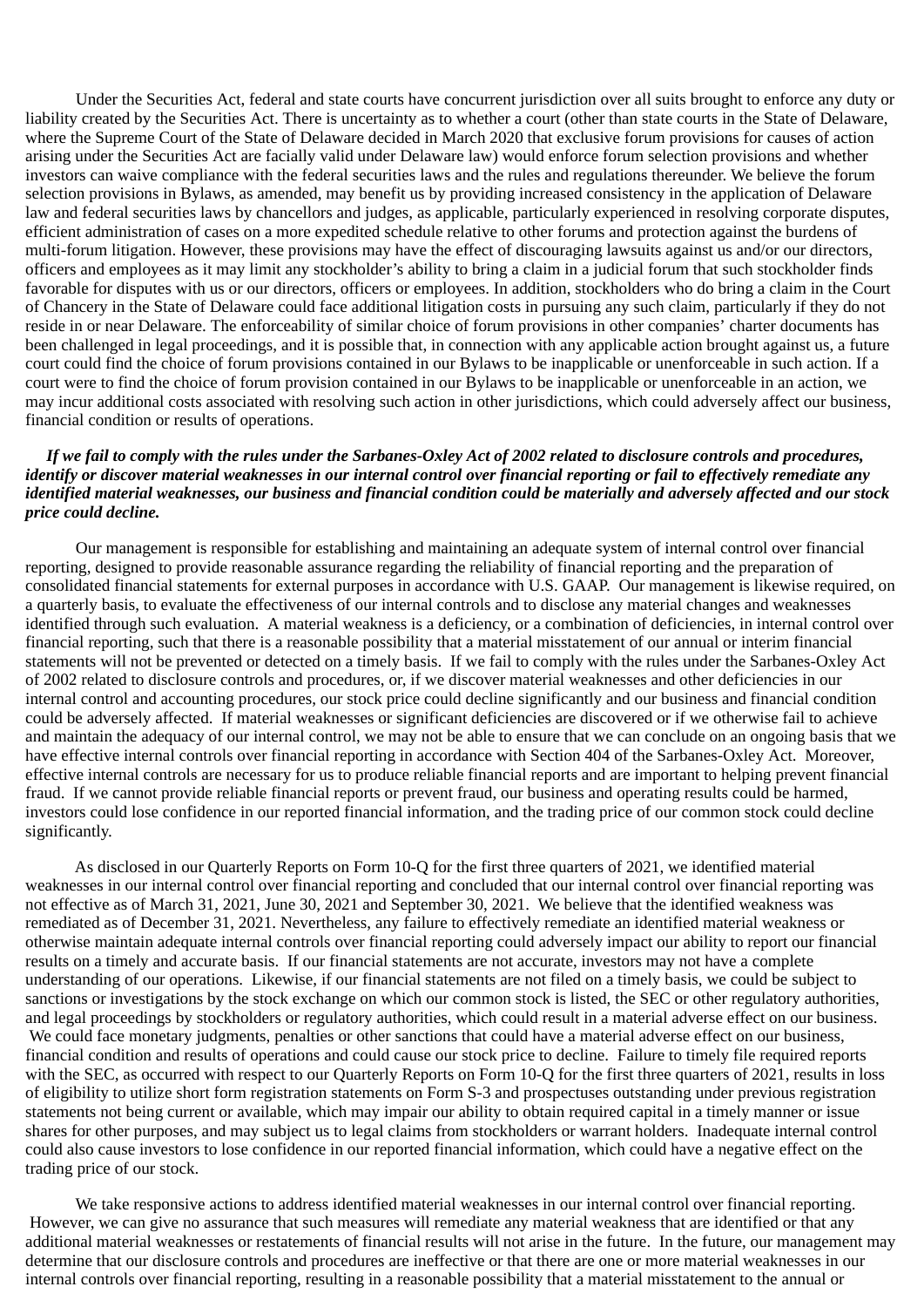interim financial statements would not have been prevented or detected. Accordingly, a material weakness increases the risk that the financial information we report contains material errors. Any system of internal controls, however well designed and operated, is based in part on certain assumptions and can provide only reasonable, not absolute, assurances that the objectives of the system are met. Efforts to correct any material weaknesses or deficiencies that may be identified could require significant financial resources to address. Moreover, if remedial measures are insufficient to address the deficiencies that are determined to exist, we may fail to meet our future reporting obligations on a timely basis, our consolidated financial statements could contain material misstatements, we could be required to restate our prior period financial results, our operating results may be harmed, and we could become subject to class action litigation or investigations or proceedings from regulatory authorities. Any of these matters could adversely affect our business, reputation, revenues, results of operations, financial condition and stock price.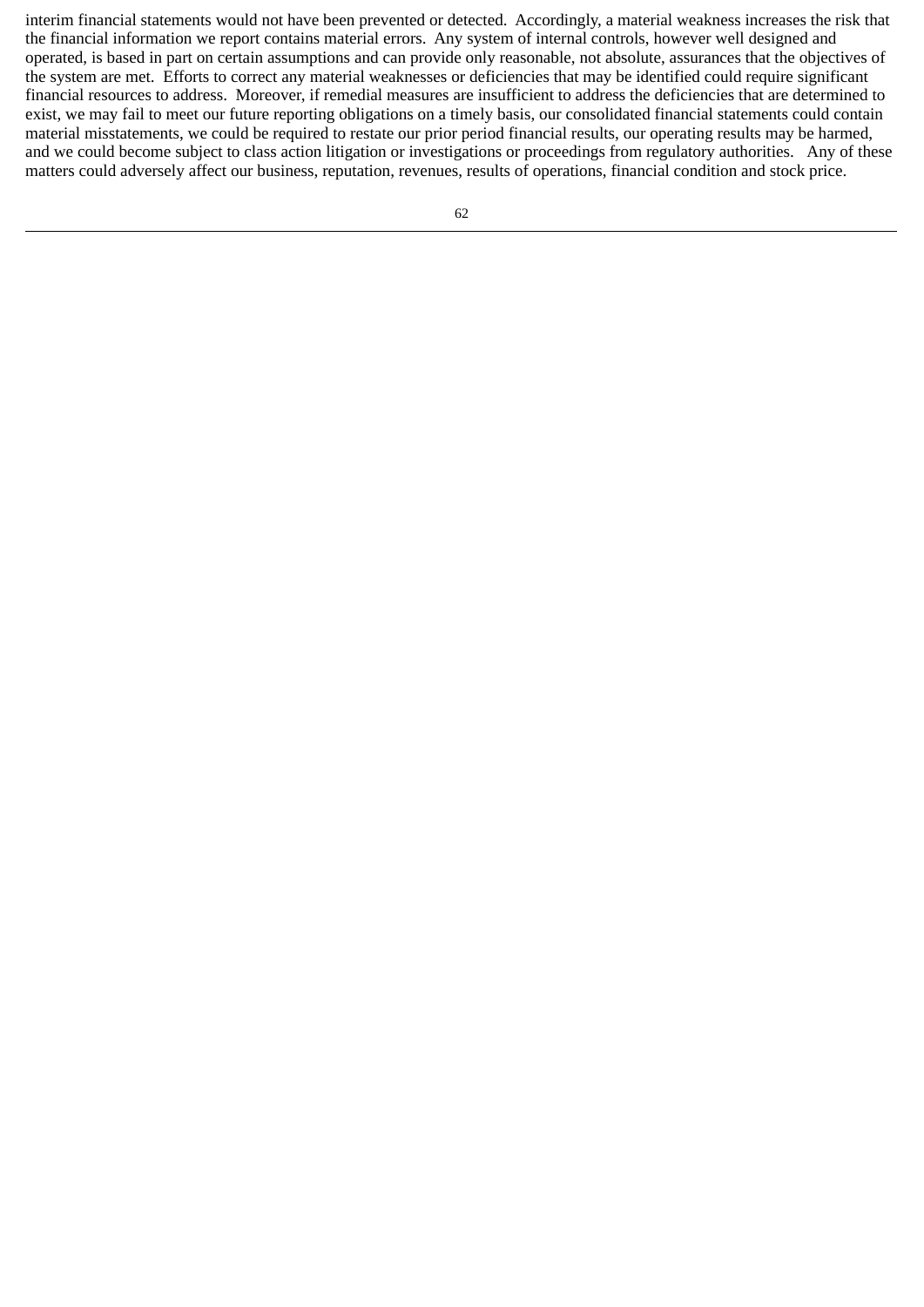# **General Risk Factors**

# *We depend on our officers. If we are unable to retain our key employees or to attract additional qualified personnel, our product operations and development efforts may be seriously jeopardized.*

 Our success will be dependent upon the efforts of our management team and staff, including Dennis J. Carlo, Ph.D., our chief executive officer. The employment of Dr. Carlo may be terminated at any time by either us or Dr. Carlo. We currently do not have key person life insurance policies covering any of our executive officers or key employees. If key individuals leave us, we could be adversely affected if suitable replacement personnel are not quickly recruited. There is competition for qualified personnel in all functional areas, which makes it difficult to attract and retain the qualified personnel necessary for the operation of our business. Our success also depends in part on our ability to attract and retain highly qualified scientific, commercial and administrative personnel. If we are unable to attract new employees and retain existing key employees, the development and commercialization of our product candidates could be delayed or negatively impacted. In addition, any staffing interruptions resulting from geopolitical actions, including war and terrorism, adverse public health developments such as the COVID-19 pandemic, or natural disasters including earthquakes, typhoons, floods and fires, could have an adverse effect on our business.

# *We may experience difficulties in managing growth.*

 We are a small company. Any significant growth in the future could impose significant added responsibilities on members of management, including the need to identify, attract, retain, motivate and integrate highly skilled personnel. Our future financial performance and our ability to compete effectively may depend, in part, on our ability to manage any future growth effectively. To that end, we must be able to:

- manage our clinical studies effectively;
- integrate additional management, administrative, manufacturing and regulatory personnel;
- maintain sufficient administrative, accounting and management information systems and controls; and
- hire and train additional qualified personnel.

 We may not be able to accomplish these tasks, and our failure to accomplish any of them could harm our financial results.

# *Our business and operations would suffer in the event of cybersecurity or other system failures. Our business depends on complex information systems, and any failure to successfully maintain these systems or implement new systems to handle our changing needs could materially harm our operations.*

 In the ordinary course of our business, we collect and store sensitive data, including intellectual property, our proprietary business information and that of our suppliers, as well as personally identifiable information of employees. Similarly, our thirdparty providers possess certain of our sensitive data. The secure maintenance of this information is material to our operations and business strategy. Despite our security measures, our information technology and infrastructure may be vulnerable to attacks by hackers or breached due to employee error, malfeasance or other disruptions. Any such breach could compromise our networks and the information stored there could be accessed, publicly disclosed, lost or stolen. The legislative and regulatory landscape for privacy and data protection continues to evolve, and there has been an increasing amount of focus on privacy and data protection issues with the potential to affect our business, including recently enacted laws in a majority of states requiring security breach notification. Thus, any access, disclosure or other loss of information, including our data being breached at our partners or thirdparty providers, could result in legal claims or proceedings and liability under laws that protect the privacy of personal information, disrupt our operations, and damage our reputation which could adversely affect our business.

# *A sale of a substantial number of shares of our common stock may cause the price of our common stock to decline and may impair our ability to raise capital in the future.*

 There have been and may continue to be periods when our common stock could be considered "thinly-traded," meaning that the number of persons interested in purchasing our common stock at or near bid prices at any given time may be relatively small or non-existent. Finance transactions resulting in a large amount of newly issued shares that become readily tradable, conversion of outstanding convertible notes or exercise of outstanding warrants and sale of the shares issuable upon conversion of such notes or exercise of such warrants, issuance of shares following vesting of outstanding restricted stock units, or other events that cause stockholders to sell shares, could place downward pressure on the trading price of our stock. In addition, the lack of a robust resale market may require a stockholder who desires to sell a large number of shares of common stock to sell the shares in increments over time to mitigate any adverse impact of the sales on the market price of our stock. If our stockholders sell, or the market perceives that our stockholders intend to sell for various reasons, substantial amounts of our common stock in the public market, the market price of our common stock could decline. Sales of a substantial number of shares of our common stock may make it more difficult for us to sell equity or equity-related securities in the future at a time and price that we deem reasonable or appropriate.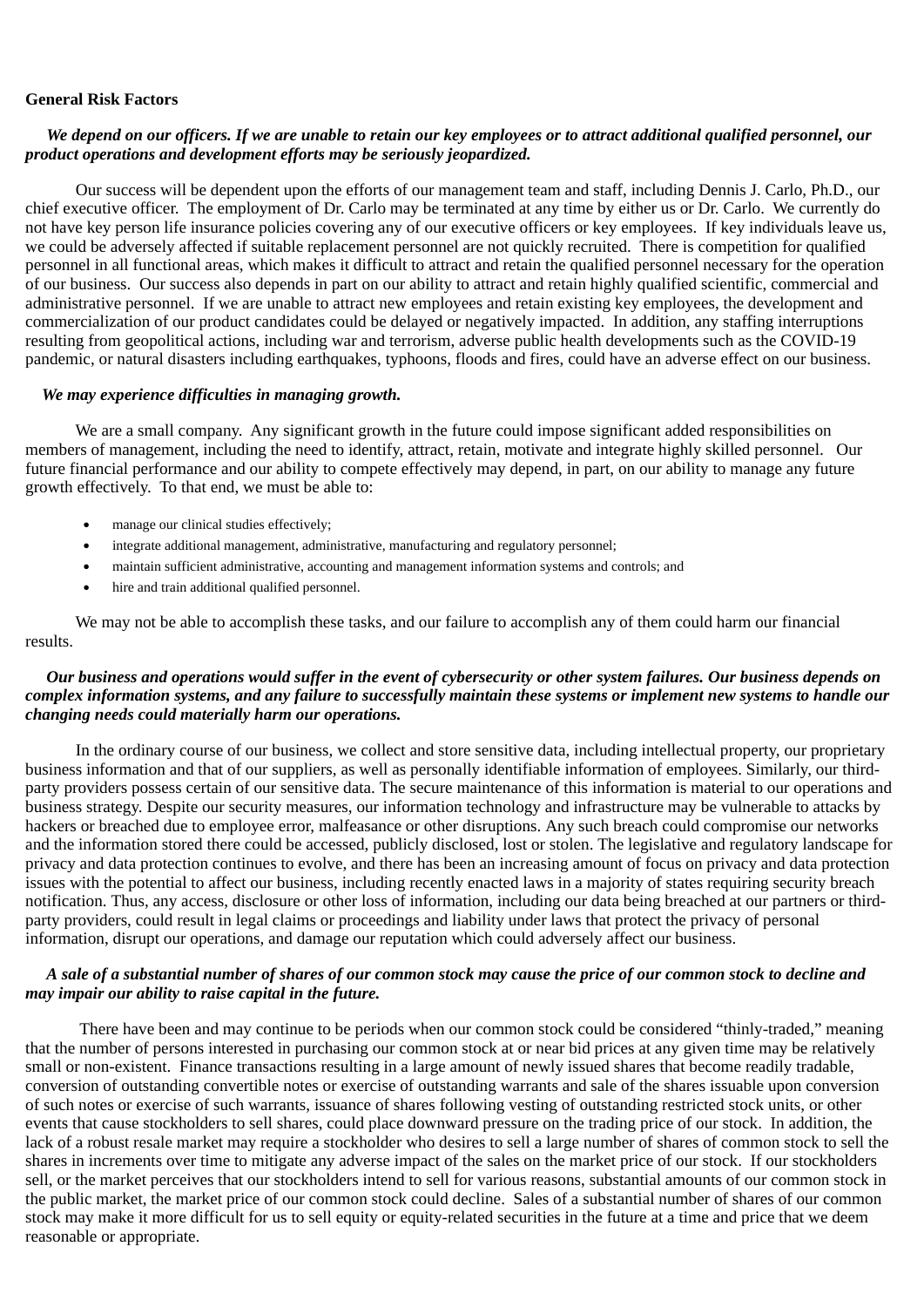# *If securities or industry analysts do not publish research or reports about our business, or if they change their recommendations regarding our stock adversely, our stock price and trading volume could decline.*

 The trading market for our common stock will be influenced by the research and reports that industry or securities analysts publish about us or our business. We may never obtain substantial research coverage by industry or financial analysts. If no or few analysts commence or continue coverage of us, the trading price of our stock would likely decrease. Even if we do obtain analyst coverage, if one or more of the analysts who cover us downgrade our stock, our stock price would likely decline. If one or more of these analysts cease coverage of our company or fail to regularly publish reports on us, we could lose visibility in the financial markets, which in turn could cause our stock price or trading volume to decline.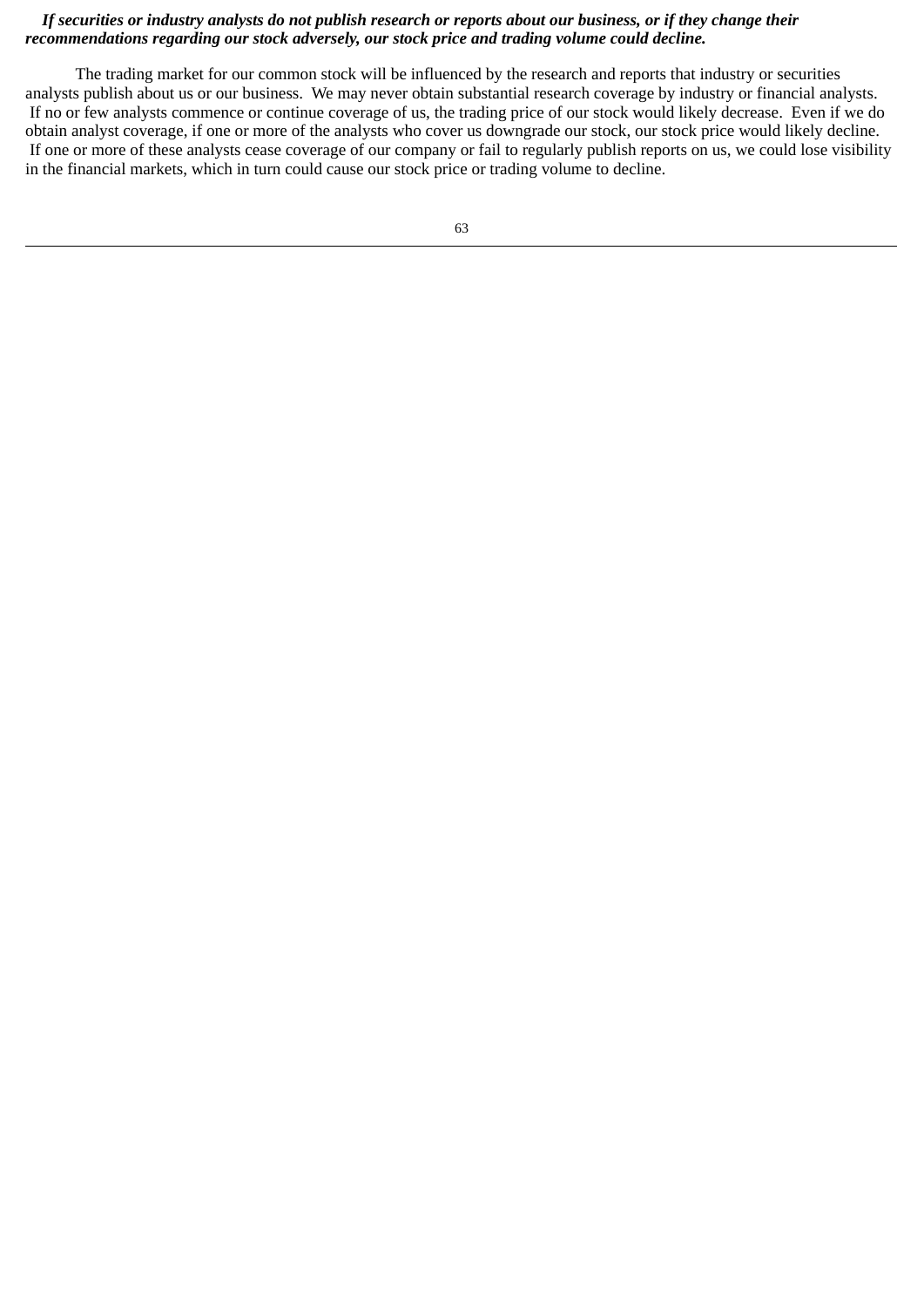### **ITEM 2. Unregistered Sales of Equity Securities and Use of Proceeds**

Except as described below, information concerning our sales of unregistered securities during the quarter ended March 31, 2022, has previously been reported in Current Reports on Form 8-K that we filed during that quarter. On February 15, 2022, the Company granted nonqualified stock options to two non-officer employees to purchase an aggregate of up to 130,000 shares of common stock. The options were granted in accordance with Nasdaq Listing Rule 5635(c)(4). The stock options have a ten-year term and have an exercise price of \$0.62 per share, the closing price of the company's common stock on the grant date. The options vest over a three year period, with the option vesting and becoming exercisable with respect to one-sixth of the shares subject to the option on the six month anniversary of the date of first employment and the remainder vesting in equal monthly installments over a 36 month period from the date of first employment, provided the employee continues to provide service to the company through the applicable vesting dates. The stock options were granted outside of the company's 2020 equity incentive plan.

All issuances were issued in private placement transactions to a limited number of persons in reliance on the private placement exemption provided by Section 4(a)(2) of the Securities Act of 1933, as amended, and/or Regulation D promulgated under the Securities Act. Each person to whom the option was granted represented, among other things, that (i) the holder was acquiring the option and, upon exercise any shares, solely for the holder's account and not with a view to or for sale or distribution of the securities, (ii) the securities were being acquired for investment purposes, for the holder's own account, not as nominee or agent, and not with a view to the resale or distribution of any part thereof in violation of the Securities Act, (iii) the holder had received all information that the holder requested, and (iv) the holder was capable of evaluating the merits and risks of the investment and had the ability to protect holder's interests and was financially capable of bearing a total loss of the investment.

### **ITEM 3. Defaults Upon Senior Securities**

None.

### **ITEM 4. Mine Safety Disclosures**

Not applicable.

### **ITEM 5. Other Information**

None.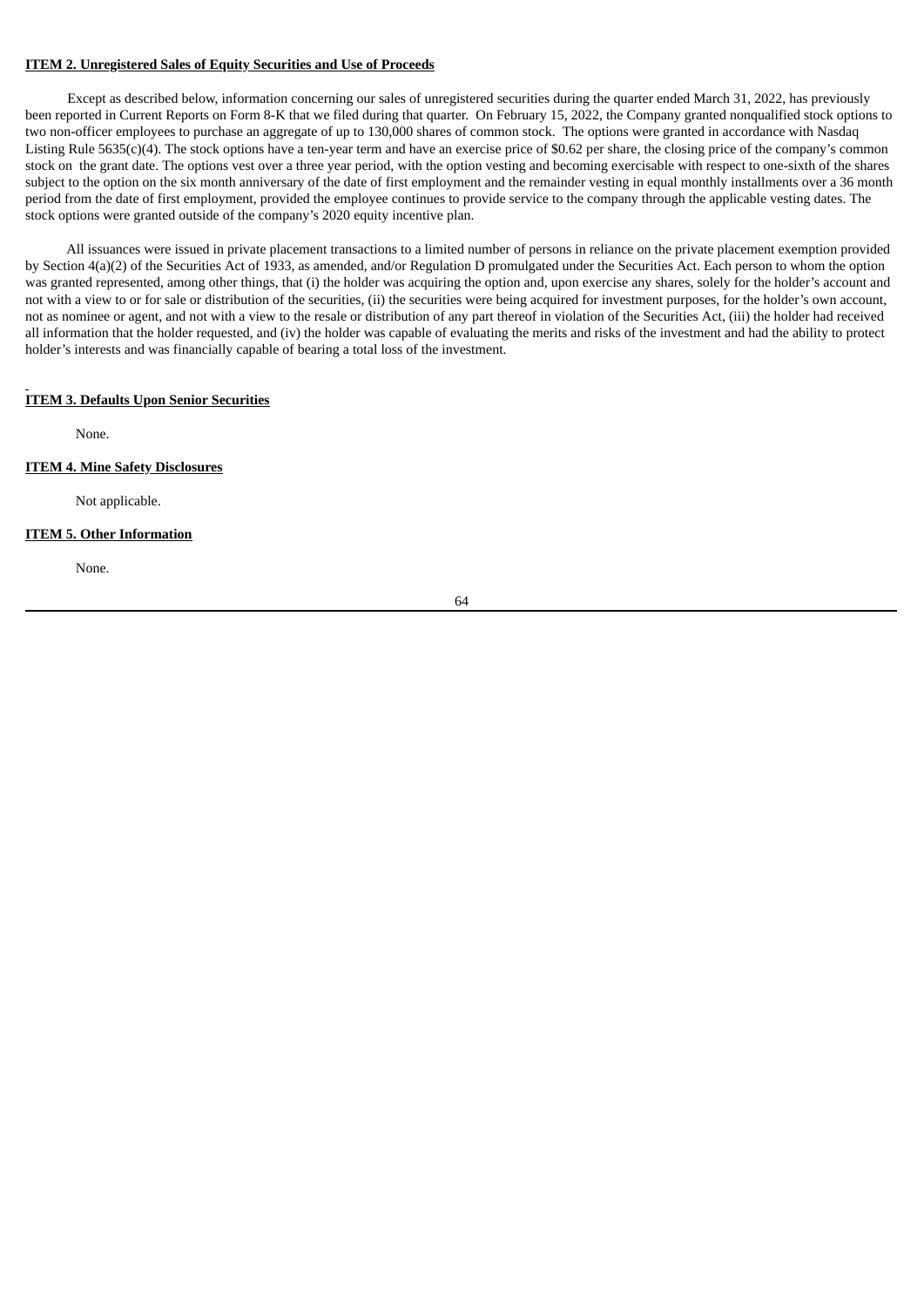# **ITEM 6. Exhibits**

The following exhibits are attached hereto or incorporated herein by reference.

- 31.1 Certification of Chief Executive Officer pursuant to Section 302 of the [Sarbanes-Oxley](#page-79-0) Act of 2002
- 31.2 Certification of Chief Financial Officer pursuant to Section 302 of the [Sarbanes-Oxley](#page-80-0) Act of 2002
- 32.1 Certification of Chief Executive Officer pursuant to Section 906 of the [Sarbanes-Oxley](#page-81-0) Act of 2002
- 32.2 Certification of Chief Financial Officer pursuant to Section 906 of the [Sarbanes-Oxley](#page-82-0) Act of 2002
- 101.INS The instance document does not appear in the interactive data file because its XBRL tags are embedded within the Inline XBRL document
- 101.SCH XBRL Taxonomy Extension Schema Document
- 101.CAL XBRL Taxonomy Extension Calculation Linkbase Document
- 101.DEF XBRL Taxonomy Extension Definition Linkbase Document
- 101.LAB XBRL Taxonomy Extension Label Linkbase Document
- 101.PRE XBRL Taxonomy Extension Presentation Linkbase Document
- 104 Cover Page Interactive Data File (embedded within the Inline XBRL document and included in Exhibit 101)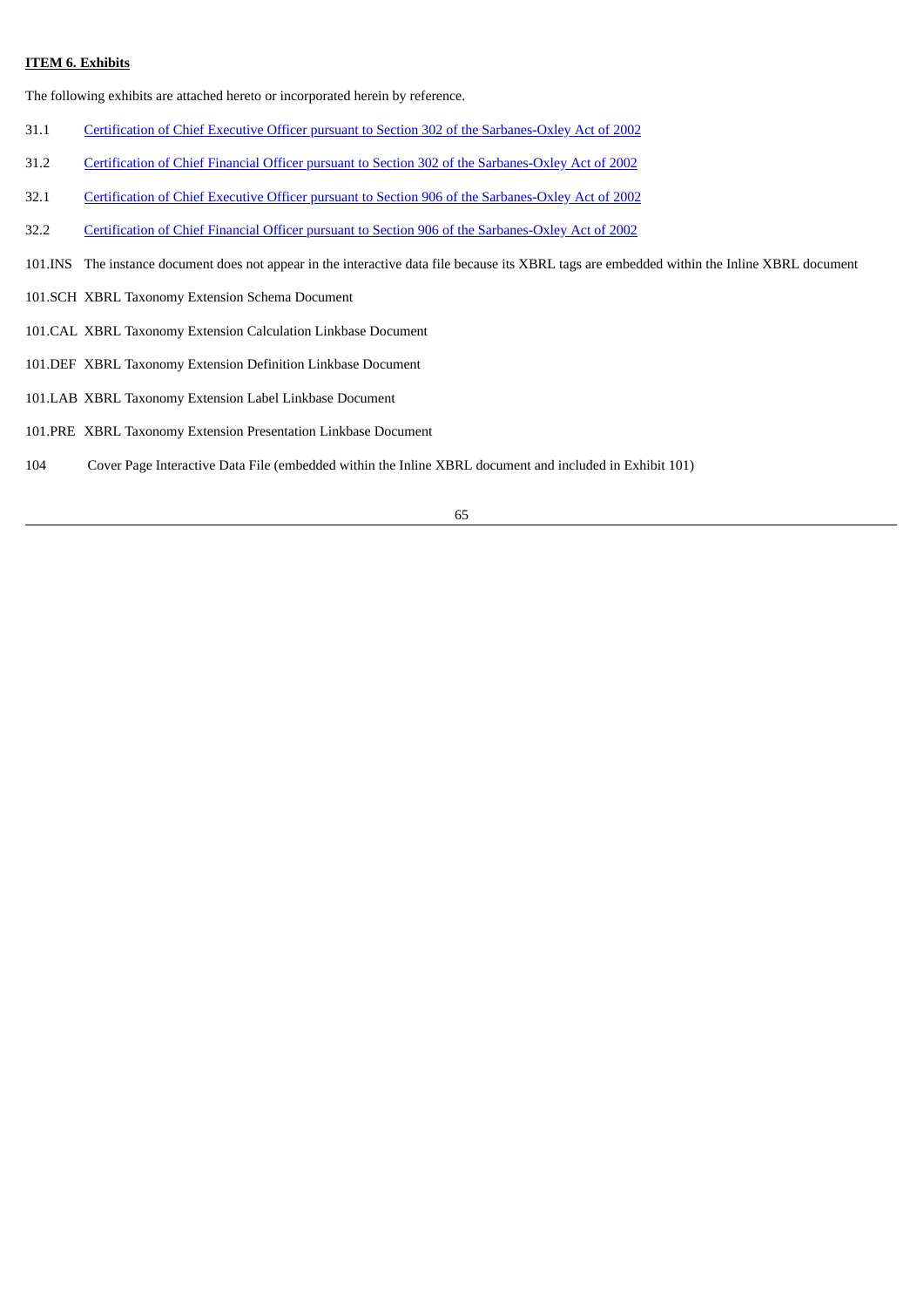# **Signatures**

Pursuant to the requirements of the Securities Exchange Act of 1934, the registrant has duly caused this report to be signed on its behalf by the undersigned thereunto duly authorized.

# **ADAMIS PHARMACEUTICALS, INC.**

| Date: May 16, 2022  | By: | /s/ Dennis J. Carlo     |  |
|---------------------|-----|-------------------------|--|
|                     |     | Dennis J. Carlo         |  |
|                     |     | Chief Executive Officer |  |
| Date : May 16, 2022 | By: | /s/ David Benedicto     |  |
|                     |     | David Benedicto         |  |
|                     |     |                         |  |
|                     |     | Chief Financial Officer |  |

66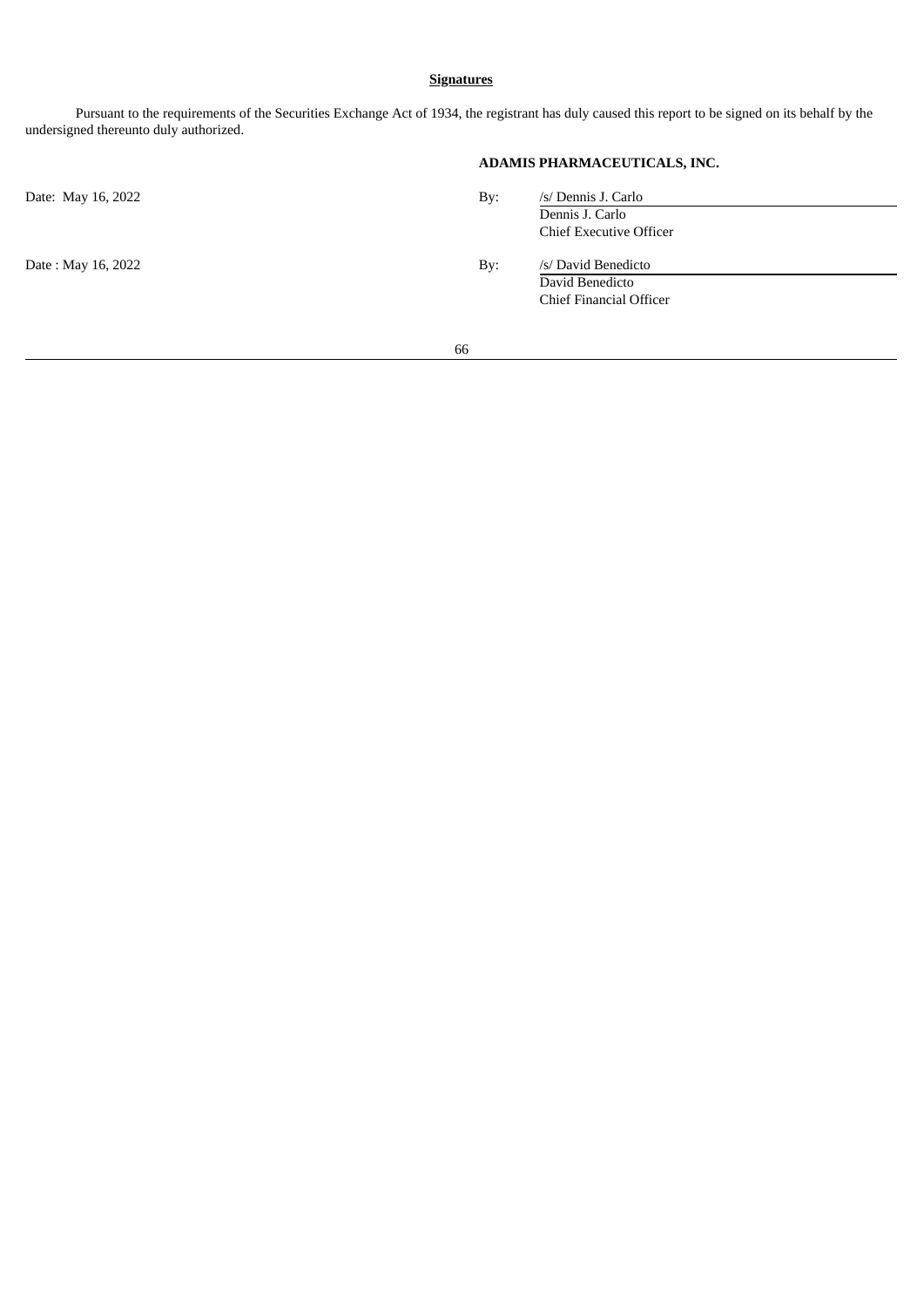### **CERTIFICATION PURSUANT TO SECTION 302 OF THE SARBANES-OXLEY ACT OF 2002**

<span id="page-79-0"></span>I, Dennis J. Carlo, certify that:

- 1. I have reviewed this Quarterly Report on Form 10-Q of Adamis Pharmaceuticals Corporation;
- 2. Based on my knowledge, this report does not contain any untrue statement of a material fact or omit to state a material fact necessary to make the statements made, in light of the circumstances under which such statements were made, not misleading with respect to the period covered by this quarterly report;
- 3. Based on my knowledge, the financial statements, and other financial information included in this report, fairly present in all material respects the financial condition, results of operations and cash flows of the registrant as of, and for, the periods presented in this report;
- 4. The registrant's other certifying officer(s) and I are responsible for establishing and maintaining disclosure controls and procedures (as defined in Exchange Act Rules 13a-15(e) and (15d-15(e)) and internal control over financial reporting (as defined in Exchange Act Rules 13a-15(f) and 15d- $15(f)$ ) for the registrant and we have:
	- a) Designed such disclosure controls and procedures, or caused such disclosure controls and procedures to be designed under our supervision, to ensure that material information relating to the registrant, including its consolidated subsidiaries, is made known to us by others within those entities, particularly during the period in which this report is being prepared;
	- b) Designed such internal control over financial reporting, or caused such internal control over financial reporting disclosure to be designed under our supervision, to provide reasonable assurance regarding the reliability of financial reporting and the preparation of financial statements for external purposes in accordance with generally accepted accounting principles;
	- c) Evaluated the effectiveness of the registrant's disclosure controls and procedures and presented in this report our conclusions about the effectiveness of the disclosure controls and procedures, as of the end of the period covered by this report based on such evaluation; and
	- d) Disclosed in this report any change in the registrant's internal control over financial reporting that occurred during the registrant's most recent fiscal quarter (the registrant's fourth fiscal quarter in the case of an annual report) that has materially affected, or is reasonably likely to materially affect, the registrant's internal control over financial reporting; and
- 5. The registrant's other certifying officer(s) and I have disclosed, based on our most recent evaluation of internal control over financial reporting, to the registrant's auditors and the audit committee of the registrant's board of directors (or persons performing the equivalent functions):
	- a) All significant deficiencies and material weaknesses in the design or operation of internal control over financial reporting which are reasonably likely to adversely affect the registrant's ability to record, process, summarize and report financial data; and
	- b) Any fraud, whether or not material, that involves management or other employees who have a significant role in the registrant's internal control over financial reporting.

Date: May 16, 2022 By: /s/ Dennis J. Carlo

Chief Executive Officer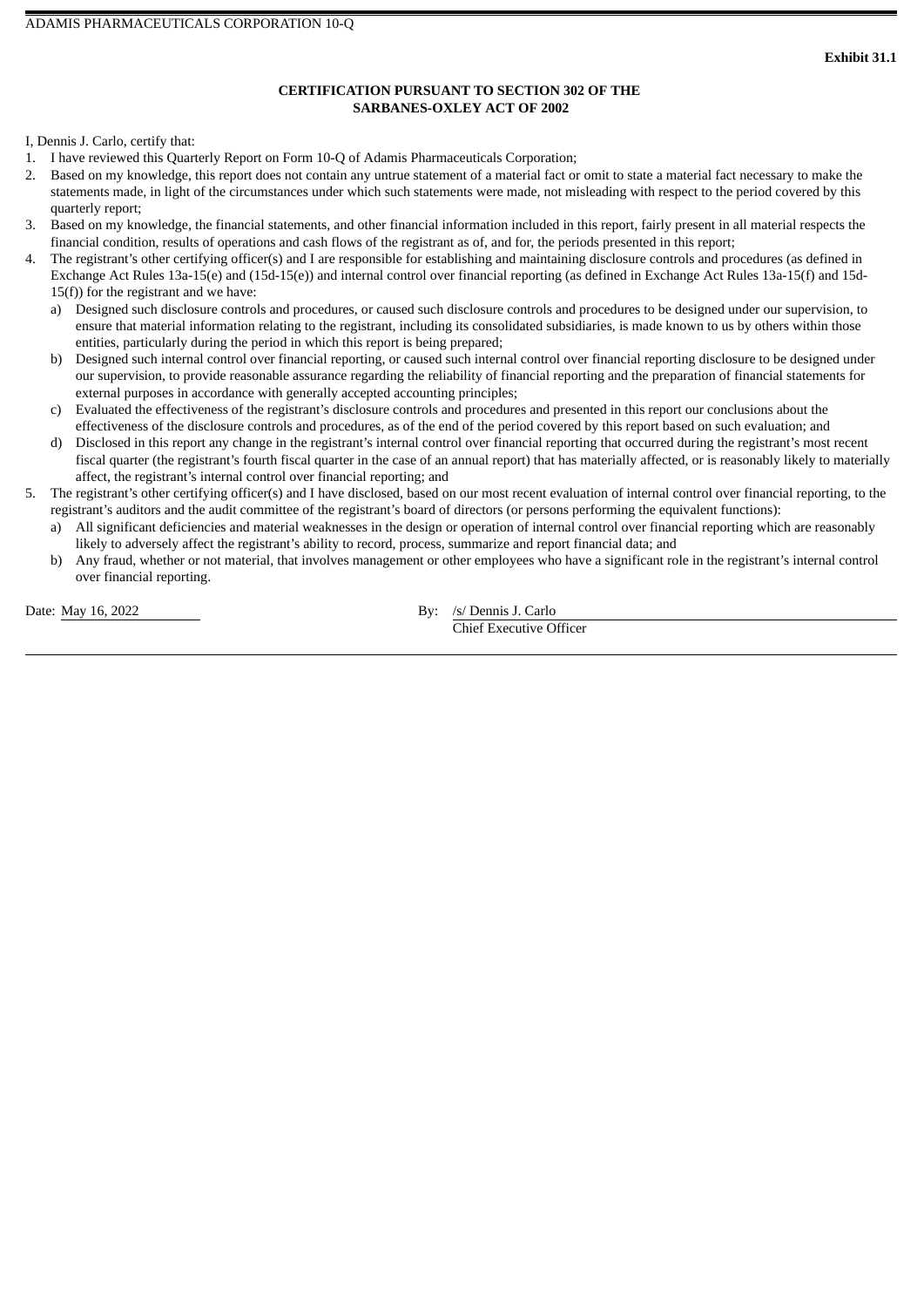### **CERTIFICATION PURSUANT TO SECTION 302 OF THE SARBANES-OXLEY ACT OF 2002**

<span id="page-80-0"></span>I, David Benedicto, certify that:

- 1. I have reviewed this Quarterly Report on Form 10-Q of Adamis Pharmaceuticals Corporation;
- 2. Based on my knowledge, this report does not contain any untrue statement of a material fact or omit to state a material fact necessary to make the statements made, in light of the circumstances under which such statements were made, not misleading with respect to the period covered by this quarterly report;
- 3. Based on my knowledge, the financial statements, and other financial information included in this report, fairly present in all material respects the financial condition, results of operations and cash flows of the registrant as of, and for, the periods presented in this report;
- 4. The registrant's other certifying officer(s) and I are responsible for establishing and maintaining disclosure controls and procedures (as defined in Exchange Act Rules 13a-15(e) and (15d-15(e)) and internal control over financial reporting (as defined in Exchange Act Rules 13a-15(f) and 15d- $15(f)$ ) for the registrant and we have:
	- a) Designed such disclosure controls and procedures, or caused such disclosure controls and procedures to be designed under our supervision, to ensure that material information relating to the registrant, including its consolidated subsidiaries, is made known to us by others within those entities, particularly during the period in which this report is being prepared;
	- b) Designed such internal control over financial reporting, or caused such internal control over financial reporting disclosure to be designed under our supervision, to provide reasonable assurance regarding the reliability of financial reporting and the preparation of financial statements for external purposes in accordance with generally accepted accounting principles;
	- c) Evaluated the effectiveness of the registrant's disclosure controls and procedures and presented in this report our conclusions about the effectiveness of the disclosure controls and procedures, as of the end of the period covered by this report based on such evaluation; and
	- d) Disclosed in this report any change in the registrant's internal control over financial reporting that occurred during the registrant's most recent fiscal quarter (the registrant's fourth fiscal quarter in the case of an annual report) that has materially affected, or is reasonably likely to materially affect, the registrant's internal control over financial reporting; and
- 5. The registrant's other certifying officer(s) and I have disclosed, based on our most recent evaluation of internal control over financial reporting, to the registrant's auditors and the audit committee of the registrant's board of directors (or persons performing the equivalent functions):
	- a) All significant deficiencies and material weaknesses in the design or operation of internal control over financial reporting which are reasonably likely to adversely affect the registrant's ability to record, process, summarize and report financial data; and
	- b) Any fraud, whether or not material, that involves management or other employees who have a significant role in the registrant's internal control over financial reporting.

Date: May 16, 2022 By: /s/ David Benedicto

Chief Financial Officer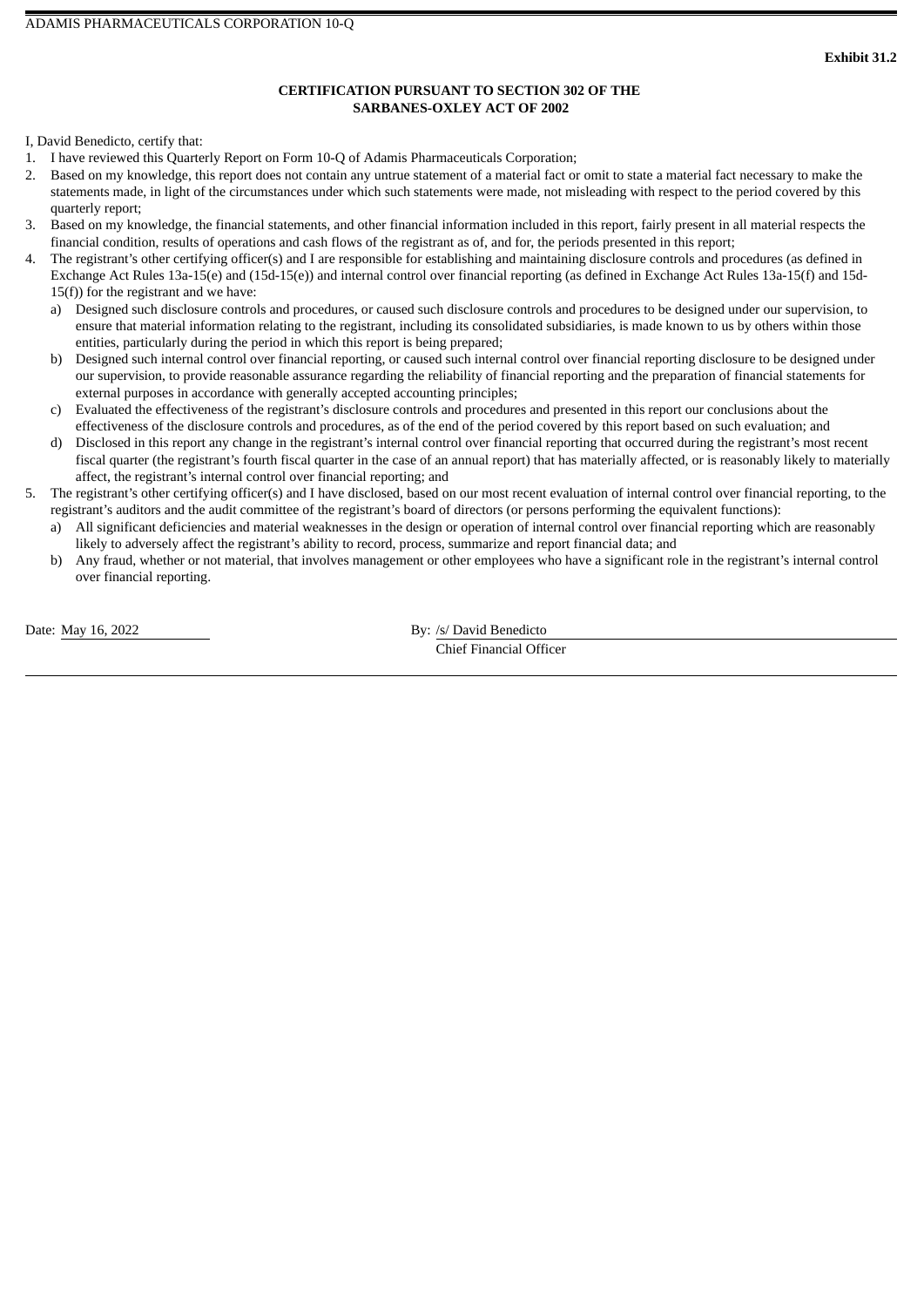### **CERTIFICATION OF CHIEF EXECUTIVE OFFICER**

#### **PURSUANT TO SECTION 906 OF THE SARBANES-OXLEY ACT**

<span id="page-81-0"></span>The undersigned, Dennis J. Carlo, the Chief Executive Officer of Adamis Pharmaceuticals Corporation (the "Company"), pursuant to 18 U.S.C. 1350, as adopted pursuant to Section 906 of the Sarbanes-Oxley Act of 2002, hereby certifies that, to the best of my knowledge:

(1) the Company's Quarterly Report on Form 10-Q for the quarter ended March 31, 2022 (the "Report") fully complies with the requirements of Section 13(a) of the Securities Exchange Act of 1934; and

(2) the information contained in the Report fairly presents, in all material respects, the financial condition and results of operations of the Company.

> /s/ DENNIS J. CARLO Dennis J. Carlo *Chief Executive Officer*

Date: May 16, 2022

This certification is being furnished to the SEC with this Quarterly Report on Form 10-Q pursuant to Section 906 of the Sarbanes-Oxley Act of 2002 and shall not, except to the extent required by such Act, be deemed filed by the Company for purposes of Section 18 of the Securities Exchange Act of 1934.